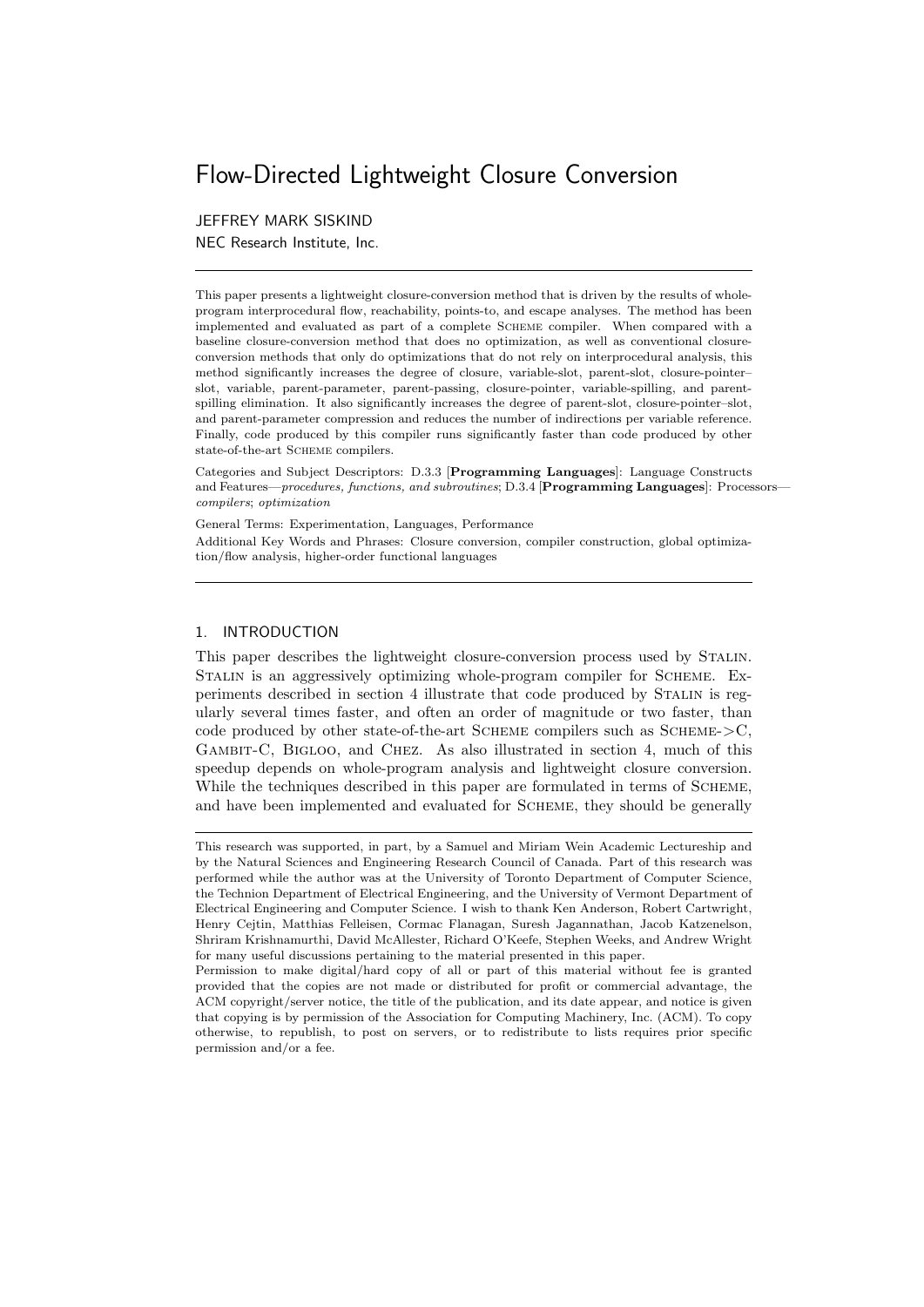applicable to any lexically-scoped higher-order language, such as Common Lisp, ml, Haskell, Smalltalk, Dylan, etc.

STALIN is a batch-mode compiler. Unlike traditional interactive SCHEME implementations, Stalin does not provide a read-eval-print loop or the ability to eval or load new code into a running program. STALIN compiles the SCHEME source program into a single executable, indirectly via c. The behaviour of this executable is equivalent to loading the source program into a virgin interactive Scheme implementation and terminating its execution. Any computation results from evaluating top-level expressions. Thus Stalin is intended more for application delivery and production research runs than program development.

Stalin performs numerous whole-program analyses and optimizations. First, it does polyvariant interprocedural flow and reachability analysis. The results of this analysis support interprocedural points-to, escape, and lifetime analyses, lightweight closure and CPS conversion, automatic in-lining, region-based storage management, unboxing, and program-specific and program-point-specific low-level representation selection and code generation with on-the-fly coercion between different representations. This paper describes only the interprocedural points-to and escape analyses, automatic in-lining, and lightweight closure conversion. Companion papers [Siskind 2000a; 2000b; 2000c; 2000d] describe the remaining analyses and optimizations.

The remainder of this paper is organized as follows. Section 2 gives an overview of the lightweight closure-conversion process used by Stalin by way of comparison to alternate implementations that do little or no optimization. Section 3 presents the lightweight closure-conversion process in detail. Section 4 presents experimental results. Section 5 concludes with a discussion of related work.

#### 2. OVERVIEW

To understand the optimizations that Stalin performs during closure conversion, it is useful to compare the lightweight closure-conversion process performed by Stalin with both a baseline implementation that does no optimization as well as a conventional implementation<sup>1</sup> that does limited optimization. For simplicity, the baseline, conventional, and lightweight implementations are presented here using a linked closure representation.<sup>2</sup>

The baseline implementation has the following characteristics:

(1) Each procedure has a closure.

(2) The closure for each procedure contains a variable slot for each variable bound by that procedure.

(3) The closure for each procedure contains a parent slot, a pointer to the closure for the immediate lexically surrounding procedure. The parent slot of the closure for the top-level procedure contains a null pointer.

<sup>1</sup>Throughout this paper, I use the term conventional implementation to refer to optimizations that can be performed without interprocedural analysis, regardless of whether any actual implementation performs any or all of these optimizations.

<sup>&</sup>lt;sup>2</sup>The lightweight closure-conversion process used by STALIN is not particular to a linked closure representation. It can be applied to display and flat closure representations as well.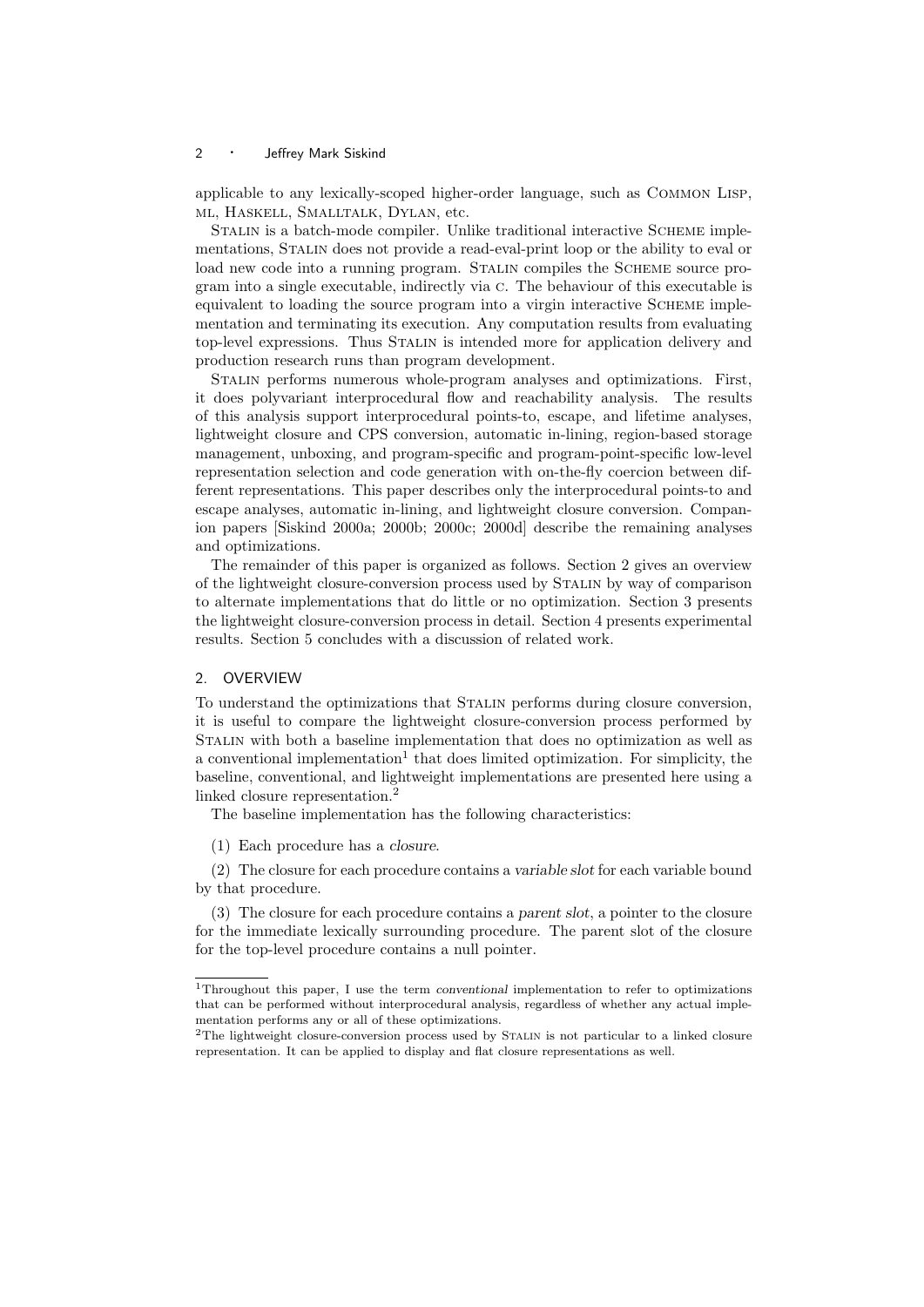(4) A procedure object contains a closure-pointer slot, a pointer to the closure for the immediate lexically surrounding procedure. The closure-pointer slot for the top-level procedure contains a null pointer.

(5) A procedure object contains a code-pointer slot, a pointer to the code object for that procedure.

(6) The code object for a procedure has a variable parameter for each variable bound by that procedure.

(7) The code object for a procedure has a parent parameter, a pointer to the closure for the immediate lexically surrounding procedure. The parent parameter for the top-level procedure will be bound to the null pointer.

(8) Procedure calls indirect to the code object pointed to by the target procedure object.

(9) Variable passing: A procedure call passes each argument to its corresponding variable parameter in the code object.

(10) Parent passing: A procedure call passes the closure pointer of the target procedure object to the parent parameter of the code object.

(11) Each code object contains a closure pointer, a local variable that holds a pointer to its closure. Each code object begins with a preamble that allocates a closure and stores a pointer to that closure in the closure pointer.

(12) Variable spilling: The preamble spills each variable parameter into the corresponding variable slot of the closure.

(13) Parent spilling: The preamble spills the parent parameter into the parent slot of the closure.

(14) Variables are referenced<sup>3</sup> indirectly via the closure pointer.

The baseline, conventional, and lightweight implementations differ in the following ways:

#### 2.1 Direct procedure calls

Baseline and conventional implementations generate code like the following for a lambda expression (lambda (x1) . . .):

```
t1.tag = ONE_ARGUMENT_PROCEDURE;
t1.closure = closure;
t1.code = kp47;OBJECT p47(CLOSURE parent, OBJECT x1)
{ CLOSURE closure;
  .
  .
  .
  /* slots: CLOSURE parent; OBJECT x1; */
  closure = allocate\_closure47();
  closure.parent = parent;
  closure.x1 = x1;
  . . .}
```
<sup>3</sup>Throughout this paper, I use the term reference to mean access or assignment.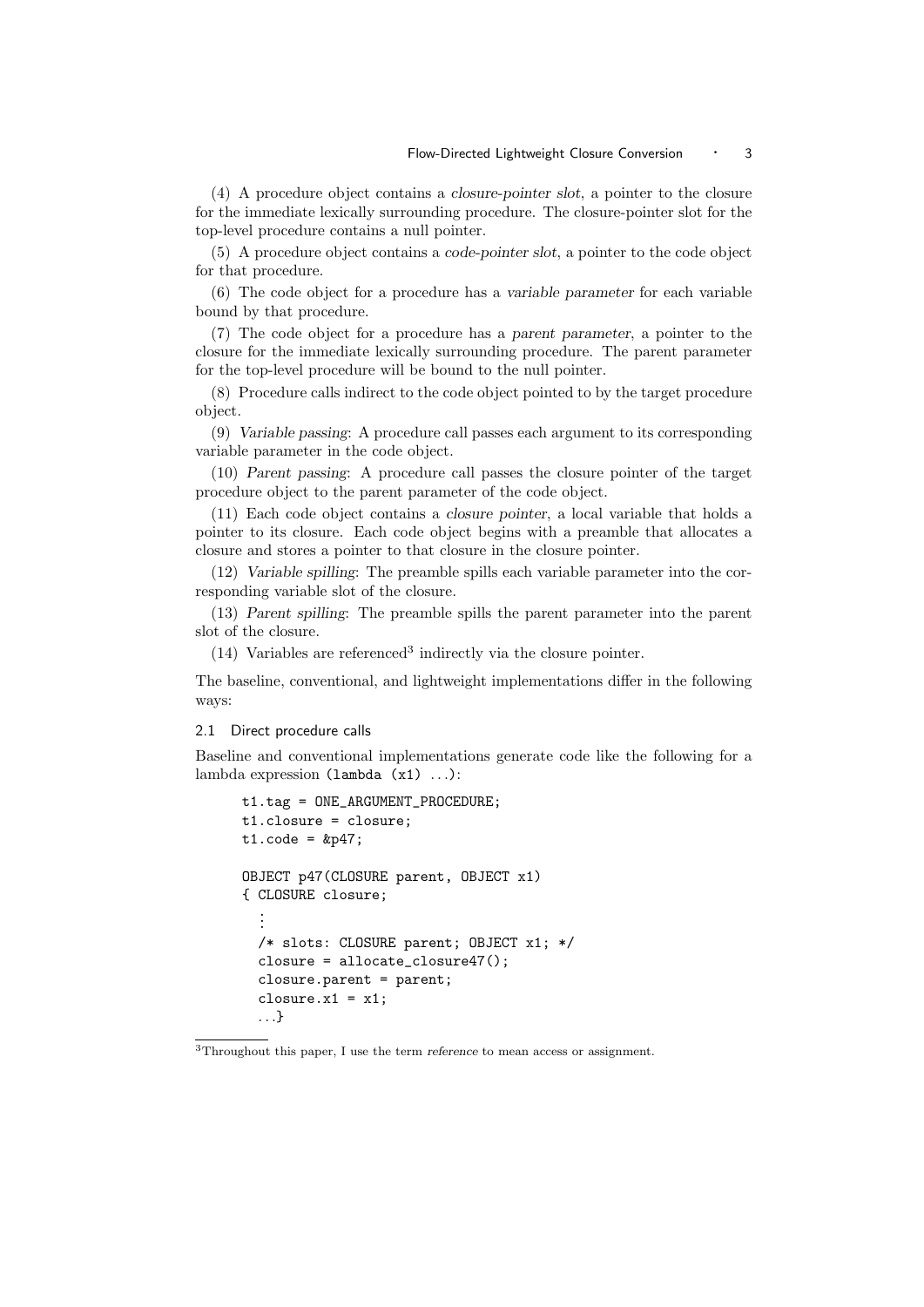and code like the following for a procedure call  $(e_1 \ e_2)$ :

```
t3 = e_1;
t4 = e_2;if (t3.tag!=ONE_ARGUMENT_PROCEDURE) error();
t5 = * (t3. code) (t3. closure, t4);
```
Here, a procedure object p has three slots: its type tag  $p$  tag, its closure-pointer slot p.closure, and its code-pointer slot p.code.<sup>4</sup> The type tag of a procedure object encodes its arity and a call to a procedure indirects through its code-pointer slot. In contrast, Stalin always generates direct procedure calls. This is possible because Stalin does whole-program interprocedural flow analysis and can determine all potential targets of each call site. Stalin uses the type tag of a procedure object to encode the identity of the procedure, rather than its arity, and dispatches on the type tag to a collection of direct procedure calls, one for each potential target. Thus, for example, STALIN generates code like the following<sup>5</sup> for a lambda expression  $(lambda (x1) ...):$ 

```
t1.tag = PROCEDURE47;
t1.closure = closure;
OBJECT p47(CLOSURE parent, OBJECT x1)
{ CLOSURE closure;
  .
  .
  .
  /* slots: CLOSURE parent; OBJECT x1; */
  closure = allocate_closure47();
  closure.parent = parent;
  closure.x1 = x1;
  . . .}
```
and code like the following for a procedure call  $(e_1 \ e_2)$ , when  $e_1$  can take on several potential objects, including the procedures 47 and 63:

<sup>4</sup>Throughout this paper, I am deliberately vague as to whether objects are boxed or unboxed and uniformly use  $o.s$  to denote a reference to slot s of object  $o$  rather than distinguishing between  $\alpha$ , and  $\alpha$ ->s. Furthermore, when objects are boxed. I am also deliberately vague as to whether slots, like the type tag, are represented in the object or its handle, and whether they are somehow compressed or encoded, say, in unused addresses or address bits in the handle. See Siskind [2000c] for a discussion of such representation issues.

<sup>&</sup>lt;sup>5</sup>The actual c code generated by STALIN is fully typed. Each procedure has a corresponding closure of a distinct c type and parent slots, closure-pointer slots, parent parameters, and closure pointers are all typed appropriately to the type of closure that they contain. c variables and slots that can hold objects of multiple types, such as t3 in this example, are represented as c unions. The code generated by Stalin contains the appropriate casts at each reference. For simplicity, throughout this paper, all such type declarations and casts are eliminated.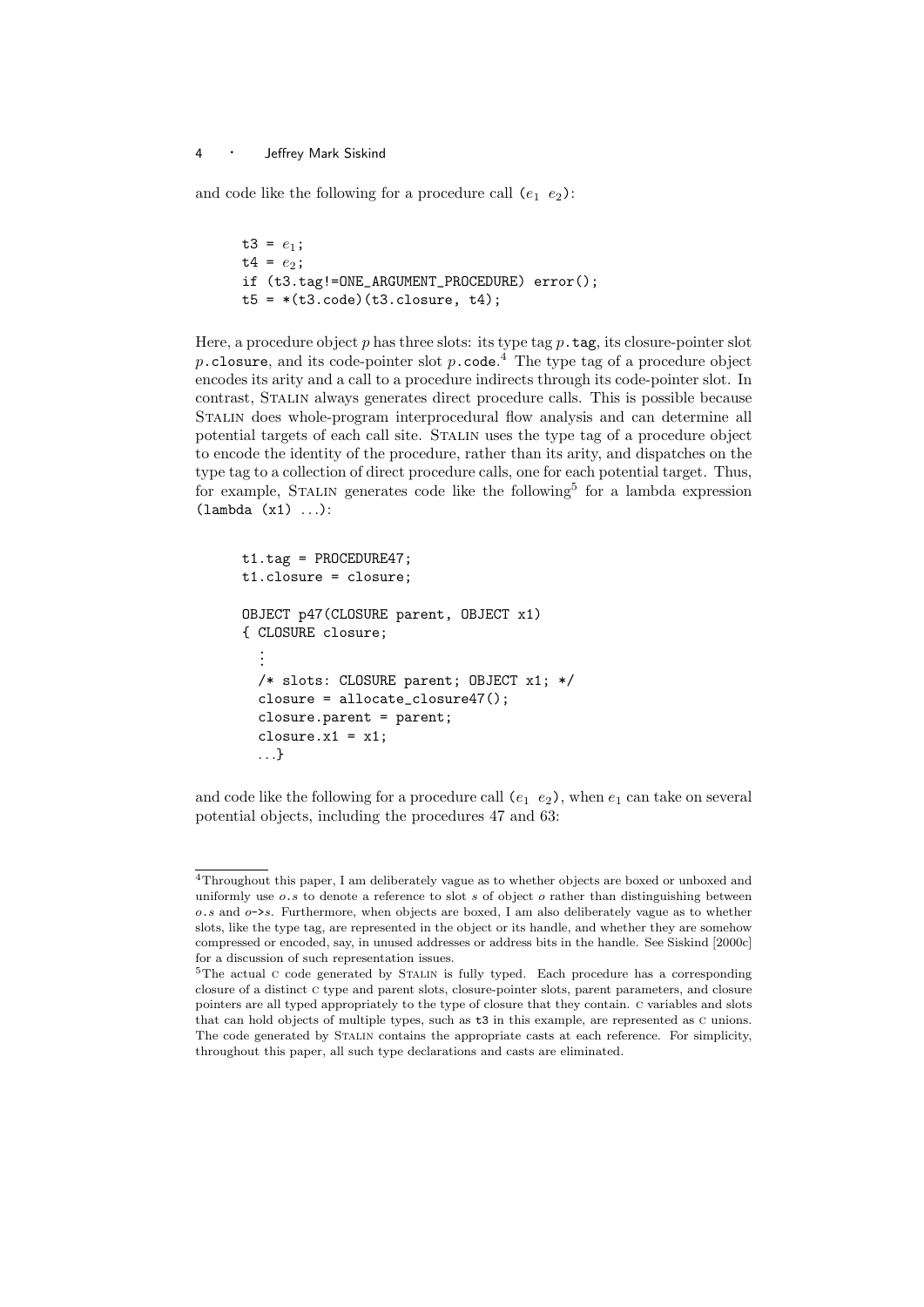```
t3 = e_1;
t4 = e_2;switch (t3.tag)
\{ \text{case } PROCEDURE47: t5 = p47(t3.closeure, t4);case PROCEDURE63: t5 = p63(t3.close).
  .
  .
  default: error();}
```
The default branch of the dispatch is eliminated when flow analysis determines that the target can only be a procedure of the correct arity. Furthermore, the dispatch itself is eliminated when flow analysis determines that there is only one potential target.<sup>6</sup> This yields code like the following:

```
t3 = e_1;
t4 = e_2;t5 = p47(t3. closure, t4);
```
Using direct procedure calls, and encoding the identity of the target procedure in the type tag, allows Stalin to eliminate the code-pointer slot of procedure objects.

#### 2.2 Parent-slot, closure-pointer–slot, parent-parameter, parent-passing, and parentspilling elimination

The baseline implementation has a parent slot, a closure-pointer slot, a parent parameter, parent passing, and parent spilling for every procedure. Conventional implementations eliminate the parent slot, closure-pointer slot, parent parameter, parent passing, and parent spilling for the top-level procedure because the pointers are always null. Conventional implementations also eliminate the parent slot of a closure if that slot is never accessed. Stalin carries this optimization further, eliminating the closure-pointer–slot, parent-parameter, parent-passing, and parentspilling for a procedure when the parent parameter is never accessed. Situations where the parent parameter is never accessed occur even more frequently in STALIN than in conventional implementations because parent parameters are used primarily to access variable slots of closures of lexically surrounding procedures and Stalin performs more aggressive variable and variable-slot elimination, as described below. Furthermore, Stalin is able to perform more aggressive parent-slot elimination than conventional implementations for the same reason. Experiments reported in section 4 show that, in practice, almost all parent slots, closure-pointer slots, parent parameters, parent passing, and parent spilling are eliminated. Closure-pointer– slot, parent-parameter, parent-passing, and parent-spilling elimination creates a complication. Since some procedures have closure-pointer slots, parent parameters, and parent passing, while others do not, the code generated for a procedure call will vary depending on the potential targets. This is possible both because flow analysis determines the potential targets and because the use of dispatch to direct procedure calls allows a target-specific call sequence to be generated when there is more than one target. For example, Stalin generates code like the following for a lambda expression ( $l$ ambda  $(x1)$  ...) that has a parent parameter:

 $6$ When flow analysis determines that the target cannot be a procedure of the correct arity, the dispatch is eliminated and a direct call to the error handler is generated.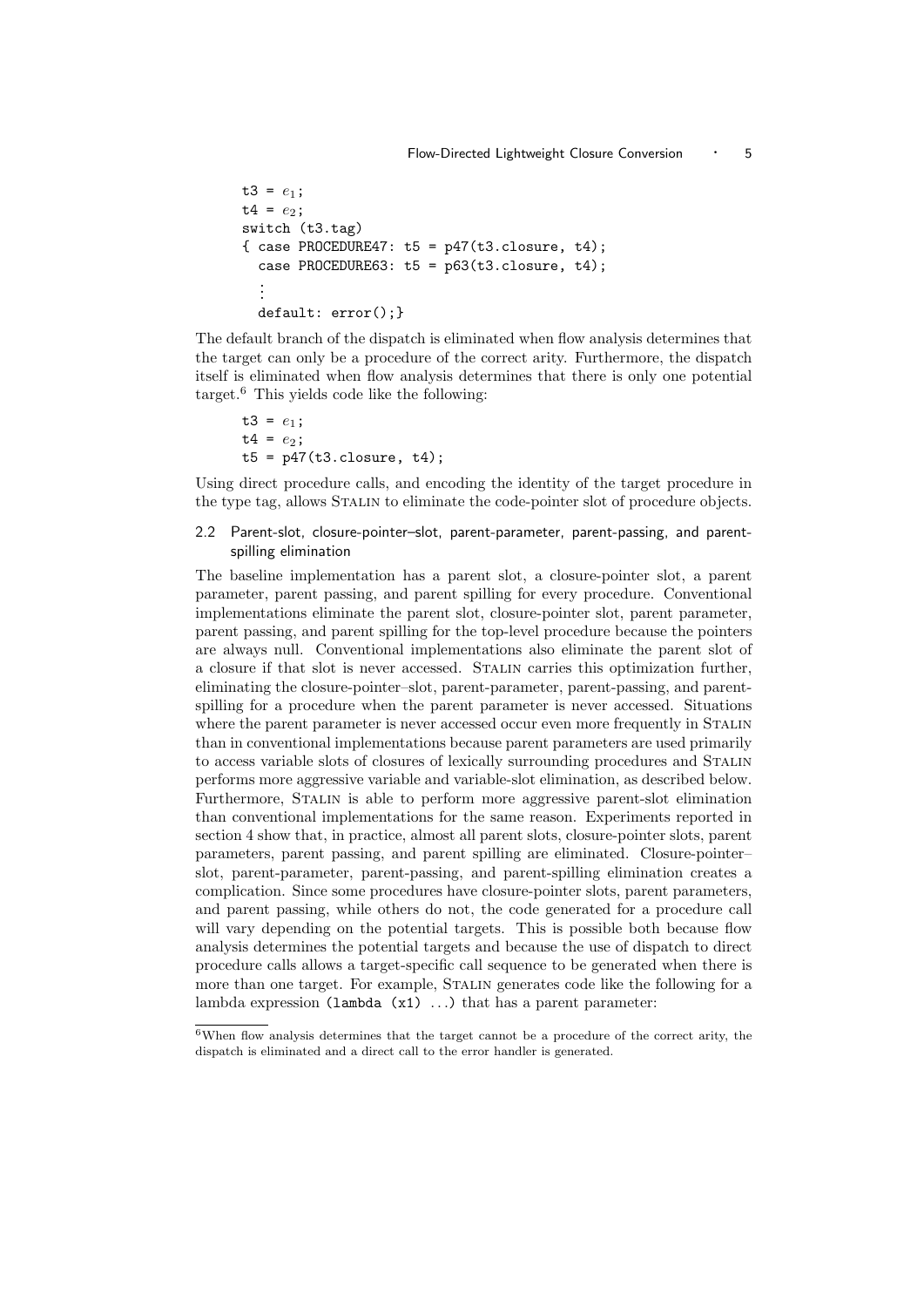```
t1.tag = PROCEDURE47;
t1.closure = closure;
                        1
OBJECT p47( CLOSURE parent,
                             2
                               OBJECT x1)
{ CLOSURE closure;
  .
  .
  .
  /* slots: CLOSURE parent;
                              ^3 OBJECT x1; */
  closure = allocate_closure47();
  closure.parent = parent;
                             4
  closure.x1 = x1;
  . . .}
```
code like the following for a lambda expression (lambda (x2) . . .) that does not have a parent parameter:

```
t2.tag = PROCEDURE63;OBJECT p63(OBJECT x2)
{ CLOSURE closure;
  .
.
.
  /* slots: OBJECT x2; */
  closure = allocate_closure63();
  closure.x2 = x2;
  . . .}
```
and code like the following for a procedure call  $(e_1 \ e_2)$ , where the potential targets include procedure 47, which has a parent parameter, and procedure 63, which does not:

```
t3 = e_1;
t4 = e_2;switch (t3.tag)
{ case PROCEDURE47: t5 = p47(\overline{t3.close} + \overline{t4});case PROCEDURE63: t5 = p63(t4);
  .
.
.
  default: error();}
```
Note that the parent slot (box 3 above), closure-pointer slot (box 1 above), parent parameter (box 2 above), and parent spilling (box 4 above) that are present in procedure 47 are absent from procedure 63. Also note that the calling sequence for procedure 47 contains parent passing (box 5 above) which is absent from the calling sequence for procedure 63. Such per-target differentiation is possible because multiple-target calls generate dispatches to direct procedure calls.

#### 2.3 Eliminating indirection through the closure pointer

The baseline implementation always references variables indirectly through the closure pointer. Conventional implementations eliminate such indirection in two situ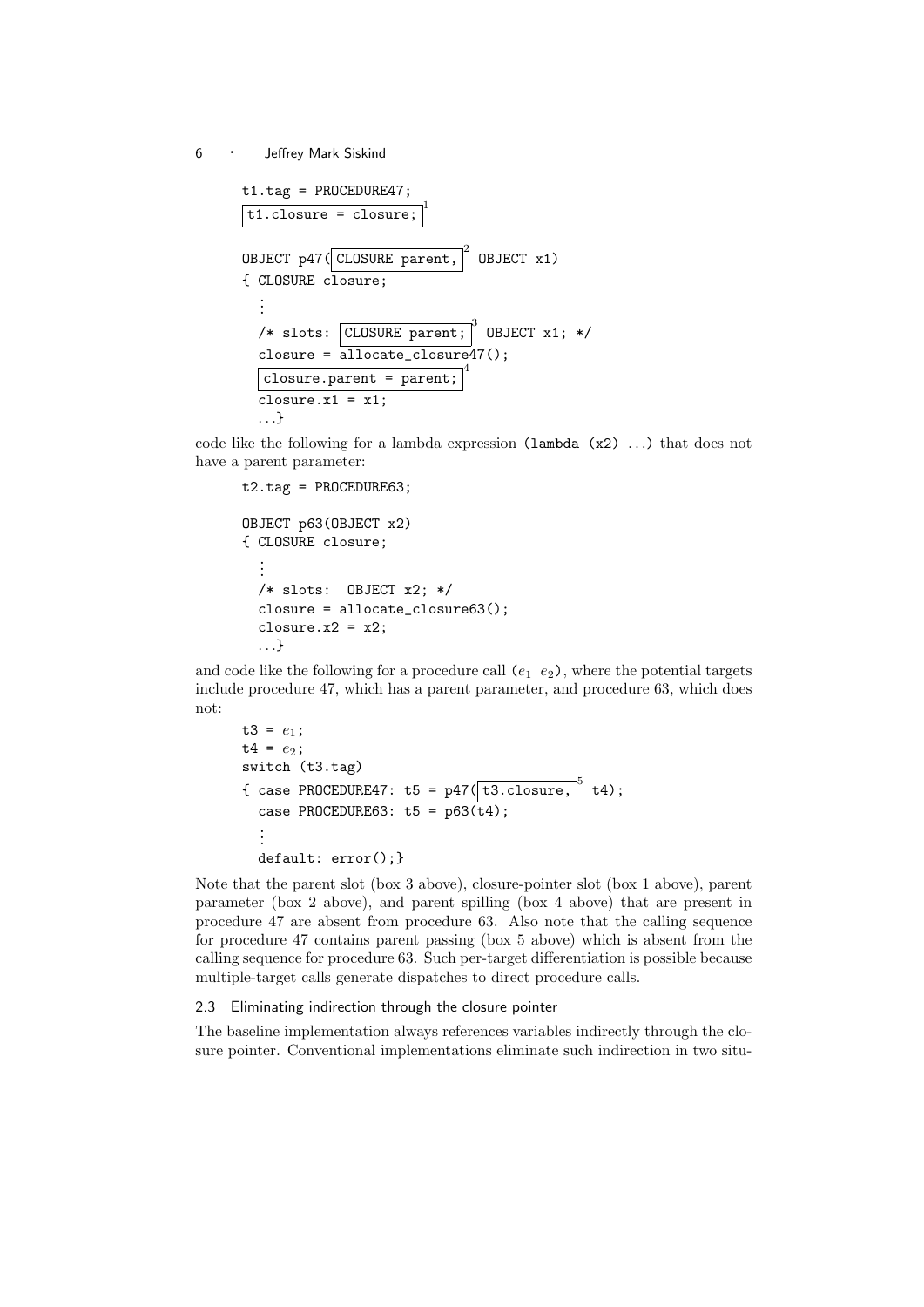ations. First, because closure.parent must alias parent, a free variable reference can proceed via the parent parameter instead of via the closure pointer. The baseline implementation would generate the following code:

$$
\underbrace{\texttt{closure}.\underbrace{\texttt{parent}.\dots.\texttt{parent}}_n.x}
$$

for a free reference to a variable x that is bound n levels up while a conventional implementation would generate the following code:

$$
\underbrace{\texttt{parent}\dots\texttt{.parent}}_n \cdot x
$$

instead. Second, if a variable is never assigned, a bound access can proceed via its variable parameter rather than via the closure pointer. The baseline implementation would generate closure. x to access the local variable  $x$  while a conventional implementation would simply generate  $x$ . STALIN applies this optimization in a wider set of circumstances because it uses a much more complex notion of what constitutes a free vs. bound reference, as described below.

#### 2.4 Eliminating fictitious variables

The baseline implementation has a slot, a parameter, passing, and spilling for each variable. The slot, parameter, passing, and spilling for a variable can be eliminated when a variable can hold only a single concrete object. Such a variable is called fictitious. Stalin approximates the fictitious property, with the results of flow analysis, as any variable that can hold only a single abstract object where that abstract object contains a single concrete object. The abstract interpretation used by STALIN during flow analysis treats (), #t, #f, the end-of-file object, and procedures created by a given lambda expression as distinct abstract objects. All of these except abstract procedures always contain a single concrete object. Abstract procedures contain single concrete procedures when the procedure has no closure-pointer slot, due to closure-pointer–slot elimination, as described below. Furthermore, the concrete aggregate objects in abstract aggregate objects such as pairs, strings, vectors, symbols, continuations, and procedures are indistinguishable when their identity is not important and the components of those aggregate objects are fictitious or unaccessed. Such a collection of indistinguishable concrete objects can be treated as a single concrete object. Finally, continuations can be indistinguishable in certain circumstances that require a must-alias property to hold. The method used by Stalin to approximate this must-alias property is the crux of the lightweight closure-conversion process and is described in detail in section 3.12. Experiments reported in section 4 show that closure-pointer–slot elimination, in practice, allows most procedures to be fictitious and the variables holding such procedures to be eliminated. Not only does the notion of fictitious variables affect code generation, by eliminating the slots, parameters, passing, and spilling for such variables, as well as references to such variables, it also impacts the lightweight closure-conversion process itself. Free references to fictitious variables are ignored, allowing a greater degree of parent-slot, closure-pointer–slot, parent-parameter, parent-passing, and parent-spilling elimination.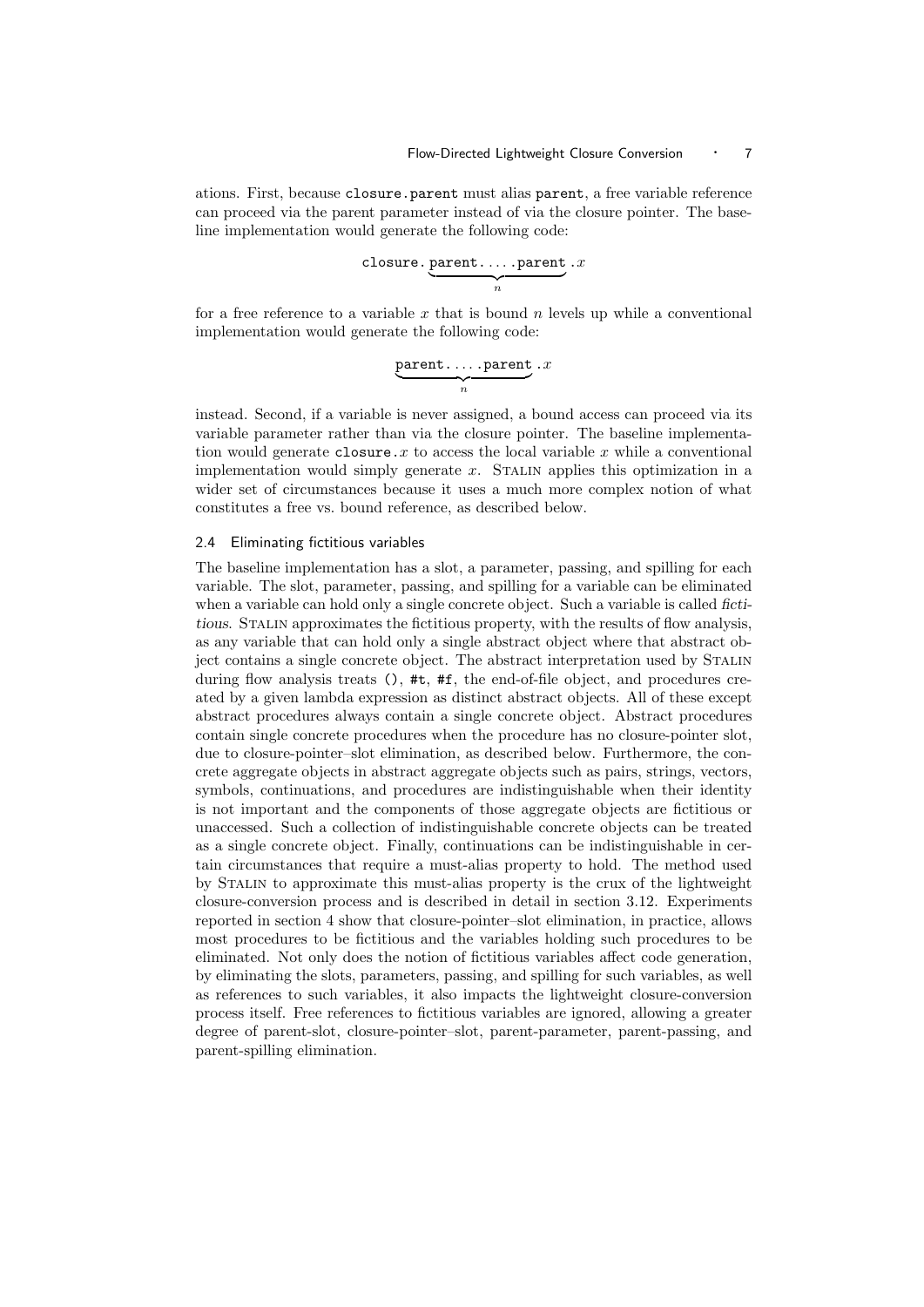#### 2.5 Eliminating variables that aren't accessed

The baseline implementation has a slot, a parameter, passing, and spilling for each variable. Conventional implementations eliminate the slot, parameter, passing, and spilling for a non-global variable that is never accessed. STALIN carries this optimization further. First, Stalin eliminates all unaccessed variables, not just non-global ones. Second, only reached, non-fictitious accesses, as determined by flow and reachability analysis, count as accesses. An access might be fictitious, even if the variable itself is not fictitious, if the access is in the consequent or alternate of a conditional. For example, an access to  $x$  in  $e_1$  in

#### (if (eq? x 'a)  $e_1 e_2$ )

would be fictitious even if x itself were not. Third, as for the case of eliminating fictitious variables, this optimization not only affects code generation, by eliminating the slots, parameters, passing, and spilling for such variables, as well as assignments to such variables, it also impacts the lightweight closure-conversion process itself. Free assignments to unaccessed variables are ignored, allowing a greater degree of parent-slot, closure-pointer–slot, parent-parameter, parent-passing, and parent-spilling elimination.

#### 2.6 Variable-slot elimination

The baseline implementation has a slot and spill for each variable. Furthermore, all variable references are to variable slots via the closure pointer. Conventional implementations eliminate the slot and spill for a variable that is never freely referenced, compiling references to such a variable to the parameter instead of the slot. STALIN carries this optimization further. First, only reached free references, as determined by flow and reachability analysis, count as free references. Second, only non-fictitious free accesses, as determined by flow analysis, count as free accesses. Third, free assignments to hidden variables don't count as free assignments. Hiding will be described below. Fourth, slots are eliminated for globalized variables. Globalization will be described below. Fifth, slots and spills are eliminated for hidden variables. Sixth, the slot and spill for a variable can be eliminated, and references to such a variable can be compiled to the parameter instead of the slot, if two conditions are met. First, all references to the variable must be from within the c function that binds that variable. With the current Stalin code generator, this happens when the variable reference is in-lined in the same procedure where the variable is bound. Second, at every reference to the variable, the slot that would be accessed by the baseline implementation must alias the corresponding parameter in the most recent active invocation of the procedure that binds that variable. The method used by Stalin to approximate this must-alias property is the crux of the lightweight closure-conversion process and is described in detail in section 3.12.

#### 2.7 Closure elimination, closure-pointer elimination, and parent-slot compression

The baseline implementation has a closure and closure pointer for every procedure. And the parent slot for a procedure always points to the closure for the immediate lexically surrounding procedure (or is null if there is none). Conventional implementations eliminate a closure, and the corresponding closure pointer, when all of its variable slots are eliminated. Conventional implementations also perform parent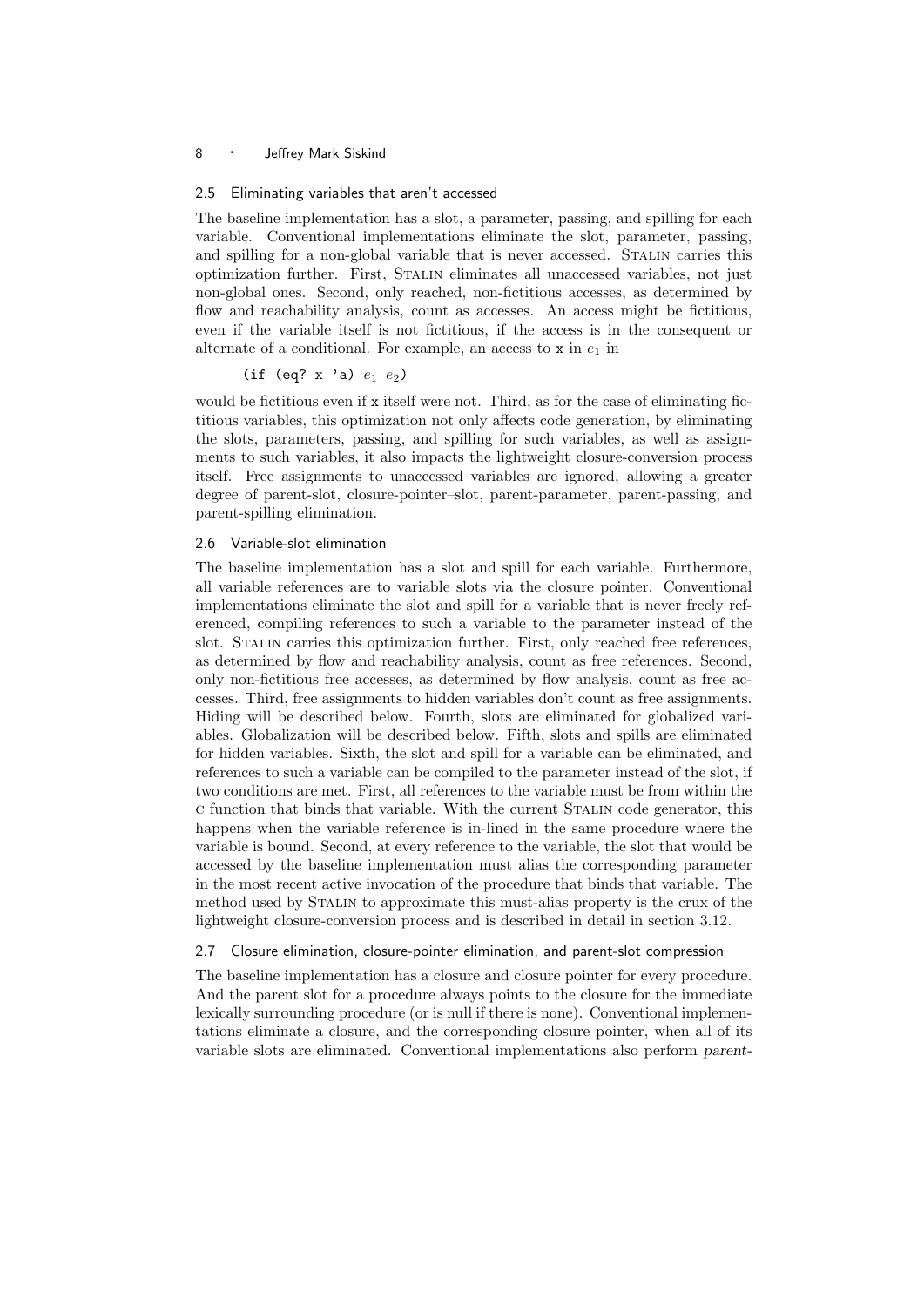slot compression: whenever the parent slot of one closure would point to another closure but is only used to access the parent slot of the later closure, the parent slot of the former closure can point to the closure that the parent slot of the later closure points to. Parent-slot compression is necessary when a closure is eliminated, since all parent slots of other closures that would point to an eliminated closure must instead point to the closure that the parent slot of the eliminated closure would have pointed to or be eliminated if the parent slot of the eliminated closure was eliminated. Parent-slot compression reduces indirection in variable reference. Stalin performs more aggressive closure elimination, closure-pointer elimination, and parent-slot compression than conventional implementations because these optimizations are driven by variable and variable-slot elimination and Stalin performs more aggressive variable and variable-slot elimination. Experiments reported in section 4 show that, in practice, almost all closures and closure pointers are eliminated. When they are not, the number of indirections needed to reference free variables is almost always reduced to very low levels.

#### 2.8 Closure-pointer–slot and parent-parameter compression

In the baseline implementation, the closure-pointer slot and parent parameter for a procedure always point to the closure for the immediate lexically surrounding procedure (or are null if there is none). Conventional implementations perform closure-pointer–slot and parent-parameter compression: whenever the parent parameter would point to a closure but is only used to access the parent slot of that closure, the closure-point-slot and parameter parameter can point to the closure that the parent slot of the original closure points to. Closure-pointer–slot and parent-parameter compression reduce indirection in variable reference. Stalin performs more aggressive closure-pointer–slot and parent-parameter compression than conventional implementations because these optimizations are driven by variable and variable-slot elimination and Stalin performs more aggressive variable and variable-slot elimination. Experiments reported in section 4 show that, in practice, the number of indirections needed to reference free variables is almost always reduced to very low levels.

#### 2.9 Globalization

The baseline implementation generates slots in closures for all variables. Conventional implementations treat variables that are bound at the top level specially, compiling them as global variables rather than as slots of a closure. STALIN generalizes this optimization. A variable can be globalized when it can have at most one live instance. Stalin approximates this one-live-instance property. A variable has at most one live instance if the procedure that binds that variable is not called more than once. And a procedure  $p$  is not called more than once if all procedures that can call  $p$ , either directly or indirectly, have a single reached call site. A variable also has at most one live instance if the procedure that binds that variable does not call itself directly or indirectly through a non-tail call and all accesses to that variable must alias the most recently created instance. The method used by STALIN to approximate this must-alias property is the crux of the lightweight closure-conversion process and is described in detail in section 3.12. Globalization impacts code generation. Globalized variables need a form of spilling but do not need parameters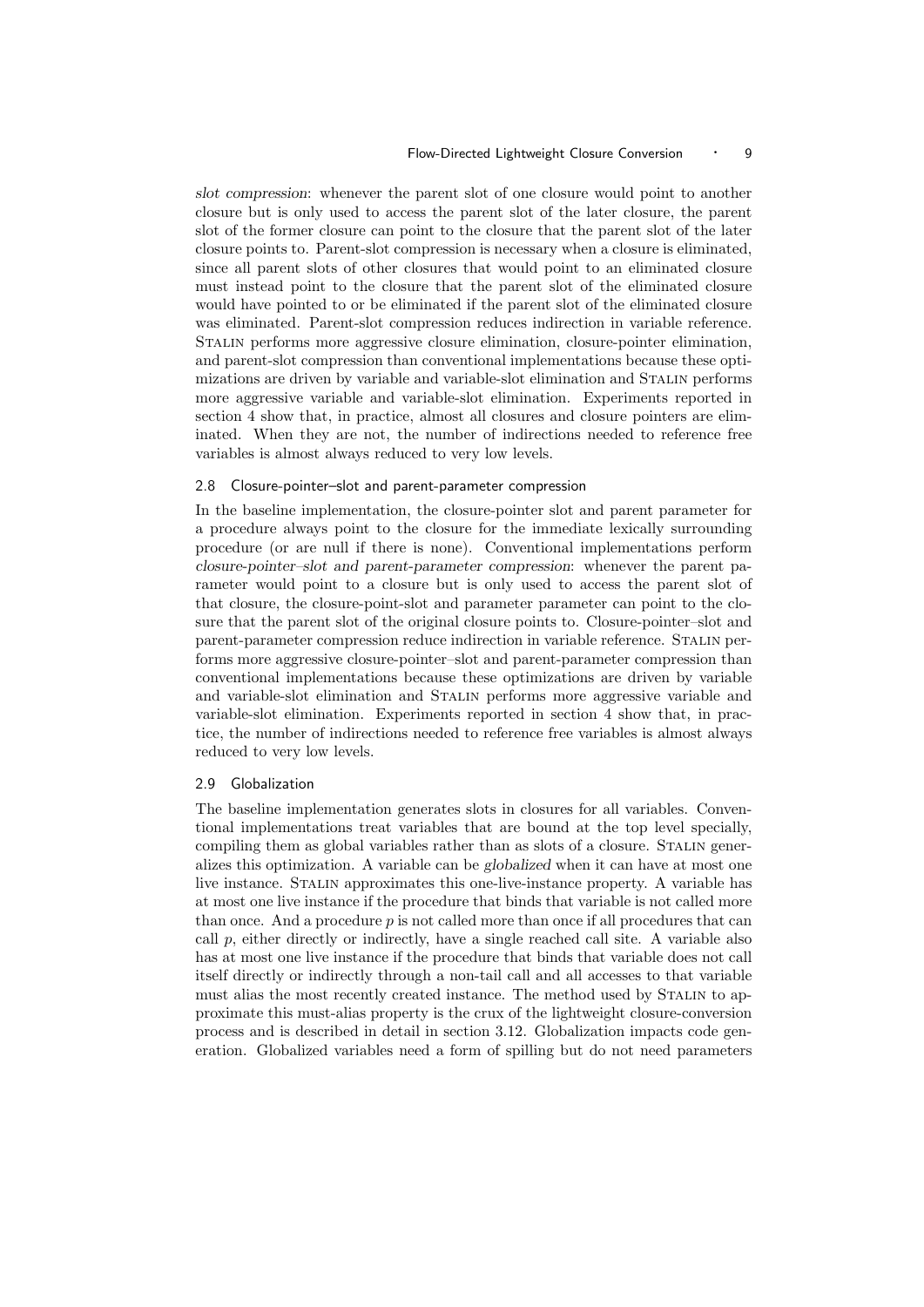or passing. Furthermore, globalized variables are referenced without indirection. Globalization also impacts the lightweight closure-conversion process itself. Since globalized variables do not require variable slots and are referenced without access to parent parameters or parent slots, globalization allows more aggressive parentslot, closure-pointer-slot, and parent parameter compression and closure, parentslot, closure-pointer–slot, parent-parameter, parent-passing, closure-pointer, and parent-spilling elimination.

#### 2.10 Hiding

The situation often arises where a variable slot always points to the closure containing that slot. Such a situation arises in the following example:

```
(define (f x)
 (\text{define } (g y) \dots x \dots)(detine (h z) ... x ...). . .)
```
assuming that there are no assignments to the variables  $g$  and  $h$  (other than those implicit in the definitions). Here, f requires a closure because x is freely referenced. And g and h both take the closure for f as their parent parameter to allow them to reference x. Thus the procedure objects for  $g$  and  $h$  will have the closure for f as their closure-pointer slot. Furthermore, the variables slots for g and h in the closure for f will always contain the procedure objects for g and h respectively. Since Stalin eliminates code-pointer slots of procedure objects, and since the type tags for the slots g and h can be eliminated because they contain known procedures, the only information in the variable slots for g and h is their closure-pointer slot. But these will always point to the closure that contains those slots. So such variable slots, as well as the corresponding parameters, passing, and spilling, are redundant and can be eliminated as hidden. A conventional implementation would compile a bound access to a variable x as x and a free access to a variable x that is bound  $n$  levels up as:

$$
\underbrace{\texttt{parent}\dots\texttt{.parent}}_n \cdot x
$$

When  $x$  is hidden, STALIN compiles a bound access to  $x$  as an access to the closure pointer closure and a free access to  $x$  that is bound  $n$  levels up as:

$$
\underbrace{\texttt{parent}\dots\texttt{.parent}}_n
$$

Stalin generalizes the hiding optimization even further. A variable is hidden not only when it must point to the closure that contains its slot, but also when it must point to a specific closure for a procedure that lexically surrounds the procedure whose closure contains that slot. In this situation, if  $x$  is a variable that must point to a closure  $m$  levels up, STALIN compiles a bound access to  $x$  as:

$$
\underbrace{\texttt{parent}\dots\texttt{.parent}}_m
$$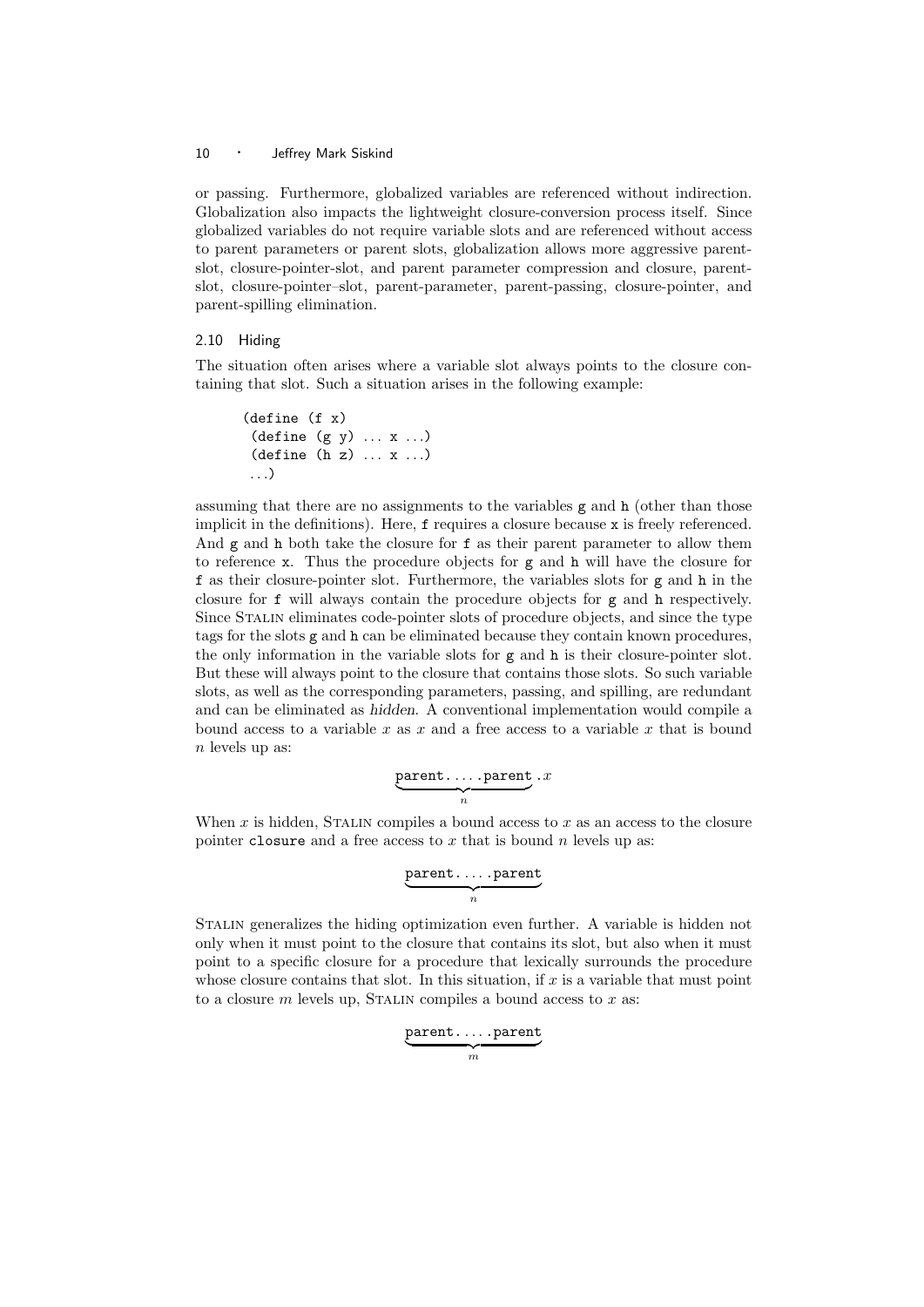and a free access to  $x$  that is bound  $n$  levels up as:

$$
\underbrace{\texttt{parent}\dots\texttt{.parent}}_{m+n}
$$

Sound application of this optimization requires that the variable slot to be hidden must point to the correct ancestor closure. The method used by STALIN to approximate this must-alias property is the crux of the lightweight closure-conversion process and is described in detail in section 3.12. Hiding impacts code generation. Hidden variables do not need slots, parameters, passing, or spilling. Hiding also impacts the lightweight closure-conversion process itself. Since hidden variables do not require variable slots, are never assigned, and are accessed by accessing a widerscope closure than the closure of the procedure that binds that variable, hiding allows more aggressive parent-slot, closure-pointer–slot, and parent-parameter compression and closure, parent-slot, closure-pointer–slot, parent-parameter, parentpassing, closure-pointer, and parent-spilling elimination.

#### 3. LIGHTWEIGHT CLOSURE CONVERSION

Closure conversion is often formulated as a source-to-source transformation, often as a series of small transformations. In contrast, the approach to lightweight closure conversion taken in this paper is to view closure conversion as an analysis phase that annotates the source program with certain properties and relations followed by a code-generation phase that uses those annotations to control aspects of the code being generated. In this case, the code generator itself is rather straightforward. The annotations control the presence or absence of fragments of the procedure call and entry sequences: variable parameters and slots, parent parameters and slots, closures, closure pointers, and closure-pointer slots, variable and parent spilling, and variable and parent passing. The annotations also control the code generated for variable references. In contrast, the analysis phase is rather complex. This section presents that analysis phase.

Because the analysis phase is complex, I will start with an overview. The input to the analysis phase is the abstract-syntax tree of the program. The output consists of the following annotations:

| $\text{Local}(x)$     | $x$ will be allocated as a local variable.        |
|-----------------------|---------------------------------------------------|
| GLOBAL(x)             | $x$ will be allocated as a global variable.       |
| HIDDEN(x)             | $x$ will be allocated as a hidden closure slot.   |
| $\text{SLOTTED}(x)$   | $x$ will be allocated as a closure slot.          |
| HASCLOSURE(p)         | $p$ will have a closure and closure pointer.      |
| HASPARENTSLOT(p)      | $p$ will have a parent slot.                      |
| PARENTSLOT(p)         | The parent slot for $p$ will point to the closure |
|                       | for PARENTSLOT $(p)$ .                            |
| HASPARENTPARAMETER(p) | $p$ will have a parent parameter and closure-     |
|                       | pointer slot.                                     |
| PARENTPARAMETER(p)    | The parent parameter and closure-pointer slot     |
|                       | for $p$ will point to the closure for             |
|                       | PARENTPARAMETER $(p)$ .                           |

The first four annotations are properties that apply to variables. The remaining five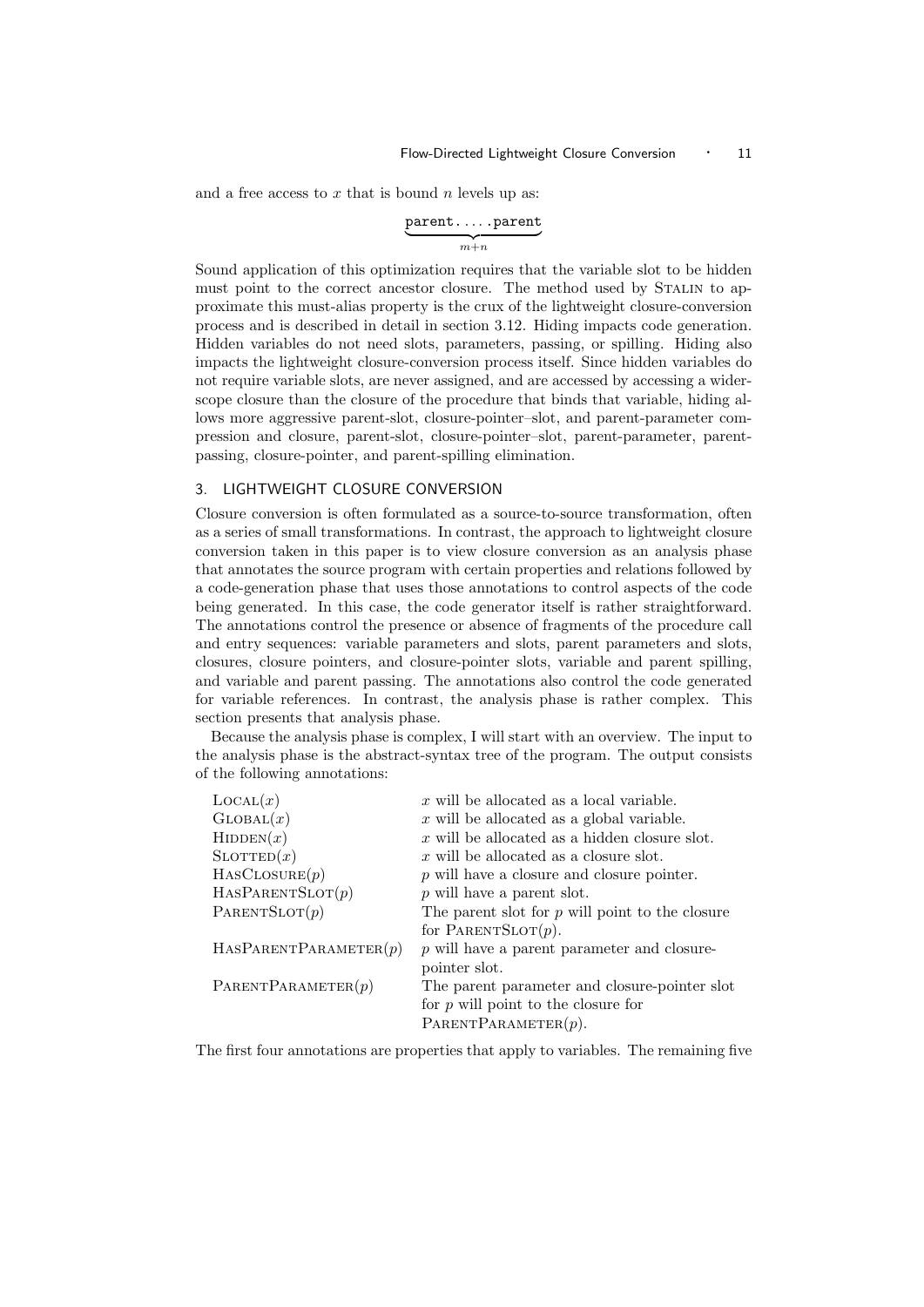annotations apply to abstract procedures. At most one of the first four properties will be true of any given variable. That property indicates how that variable is represented. If none of these four properties are true of some variable, then that variable is eliminated and not explicitly represented at run time. This can happen either because the variable is not accessed or because the variable holds a compile-time determinable object. As for the five abstract-procedure annotations, three are properties and two are functions. The properties  $HASCLOSURE(p)$ ,  $HASPARENTSLOT(p)$ , and HASPARENTPARAMETER $(p)$  indicate whether closure, parent-slot, or closurepointer–slot and parent-parameter elimination apply to a given abstract procedure p. PARENTSLOT $(p)$  and PARENTPARAMETER $(p)$  are functional annotations that indicate parent-slot and closure-pointer-slot or parent-parameter compression. If a given abstract procedure p has a parent slot, then  $\text{PARENTSLOT}(p)$  indicates which abstract procedure creates the closure that the parent slot of p points to. Likewise, if a given abstract procedure  $p$  has a closure-pointer-slot or parent parameter, then  $PARENTPARAMETER(p)$  indicates which abstract procedure creates the closure that the closure-pointer–slot or parent parameter of p points to.

Before producing the ultimate annotations that drive the closure-conversion aspects of code generation from the undecorated abstract-syntax tree, Stalin produces a number of intermediate annotations. First, Stalin performs flow analysis (described in section 3.2). This determines the potential values of expressions, variables, and other locations. As part of flow analysis, STALIN performs reachability analysis (described in section 3.3). This determines which expressions are reached and which variables are accessed and assigned. Among other things, this allows Stalin to ignore unreached accesses when deciding whether a variable is accessed, to ignore unreached references when deciding whether a variable is freely referenced, and to eliminate unaccessed variables. Next, Stalin determines which components of aggregate objects are accessed and assigned (described in section 3.4). This allows Stalin to eliminate unaccessed components of aggregate objects, and in turn, to eliminate an aggregate object itself when all of its components are eliminated and the identity of the object is unimportant. Next, STALIN computes the call graph (described in section 3.5). Because all call sites are higher-order in Scheme, this requires the output of flow analysis to do effectively. Next, Stalin uses the call graph to determine which abstract procedures are not called more than once (described in section 3.6). This information supports globalization of variables, since variables can be globalized when they have only one live instance and this is trivially true when the abstract procedure that binds a variable is not called more than once. Next, Stalin computes the free variables for each abstract procedure (described in section 3.7). This computation uses the results of flow and reachability analysis to ignore unreached references. The free-variable computation is used, in part, to support variable-slot elimination. Next, Stalin does points-to analysis, driven by the output of flow analysis, to determine which objects can point to other objects (described in section 3.8). Points-to analysis supports escape analysis (described in section 3.9) which determines which objects can be accessed after their creating procedure returns. Escape analysis is used to support must-alias analysis which in turn supports variable-slot elimination, globalization, hiding, and determining when continuations are fictitious. Next, Stalin determines which abstract procedures to in-line (described in section 3.10). In-lining decisions are driven by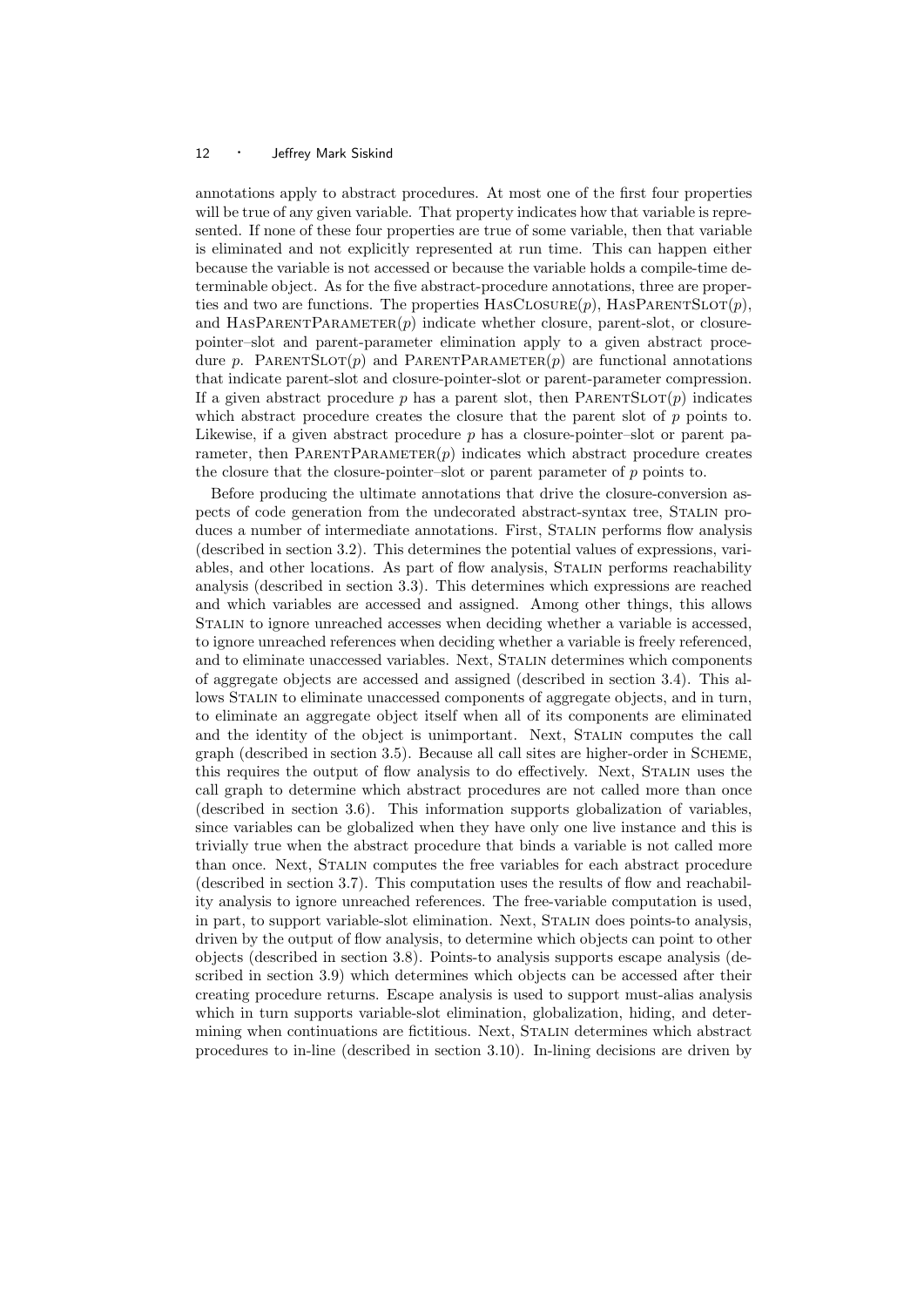the results of flow analysis and are used to support variable-slot elimination. Finally, Stalin determines which procedures are reentrant (described in section 3.11). This is important since variables that are bound by reentrant procedures cannot be globalized because they can have more that one live instance.

Stalin makes a single pass through the above analyses. Since each analysis depends on prior analyses, the order in which the analyses can be performed is fairly tightly constrained. But there are no circularities in these analyses. Thus a single pass suffices.<sup>7</sup>

The above analyses are precursors to the analyses that are directly associated with lightweight closure conversion. In fact, the above analyses support other analyses and optimizations that Stalin performs in addition to lightweight closure conversion. After performing the above analyses, Stalin performs the analyses to directly support lightweight closure conversion. First, STALIN performs must-alias analysis (described in section 3.12). This is used to justify variable-slot elimination, globalization, and hiding and to determine when continuations are fictitious. Next, Stalin determines which abstract locations are fictitious, i.e. always contain the same compile-time determinable concrete object (described in section 3.13). Next, Stalin determines which variable references are trivial and can be ignored (described in section 3.14). Next, Stalin determines which variable slots can be eliminated (described in section 3.15). Next, Stalin determines which variables can be globalized (described in section 3.16). Next, Stalin determines the ancestor relation (described in section 3.17). Next, STALIN determines which variables can be hidden (described in section 3.18). Finally, STALIN completes the lightweight closure-conversion process by determining the representation for each variable and the static backchain for each abstract procedure (described in section 3.19). Unlike the analyses in sections 3.2 through 3.11, the analyses in sections 3.12 through 3.19 are circular, requiring the computation of a least fixpoint.

Because the analyses described in this section are fairly complex and numerous, I have adopted several conventions in terminology and notation. I often define properties or relations that apply to expressions  $e$  or expression invocations  $\hat{e}$ . In all such cases, the property or relation is intended to apply to  $e$  or  $\hat{e}$  itself, not any subexpressions of  $e$  or  $\hat{e}$  and not any expressions in procedures that might be called by  $e$  or  $\hat{e}$ .

I often define a base relation along with its transitive and reflexive-transitive variants. When doing so, the symbol for the transitive variant will contain a  $^{\circ}$ + symbol, while the symbol for the reflexive-transitive variant will contain a '\*' symbol. Often, the  $+$  or  $*$  symbol will be overlayed on the symbol for the base relation, as in  $\bullet$  or  $\bullet$  respectively. This is to distinguish between an inherently transitive or reflexive-transitive relation, and  $\circ^+$  or  $\circ^*$ , which I use to denote the transitive or reflexive-transitive closures of the  $\circ$  relation respectively. The reason for such distinction is that  $\circ^+$  or  $\circ^*$  might be less precise than  $\circ$  or  $\circ$  respectively.

I often give English names to relations. When doing so, the English name for

<sup>7</sup>Actually, in one little way, flow analysis depends on the fictitious property which is computed after flow analysis. (eq?  $e_1$   $e_2$ ) can be determined not to yield #f when  $\beta(e_1)$  and  $\beta(e_2)$  each contain the same single fictitious abstract object. Stalin eliminates the circularity in this case by using a weaker noncircular approximation to the fictitious property during flow analysis.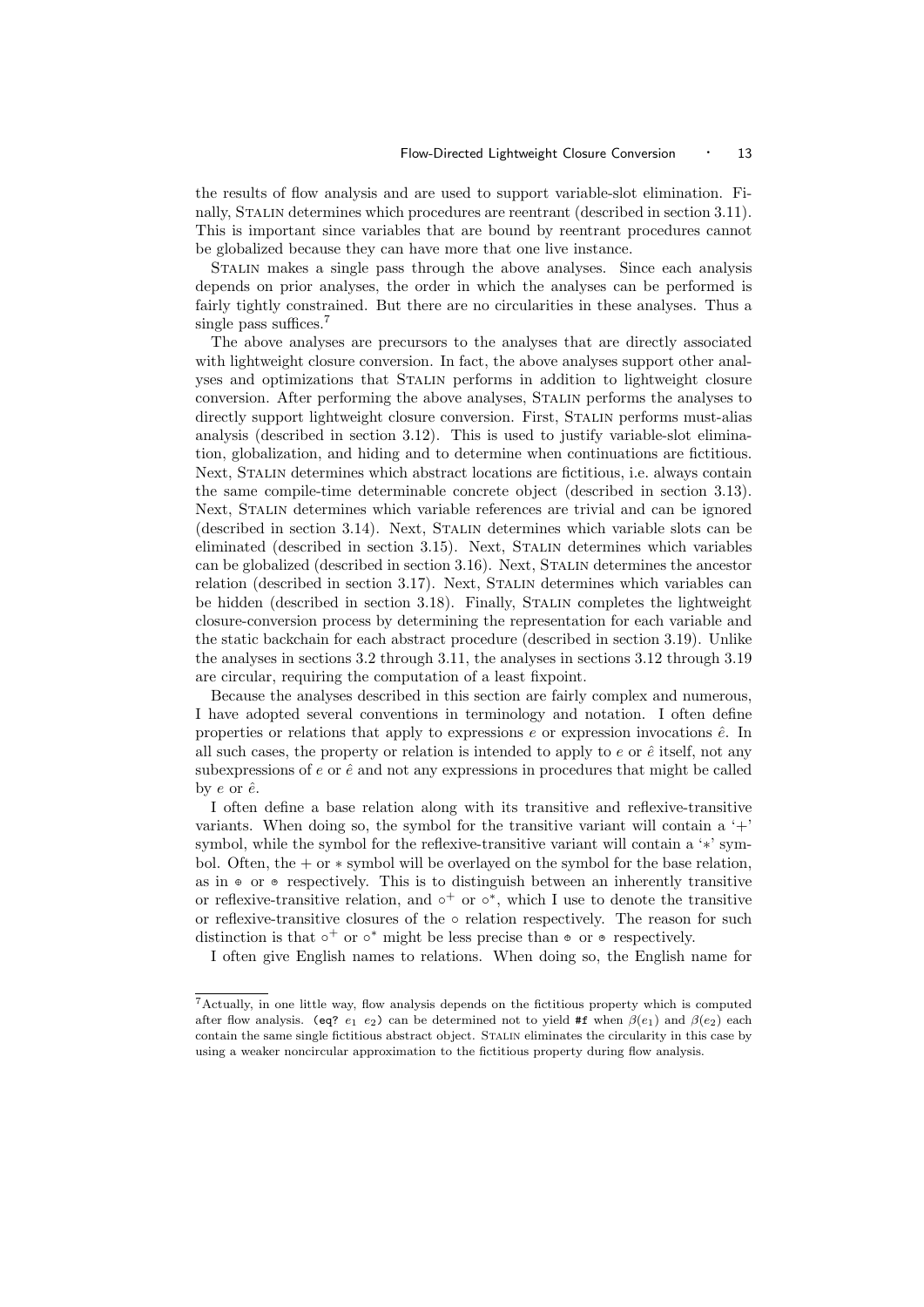the base relation will contain the term 'direct(ly)' while the English name for the transitive variant will contain the term 'proper(ly).' The English name for the reflexive-transitive variant will not contain any special term.

I often overload the notation for properties or relations to refer to both concrete properties or relations, i.e. ones that apply to concrete entities, and abstract properties or relations, i.e. ones that apply to abstract entities. (As will be described later, abstract entities are taken to be sets of concrete entitites.) Associated with each such pair of properties or relations is an abstraction lemma which states that the abstract property or relation holds between some abstract entities if the concrete property or relation holds between some concrete entities in those abstract entities.<sup>8</sup> Note that the converse might not be true. For example, suppose that  $k_1$ and  $k_2$  are concrete entities in the abstract entity  $\sigma_1$  and that  $k_3$  and  $k_4$  are concrete entities in the abstract entity  $\sigma_2$ . And suppose that the concrete relations  $k_1 \circ k_3$ and  $k_2 \circ k_4$  hold. Then, by the abstraction lemma, the abstract relation  $\sigma_1 \circ \sigma_2$ holds even though the concrete relations  $k_1 \circ k_4$  and  $k_2 \circ k_3$  might not hold. Thus abstraction can introduce a degree of approximation.

I often define a pair of properties or relations: the first being an underlying property or relation with the second being an approximation to the first. The need for approximations follows from the fact that the underlying properties and relations are often undecidable. Underlying properties and relations, as well as syntactic properties and relations that do not need approximations, are written without an overbar. In contrast, a property or relation written with an overbar, as in  $\overline{\circ}$ , denotes an approximation to the corresponding underlying property or relation ◦. The soundness of the analysis, and thus the soundness of the lightweight closureconversion process in general, follows from the fact that the approximations are conservative. Associated with each approximation is a conservative approximation lemma which states that the approximation holds between some abstract entities if the underlying property or relation holds between those abstract entities.<sup>9</sup> Note that it is trivially possible to derive sound approximations by taking  $\overline{\circ}$  to be always true. This corresponds to disabling all optimization. On the other hand, it is not possible to derive a tight approximation because the underlying relations are undecidable. Thus it is always possible to derive tighter approximations. The approximations presented in this paper are a good compromise in that they empirically yield good results, yet can be computed efficiently.

Most of the analyses described in this paper are presented in three stages: concrete properties or relations, followed by abstract properties or relations, followed, in turn, by conservative approximations to the abstract properties or relations. Ac-

<sup>8</sup> In some cases, particularly for the fictitious property described in section 3.13, the polarity is reversed. In such cases, the abstraction lemma states that the abstract property or relation does not hold between some abstract entitites if the concrete property or relation does not hold between some concrete entitites in those abstract entitites.

<sup>&</sup>lt;sup>9</sup>In some cases, particularly for the must-alias, fictitious, localizable, globalizable, and hideable properties described in sections 3.12, 3.13, 3.15, 3.16, and 3.18 respectively, the polarity is reversed. In such cases, the conservative approximation lemma states that approximation does not hold between some abstract entities if the underlying property or relation does not hold between those abstract entities. In such cases, it is trivially possible to derive sound approximations by taking  $\overline{\circ}$ to be always false.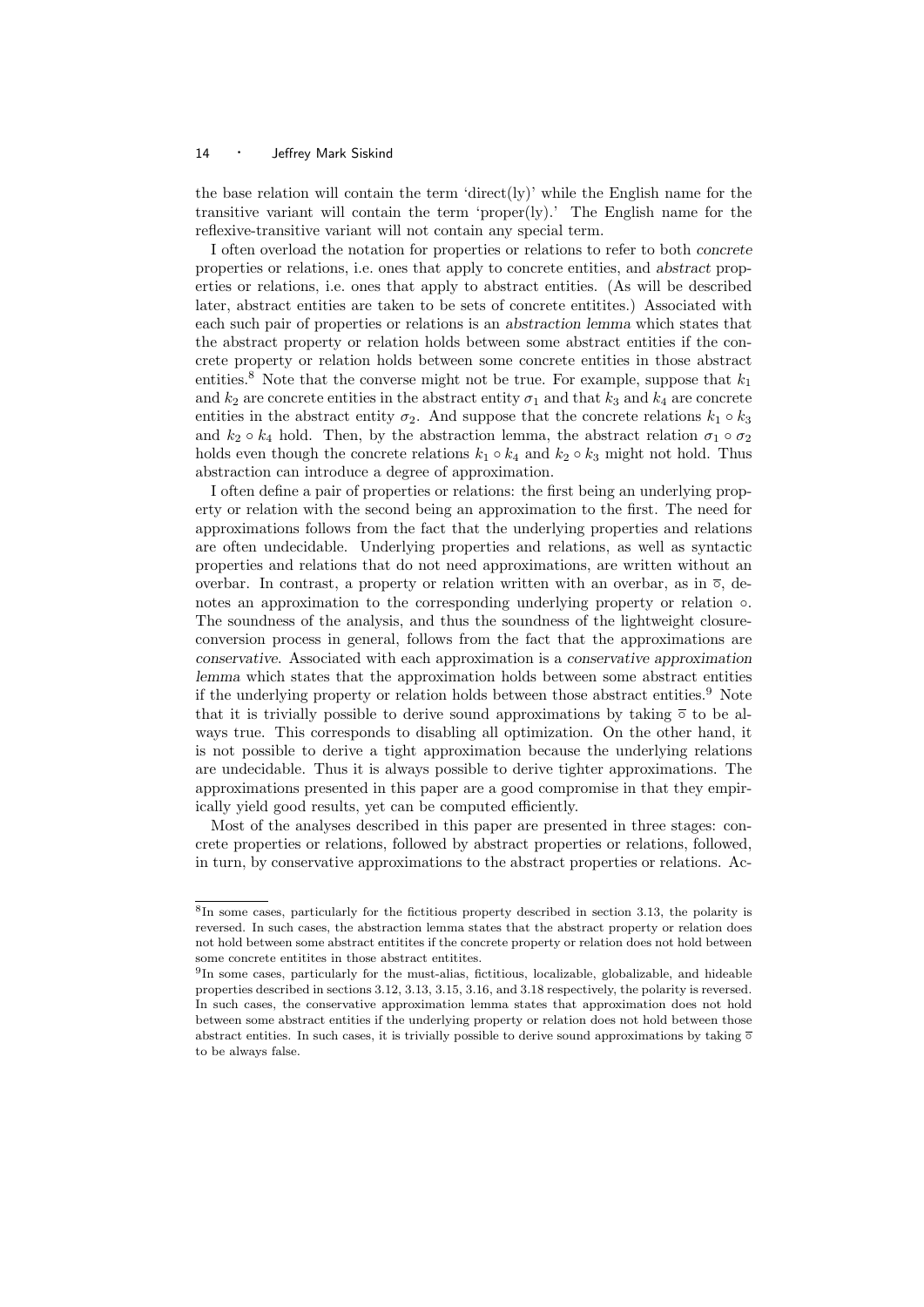#### Flow-Directed Lightweight Closure Conversion · 15

| e | $\Rightarrow$ | (quote $k$ )                          | constant    |
|---|---------------|---------------------------------------|-------------|
|   |               | $\boldsymbol{x}$                      | access      |
|   |               | $(\text{set}! \ x \ e)$               | assignment  |
|   |               | $(e_0 \, e_1 \ldots e_n)$             | call        |
|   |               | $(q e_1 \ldots e_n)$                  | primcall    |
|   |               | $(\texttt{lambda}(x_1 \ldots x_n) e)$ | lambda      |
|   |               | (if $e_0$ $e_1$ $e_2$ )               | conditional |

Fig. 1. The STALIN abstract syntax.

cordingly, most of the analyses have two sources of imprecision: the abstraction lemma mapping the concrete properties or relations to abstract properties or relations and the conservative approximation lemma mapping abstract properties or relations to approximations of those properties or relations.

Because the analysis leading to lightweight closure conversion is complex and involves numerous intermediate program annotations, the terminology and notation used in the remainder of this section may appear to be quite cumbersome. To help guide the reader, I have summarized the terminology and notation in a glossary in appendix A.

#### 3.1 Preprocessing

Stalin prepends a standard prelude to every source program that defines the builtin procedures from R4RS [Clinger and Rees 1991]. Stalin then macro expands this extended source program and converts it into an abstract-syntax tree that is essentially of the form specified in figure 1. This macro expansion is done using essentially the same rewrite rules as given in the appendix of R4RS. The result of this macro expansion is a single closed lambda expression that contains the entire source program, including the standard prelude. Running the program corresponds to evaluating this lambda expression to yield a procedure and calling this procedure. All subsequent analyses are performed on the abstract-syntax tree and take the form of computing properties of, and relations between, nodes in this tree and abstract objects and locations.

In the abstract syntax, I refer to the subexpression of an assignment as its source, the first subexpression of a call or primcall as its callee, any remaining subexpressions of a call or primcall as its arguments, any variables of a lambda expression as its parameters, the number of arguments of a call or primcall or the number of parameters of a lambda expression as its arity, the subexpression of a lambda expression as its body, and the subexpressions of a conditional as its antecedent, consequent, and alternate respectively. Note that the macro-expansion process produces abstract-syntax trees where the body of each lambda expression consists of a single expression and the alternate of a conditional is always present.

Throughout this paper, I use the symbol x to denote variables, the symbol  $q$ to denote primitives, the symbol  $e$  to denote expressions, the symbol  $p$  to denote lambda expressions, and the symbol  $p_0$  to denote the top-level lambda expression that contains the entire source program including the standard prelude. Furthermore, I use the symbols  $X, E, A, S, C, C_i, R, R_i$ , and P to denote the set of all variables, expressions, accesses, assignments, calls, calls of arity  $i$ , primcalls, primcalls of arity i, and lambda expressions in the source program respectively.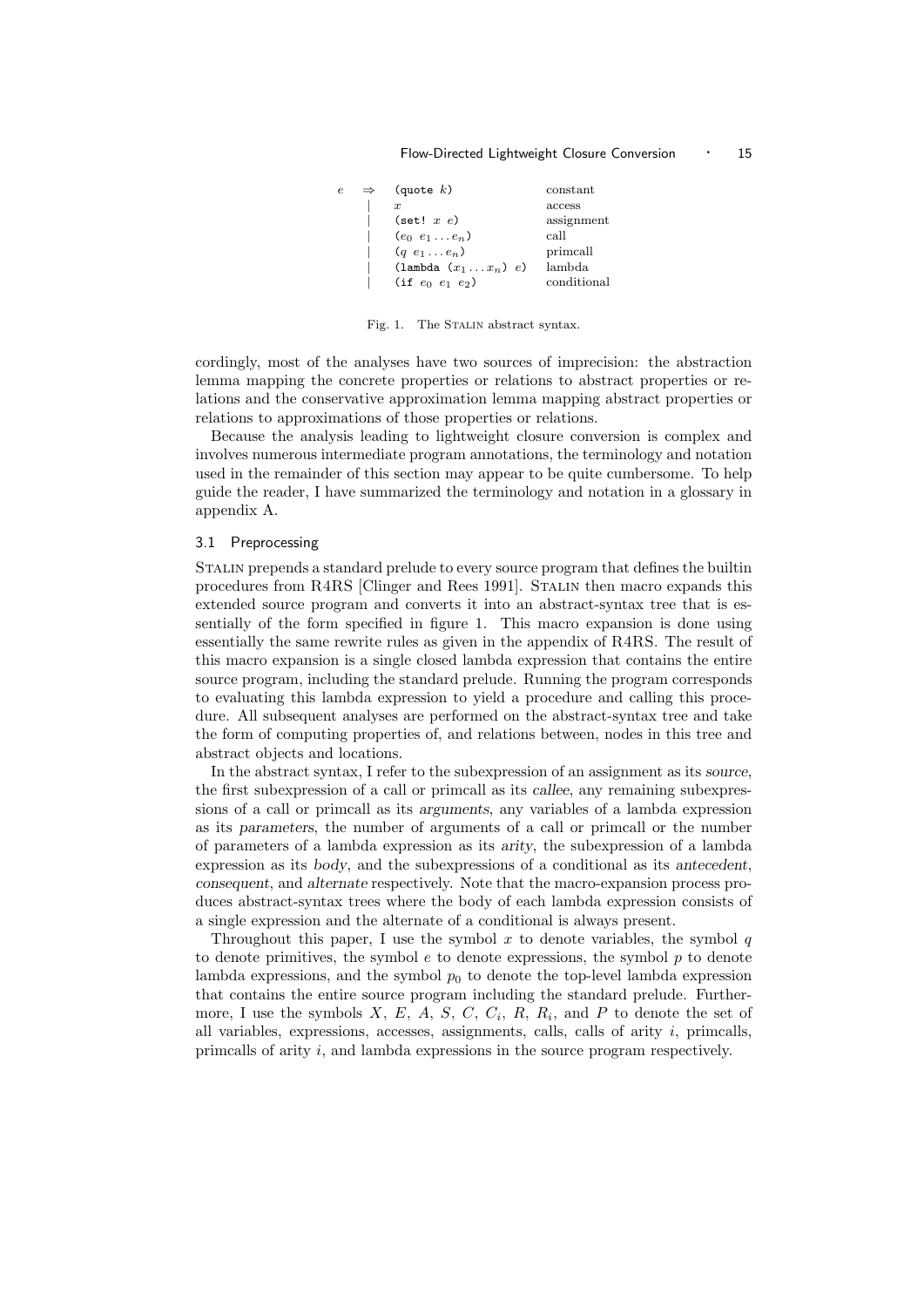|                     | Table I.          | The STALIN primitives. |                          |
|---------------------|-------------------|------------------------|--------------------------|
| pair?               | cons              | car                    | cdr                      |
| set-car!            | set-cdr!          | not                    | boolean?                 |
| eq?                 | null?             | symbol?                | symbol->string           |
| string->symbol      | number?           | real?                  | integer?                 |
| exact?              | inexact?          | $=$                    | $\overline{\phantom{a}}$ |
| $\mathbf{L}$        | $\leq$            | $>=$                   | zero?                    |
| positive?           | negative?         | max                    | min                      |
| $\ddot{}$           | $\ast$            |                        |                          |
| quotient            | remainder         | floor                  | ceiling                  |
| truncate            | round             | exp                    | log                      |
| sin                 | cos               | tan                    | asin                     |
| acos                | atan              | sqrt                   | expt                     |
| $exact$ $>$ inexact | inexact->exact    | char?                  | char->integer            |
| integer->char       | string?           | make-string            | string                   |
| string-length       | string-ref        | string-set!            | vector?                  |
| make-vector         | vector            | vector-length          | vector-ref               |
| vector-set!         | procedure?        | apply                  | cal1/cc                  |
| input-port?         | output-port?      | open-input-file        | open-output-file         |
| close-input-port    | close-output-port | read-char              | peak-char                |
| eof-object?         | char-ready?       | write-char             |                          |

Throughout this paper, I use equality between expressions or between variables to denote intensional rather than extensional equality, i.e. eq? rather than equal?. This also affects notions derived from equality such as set membership. Thus I use  $e_1 = e_2$  to mean that  $e_1$  and  $e_2$  denote the same expression in the source program, not that they have the same form. Similarly, I use  $x_1 = x_2$  to mean that  $x_1$  and  $x_2$ denote the same variable in the source program, not that they have the same name. This obviates the need for alpha renaming and the complexity of expression indices as used by Steckler and Wand [1997].

Table I lists essentially the primitives available in STALIN.<sup>10</sup> Note that primitives are not first-class objects. A primitive can only appear as the first subexpression of a primcall. Primitives are taken to be disjoint from variables. This allows distinguishing primcalls from calls by whether or not the first subexpression is a primitive. The names of primitives are intentionally similar to the names of some builtin R4RS procedures because they implement the same functionality. User programs, however, never contain primcalls. Instead, they call procedures defined in the standard prelude which contain the corresponding primcalls. This is essentially  $\eta$  expansion. As an optimization, STALIN replaces certain calls in the user program that are known to be to certain procedures that are defined in the standard prelude with the corresponding primcalls, thus performing  $\eta$  reduction. Since the analyses described in this paper are formulated independently of this optimization, it will be safely ignored.

For the sake of expository simplicity, the abstract syntax presented in figure 1, as well as all of the analyses presented in this paper, make three crucial simplifications. First, the primitive apply is not supported. Second, variable-arity procedures (i.e. 'rest' arguments) are not supported. Third, the primitive call/cc cannot be passed a continuation as the first argument. The actual implementation does not

 $10$ Note that STALIN does not currently implement complex and rational numbers.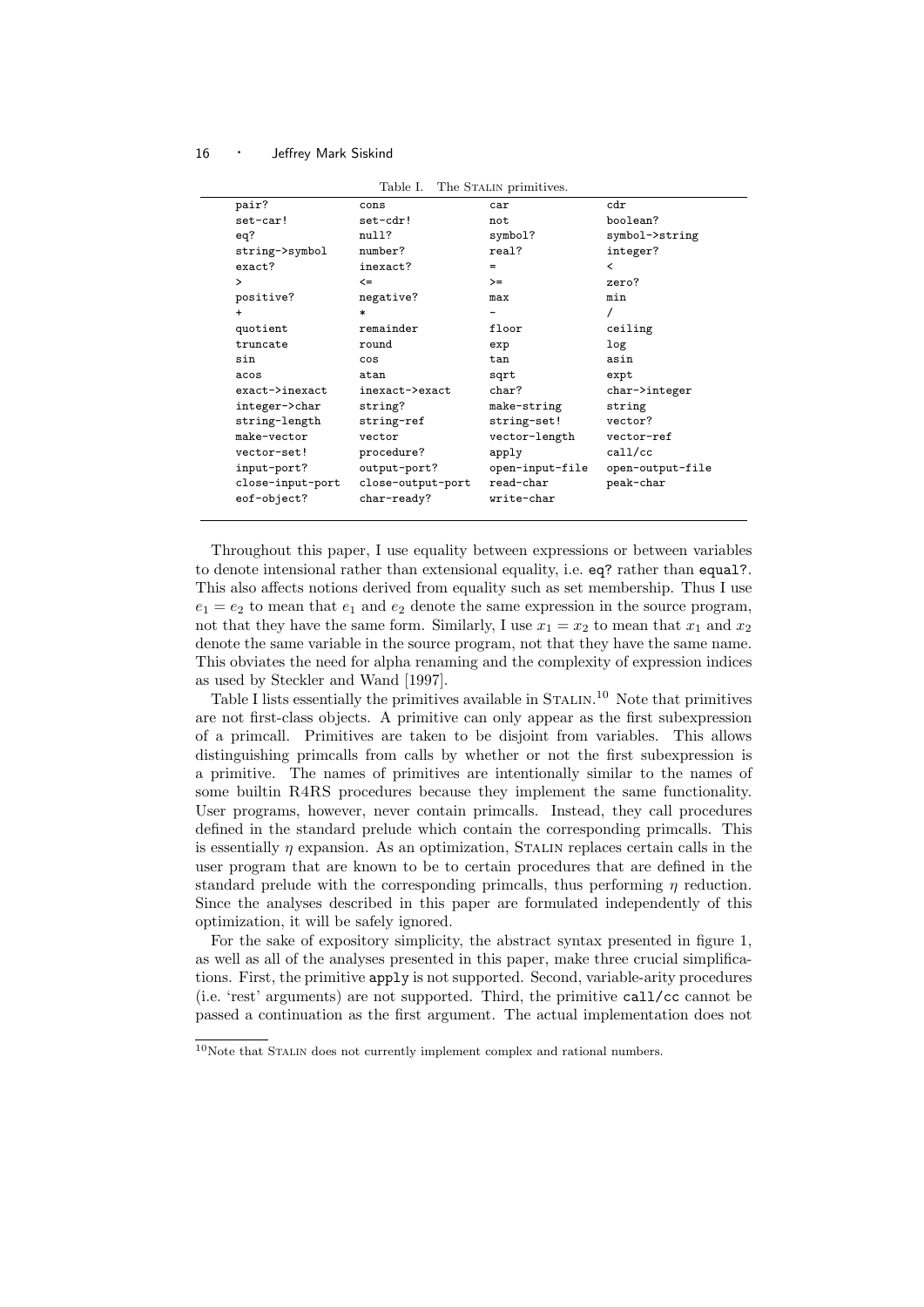impose these restrictions.

Throughout this paper, I use the following functions applied to nodes in the abstract-syntax tree:

| $\text{Source}(e)$           | Denotes the source subexpression of an assignment $e$ .      |
|------------------------------|--------------------------------------------------------------|
| x(e)                         | Denotes the variable in an access or assignment $e$ .        |
| $\text{CALLEE}(e)$           | Denotes the callee subexpression of a call or primcall $e$ . |
| $\text{ARGUMENTS}(e)$        | Denotes the set of argument subexpressions of a call or      |
|                              | primcall e.                                                  |
| $\text{ARGUMENT}_i(e)$       | Denotes the $ith$ argument subexpression of a call or        |
|                              | primcall e.                                                  |
| PARAMETER <sub>i</sub> $(e)$ | Denotes the $ith$ parameter of a lambda expression e.        |
| ARITY(e)                     | Denotes the arity of a call, primcall, or lambda             |
|                              | expression $e$ .                                             |
| BODY(e)                      | Denotes the body subexpression of a lambda expression $e$ .  |
| p(x)                         | Denotes the lambda expression in which $x$ is bound.         |
| p(e)                         | Denotes the narrowest lambda expression that properly        |
|                              | $\frac{1}{2}$ contains $e$ .                                 |

Furthermore, if  $p_2 = p(p_1)$ , I say that  $p_1$  is directly nested in  $p_2$ , denoted  $p_1 \prec p_2$ . Let ≺<sup>+</sup> and ≺<sup>∗</sup> be the transitive and reflexive-transitive closures of ≺ respectively. If  $p_1 \prec^+ p_2$  or  $p_1 \prec^* p_2$ , I say that  $p_1$  is properly nested in or nested in  $p_2$  respectively. Finally, I say that an expression e is in tail position, denoted INTAILPOSITION(e), if and only if it is

—the body of a lambda expression or

—the consequent or alternate of a conditional that is in tail position.

Note that this definition of tail position agrees with the definition given in R5RS [Kelsey et al. 1998]. The above annotations all denote simple syntactic properties of the source program and do not involve any approximation.

#### 3.2 Flow analysis

After macro expansion, STALIN performs whole-program interprocedural flow analysis. Flow analysis determines the potential values of expressions. The lightweight closure-conversion process uses the results of flow analysis in numerous ways. Knowing the potential targets of call sites allows building a call graph which in turn allows determining which procedures are reentrant or are called more than once. This supports globalization of variables. Flow analysis also supports escape analysis which forms the basis of a crucial must-alias criterion for variable-slot elimination, globalization, hiding, and determining when continuations are fictitious. Flow analysis is actually a precursor, directly or indirectly, to almost all of the subsequent analyses that support lightweight closure conversion.

Flow analysis is an abstract interpretation that partitions the set of all concrete objects into a set of abstract objects that is finite for a given program and the set of all concrete locations into a set of abstract locations that is also finite for a given program. Thus each abstract object is a set of concrete objects and each abstract location is a set of concrete locations. Concrete interpretation, i.e. evaluation, associates concrete locations with variable instances, expression invocations,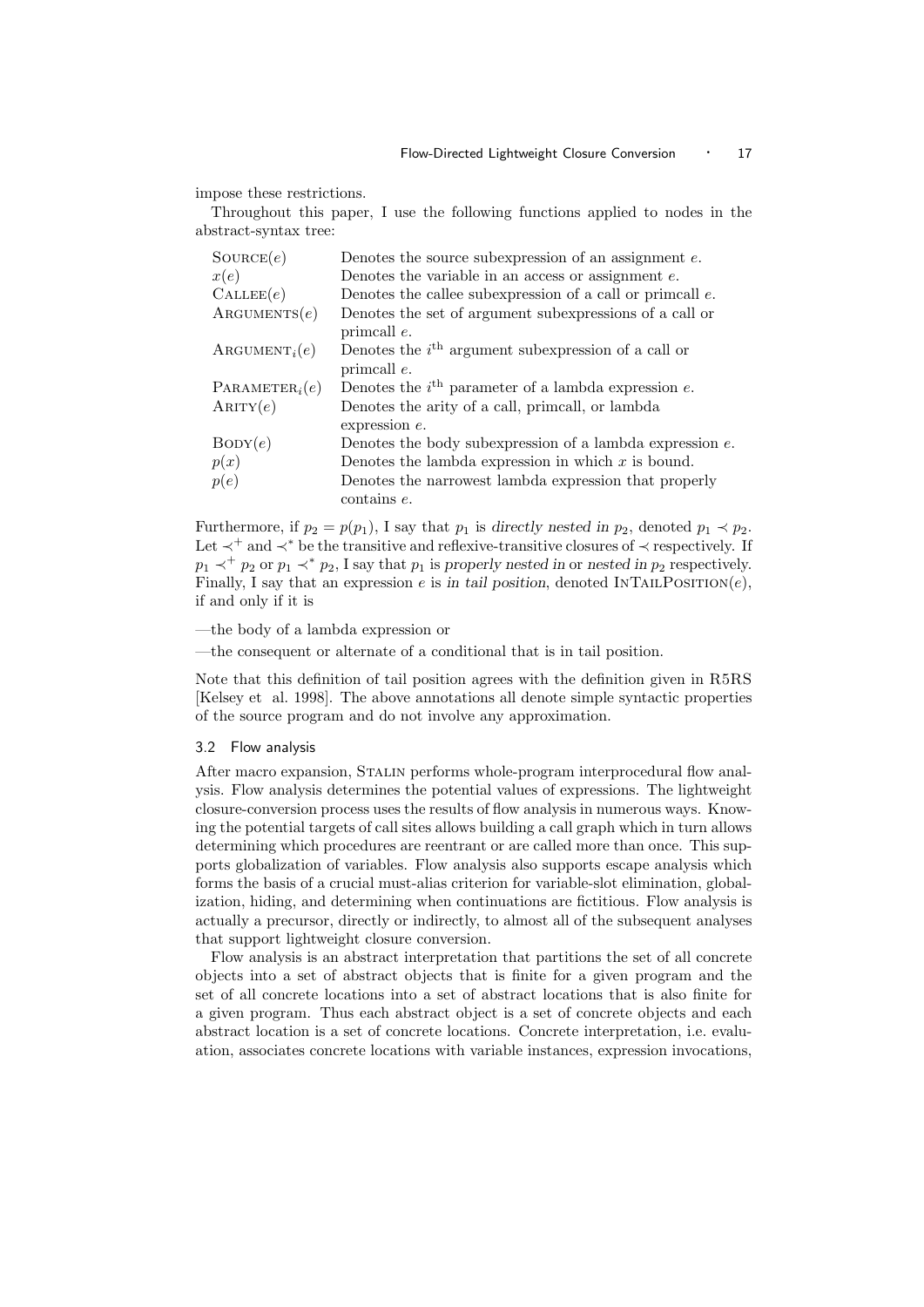the slots of concrete pairs, and the elements of concrete strings and vectors. Abstract interpretation, i.e. flow analysis, associates abstract locations with variables, expressions, the slots of abstract pairs, and the elements of abstract strings and vectors. Throughout this paper, I use the symbol  $k$  to denote concrete objects, the symbol l to denote concrete locations, the symbol  $\sigma$  to denote abstract objects, and the symbol  $\beta$  to denote abstract locations.

A concrete location can be viewed as the set of all concrete objects that that concrete location can have as its value. Similarly, an abstract location can be viewed as the set of all abstract objects that that abstract location can have as its value. The principal relation produced by flow analysis is  $\sigma \in \beta$ .

Flow analysis obeys the following abstraction lemma:

LEMMA 1. For all concrete objects k, concrete locations l, abstract objects  $\sigma$ , and abstract locations  $\beta$ , if, in some state in some execution of the program,  $k \in \sigma$ ,  $l \in \beta$ , and  $k \in l$ , then  $\sigma \in \beta$ .

Flow analysis also obeys the following conservative approximation lemma:

LEMMA 2. For all abstract objects  $\sigma$  and abstract locations  $\beta$ , if  $\sigma \in \beta$ , then  $\sigma \in \mathcal{C}$  $\beta$ .

Different flow analyses differ in the way that they group concrete objects and locations into abstract objects and locations as well as how they approximate ∈ as  $\overline{\epsilon}$ . The lightweight closure-conversion process described in this paper works for any flow analysis that meets the following criteria:

(1) All concrete procedures created by a given lambda expression are in the same abstract procedure.

(2) All concrete locations associated with different instances of a given variable are in the same abstract location.

(3) All concrete locations associated with different invocations of a given expression are in the same abstract location.

(4) If an abstract object contains a concrete procedure then it does not contain any concrete non-procedures.

(5) If an abstract object contains a concrete pair then it does not contain any concrete non-pairs.

(6) If an abstract object contains a concrete string then it does not contain any concrete non-strings.

(7) If an abstract object contains a concrete vector then it does not contain any concrete non-vectors.

(8) If an abstract object contains a concrete symbol then it does not contain any concrete non-symbols.

(9) If an abstract object contains a concrete continuation then it does not contain any concrete non-continuations.

(10) All concrete locations associated with the car slots of different concrete pairs in the same abstract pair are in the same abstract location.

(11) All concrete locations associated with the cdr slots of different concrete pairs in the same abstract pair are in the same abstract location.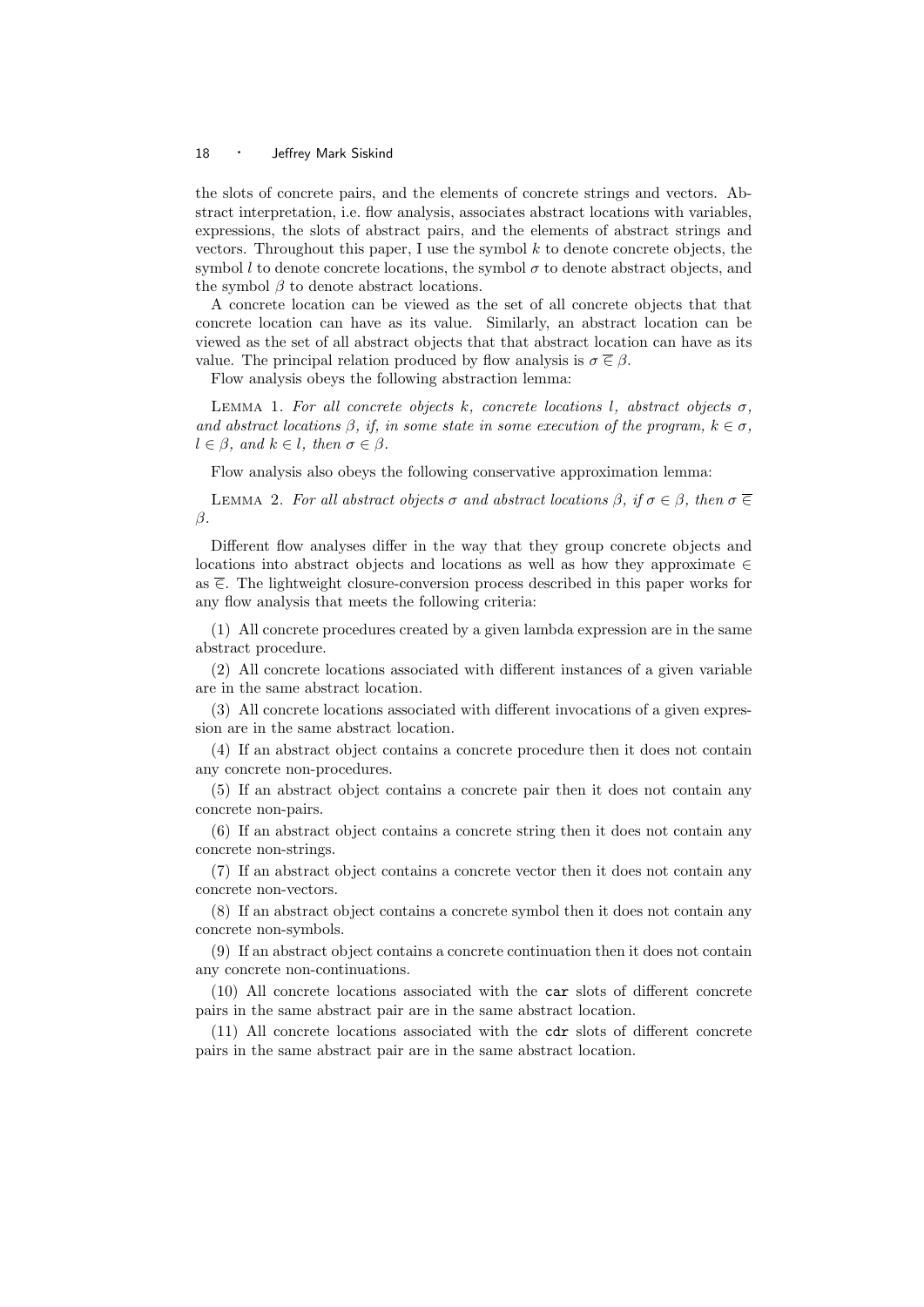(12) All concrete locations associated with all of the elements of different concrete strings in the same abstract string are in the same abstract location.

(13) All concrete locations associated with all of the elements of different concrete vectors in the same abstract vector are in the same abstract location.

(14) All concrete locations associated with the print-name–string slot of different concrete symbols in the same abstract symbol are in the same abstract location.

(15) All concrete continuations created from different invocations of a given expression are in the same abstract continuation.

Criteria (4) through (9) imply that it is meaningful to talk about abstract procedures, pairs, strings, vectors, symbols, and continuations respectively. Criteria (10) through (14) imply that it is meaningful to talk about the slots and elements of abstract pairs, strings, vectors, and symbols respectively. Criteria (1) through (3) imply that the flow analysis is monovariant (i.e. computed with 0-CFA [Shivers 1988; 1990; 1991a; 1991b; Heintze 1993; 1994]). Stalin actually performs a novel polyvariant analysis [Siskind 2000b] which requires enhancements to the lightweight closure-conversion analyses presented here. For expository simplicity, these enhancements are not presented. They complicate the presentation of the analyses but do not add any conceptual novelty.

As a result of criterion (1) above, there is a one-to-one correspondence between lambda expressions and abstract procedures. Thus I often use the symbol  $p$  to denote either a lambda expression or an abstract procedure. Furthermore, the following properties and functions are meaningful because of the above constraints on flow analysis:

| $\beta(x)$                 | Denotes the abstract location associated with $x$ .       |
|----------------------------|-----------------------------------------------------------|
| $\beta(e)$                 | Denotes the abstract location associated with the         |
|                            | result of evaluating $e$ .                                |
| $\text{PAIR}$ ? $(\sigma)$ | True if $\sigma$ is an abstract pair.                     |
| $\text{CAR}(\sigma)$       | Denotes the abstract location containing the car slots    |
|                            | of the concrete pairs in the abstract pair $\sigma$ .     |
| $CDR(\sigma)$              | Denotes the abstract location containing the cdr slots    |
|                            | of the concrete pairs in the abstract pair $\sigma$ .     |
| $STRING?(\sigma)$          | True if $\sigma$ is an abstract string.                   |
| STRING-REF $(\sigma)$      | Denotes the abstract location containing the elements     |
|                            | of the concrete strings in the abstract string $\sigma$ . |
| VECTOR? $(\sigma)$         | True if $\sigma$ is an abstract vector.                   |
| VECTOR-REF( $\sigma$ )     | Denotes the abstract location containing the elements     |
|                            | of the concrete vectors in the abstract vector $\sigma$ . |
| SYMBOL? $(\sigma)$         | True if $\sigma$ is an abstract symbol.                   |
| $SYMBOL->STRING(\sigma)$   | Denotes the abstract location containing the print-       |
|                            | name strings of the concrete symbols in the abstract      |
|                            | symbol $\sigma$ .                                         |
| CONTINUATION? $(\sigma)$   | True if $\sigma$ is an abstract continuation.             |
| $e(\sigma)$                | Denotes the call to call/cc where the concrete            |
|                            | continuations in the abstract continuation $\sigma$ were  |
|                            | created.                                                  |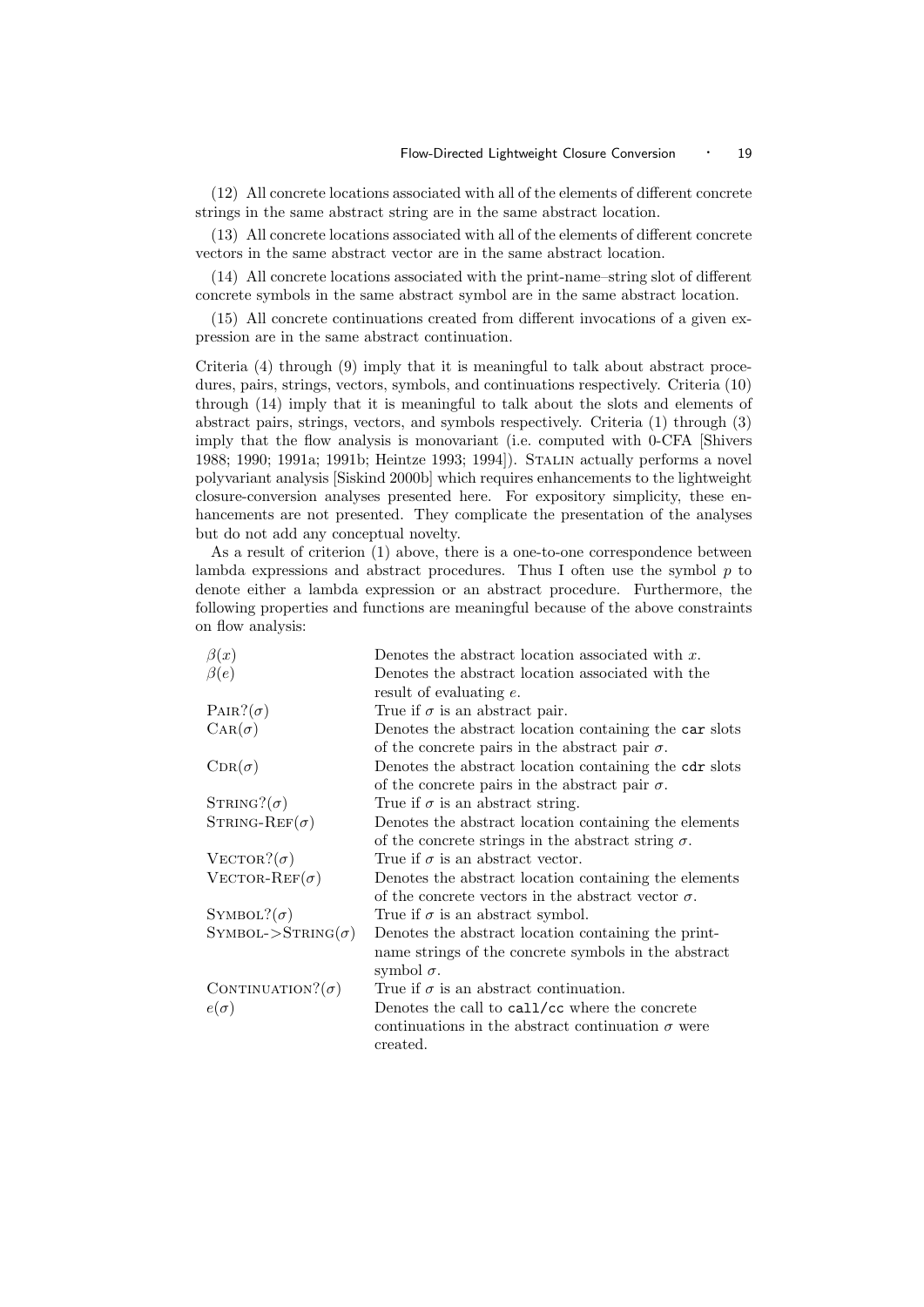#### 3.3 Reachability analysis

As part of performing flow analysis, Stalin also performs reachability analysis. Reachability analysis determines which expressions are reached and, in turn, which variables are accessed or assigned. Reachability analysis supports lightweight closure conversion in numerous ways. Unaccessed variables can be eliminated. Unreached free references can be ignored when determining whether variables slots can be eliminated. Like flow analysis, reachability analysis is actually a precursor, directly or indirectly, to almost all of the subsequent analyses that support lightweight closure conversion.

Before defining the concrete reachability properties, the following auxiliary definitions are needed:

Definition 1. Calling a procedure created by evaluating a lambda expression  $p$ creates an expression invocation  $\hat{e}$  for each expression e where  $p(e) = p$  and creates a variable instance  $\hat{x}$  for each variable x where  $p(x) = p$ .

Each expression invocation has program points just before and just after that expression invocation. Assignment, call, and primcall invocations also have intermediate program points. Assignment invocations have an intermediate program point just after the source subexpression invocation but before the actual assignment takes place. Call invocations have an intermediate program point just after the callee and argument subexpression invocations but before the actual procedure call takes place. Primcall invocations have an intermediate program point just after the argument subexpression invocations but before the actions associated with the primitive take place.

Given the above, the concrete reachability properties are defined as follows:

Definition 2. An expression invocation  $\hat{e}$  is reached, denoted REACHED $(\hat{e})$ , when control flows to the program point just before  $\hat{e}$ . An expression invocation  $\hat{e}$  returns, denoted RETURNS( $\hat{e}$ ), when control flows to the program point just after  $\hat{e}$ . An assignment, call, or primcall invocation  $\hat{e}$  is executed, denoted EXECUTED $(\hat{e})$ , when control flows to the intermediate program point in  $\hat{e}$ . A variable instance  $\hat{x}$  is accessed, denoted ACCESSED $(\hat{x})$ , when some access invocation  $\hat{e}$  to x is reached. A variable instance  $\hat{x}$  is assigned, denoted Assigned( $\hat{x}$ ), when some assignment invocation  $\hat{e}$  to x is executed. A call invocation  $\hat{e}$  is successful if it is executed and the arity of the call site equals the arity of the target procedure or continuation. A primcall invocation  $\hat{e}$  is successful if it is executed and the arity of the call site is allowed by the primitive.

Given the above, the abstract reachability properties are defined as follows:

Definition 3. An expression  $e$  is reached, returns, or is executed, denoted REACHED $(e)$ , RETURNS $(e)$ , or EXECUTED $(e)$ , if some invocation  $\hat{e}$  of  $e$  is reached, returns, or is exectuted in some execution of the program respectively. A variable  $x$ is accessed or assigned, denoted  $\text{AccessED}(x)$  or  $\text{ASSIGNED}(x)$ , if some instance  $\hat{x}$ of x is accessed or assigned in some execution of the program respectively.

Flow analysis computes REACHED, RETURNS, EXECUTED, ACCESSED, and Assigned as approximations to Reached, Returns, Executed, Accessed, and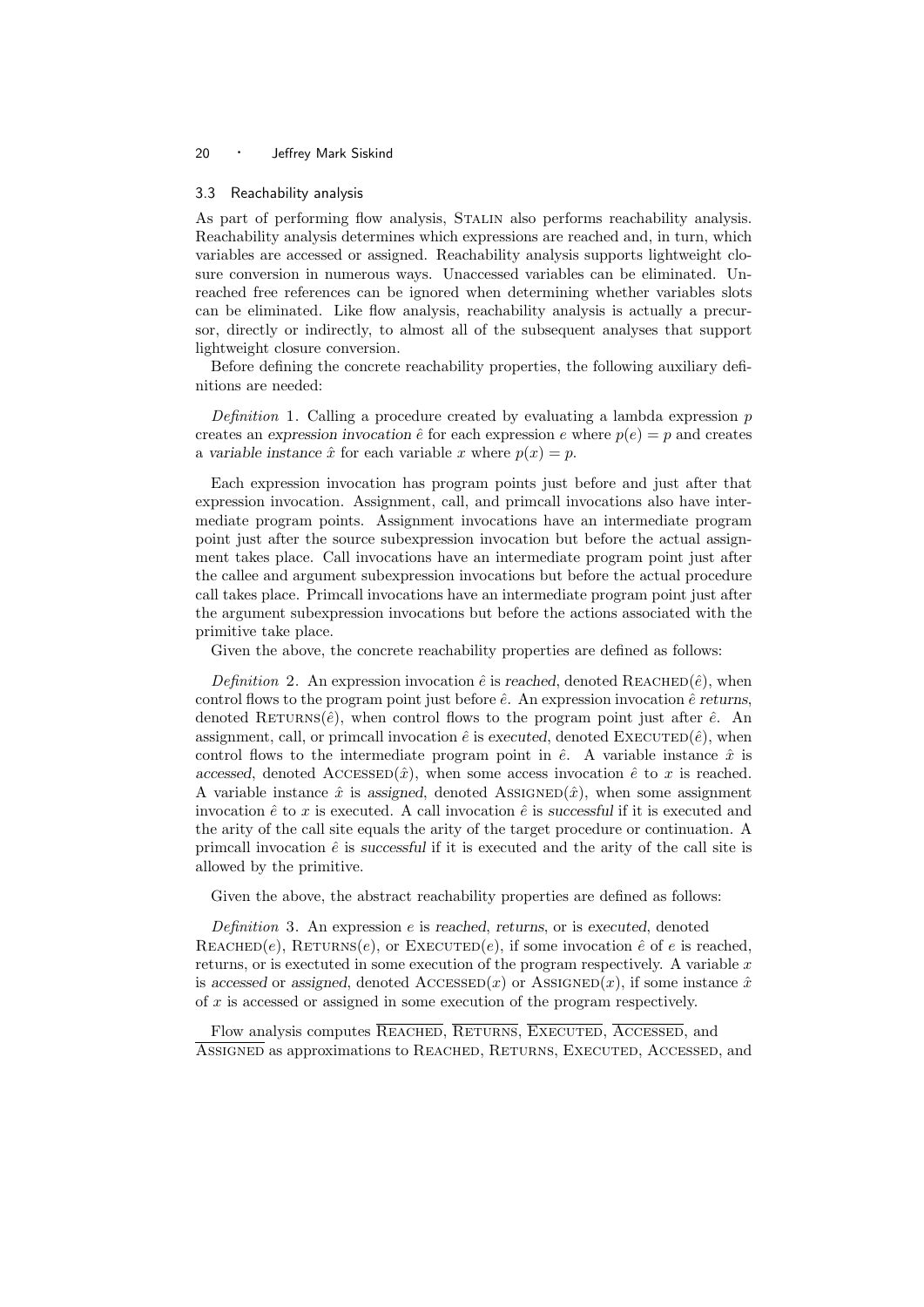ASSIGNED respectively. In particular, flow analysis directly produces the approximations REACHED and RETURNS. EXECUTED, ACCESSED, and ASSIGNED are derived from  $\overline{\text{REACHED}}$  and  $\overline{\text{RETURNS}}$  by the following:<sup>11</sup>

$$
\overline{\text{EXECUTED}}(e) \triangleq \left\{ \begin{aligned} e &\in S \wedge \overline{\text{RETURNS}}(\text{Source}(e)) \vee \\ e &\in C \wedge \overline{\text{RETURNS}}(\text{CALLEE}(e)) \wedge \\ ( \forall e' \in \text{ARGUMENTS}(e)) \overline{\text{RETURNS}}(e') \end{aligned} \right\} \vee \overline{\text{ACESSED}}(x) \triangleq (\exists e \in A) x(e) = x \wedge \overline{\text{REACHED}}(e) \overline{\text{ASETURNS}}(e') \right\}
$$
\n
$$
\overline{\text{ASSGNED}}(x) \triangleq (\exists e \in A) x(e) = x \wedge \overline{\text{REACHED}}(e) \overline{\text{ASEUTED}}(e)
$$

Reachability analysis obeys the following abstraction lemma:

LEMMA 3. For all expressions e and invocations  $\hat{e}$  of e, if REACHED( $\hat{e}$ ), then REACHED(e), if RETURNS( $\hat{e}$ ), then RETURNS(e), and if EXECUTED( $\hat{e}$ ), then EXECUTED(e). For all variables x and instances  $\hat{x}$  of x, if ACCESSED( $\hat{x}$ ), then  $\text{AccessED}(x)$  and if  $\text{ASSIGNED}(\hat{x})$ , then  $\text{ASSIGNED}(x)$ .

Reachability analysis also obeys the following conservative approximation lemma:

LEMMA 4. For all expressions e, if  $REACHED(e)$ , then  $REACHED(e)$ , if RETURNS(e), then  $\overline{\text{RETURNS}}(e)$ , and if  $\text{EXECUTED}(e)$ , then  $\overline{\text{EXECUTED}}(e)$ . For all variables x, if  $\text{AccessED}(x)$ , then  $\overline{\text{AccessED}}(x)$  and if  $\text{ASSIGNED}(x)$ , then  $\text{ASSIGNED}(x)$ .

#### 3.4 Approximating the abstract aggregate access and assignment properties and relations

After flow and reachability analysis, Stalin approximates the abstract aggregate accesses and assigns relations and the abstract aggregate accessed and assigned properties. Just as a variable or variable instance can be accessed or assigned, components of concrete and abstract aggregate objects can be accessed or assigned. And just as Stalin can eliminate unaccessed variables and perform certain other optimizations on unassigned variables, Stalin can eliminate unaccessed components of abstract aggregate objects. And just as Stalin can eliminate a closure when all of its variable slots are eliminated, Stalin can eliminate an aggregate object when

<sup>&</sup>lt;sup>11</sup>STALIN actually uses a more precise notion of  $\overline{\text{ACCESSED}}(x)$ . A variable is accessed if some access to that variable is accessed. And a reached expression is accessed in the following cases:

<sup>—</sup>An access is accessed.

<sup>—</sup>The source of an assignment is accessed if its destination is accessed.

<sup>—</sup>The callee of a call is accessed.

<sup>—</sup>An argument of a call to a procedure is accessed if the corresponding parameter is accessed.

<sup>—</sup>An argument of a primcall is accessed.

<sup>—</sup>The body of a lambda expression is accessed if some call to that lambda expression is accessed. —The antecedant of a conditional is accessed.

<sup>—</sup>The consequent and alternate of an accessed conditional are accessed.

<sup>—</sup>The body of the top-level lambda expression is accessed.

The objective of this more complex analysis is to treat  $x_1$  as unaccessed when  $x_2$  is unaccessed in code like (let  $((x_2 x_1))$  ...).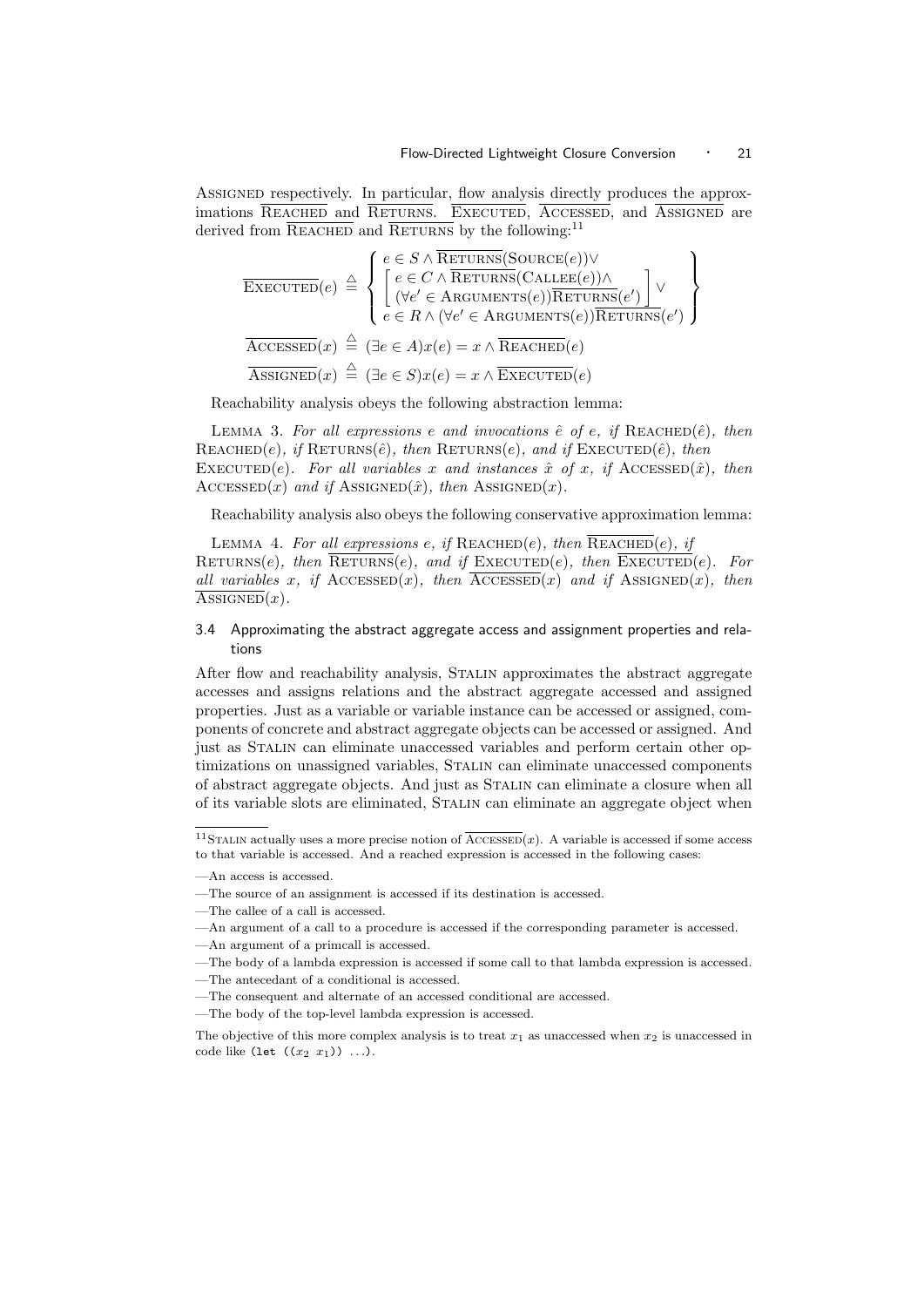all of its components are eliminated. To do this, Stalin needs a precise notion of what are all of the different kinds of aggregate objects and their components and under what circumstances these components are accessed and assigned.

In addition to procedures, whose closures are handled by other mechanisms, Scheme has four kinds of aggregate objects: pairs, strings, vectors, and symbols. Pairs have two components: their car and cdr slots. Vectors and strings have two kinds of components: their length slot and their elements. Symbols have one component: their print-name–string slot. Additionally, all objects have a typetag slot. Each of these components is accessed or assigned by a disjoint set of primitives. The car and cdr primitives access the car and cdr slots respectively. The set-car! and set-cdr! primitives assign the car and cdr slots respectively. The string-length and vector-length primitives access the string and vector length slots respectively. The string-ref and vector-ref primitives access string and vector elements respectively. The string-set! and vector-set! primitives assign string and vector elements respectively. The symbol->string primitive accesses the print-name–string slot. And the not, boolean?, pair?, null?, symbol?, number?, real?, integer?, char?, string?, vector?, procedure?, input-port?, output-port?, and eof-object? primitives access the type-tag slot. Note that it is not possible to assign length, print-name–string, or type-tag slots.

Stalin is able to eliminate abstract locations that contain a single compile-time– determinable concrete object. Such locations are called fictitious. This optimization will be discussed in detail in section 3.19. What is relevant here is that if none of the components of an abstract aggregate object are ever accessed then all of the concrete objects in that abstract object are indistinguishable. And a location that contains only indistinguishable objects can be treated as fictitious and eliminated. But in order for this to be sound, one other condition must be met. In SCHEME, aggregate objects have identity in addition to components. Even if the components of an object are never accessed, it is still possible to check the identity of an object with the eq? primitive. In order to treat the concrete aggregate objects in an abstract aggregate object as indistinguishable, two conditions must hold: all of its components must be unaccessed and its identity must never be checked with the eq? primitive.

Scheme nominally has a fifth kind of aggregate object: continuations. But continuations don't have components that can be accessed or assigned, except for a type-tag slot. Nonetheless, it is convenient to treat continuations as accessed when they are called. This allows the concrete continuations in an abstract continuation to be treated as indistinguishable when their type-tag slot is never accessed and they are never called. Note that it is not necessary to determine that the identity of an abstract continuation is never checked in order to treat its concrete continuations as indistinguishable since R4RS does not define eq?-ness for continuations.

Similarly, it is convenient to treat procedures as accessed when they are called. This allows the concrete procedures in an abstract procedure to be treated as indistinguishable when their type-tag slot is never accessed and they are never called. Again, note that it is not necessary to determine that the identity of an abstract procedure is never checked in order to treat its concrete procedures as indistinguishable since R4RS does not define eq?-ness for procedures.

Stalin is able to do one further optimization. It can eliminate the code for prim-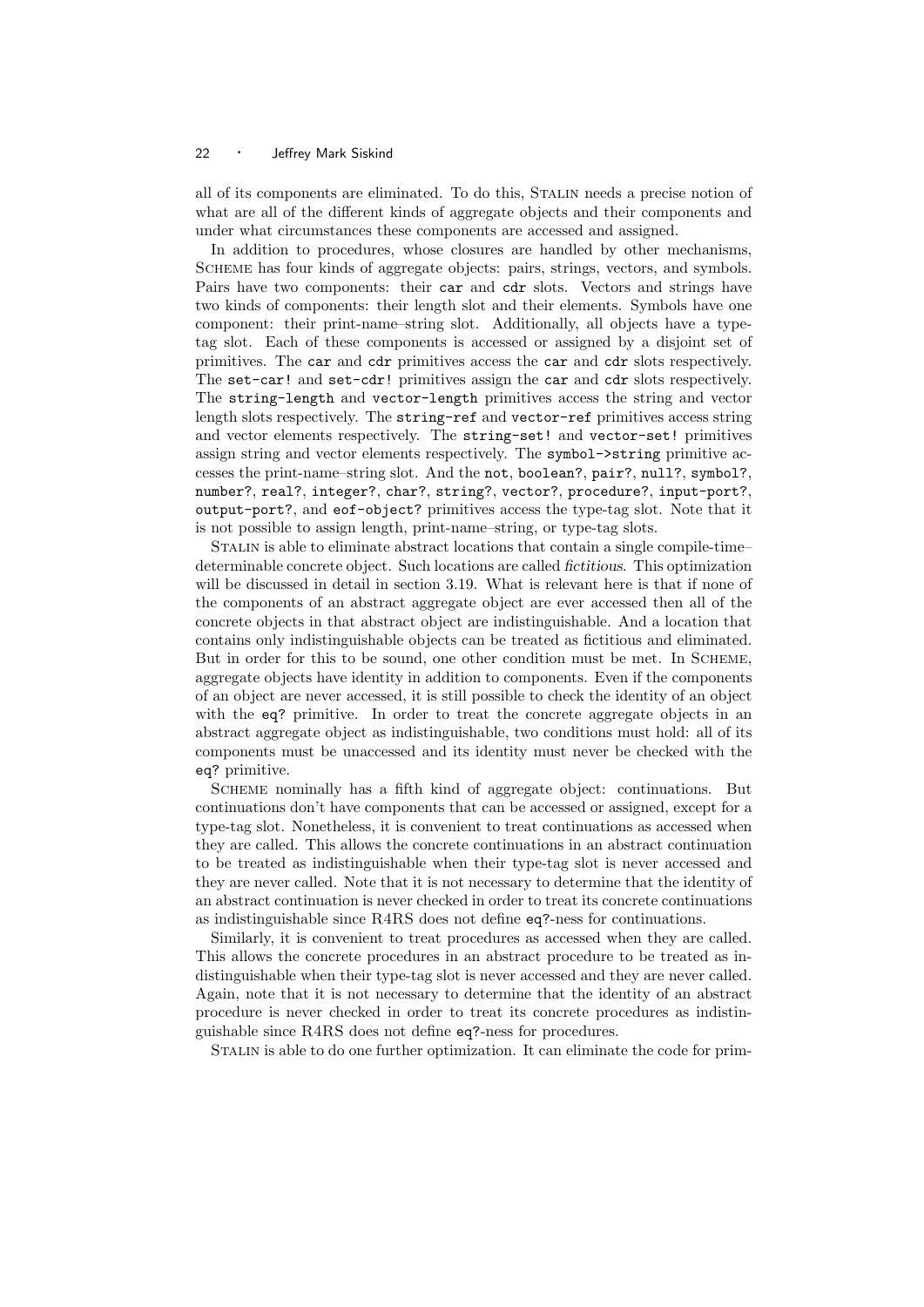itive predicates when flow analysis determines that a primcall to such a predicate will always return  $#t$  or always return  $#f$ .

The concrete aggregate  $accesses<sup>12</sup>$  and assigns relations are defined as follows:

Definition 4. A one-argument primcall invocation  $\hat{e}$  to not, boolean?, pair?, null?, symbol?, number?, real?, integer?, char?, string?, vector?,

procedure?, input-port?, output-port?, or eof-object? type-tag accesses a concrete object k passed as the argument, denoted TYPETAGACCESSES( $\hat{e}, k$ ), when  $\hat{e}$  is executed, unless flow analysis has determined that the invocation must return  $\#t$ or must return #f. A two-argument primcall invocation  $\hat{e}$  to eq? eq? accesses a concrete object k passed as one of the arguments, denoted Eq?Accesses( $\hat{e}, k$ ), when  $\hat{e}$ is executed, unless flow analysis has determined that the invocation must return #t or must return #f. A one-argument primcall invocation  $\hat{e}$  to car car accesses a concrete pair k passed as the argument, denoted CARACCESSES $(\hat{e}, k)$ , when  $\hat{e}$  is executed. A one-argument primcall invocation  $\hat{e}$  to cdr *cdr* accesses a concrete pair k passed as the argument, denoted CDRACCESSES( $\hat{e}, k$ ), when  $\hat{e}$  is executed. A oneargument primcall invocation  $\hat{e}$  to string-length string-length accesses a concrete string k passed as the argument, denoted STRINGLENGTHACCESSES( $\hat{e}, k$ ), when  $\hat{e}$  is executed. A two-argument primcall invocation  $\hat{e}$  to string-ref string-ref accesses a concrete string k passed as the first argument, denoted  $STRINGREFACCESSE(s(\hat{e}, k))$ , when  $\hat{e}$  is executed and an exact in-bounds integer is passed as the second argument. A one-argument primcall invocation  $\hat{e}$  to vector-length vector-length accesses a concrete vector k passed as the argument, denoted

VECTORLENGTHACCESSES $(\hat{e}, k)$ , when  $\hat{e}$  is executed. A two-argument primcall invocation  $\hat{e}$  to vector-ref vector-ref accesses a concrete vector k passed as the first argument, denoted VECTORREFACCESSES $(\hat{e}, k)$ , when  $\hat{e}$  is executed and an exact in-bounds integer is passed as the second argument. A one-argument primcall invocation  $\hat{e}$  to symbol- $\geq$ string symbol-to-string accesses a concrete symbol k passed as the argument, denoted  ${\rm SYMBOLTOSTRINGACCESSE}(ê, k)$ , when  $\hat{e}$  is executed. A call invocation  $\hat{e}$  to a concrete continuation k continuation accesses k, denoted CONTINUATIONACCESSES $(\hat{e}, k)$ , when  $\hat{e}$  is successful. A call invocation  $\hat{e}$  to a concrete procedure k procedure accesses k, denoted PROCEDUREACCESSES $(\hat{e}, k)$ , when  $\hat{e}$  is successful. A two-argument primcall invocation  $\hat{e}$  to set-car! car assigns a concrete pair k passed as the first argument, denoted CARAsSIGNS $(\hat{e}, k)$ , when  $\hat{e}$  is executed. A two-argument primcall invocation  $\hat{e}$  to set-cdr! cdr assigns a concrete pair k passed as the first argument, denoted CDRAssiGNS $(\hat{e}, k)$ , when  $\hat{e}$  is executed. A three-argument primcall invocation  $\hat{e}$  to string-set! string-ref assigns a concrete string k passed as the first argument, denoted  $STRINGREFASSIGNS(\hat{e}, k),$ when  $\hat{e}$  is executed, an exact in-bounds integer is passed as the second argument, and a character is passed as the third argument. A three-argument primcall invocation  $\hat{e}$  to vector-set! vector-ref assigns a concrete vector  $k$  passed as the first argument, denoted VECTORREFASSIGNS( $\hat{e}, k$ ), when  $\hat{e}$  is executed and an exact in-bounds integer is passed as the second argument.

Given the above, the concrete aggregate accessed and assigned properties are

 $12$ Note that since STALIN does not currently implement rational and complex numbers, the primitives rational? and complex? are not included in the notion of type-tag access.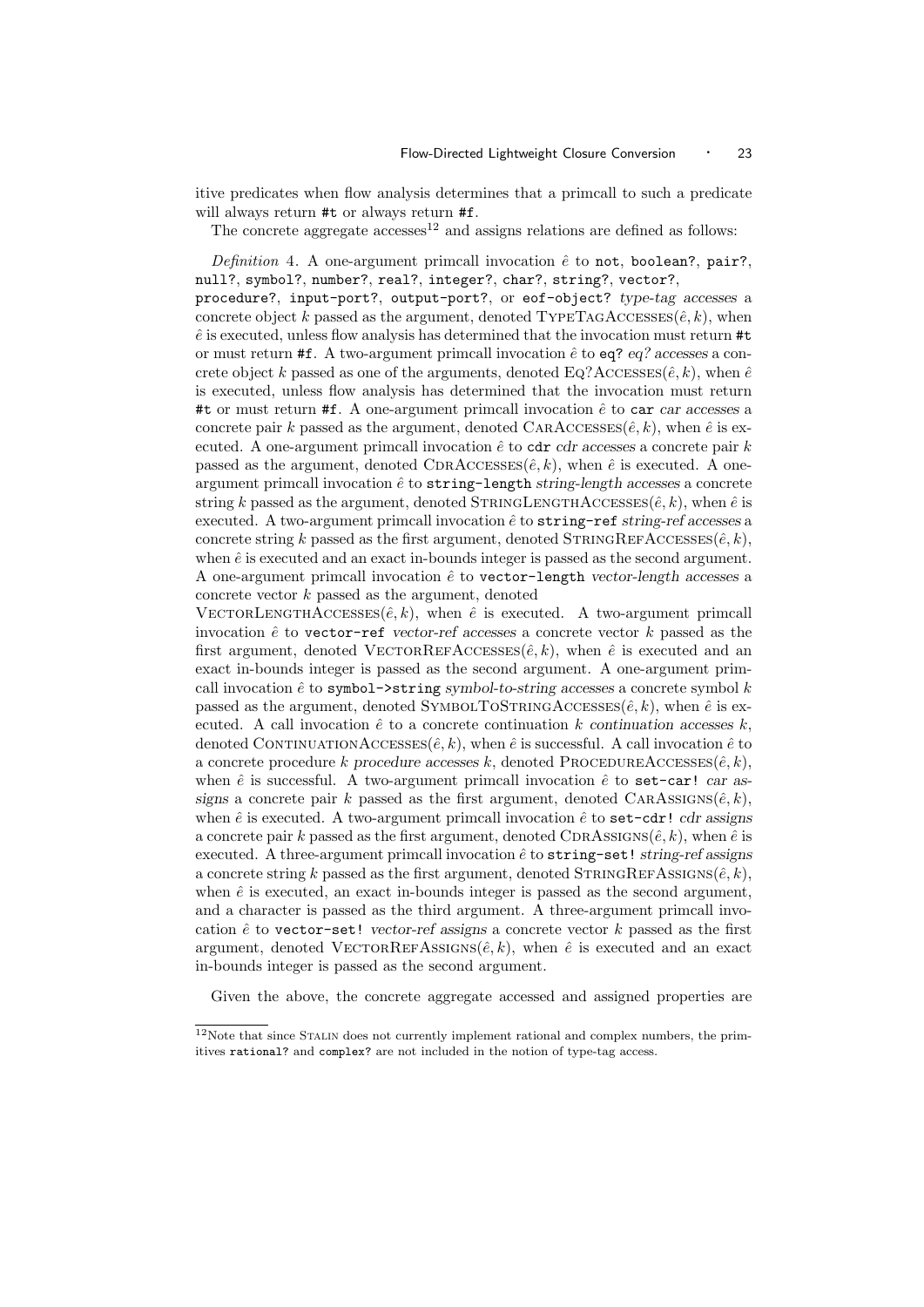defined as follows:

Definition 5. A concrete object  $k$  is type-tag, eq?, car, cdr, string-length, stringref, vector-length, vector-ref, symbol-to-string, continuation, or procedure accessed, or car, cdr, string-ref, or vector-ref assigned, denoted  $\text{TypeTAGACCESSED}(k)$ ,  $EQ?$ ACCESSED $(k)$ , CARACCESSED $(k)$ , CDRACCESSED $(k)$ ,  $STRINGLENGTHACCESSED(k), STRINGREFACCESSED(k),$  $V$ ECTORLENGTHACCESSED $(k)$ , VECTORREFACCESSED $(k)$ ,  $SYMBOLTOSTRINGACCESSED(k), CONTINUATIONACCESSED(k),$  $PROCEDUREACCESSED(k), CARASSIGNED(k), CORASSIGNED(k),$  $STRINGREFASSIGNED(k)$ , or  $VECTORREFASSIGNED(k)$ , if some expression invocation  $\hat{e}$  type-tag, eq?, car, cdr, string-length, string-ref, vector-length, vector-ref, continuation, or procedure accesses or car, cdr, string-ref, or vector-ref assigns  $k$ respectively.

Given the above, the abstract aggregate accesses and assigns relations are defined as follows:

Definition 6. An expression e type-tag, eq?, car, cdr, string-length, string-ref, vector-length, vector-ref, continuation, or procedure accesses, or car, cdr, stringref, or vector-ref assigns an abstract object  $\sigma$ , denoted TYPETAGACCESSES $(e, \sigma)$ ,  $Eq?Accesses(e, \sigma)$ , CARACCESSES $(e, \sigma)$ , CDRACCESSES $(e, \sigma)$ ,  $STRINGLENGTHACCESSES(e, \sigma)$ ,  $STRINGREFACCESSES(e, \sigma)$ ,  $V$ ECTORLENGTHACCESSES $(e, \sigma)$ , VECTORREFACCESSES $(e, \sigma)$ , SYMBOLTOSTRINGACCESSES $(e, \sigma)$ , CONTINUATIONACCESSES $(e, \sigma)$ , PROCEDUREACCESSES $(e, \sigma)$ , CARASSIGNS $(e, \sigma)$ , CDRASSIGNS $(e, \sigma)$ , STRINGREFASSIGNS $(e, \sigma)$ , or VECTORREFASSIGNS $(e, k)$ , if some invocation  $\hat{e}$  of  $e$ type-tag, eq?, car, cdr, string-length, string-ref, vector-length, vector-ref, continuation, or procedure accesses or car, cdr, string-ref, or vector-ref assigns a concrete object  $k \in \sigma$  in some execution of the program respectively.

Given the above, the abstract aggregate accessed and assigned properties are defined as follows:

Definition 7. An abstract object  $\sigma$  is type-tag, eq?, car, cdr, string-length, string-ref, vector-length, vector-ref, symbol-to-string, continuation, or procedure accessed, or car, cdr, string-ref, or vector-ref assigned, denoted TYPETAGACCESSED( $\sigma$ ), EQ?ACCESSED( $\sigma$ ), CARACCESSED( $\sigma$ ), CDRACCESSED( $\sigma$ ), STRINGLENGTHACCESSED( $\sigma$ ), STRINGREFACCESSED( $\sigma$ ),  $V$ ectorLengthAccessed( $\sigma$ ), VectorRefAccessed( $\sigma$ ), SYMBOLTOSTRINGACCESSED( $\sigma$ ), CONTINUATIONACCESSED( $\sigma$ ), PROCEDUREACCESSES $(\sigma)$ , CARASSIGNED $(\sigma)$ , CDRASSIGNED $(\sigma)$ ,  $STRINGREFASSIGNED(\sigma)$ , or  $VECTORREFASSIGNED(\sigma)$ , if some expression invocation  $\hat{e}$  type-tag, eq?, car, cdr, string-length, string-ref, vector-length, vector-ref, continuation, or procedure accesses or car, cdr, string-ref, or vector-ref assigns a concrete object  $k \in \sigma$  in some execution of the program respectively.

Stalin approximates the abstract aggregate accesses and assigns relations as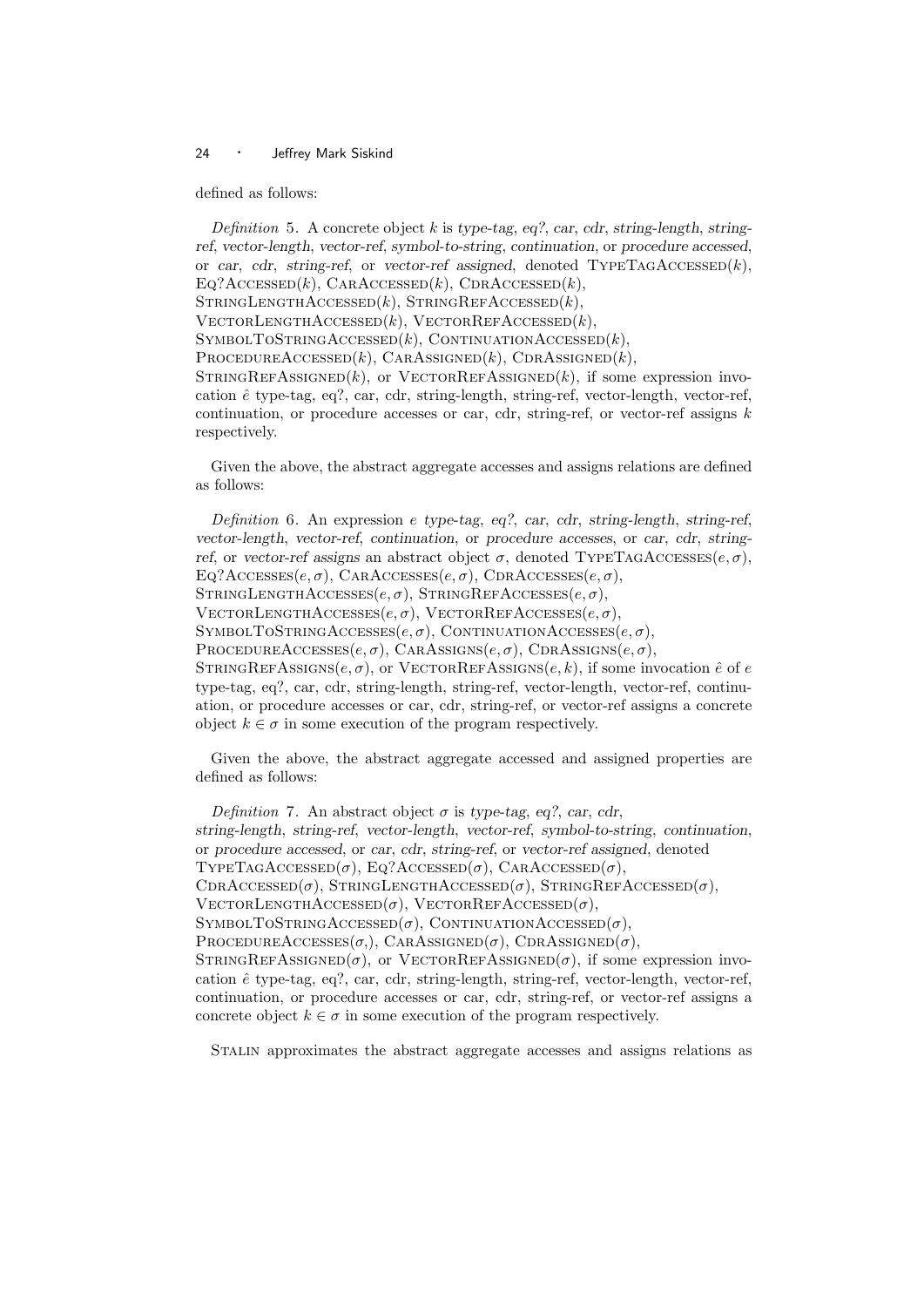follows:

$$
\overbrace{\text{TPFTAGACCSSES}}(e, \sigma) \triangleq \begin{pmatrix} e \in R_1 \land \text{EXECUTE}(e) \land \text{nonlinear7}, \\ \text{pair7}, \\ \text{number7}, \\ \text{temp8}, \\ \text{error7}, \\ \text{output-port7}, \\ \text{output-port7}, \\ \text{output-port7}, \\ \text{output-port7}, \\ \text{output-port7}, \\ \text{output-port7}, \\ \text{output-port7}, \\ \text{output-port7}, \\ \text{output-port7}, \\ \text{output-port7}, \\ \text{output-port7}, \\ \text{output-port7}, \\ \text{output-port7}, \\ \text{output-port7}, \\ \text{output-port7}, \\ \text{output-port7}, \\ \text{output-port7}, \\ \text{output-port7}, \\ \text{output-port7}, \\ \text{output-port7}, \\ \text{output-port7}, \\ \text{output-port7}, \\ \text{output-port7}, \\ \text{output-port7}, \\ \text{output-port7}, \\ \text{output-port7}, \\ \text{output-port7}, \\ \text{output-port7}, \\ \text{output-port7}, \\ \text{output-port7}, \\ \text{output-port7}, \\ \text{output-port8}, \\ \text{train=p-int8}, \\ \text{train=p-int9}, \\ \text{train=p-int9}, \\ \text{train=p-int9}, \\ \text{train=p-int9}, \\ \text{train=p-int9}, \\ \text{train=p-int9}, \\ \text{train=p-int9}, \\ \text{train=p-int9}, \\ \text{train=p-int9}, \\ \text{train=p-int9}, \\ \text{train=p-int9}, \\ \text{train=p-int9}, \\ \text{train=p-int9}, \\ \text{train=p-int9}, \\ \text{train=p-int9}, \\ \text{train=p-int9}, \\ \text{train=p-int9}, \\ \text{train=p-int9}, \\ \text{train=p-int9}, \\ \text{train=p-int9}, \\ \text{train=p-int9}, \\ \text{train=p-int9}, \\ \text{train=p-int9}, \\ \text{train=p-int9}, \\ \text{train=p-int9}, \\ \text{train=p-int9}, \\ \text{train=p-int9}, \\ \text{train=p-int9}, \\ \text{train=p-int9}, \\ \text{train=p-int9}, \\ \text{train=p-int9}, \\ \text{train=p-int9}, \\ \text{train=p-int9}, \\ \text{train=p-int9}, \\ \text{train=p-int9}, \\ \text{train=p-int9}, \\ \text{train=p-int9}, \\ \text{train=p-int9}, \\ \text{train=p-int9}, \\ \text{train=p-int9}, \\ \text{train=p-int9}, \\ \text{train=p-int9}, \\ \text
$$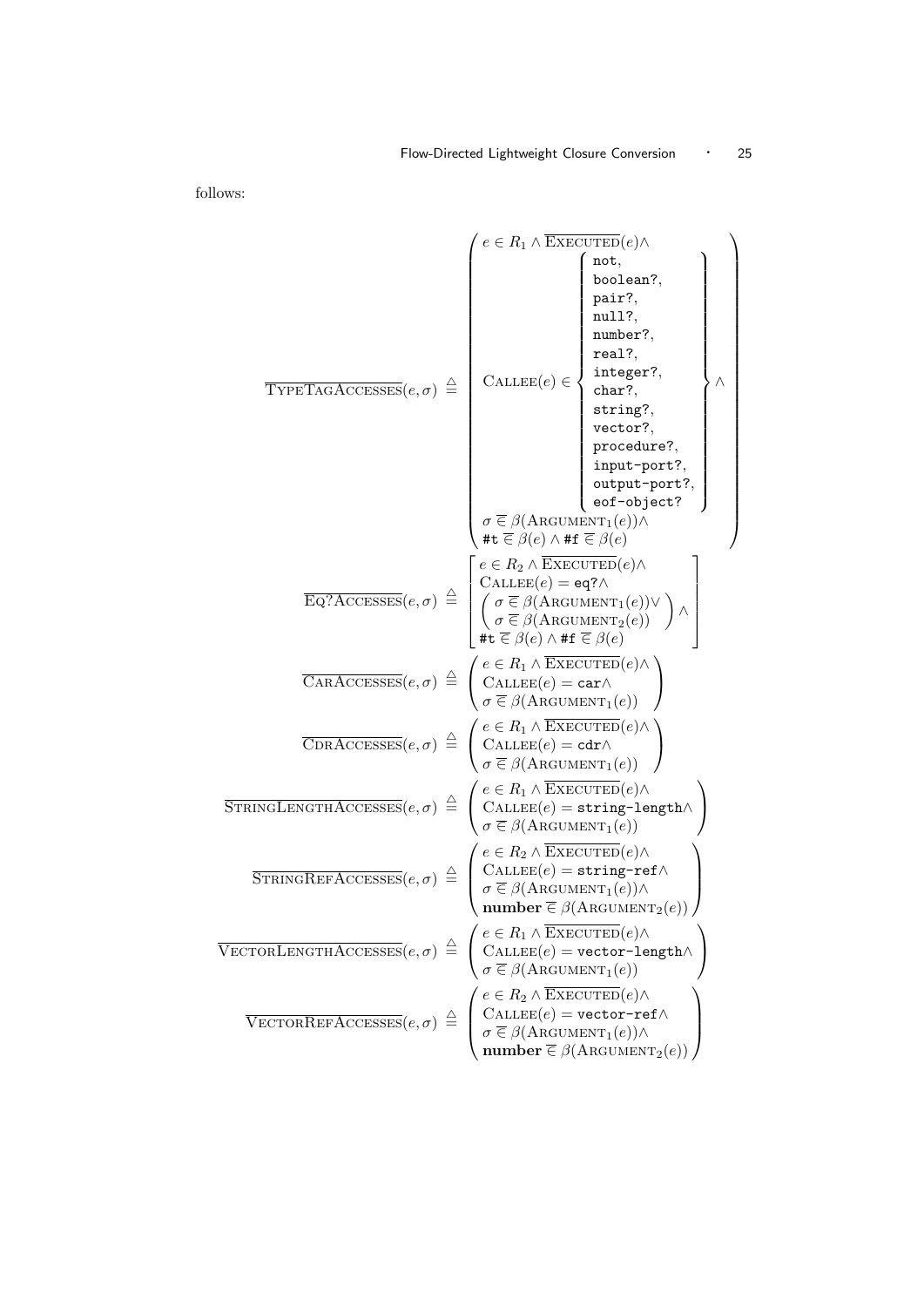$$
\begin{array}{c}\n\text{SYMBOLTOSTRINGACCESSES}(e, \sigma) \stackrel{\triangle}{=} \begin{pmatrix}\ne \in R_1 \land \text{EXECUTED}(e) \land \\
\text{CALLEE}(e) = \text{symbol->string} \land \\
\sigma \in \beta(\text{ARGUMENT}_1(e))\n\end{pmatrix} \\
\hline\n\begin{array}{c}\n\text{CONTINUATIONACCESSES}(e, \sigma) \stackrel{\triangle}{=} \begin{pmatrix}\ne \in C_1 \land \text{EXECUTED}(e) \land \\
\sigma \in \beta(\text{CALLEE}(e))\n\end{pmatrix} \\
\hline\n\begin{array}{c}\n\text{PROCEDUREACCESSES}(e, \sigma) \stackrel{\triangle}{=} \begin{pmatrix}\ne \in C \land \text{EXECUTED}(e) \land \\
\sigma \in \beta(\text{CALLEE}(e)) \land \\
\text{ARITY}(e) = \text{ARITY}(\sigma)\n\end{pmatrix} \\
\hline\n\begin{array}{c}\n\text{CARASSIGNS}(e, \sigma) \stackrel{\triangle}{=} \begin{pmatrix}\ne \in R_2 \land \text{EXECUTED}(e) \land \\
\text{CALLEE}(e) = \text{set--car1} \land \\
\sigma \in \beta(\text{ARGUMENT}_1(e))\n\end{pmatrix} \\
\hline\n\begin{array}{c}\n\text{OrRASSIGNS}(e, \sigma) \stackrel{\triangle}{=} \begin{pmatrix}\ne \in R_2 \land \text{EXECUTED}(e) \land \\
\text{CALLEE}(e) = \text{set--car1} \land \\
\sigma \in \beta(\text{ARGIMENT}_1(e))\n\end{pmatrix} \\
\hline\n\begin{array}{c}\n\text{STRINGREFASSGNS}(e, \sigma) \stackrel{\triangle}{=} \begin{pmatrix}\ne \in R_3 \land \text{EXECUTED}(e) \land \\
\text{CALLEE}(e) = \text{string--set1} \land \\
\sigma \in \beta(\text{ARGUMENT}_1(e)) \land \\
\text{clar} \in \beta(\text{ARGUMENT}_2(e))\n\end{pmatrix} \\
\hline\n\begin{array}{c}\n\text{VECTORREFASSGNS}(e, \sigma) \stackrel{\triangle}{=} \begin{pmatrix}\ne \in R_3 \land \text{EXECUTED}(e) \land \\
\text{CALLEE}(e) = \text{set--cat1} \land \\
\sigma \in \beta(\text{ARGUMENT}_1(e)) \land \\
\sigma \in \beta(\text{ARGUMENT}_2(e))\n\end{pmatrix}\n\end{
$$

 $\overline{ }$ 

Stalin approximates the abstract aggregate accessed and assigned properties as follows:

TYPETAGACCESSED(
$$
\sigma
$$
)  $\stackrel{\triangle}{=}$  ( $\exists e \in R_1$ ) $\overline{TPFTAGACCESSES}(e, \sigma)$   
\n $\overline{EQ?ACCESSED}(\sigma) \stackrel{\triangle}{=}$  ( $\exists e \in R_2$ ) $\overline{EQ?ACCESSES}(e, \sigma)$   
\n $\overline{CARACCESSED}(\sigma) \stackrel{\triangle}{=}$  ( $\exists e \in R_1$ ) $\overline{CARACCESSES}(e, \sigma)$   
\n $\overline{CDRACCESSED}(\sigma) \stackrel{\triangle}{=}$  ( $\exists e \in R_1$ ) $\overline{CDRACCESSES}(e, \sigma)$   
\n $\overline{STRINGLENGTHACCESSED}(\sigma) \stackrel{\triangle}{=}$  ( $\exists e \in R_1$ ) $\overline{STRINGLENGTHACCESSES}(e, \sigma)$   
\n $\overline{STRINGREFACCESSED}(\sigma) \stackrel{\triangle}{=}$  ( $\exists e \in R_2$ ) $\overline{STRINGREFACCESSES}(e, \sigma)$   
\n $\overline{VECTORREFACCESED}(\sigma) \stackrel{\triangle}{=}$  ( $\exists e \in R_2$ ) $\overline{VECTORREFACCESES}(e, \sigma)$   
\n $\overline{SYMBOLTOSTRINGACCESSED}(\sigma) \stackrel{\triangle}{=}$  ( $\exists e \in R_2$ ) $\overline{VECTORREFACCESES}(e, \sigma)$   
\n $\overline{SYMBOLTOSTRINGACCESSED}(\sigma) \stackrel{\triangle}{=}$  ( $\exists e \in R_1$ ) $\overline{SYMBOLTOSTRINGACCESSES}(e, \sigma)$   
\n $\overline{CONTINUATIONACCESSED}(\sigma) \stackrel{\triangle}{=}$  ( $\exists e \in C_1$ ) $\overline{CONTINUATIONACCESSES}(e, \sigma)$   
\n $\overline{CARASSIGNED}(\sigma) \stackrel{\triangle}{=}$  ( $\exists e \in R_2$ ) $\overline{CARASSIGNS}(e, \sigma)$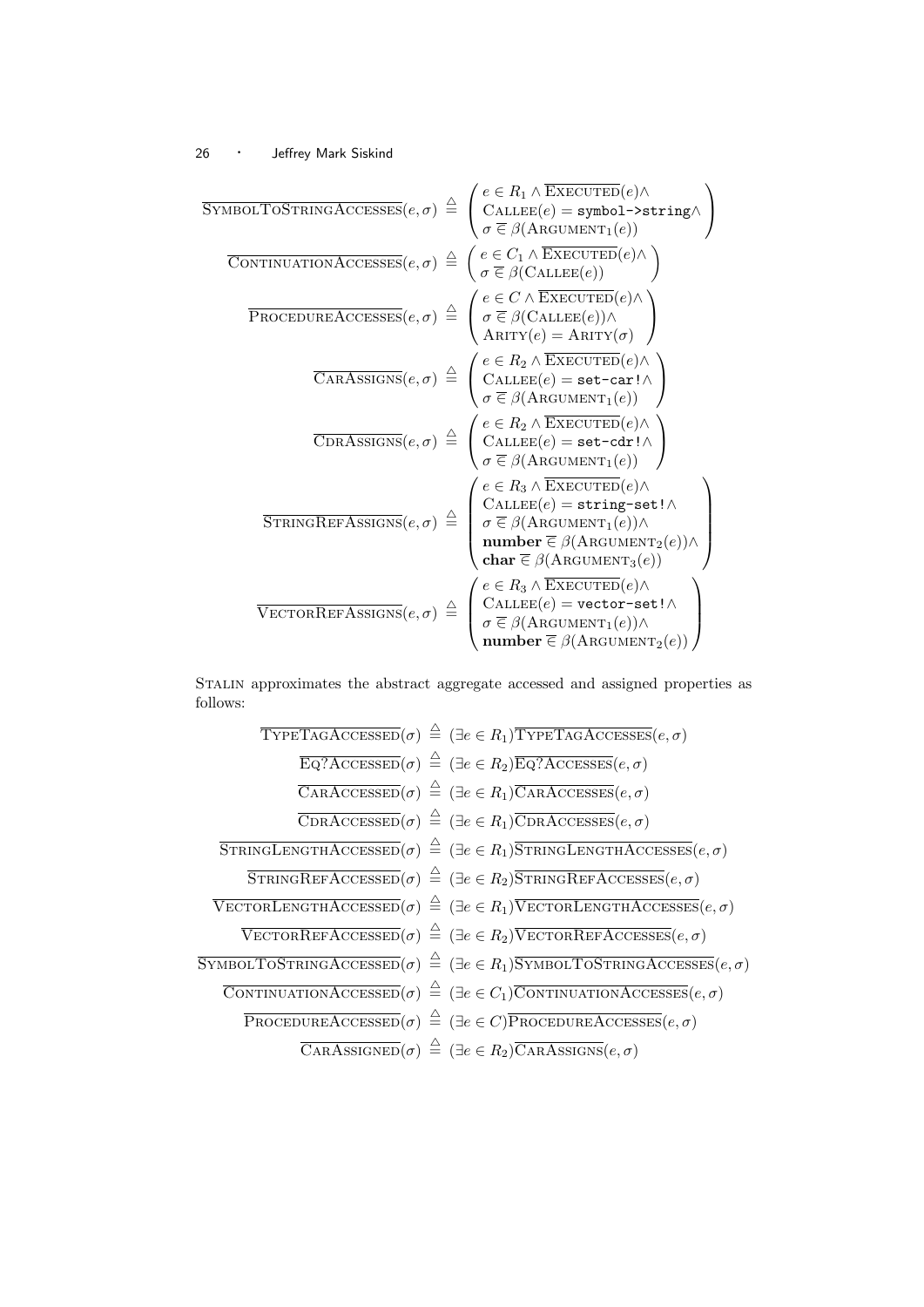$$
\overline{\text{CDRASSIGNED}}(\sigma) \stackrel{\triangle}{=} (\exists e \in R_2) \overline{\text{CDRASSIGNSE}}(e, \sigma)
$$
\n
$$
\overline{\text{STRINGREFASSIGNED}}(\sigma) \stackrel{\triangle}{=} (\exists e \in R_3) \overline{\text{STRINGREFASSIGNSE}}(e, \sigma)
$$
\n
$$
\overline{\text{VECTORREFASSIGNED}}(\sigma) \stackrel{\triangle}{=} (\exists e \in R_3) \overline{\text{VECTORREFASSIGNSE}}(e, \sigma)
$$

The aggregate access and assignment properties and relations obey the following abstraction lemma:

```
LEMMA 5. For all expressions e, invocations \hat{e} of e, abstract objects \sigma, and con-
crete objects k \in \sigma,
if TYPETAGACCESSES(\hat{e}, k), then TYPETAGACCESSES(e, \sigma),
if Eq?Accesses(\hat{e}, k), then Eq?Accesses(e, \sigma),
if CARAccessES(\hat{e}, k), then CARACESSE(s, \sigma).
if CDRACCESSES(\hat{e}, k), then CDRACCESSES(e, \sigma),
if STRINGLENGTHACCESSES(\hat{e}, k), then STRINGLENGTHACCESSES(e, \sigma),
if STRINGREFACCESSES(\hat{e}, k), then STRINGREFACCESSES(e, \sigma),
if VECTORLENGTHACCESSES(\hat{e}, k), then VECTORLENGTHACCESSES(e, \sigma),
if VECTORREFACCESSES(\hat{e}, k), then VECTORREFACCESSES(e, \sigma),
if SYMBOLTOSTRINGACCESSES(\hat{e}, k), then SYMBOLTOSTRINGACCESSES(e, \sigma),
if CONTINUATIONACCESSES(\hat{e}, k), then CONTINUATIONACCESSES(e, \sigma),
if PROCEDUREACCESSES(\hat{e}, k), then PROCEDUREACCESSES(e, \sigma),
if CARASSIGNS(\hat{e}, k), then CARASSIGNS(e, \sigma),
if CDRASSIGNS(\hat{e}, k), then CDRASSIGNS(e, \sigma),
if STRINGREFASSIGNS(\hat{e},k), then STRINGREFASSIS(S(\hat{e},\sigma)), and
if VECTORREFASSIGNS(\hat{e}, k), then VECTORREFASSIGNS(e, \sigma).
For all \sigma and k \in \sigma,
if TYPETAGACCESSED(k), then TYPETAGACCESSED(\sigma),
if Eq?Accessed(k), then Eq?Accessed(\sigma),
if CARACCESSED(k), then CARACCESSED(\sigma),
if CDRACCESSED(k), then CDRACCESSED(\sigma),
if STRINGLENGTHACCESSED(k), then STRINGLENGTHACCESSED(\sigma),
if STRINGREFACCESSED(k), then STRINGREFACCESSED(\sigma),
if VECTORLENGTHACCESSED(k), then VECTORLENGTHACCESSED(\sigma),
if V_{\text{ECTORREFACCESED}(k), then V_{\text{ECTORREFACCESED}(\sigma)}.
if SYMBOLTOSTRINGACCESSED(k), then SYMBOLTOSTRINGACCESSED(\sigma),
if CONTINUATIONACCESSED(k), then CONTINUATIONACCESSED(\sigma),
if PROCEDUREACCESSED(k), then PROCEDUREACCESSED(\sigma),
if CARASSIGNED(k), then CARASSIGNED(\sigma),
if CDRASSIGNED(k), then CDRASSIGNED(\sigma),
if STRINGREFASSIGNED(k), then STRINGREFASSIGNED(\sigma), and
if VECTORREFASSIGNED(k), then VECTORREFASSIGNED(\sigma).
```
The aggregate access and assignment properties and relations also obey the following conservative approximation lemma:

LEMMA 6. For all expressions e and abstract objects  $\sigma$ , if TYPETAGACCESSES $(e, \sigma)$ , then TYPETAGACCESSES $(e, \sigma)$ , if Eq?Accesses $(e, \sigma)$ , then Eq?Accesses $(e, \sigma)$ , if  $CARAccesses(e, \sigma)$ , then  $\overline{CARAccesses}(e, \sigma)$ ,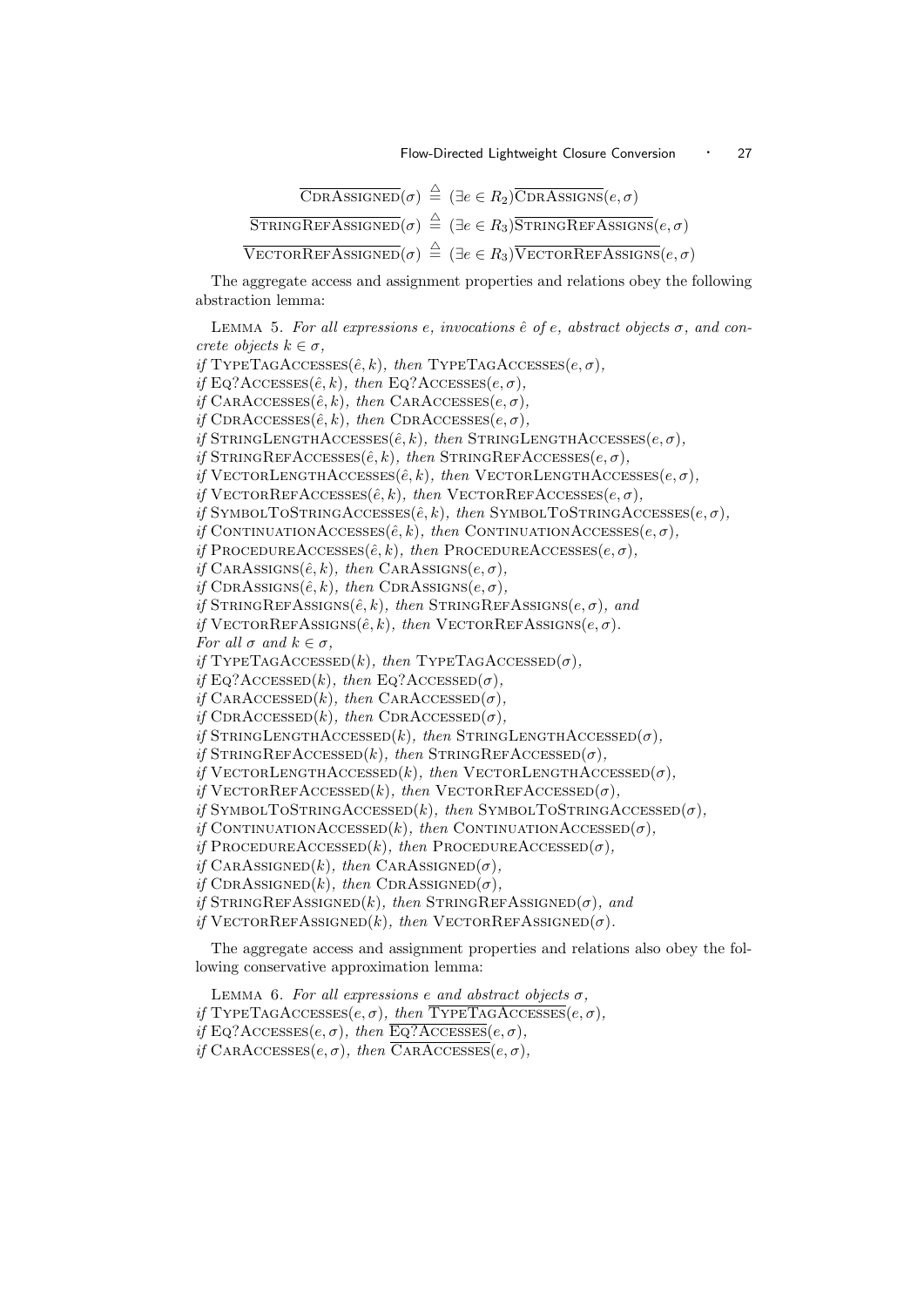if  $CDRACCESSEs(e, \sigma)$ , then  $\overline{CDRACCESSEs}(e, \sigma)$ , if STRINGLENGTHACCESSES $(e, \sigma)$ , then STRINGLENGTHACCESSES $(e, \sigma)$ , if  $STRINGREFACCESSES(e, \sigma)$ , then  $STRINGREFACCESSES(e, \sigma)$ , if VECTORLENGTHACCESSES $(e, \sigma)$ , then VECTORLENGTHACCESSES $(e, \sigma)$ , if  $V$ ECTORREFACCESSES $(e, \sigma)$ , then  $V$ ECTORREFACCESSES $(e, \sigma)$ , if SYMBOLTOSTRINGACCESSES $(e, \sigma)$ , then SYMBOLTOSTRINGACCESSES $(e, \sigma)$ , if CONTINUATIONACCESSES $(e, \sigma)$ , then CONTINUATIONACCESSES $(e, \sigma)$ , if PROCEDUREACCESSES $(e, \sigma)$ , then PROCEDUREACCESSES $(e, \sigma)$ , if CARASSIGNS $(e, \sigma)$ , then CARASSIGNS $(e, \sigma)$ , if CDRASSIGNS $(e, \sigma)$ , then  $\overline{\text{CDRASSIGNS}}(e, \sigma)$ , if  $STRINGREFASSIGNS(e, \sigma)$ , then  $STRINGREFASSIGNS(e, \sigma)$ , and if VECTORREFASSIGNS $(e, \sigma)$ , then VECTORREFASSIGNS $(e, \sigma)$ . For all  $\sigma$ , if TYPETAGACCESSED( $\sigma$ ), then TYPETAGACCESSED( $\sigma$ ), if Eq?Accessed( $\sigma$ ), then Eq?Accessed( $\sigma$ ), if  $CAR$ ACCESSED( $\sigma$ ), then CARACCESSED( $\sigma$ ), if  $CDRACCESSED(\sigma)$ , then  $CDRACCESSED(\sigma)$ , if STRINGLENGTHACCESSED( $\sigma$ ), then STRINGLENGTHACCESSED( $\sigma$ ), if STRINGREFACCESSED( $\sigma$ ), then STRINGREFACCESSED( $\sigma$ ), if VECTORLENGTHACCESSED( $\sigma$ ), then VECTORLENGTHACCESSED( $\sigma$ ), if  $V$ ECTORREFACCESSED $(\sigma)$ , then  $V$ ECTORREFACCESSED $(\sigma)$ , if SYMBOLTOSTRINGACCESSED( $\sigma$ ), then SYMBOLTOSTRINGACCESSED( $\sigma$ ). if CONTINUATIONACCESSED( $\sigma$ ), then CONTINUATIONACCESSED( $\sigma$ ), if PROCEDUREACCESSED( $\sigma$ ), then PROCEDUREACCESSED( $\sigma$ ), if CARASSIGNED( $\sigma$ ), then CARASSIGNED( $\sigma$ ), if CDRASSIGNED( $\sigma$ ), then CDRASSIGNED( $\sigma$ ), if STRINGREFASSIGNED( $\sigma$ ), then STRINGREFASSIGNED( $\sigma$ ), and if VECTORREFASSIGNED( $\sigma$ ), then VECTORREFASSIGNED( $\sigma$ ).

#### 3.5 Approximating the abstract call-graph properties and relations

After approximating the abstract aggregate access and assignment properties and relations, Stalin approximates the abstract call-graph properties and relations.

The concrete direct call-graph properties and relations are defined as follows:

Definition 8. If  $k_1$  and  $k_2$  are concrete procedures that were created by evaluating  $p_1$  and  $p_2$  respectively, the call invocation  $\hat{e}$  was created by calling  $k_1$ , the callee of  $\hat{e}$  is  $k_2$ , and  $\hat{e}$  is successful, then  $k_2$  is called and  $\hat{e}$  and  $k_1$  directly call  $k_2$ , denoted CALLED(k<sub>2</sub>),  $\hat{e} \triangleright k_2$ , and  $k_1 \triangleright k_2$  respectively. Furthermore, if e is in tail position, then  $\hat{e}$  and  $k_1$  directly tail call  $k_2$ , denoted  $\hat{e} \triangleright_t k_2$  and  $k_1 \triangleright_t k_2$  respectively. And if e is not in tail position, then  $\hat{e}$  and  $k_1$  directly non-tail call  $k_2$ , denoted  $\hat{e} \rhd_{\overline{t}} k_2$ and  $k_1 \rhd_{\overline{t}} k_2$  respectively. And if e is in tail position and  $p_1$  is in-lined in  $p_2$ , denoted  $p_1 \hookrightarrow^* p_2$ , then  $\hat{e}$  and  $k_1$  directly self-tail call  $k_2$ , denoted  $\hat{e} \rhd_{st} k_2$  and  $k_1 \rhd_{st} k_2$  respectively. And if either e is not in tail position or  $p_1$  is not in-lined in  $p_2$ , then  $\hat{e}$  and  $k_1$  directly non-self-tail call  $k_2$ , denoted  $\hat{e} \rhd_{\overline{st}} k_2$  and  $k_1 \rhd_{\overline{st}} k_2$ respectively.

Given the above, the concrete transitive call-graph relations are defined as follows: Definition 9. If  $n \geq 2$  and  $k_1, \ldots, k_n$  are concrete procedures that were created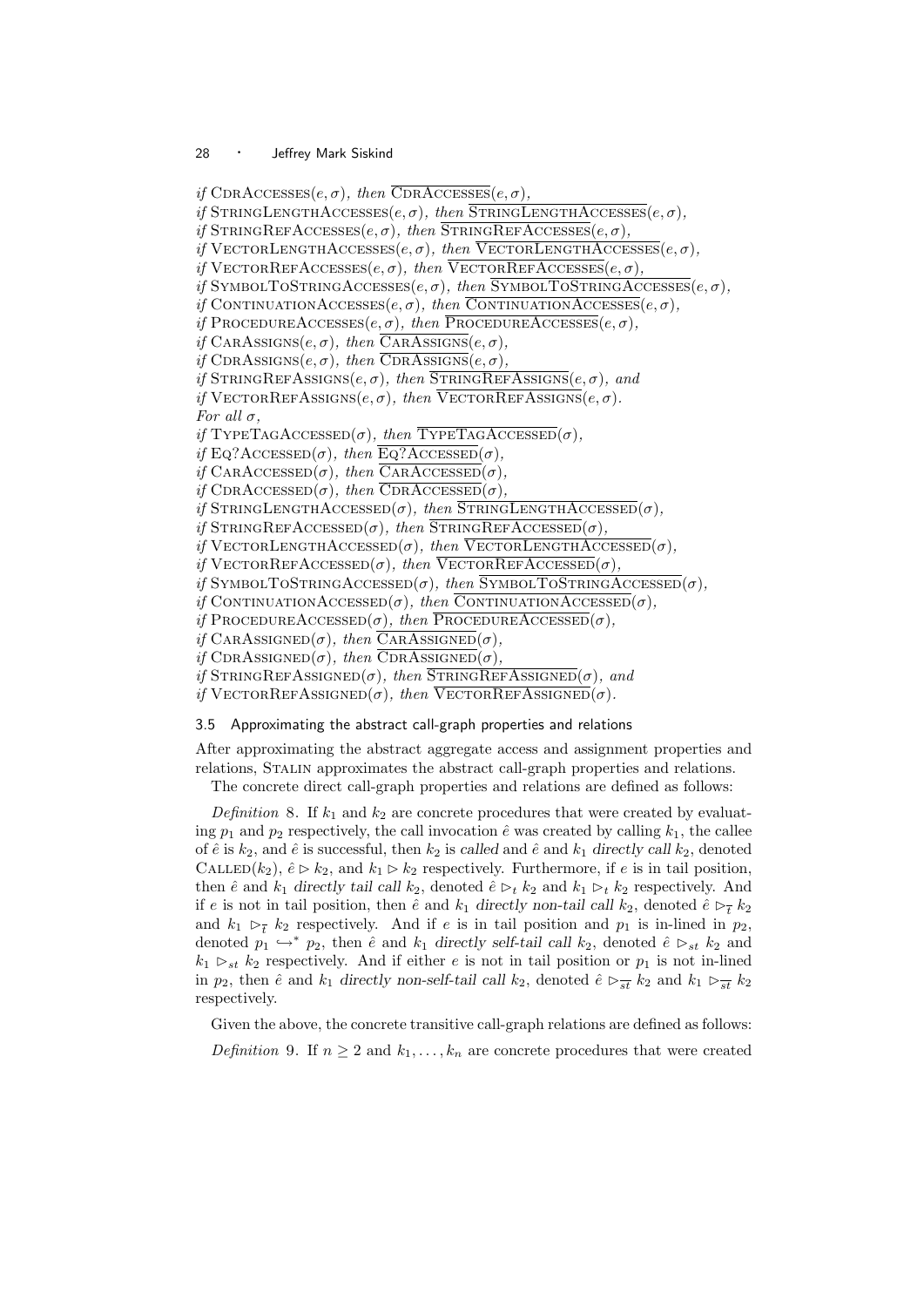by evaluating  $p_1, \ldots, p_n$  respectively, the call invocations  $\widehat{e_1}, \ldots, \widehat{e_{n-1}}$  were created by calling  $k_1, \ldots, k_{n-1}$  respectively, the callee of each  $\hat{e}_1, \ldots, \hat{e}_{n-1}$  is  $k_2, \ldots, k_n$  respectively, and  $\widehat{e_1}, \ldots, \widehat{e_{n-1}}$  are successful, then  $\widehat{e_1}$  and  $k_1$  properly call  $k_n$ , denoted  $\hat{e}_1 \geq k_n$  and  $k_1 \geq k_n$  respectively. Furthermore, if  $e_1, \ldots, e_{n-1}$  are all in tail position, then  $\hat{e}_1$  and  $k_1$  properly tail call  $k_n$ , denoted  $\hat{e}_1 \not\Rightarrow_t k_n$  and  $k_1 \not\Rightarrow_t k_n$ respectively. And if one or more of  $e_1, \ldots, e_{n-1}$  are not in tail position, then  $\hat{e}_1$ and  $k_1$  properly non-tail call  $k_n$ , denoted  $\hat{e}_1 \oplus \frac{1}{t} k_n$  and  $k_1 \oplus \frac{1}{t} k_n$  respectively. And if  $e_1, \ldots, e_{n-1}$  are all in tail position, and each  $p_1, \ldots, p_{n-1}$  is in-lined in  $p_1, p_1, \ldots, p_{n-2}$  respectively, then  $\hat{e}_1$  and  $k_1$  properly self-tail call  $k_n$ , denoted  $\hat{e}_1 \triangleright_{st} k_n$  and  $k_1 \triangleright_{st} k_n$  respectively. And if either one or more of  $e_1, \ldots, e_{n-1}$  are not in tail position or one or more of  $p_1, \ldots, p_{n-1}$  are not in-lined in  $p_n, p_1, \ldots, p_{n-2}$ respectively, then  $\hat{e}_1$  and  $k_1$  properly non-self-tail call  $k_n$ , denoted  $\hat{e}_1 \triangleright \frac{1}{st} k_n$  and  $k_1 \triangleright \frac{1}{st} k_n$  respectively  $k_1 \trianglerighteq \frac{1}{st} k_n$  respectively.

Given the above, the concrete reflexive-transitive call-graph relations are defined as follows:

Definition 10. If  $k_1 = k_2$  or  $k_1 \ge k_2$  then  $k_1$  calls  $k_2$ , denoted  $k_1 \ge k_2$ . If  $k_1 = k_2$  or  $k_1 \triangleright_t k_2$  then  $k_1$  tail calls  $k_2$ , denoted  $k_1 \triangleright_t k_2$ . If  $k_1 = k_2$  or  $k_1 \triangleright_t k_2$ then  $k_1$  non-tail calls  $k_2$ , denoted  $k_1 \triangleright_{\tau} k_2$ . If  $k_1 = k_2$  or  $k_1 \triangleright_{st} k_2$  then  $k_1$  self-tail calls  $k_2$ , denoted  $k_1 \triangleright_{st} k_2$ . If  $k_1 = k_2$  or  $k_1 \triangleright_{st} k_2$  then  $k_1$  non-self-tail calls  $k_2$ , denoted  $k_1 \gg \frac{1}{st} k_2$ .

Given the above, the abstract call-graph properties and relations are defined as follows:

Definition 11. An abstract procedure p is called, denoted CALLED $(p)$ , if some concrete procedure  $k \in p$  is called in some execution of the program. A call e directly calls an abstract procedure p, denoted  $e \triangleright p$ , if some call invocation  $\hat{e}$  of e directly calls some concrete procedure  $k \in p$  in some execution of the program. An abstract procedure  $p_1$  directly calls an abstract procedure  $p_2$ , denoted  $p_1 \triangleright p_2$ , if some concrete procedure  $k_1 \in p_1$  directly calls some concrete procedure  $k_2 \in p_2$  in some execution of the program. Likewise for the relations  $\triangleright_t$ ,  $\triangleright_{\overline{t}}$ ,  $\triangleright_{st}$ ,  $\triangleright_{st}$ ,  $\triangleright_t$ ,  $\triangleright_t$  $\forall t \in \mathbb{R}$ ,  $\forall t \in \mathbb{R}$ ,  $\forall t \in \mathbb{R}$ ,  $\forall t \in \mathbb{R}$ ,  $\forall t \in \mathbb{R}$ , and  $\forall t \in \mathbb{R}$ .

Note that the direct and proper tail, non-tail, self-tail, and non-self-tail call relations are all independent because it is possible for an abstract procedure to both directly tail and non-tail call another abstract procedure by different paths.

Stalin approximates the abstract call-graph properties and relations as follows:

$$
\overline{\text{CALLED}}(p) \stackrel{\triangle}{=} (\exists e \in C) e \overline{\triangleright} p
$$
\n
$$
e \overline{\triangleright} p \stackrel{\triangle}{=} \overline{\text{EXECUTED}}(e) \land p \overline{\in} \beta(\text{CALLEE}(e)) \land \text{ARITY}(e) = \text{ARITY}(p)
$$
\n
$$
p_1 \overline{\triangleright} p_2 \stackrel{\triangle}{=} (\exists e \in C) p(e) = p_1 \land e \overline{\triangleright} p_2
$$
\n
$$
e \overline{\triangleright} t p \stackrel{\triangle}{=} e \overline{\triangleright} p \land \text{INTAILPOSITION}(e)
$$
\n
$$
p_1 \overline{\triangleright} t p_2 \stackrel{\triangle}{=} (\exists e \in C) p(e) = p_1 \land e \overline{\triangleright} t p_2
$$
\n
$$
e \overline{\triangleright} \overline{t} p \stackrel{\triangle}{=} e \overline{\triangleright} p \land \neg \text{INTAILPOSITION}(e)
$$
\n
$$
p_1 \overline{\triangleright} \overline{t} p_2 \stackrel{\triangle}{=} (\exists e \in C) p(e) = p_1 \land e \overline{\triangleright} \overline{t} p_2
$$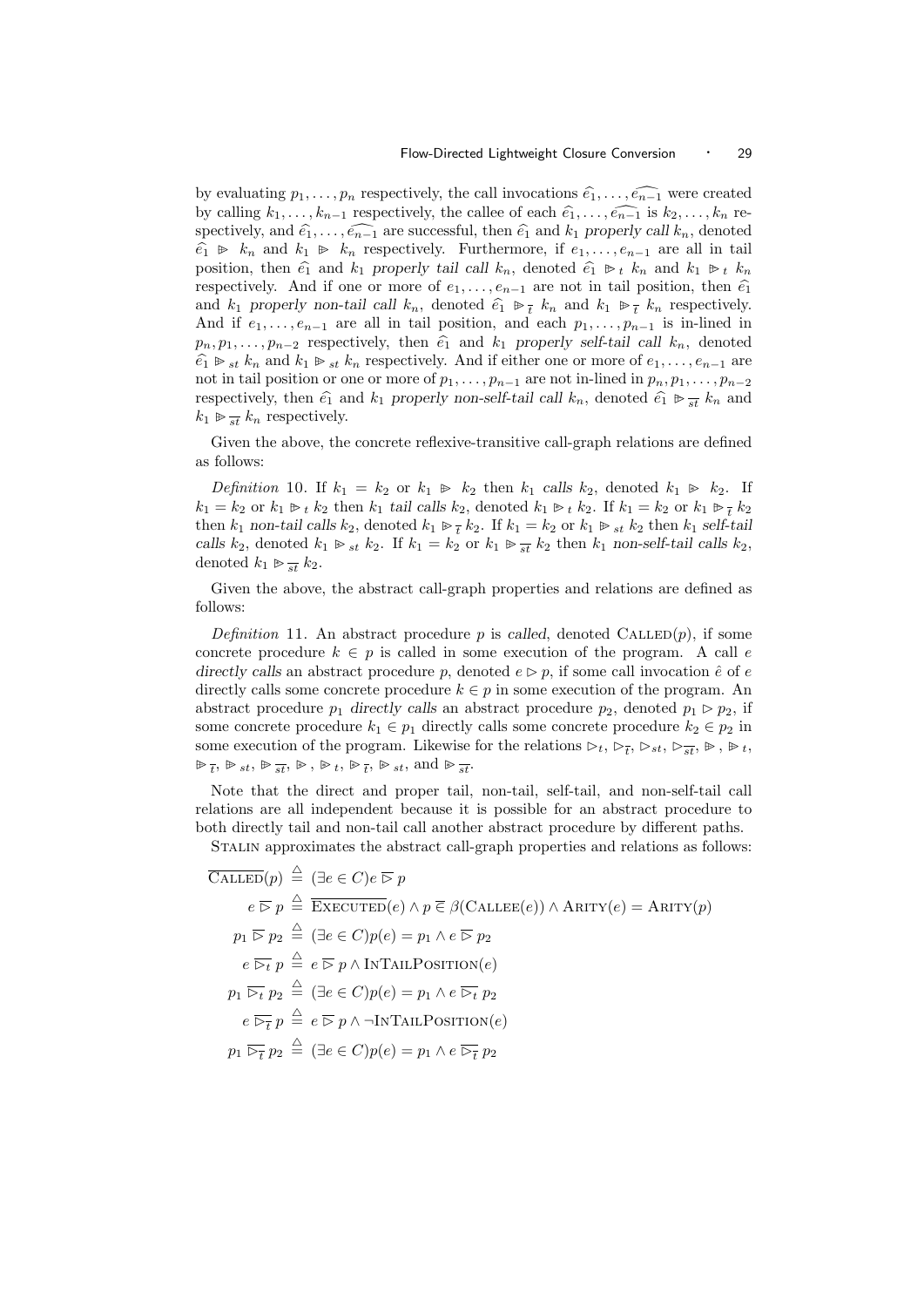$$
e \overline{\triangleright_{st}} p \stackrel{\triangle}{=} e \overline{\triangleright p} \wedge \text{INTAILPOSITION}(e) \wedge p \rightarrow^* p(e)
$$
\n
$$
p_1 \overline{\triangleright_{st}} p_2 \stackrel{\triangle}{=} (\exists e \in C)p(e) = p_1 \wedge e \overline{\triangleright_{st}} p_2
$$
\n
$$
e \overline{\triangleright_{st}} p_2 \stackrel{\triangle}{=} (\exists e \in C)p(e) = p_1 \wedge e \overline{\triangleright_{st}} p_2
$$
\n
$$
p_1 \overline{\triangleright_{st}} p_2 \stackrel{\triangle}{=} (e \in C)p(e) = p_1 \wedge e \overline{\triangleright_{st}} p_2
$$
\n
$$
p_1 \overline{\triangleright_{st}} p_2 \stackrel{\triangle}{=} p_1 \overline{\triangleright_{t}}^+ p_2
$$
\n
$$
p_1 \overline{\triangleright_{t}} p_2 \stackrel{\triangle}{=} p_1 \overline{\triangleright_{t}}^+ p_2
$$
\n
$$
p_1 \overline{\triangleright_{t}} p_2 \stackrel{\triangle}{=} p_1 \overline{\triangleright_{t}}^+ p_2
$$
\n
$$
p_1 \overline{\triangleright_{st}} p_2 \stackrel{\triangle}{=} p_1 \overline{\triangleright_{st}}^+ p_2
$$
\n
$$
p_1 \overline{\triangleright_{st}} p_2 \stackrel{\triangle}{=} p_1 \overline{\triangleright_{st}}^+ p_2 \vee (\exists p \in P) p_1 \overline{\triangleright_{t}} p \wedge p \rightarrow p_1 \wedge p \overline{\triangleright_{st}} p_2
$$
\n
$$
p_1 \overline{\triangleright_{st}} p_2 \stackrel{\triangle}{=} p_1 \overline{\triangleright_{st}}^+ p_2 \vee (\exists p \in P) p_1 \overline{\triangleright_{t}}^+ p \wedge p \rightarrow p_1 \wedge p \overline{\triangleright_{st}}^+ p_2
$$
\n
$$
p_1 \overline{\triangleright_{st}} p_2 \stackrel{\triangle}{=} p_1 \overline{\triangleright_{st}}^+ p_2 \vee (\exists p \in P) p_1 \overline{\triangleright_{t}}^+ p \wedge p \rightarrow p_1 \wedge p \overline{\triangleright_{st}}^+ p_2
$$
\n

The call-graph properties and relations obey the following abstraction lemma:

LEMMA 7. For all expressions e, invocations  $\hat{e}$  of e, abstract procedures p,  $p_1$ , and  $p_2$ , and concrete procedures  $k \in p$ ,  $k_1 \in p_1$ , and  $k_2 \in p_2$ : if CALLED(k), then CALLED $(p)$ , if  $\hat{e} \triangleright k$ , then  $e \triangleright p$ , if  $\hat{e} \triangleright_t k$ , then  $e \triangleright_t p$ , if  $\hat{e} \triangleright_t k$ , then  $e \triangleright_t p$ , if  $\hat{e} \rhd_{st} k$ , then  $e \rhd_{st} p$ , if  $\hat{e} \rhd_{st} k$ , then  $e \rhd_{st} p$ , if  $k_1 \rhd k_2$ , then  $p_1 \rhd p_2$ , if  $k_1 \rhd_k k_2$ , then  $p_1 \rhd_t p_2$ , if  $k_1 \rhd_{\overline{t}} k_2$ , then  $p_1 \rhd_{\overline{t}} p_2$ , if  $k_1 \rhd_{st} k_2$ , then  $p_1 \rhd_{st} p_2$ , if  $k_1 \rhd_{\overline{st}} k_2$ , then  $p_1 \rhd_{\overline{st}} p_2$ , if  $\hat{e} \rhd k$ , then  $e \rhd p$ , if  $\hat{e} \rhd_t k$ , then  $e \rhd_t p$ , if  $\hat{e} \rhd_{\overline{t}} k$ , then  $e \rhd_{\overline{t}} p$ , if  $\hat{e} \not\Rightarrow_{st} k$ , then  $e \not\Rightarrow_{st} p$ , if  $\hat{e} \not\Rightarrow_{st} k$ , then  $e \not\Rightarrow_{st} p$ , if  $k_1 \not\Rightarrow k_2$ , then  $p_1 \not\Rightarrow p_2$ , if  $k_1 \triangleright_t k_2$ , then  $p_1 \triangleright_t p_2$ , if  $k_1 \triangleright_t \frac{1}{t} k_2$ , then  $p_1 \triangleright_t \frac{1}{t} p_2$ , if  $k_1 \triangleright_{st} k_2$ , then  $p_1 \triangleright_{st} p_2$ , if  $k_1 \trianglerighteq \frac{1}{st} k_2$ , then  $p_1 \trianglerighteq \frac{1}{st} p_2$ , if  $k_1 \trianglerighteq k_2$ , then  $p_1 \trianglerighteq p_2$ , if  $k_1 \trianglerighteq t$ , then  $p_1 \trianglerighteq t$ ,  $p_2$ , if  $k_1 \triangleright \overline{t}$   $k_2$ , then  $p_1 \triangleright \overline{t}$   $p_2$ , if  $k_1 \triangleright$   $s_t$   $k_2$ , then  $p_1 \triangleright s_t$   $p_2$ , and if  $k_1 \triangleright \overline{t}$   $k_2$ , then  $p_1 \gg \frac{1}{st} p_2$ .

The call-graph properties and relations also obey the following conservative approximation lemma:

LEMMA 8. For all expressions e and abstract procedures  $p, p_1,$  and  $p_2$ : if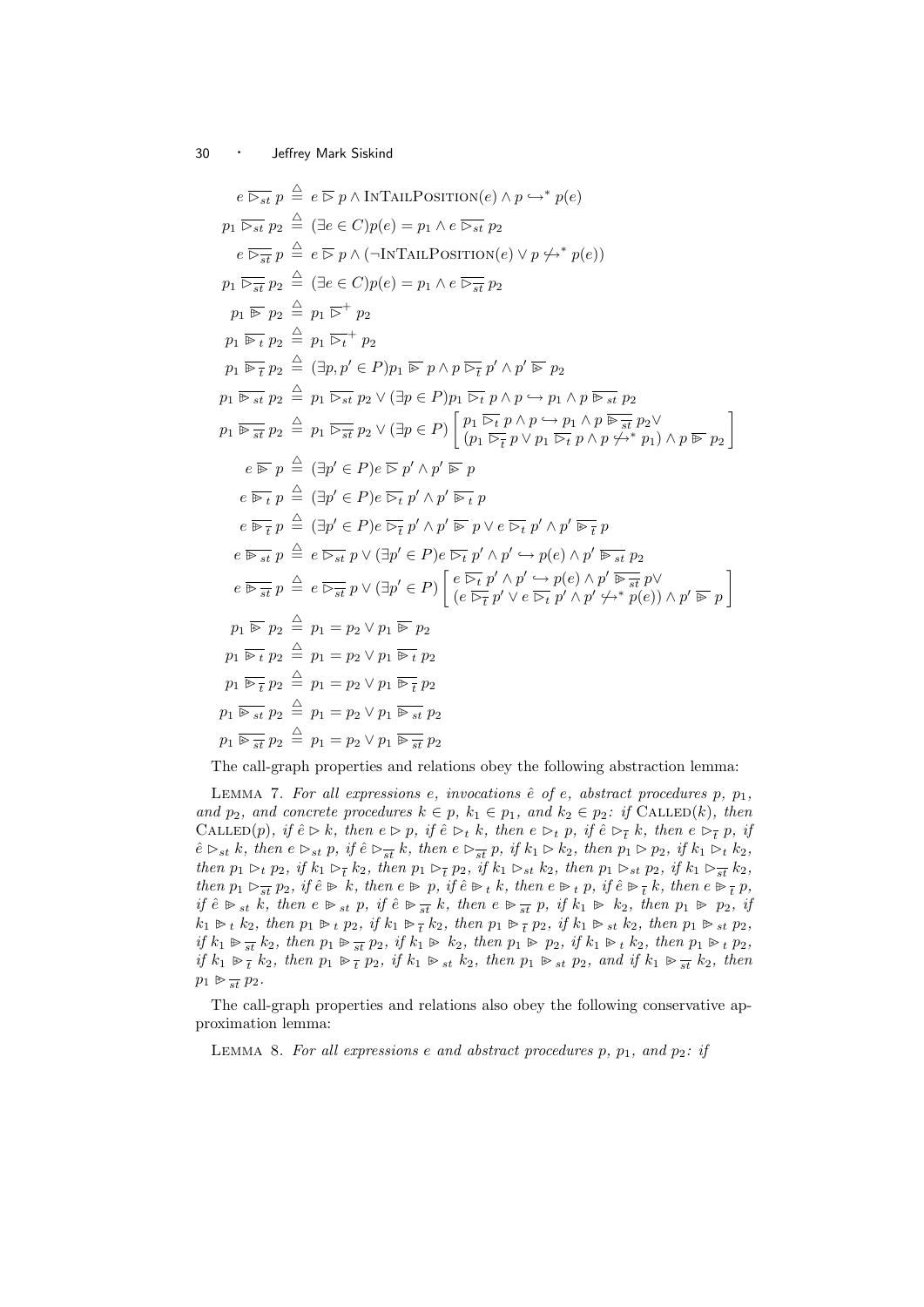CALLED(k), then  $\overline{\text{CALLED}}(p)$ , if  $e \rhd p$ , then  $e \rhd p$ , if  $e \rhd_t p$ , then  $e \rhd_t p$ , if  $e \rhd_t p$ , then  $e \nightharpoonup_{\overline{t}} p$ , if  $e \rightharpoonup_{st} p$ , then  $e \rightharpoonup_{st} p$ , then  $e \rightharpoonup_{st} \overline{p}$ , if  $p_1 \rightharpoonup p_2$ , then  $p_1 \nightharpoonup p_2$ , if  $p_1 \rightharpoonup_t p_2$ , then  $p_1 \rightharpoonup_t p_2$ , if  $p_1 \rightharpoonup_t p_2$ , then  $p_1 \rightharpoonup_t p_2$ , if  $p_1 \rightharpoonup_{st} p_2$ , then  $p_1 \overline{\triangleright_{st}} p_2$ , if  $p_1 \triangleright_{st} p_2$ , then  $p_1 \overline{\triangleright_{st}} p_2$ , if  $e \triangleright p$ , then  $e \overline{\triangleright p}$ , if  $e \triangleright_{t} p$ , then  $e \overline{\triangleright_{t}} p$ , if  $e \triangleright_{\overline{t}} p$ , then  $e \stackrel{\overline{\smile_{\bigcirc}}}{\triangleright_{\overline{t}}} p$ , if  $e \triangleright_{st} p$ , then  $e \stackrel{\overline{\triangleright_{st}}}{\triangleright_{st}} p$ , then  $e \stackrel{\overline{\triangleright_{st}}}{\triangleright_{st}} p$ , if  $p_1 \triangleright p_2$ , then  $p_1 \nightharpoonup p_2$ , if  $p_1 \nightharpoonup_t p_2$ , then  $p_1 \nightharpoonup_t p_2$ , if  $p_1 \nightharpoonup_t p_2$ , if  $p_1 \nightharpoonup_t p_2$ , if  $p_1 \nightharpoonup_t p_2$ , then  $p_1 \overline{\triangleright}_{st} p_2$ , if  $p_1 \triangleright_{st} p_2$ , then  $p_1 \overline{\triangleright}_{st} p_2$ , if  $p_1 \triangleright_{st} p_2$ , if  $p_1 \triangleright_{st} p_2$ , then  $p_1 \nightharpoonup_t p_2$ , if  $p_1 \nightharpoonup_t \overline{p_2}$ , then  $p_1 \nightharpoonup_t \overline{p_2}$ , if  $p_1 \nightharpoonup_{st} p_2$ , then  $p_1 \nightharpoonup_{st} p_2$ , and if  $p_1 \gg \frac{1}{st} p_2$ , then  $p_1 \overline{\mathscr{F}_{st}} p_2$ .

#### 3.6 Approximating the abstract called-more-than-once property

After approximating the abstract call-graph properties and relations, Stalin approximates the abstract called-more-than-once property. This information is used to determine which variables can be globalized. A variable can be globalized if it can have at most one live instance. A variable will have only one instance, hence at most one live instance, if the abstract procedure that binds that variable is not called more than once.

The concrete called-more-than-once property is defined as follows:

Definition 12. A concrete procedure  $k$  is called more than once, denoted  $CALEDMoRETHANONCE(k)$ , if there are two or more successful call invocations that target k.

Given the above, the abstract called-more-than-once property is defined as follows:

Definition 13. An abstract procedure  $p$  is called more than once, denoted CALLEDMORETHANONCE $(p)$ , if some concrete procedure  $k \in p$  is called more than once in some execution of the program.

STALIN approximates the property CALLEDMORETHANONCE $(p)$  as follows:

CALLEDMOREFHANONCE(p) ≦

\n
$$
\left\{\n\begin{array}{l}\np \neq p_0 \land \\
\left\{\n\left[\left(\exists e \in C\right) e \, \overline{\triangleright} \, p \land \overline{\text{CALLEDMOREFHANONCE}}(p(e))\right] \lor \right\} \\
\left\{\n\left(\exists e_1, e_2 \in C\right) e_1 \neq e_2 \land e_1 \, \overline{\triangleright} \, p \land e_2 \, \overline{\triangleright} \, p\n\end{array}\n\right\}\n\right\}
$$

The called-more-than-once property obeys the following abstraction lemma:

LEMMA 9. For all abstract procedures p and concrete procedures  $k \in p$ , if CALLEDMORETHANONCE $(k)$ , then CALLEDMORETHANONCE $(p)$ .

The called-more-than-once property also obeys the following conservative approximation lemma:

LEMMA 10. For all abstract procedures p, if CALLEDMORETHANONCE $(p)$ , then  $CALLEDMOREE$ HANONCE $(p)$ .

#### 3.7 Approximating the abstract free-in relation

After approximating the abstract called-more-than-once property, Stalin approximates the abstract free-in relation. This information is used to support to support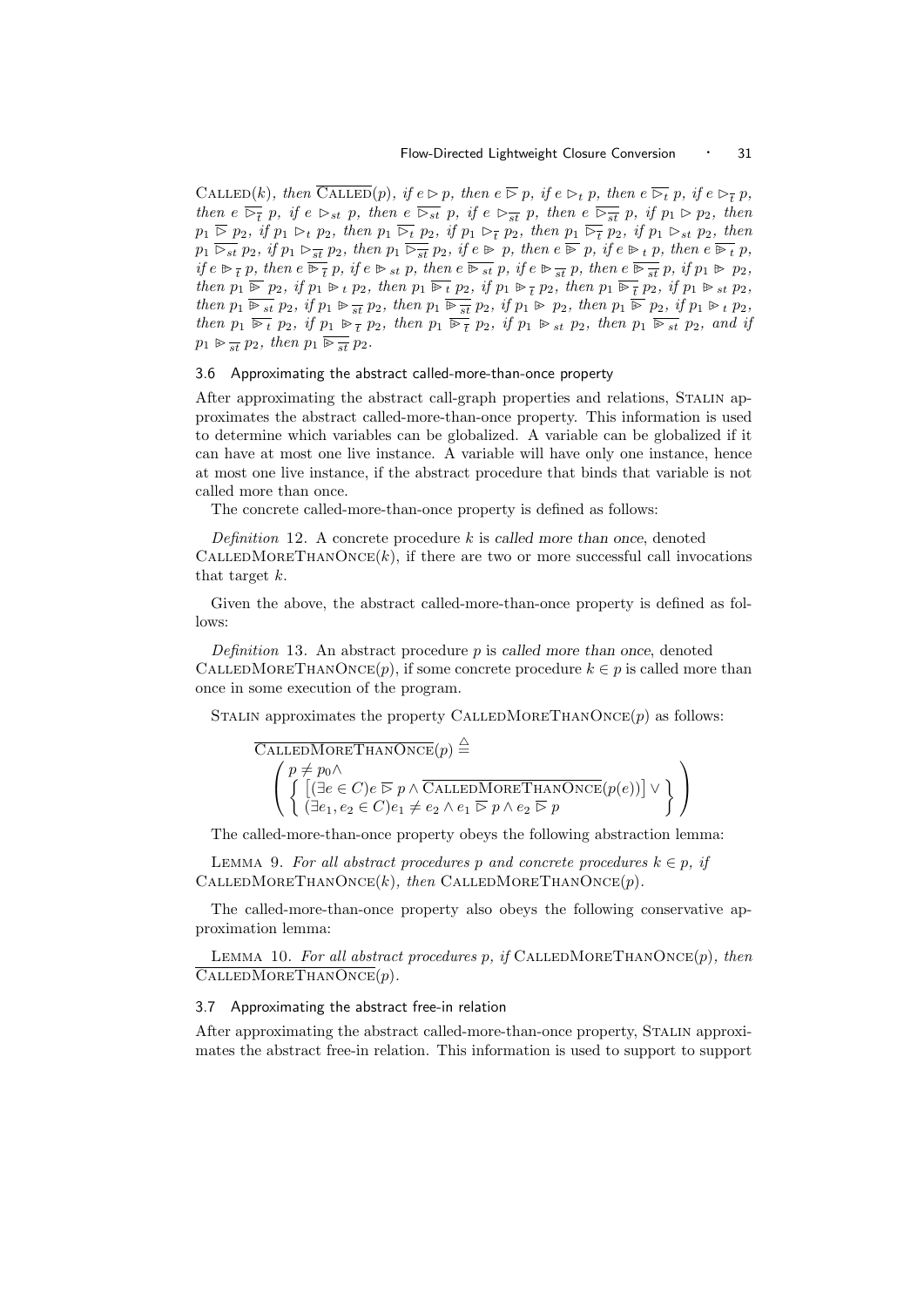parent-slot, closure-pointer–slot, and parent-parameter compression and elimination. If an abstract procedure  $p_1$  binds a variable x that is free in an abstract procedure  $p_2$ , then the closure for  $p_1$  must be accessible to  $p_2$  via the static backchain. Conversely, if an abstract procedure  $p_1$  does not bind any variables that are free in an abstract procedure  $p_2$ , then the closure for  $p_1$ , if it exists, need not be accessible to  $p_2$ , allowing parent-slot, closure-pointer–slot, and parent-parameter compression and elimination.

Conventional implementations use a purely syntactic definition of the free-in relation: a variable x is free in an abstract procedure p that doesn't bind x if there are any references to x nested in  $p$ . STALIN uses a definition that is more precise in two ways. First, a variable is not free if it is never accessed, even if it is freely assigned. This is sound because STALIN eliminates unaccessed variables and assignments to unaccessed variables. Second, unreached accesses and unexecuted assignments to a variable are ignored. A variable can be free only if it has reached free accesses or executed free assignments. This is sound because Stalin eliminates unreached accesses and unexecuted assignments.

The concrete free-in relation is defined as follows:

Definition 14. A variable x is free in some procedure p, denoted  $\text{FREEIN}(x, p)$ , if p is properly nested in  $p(x)$ , x is accessed, and there is some reached access e or executed assignment e that references x such that  $p(e)$  is nested in p.

STALIN approximates the relation  $FREEIN(x, p)$  as follows:

$$
\overline{\text{FREEIN}}(x, p) \stackrel{\triangle}{=} \left( \begin{array}{l} p \prec^+ p(x) \land \overline{\text{ACCESSED}}(x) \land \\ \left\{ \begin{array}{l} \left[ (\exists e \in A) \overline{\text{REACHED}}(e) \land x(e) = x \land p(e) \prec^* p \right] \lor \\ \left[ (\exists e \in S) \overline{\text{EXECUTED}}(e) \land x(e) = x \land p(e) \prec^* p \right] \end{array} \right\} \right)
$$

The free-in relation obeys the following conservative approximation lemma:

LEMMA 11. For all abstract procedures p and variables x, if  $\text{FREEN}(x, p)$ , then  $\overline{\text{FREEIn}(x, p)}$ .

#### 3.8 Approximating the abstract points-to relation

After approximating the abstract free-in relation, Stalin approximates the abstract points-to relation. The abstract points-to relation is used to approximate the abstract escape relation which forms the basis of a must-alias analysis that is used to support variable-slot elimination, globalization, hiding, and determining when continuations are fictitious.

The concrete points-to relation is defined as follows:

Definition 15. A concrete object k directly points to a concrete location l, denoted  $k \sim l$ , if l is a slot or element of k. A concrete location l directly points to a concrete object k, denoted  $l \rightarrow k$ , if k is the value of l. A concrete object  $k_1$  points to a concrete object  $k_2$ , denoted  $k_1 \rightarrow k_2$ , if  $k_1 \rightarrow k_2$ . A concrete object k points to a concrete location l, denoted  $k \rightsquigarrow l$ , if  $k \rightsquigarrow l$ . A concrete location l points to a concrete object k, denoted  $l \leftrightarrow k$ , if  $l \rightarrow k$ . A concrete location  $l_1$  points to a concrete location  $l_2$ , denoted  $l_1 \leftrightarrow l_2$ , if  $l_1 \rightsquigarrow^* l_2$ .

Given the above, the abstract points-to relation is defined as follows: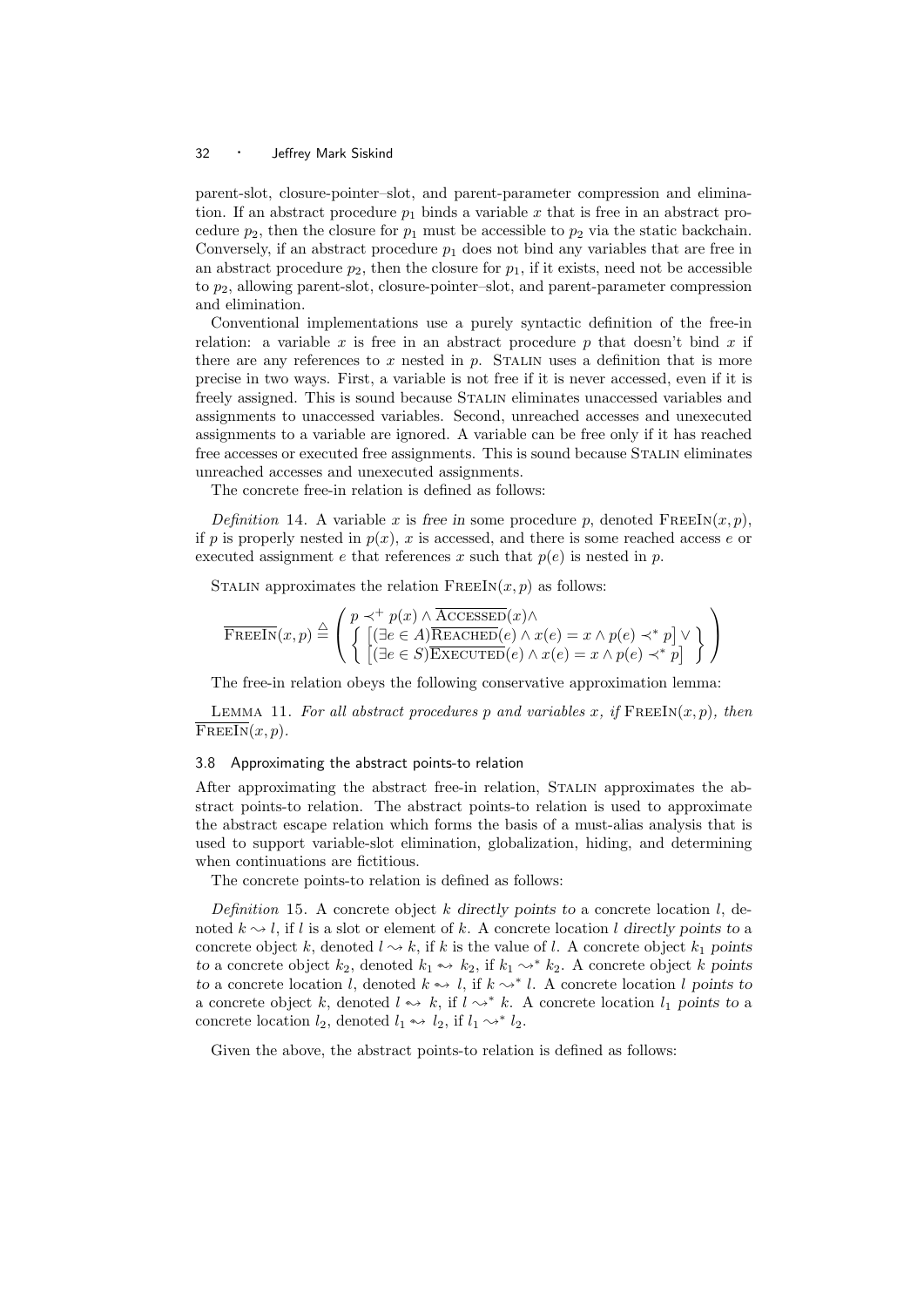Definition 16. An abstract object  $\sigma$  directly points to an abstract location  $\beta$ , denoted  $\sigma \sim \beta$ , if some concrete object in  $k \in \sigma$  directly points to some concrete location  $l \in \beta$  in some state in some execution of the program. An abstract location  $\beta$  directly points to an abstract object  $\sigma$ , denoted  $\beta \rightsquigarrow \sigma$ , if some concrete location  $l \in \beta$  directly points to some concrete object  $k \in \sigma$  in some state in some execution of the program. An abstract object  $\sigma_1$  points to an abstract object  $\sigma_2$ , denoted  $\sigma_1 \leftrightarrow \sigma_2$ , if some concrete object  $k_1 \in \sigma_1$  points to some concrete object  $k_2 \in \sigma_2$  in some state in some execution of the program. An abstract object  $\sigma$ points to an abstract location  $\beta$ , denoted  $\sigma \leftrightarrow \beta$ , if some concrete object  $k \in \sigma$ points to some concrete location  $l \in \beta$  in some state in some execution of the program. An abstract location  $\beta$  points to an abstract object  $\sigma$ , denoted  $\beta \leftrightarrow \sigma$ , if some concrete location  $l \in \beta$  points to some concrete object  $k \in \sigma$  in some state in some execution of the program. An abstract location  $\beta_1$  points to an abstract location  $\beta_2$ , denoted  $\beta_1 \leftrightarrow \beta_2$ , if some concrete location  $l_1 \in \beta_1$  points to some concrete location  $l_2 \in \beta_2$  in some state in some execution of the program.

STALIN approximates the  $\leadsto$  relation as follows:

$$
\beta \approx \sigma \stackrel{\triangle}{=} \sigma \stackrel{\triangle}{\in} \beta
$$
\n
$$
\sigma \approx \beta \stackrel{\triangle}{=} \left\{ \begin{array}{l} \left\{ \sigma \in P \land \overline{\text{PROCEDUREACCESSED}}(\sigma) \land \\ \left[ (\exists x \in X) \overline{\text{ACCESSED}}(x) \land \beta = \beta(x) \land \overline{\text{FREEIn}}(x, \sigma) \right] \right\} \lor \\ \text{PAR?}(\sigma) \land \left( \begin{array}{l} \text{CAR}(\sigma) = \beta \land \overline{\text{CARACCESSED}}(\sigma) \lor \\ \text{CAR}(\sigma) = \beta \land \overline{\text{CDRACCESSED}}(\sigma) \lor \\ \text{STRING?}(\sigma) \land \text{STRING-REF}(\sigma) = \beta \land \\ \overline{\text{STRINGREFACCESSED}}(\sigma) \end{array} \right) \lor \\ \left( \begin{array}{l} \text{STETOR?}(\sigma) \land \text{VEROR-REF}(\sigma) = \beta \land \\ \overline{\text{VECTORREFACCESSED}}(\sigma) \end{array} \right) \lor \\ \left( \begin{array}{l} \text{SEATORREFACCESSED}(\sigma) \\ \overline{\text{SYMBDL?}(\sigma) \land \text{SYMBDL-}\text{STRING}}(\sigma) = \beta \land \\ \overline{\text{SYMBDL:7OSTRINGACCESSED}}(\sigma) \end{array} \right) \lor \\ \end{array} \right\}
$$

STALIN then approximates the  $\rightarrow$  relation, denoted  $\overline{\rightarrow}$ , as  $\overline{\rightarrow}$ \*. The points-to relation obeys the following abstraction lemma:

LEMMA 12. For all pairs of abstract objects  $\sigma_1$  and  $\sigma_2$ , concrete objects  $k_1 \in \sigma_1$ , concrete objects  $k_2 \in \sigma_2$ , pairs of abstract locations  $\beta_1$  and  $\beta_2$ , concrete locations  $l_1 \in \beta_1$ , and concrete locations  $l_2 \in \beta_2$ , if, in some state in some execution of the program,  $k_1 \rightarrow l_1$ ,  $l_1 \rightarrow k_1$ ,  $k_1 \rightarrow k_2$ ,  $k_1 \rightarrow l_2$ ,  $l_1 \rightarrow k_2$ , or  $l_1 \rightarrow l_2$ , then  $\sigma_1 \rightsquigarrow \beta_1$ ,  $\beta_1 \rightsquigarrow \sigma_1$ ,  $\sigma_1 \rightsquigarrow \sigma_2$ ,  $\sigma_1 \rightsquigarrow \beta_2$ ,  $\beta_1 \rightsquigarrow \sigma_2$ , or  $\beta_1 \rightsquigarrow \beta_2$  respectively.

The points-to relation also obeys the following conservative approximation lemma:

LEMMA 13. For all pairs of abstract objects  $\sigma_1$  and  $\sigma_2$  and pairs of abstract locations  $\beta_1$  and  $\beta_2$ , if  $\sigma_1 \leadsto \beta_1$ ,  $\beta_1 \leadsto \sigma_1$ ,  $\sigma_1 \leftrightarrow \sigma_2$ ,  $\sigma_1 \leftrightarrow \beta_2$ ,  $\beta_1 \leftrightarrow \sigma_2$ , or  $\beta_1 \rightsquigarrow \beta_2$ , then  $\sigma_1 \stackrel{\overline{\sim}}{\sim} \beta_1$ ,  $\beta_1 \stackrel{\overline{\sim}}{\sim} \sigma_1$ ,  $\sigma_1 \stackrel{\overline{\sim}}{\sim} \sigma_2$ ,  $\sigma_1 \stackrel{\overline{\sim}}{\sim} \beta_2$ ,  $\beta_1 \stackrel{\overline{\sim}}{\sim} \sigma_2$ , or  $\beta_1 \stackrel{\overline{\sim}}{\sim} \beta_2$ respectively.

#### 3.9 Approximating the abstract escape relation

After approximating the abstract points-to relation, Stalin approximates the abstract escape relation. The abstract escape relation forms the basis of a must-alias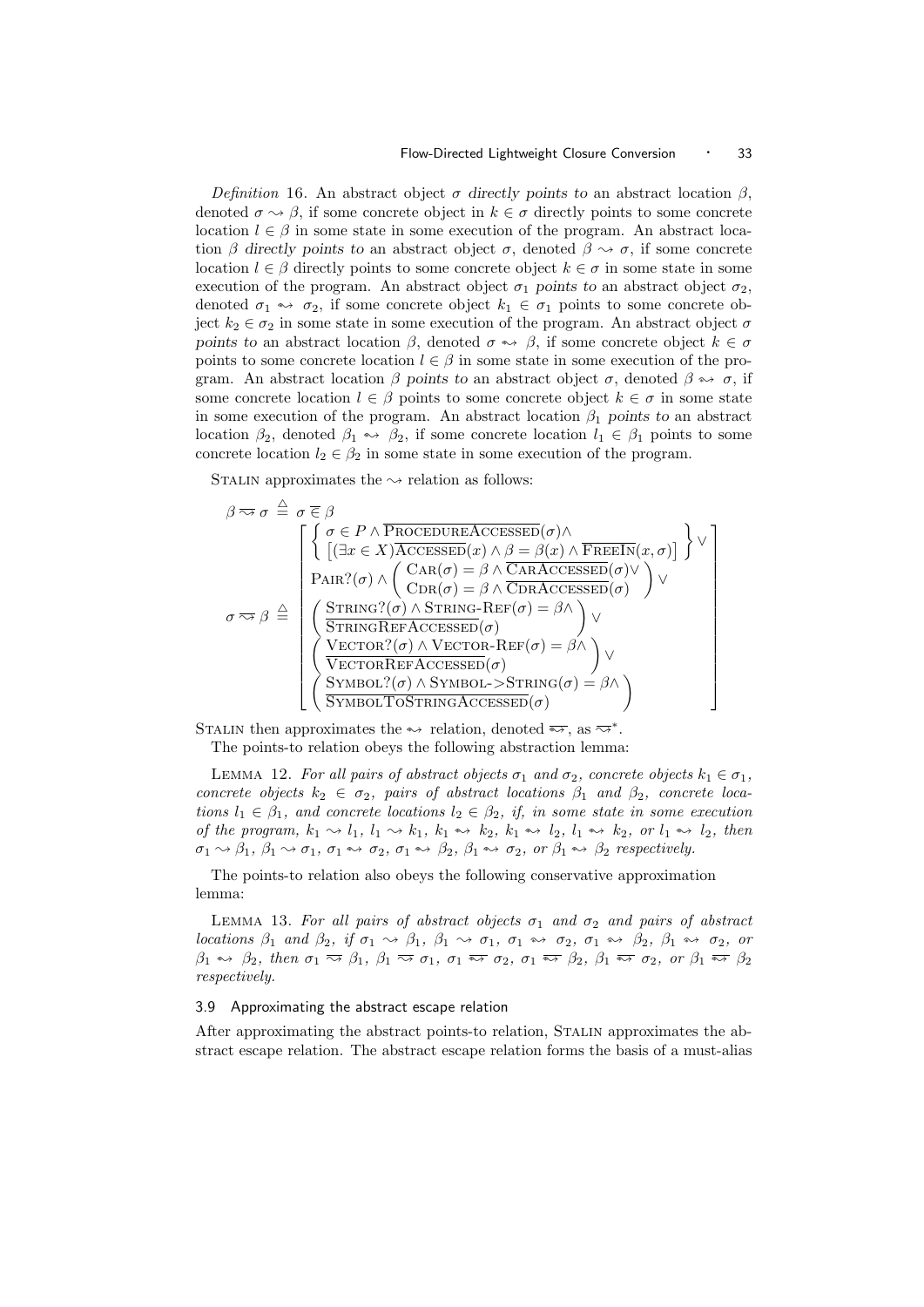analysis that is used to support variable-slot elimination, globalization, hiding, and determining when continuations are fictitious.

Before defining the concrete escape relation, the following auxiliary definitions are needed:

Definition 17. A reached lambda expression invocation creates a concrete procedure. A successful primcall invocation to cons creates a concrete pair. A successful primcall invocation to string or make-string creates a concrete string. A successful primcall invocation to vector or make-vector creates a concrete vector. A successful primcall invocation to string->symbol creates a symbol. A successful primcall invocation to call/cc creates a continuation. An expression invocation that type-tag, eq?, car, cdr, string-length, string-ref, vector-length, vector-ref, symbol-to-string, or continuations accesses a concrete object accesses that object. An expression invocation that car, cdr, string-ref, or vector-ref assigns a concrete object assigns that object. A reached access invocation  $\hat{e}$  accesses a concrete procedure k, if k binds  $\hat{x}(\hat{e})$ . An executed assignment invocation  $\hat{e}$  assigns a concrete procedure k, if k binds  $\hat{x}(\hat{e})$ .

Given the above, concrete escape relation is defined as follows:

Definition 18. A concrete object k escapes escapes an expression invocation  $\hat{e}$ , denoted  $k \nightharpoonup \hat{e}$ , if k is created after  $\hat{e}$  is reached but before  $\hat{e}$  returns and is accessed after  $\hat{e}$  returns.

Given the above, the abstract escape relation is defined as follows:

Definition 19. An abstract object  $\sigma$  escapes an expression e, denoted  $\sigma \Uparrow e$ , if some concrete object  $k \in \sigma$  escapes some invocation  $\hat{e}$  of  $e$  in some execution of the program.

The escape relation will be needed only when e is the body of a lambda expression. This leads to the following definition:

Definition 20. An abstract object  $\sigma$  escapes an abstract procedure p, denoted  $\sigma \Uparrow p$ , if  $\sigma$  escapes BODY(p).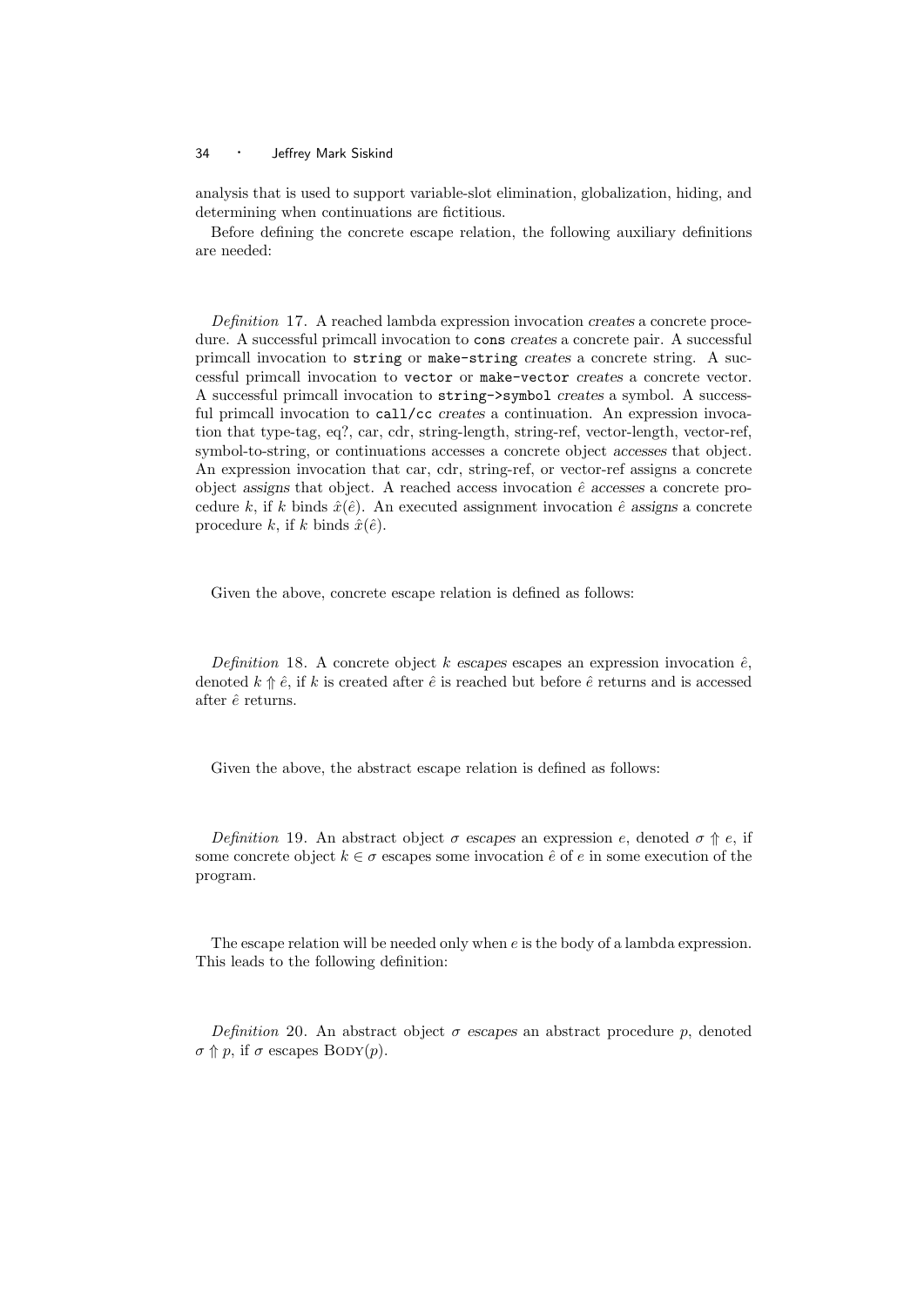STALIN approximates the relation  $\sigma \Uparrow p$  as follows:

$$
\sigma_{\text{TP}}^{\text{RFTURNS}}(\text{BODY}(p)) \land \beta(\text{BODY}(p)) \Leftrightarrow \sigma \lor
$$
\n
$$
\begin{pmatrix}\n\exists e \in S, \\
e' \in E, \\
p' \in P\n\end{pmatrix}\n\begin{bmatrix}\n\overbrace{\text{RCESEED}}(x(e)) \land p(e') \overline{\approx p} \ p(\overline{e}) \land \\
\beta(\text{SOURCE}(e)) \overline{\approx p} \sigma \land \beta(e') \overline{\approx p} \gamma \land \\
p' \prec^+ p(x(e)) \land \\
\beta(e' \overline{\approx p} \sigma \land \beta(e') \overline{\approx p} \gamma \land \\
\beta(e' \overline{\approx p} \sigma \land \beta(e')) \overline{\approx p} \sigma \land \\
\beta(e' \overline{\approx p} \sigma \land \beta(e')) \rightarrow \gamma(e) \land \\
\beta(e' \overline{\approx p} \sigma \land \\
p(e' \overline{\approx p} \sigma \land \\
p(e' \overline{\approx p} \sigma \land \\
p(e' \overline{\approx p} \sigma \land \\
p(e')) \overline{\approx p} \sigma \land \\
\beta(\text{RRGUMENT}_1(e)) \overline{\approx p} \sigma \land \\
p(e') \overline{\approx p} \sigma \land \\
p(e') \overline{\approx p} \sigma \land \\
p(e') \overline{\approx p} \sigma \land \\
p(e') \overline{\approx p} \sigma \land \\
p(e') \overline{\approx p} \sigma \land \\
p(e') \overline{\approx p} \sigma \land \\
\beta(\text{RRGUMENT}_2(e)) \land \\
\beta(\text{RRGUMENT}_2(e)) \overline{\approx p} \sigma \land \\
\beta(e') \overline{\approx p} \sigma \land \\
\beta(e') \overline{\approx p} \sigma \land \\
\beta(e') \overline{\approx p} \sigma \land \\
\beta(e') \overline{\approx p} \sigma \land \\
\beta(e') \overline{\approx p} \sigma \land \\
\beta(e') \overline{\approx p} \sigma \land \\
p(e') \overline{\approx p} \sigma \land \\
\beta(\text{RRCUMENT}_2(e)) \land \\
\beta(\text{RRCUMENT}_3(e)) \land \\
\beta(\text{RRCUMENT}_3(e)) \overline{\approx p} \sigma \land \\
\beta(\text{RRCUMENT}_3(e)) \overline{\approx p} \sigma \land \\
\beta(\text{RRCUMENT}_3(e)) \overline{\approx p} \sigma \land \\
\beta(\text{RRCUMENT}_3(e)) \overline{\approx p} \sigma \land \\
\beta(\text{RRCUMENT}_3(e)) \overline{\
$$

Note that calls to string-set! do not cause their third argument to escape because that argument must always be a character and characters are not created.

The escape relation obeys the following abstraction lemma:

LEMMA 14. For all abstract objects  $\sigma$ , expressions e, concrete objects  $k \in \sigma$ , and invocations  $\hat{e}$  of e, if  $k \nightharpoonup \hat{e}$ , then  $\sigma \nightharpoonup e$ .

The escape relation also obeys the following conservative approximation lemma:

LEMMA 15. For all abstract objects  $\sigma$  and abstract procedures p, if  $\sigma \Uparrow p$ , then  $\sigma \sqrt{\eta} p$ .

#### 3.10 Deciding which procedures to in-line

After approximating the abstract escape relation, Stalin decides which procedures to in-line. The resulting in-lined-in relation is important since an accessed, nonfictitious, non-global variable slot can be eliminated only if all reached accesses and executed assignments are in-lined in the procedure that binds that variable.

Stalin in-lines procedures that have a unique call site. Stalin translates self tail calls as gotos. Such self tail calls do not count as call sites when making inlining decisions. Moreover, the notion of self tail call used by STALIN is sensitive to in-lining decisions.

Definition 21. A call e is a unique call site of p, denoted UNIQUECALLSITE(e, p), if e directly non-self-tail calls  $p$  and there is no other call  $e'$  that directly non-self-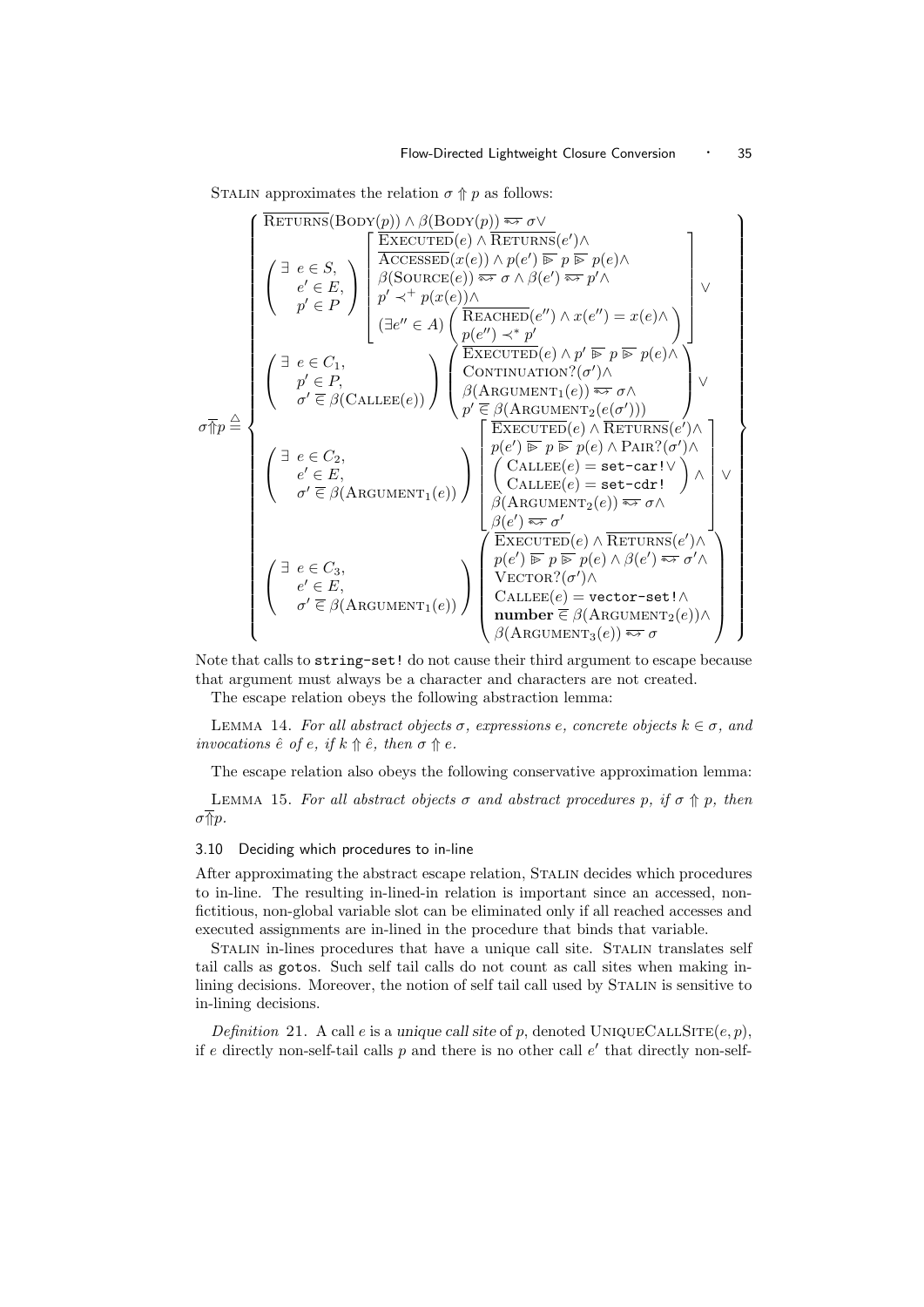tail calls p. If e is the unique call site of p then p is directly in-lined in  $p(e)$ , denoted  $p \leftrightarrow p(e)$ . Let  $\rightarrow^*$  denote the reflexive-transitive closure of  $\rightarrow$ . If  $p_1 \leftrightarrow^* p_2$ , then  $p_1$ is in-lined in  $p_2$ .

The above definition must be approximated, because the direct non-self-tail call relation must be approximated. Furthermore, the above definition is circular. The directly–in-lined-in relation  $\hookrightarrow$  depends on the notion of unique call site, which depends on the notion of direct non-self-tail call, which depends on the relation  $\hookrightarrow^*$ , which depends back on the relation  $\hookrightarrow$ . To approximate the in-lining relation and break this circularity, Stalin finds a least fixed point to approximations of the above definitions. In other words, it finds a minimal relation  $\hookrightarrow$  that satisfies the following constraints:

$$
e \overline{\triangleright_{st}} p \stackrel{\triangle}{=} e \overline{\triangleright p} \land (\neg \text{INTAILPOSITION}(e) \lor p(e) \nleftrightarrow^* p)
$$
  
UNIQUECALISTTE(e, p) 
$$
\stackrel{\triangle}{=} e \overline{\triangleright_{st}} p \land \neg (\exists e' \in E) e' \neq e \land e' \overline{\triangleright_{st}} p
$$
  

$$
p_1 \hookrightarrow p_2 \stackrel{\triangle}{=} (\exists e \in C) p_2 = p(e) \land \overline{\text{UNIQUECALISTE}}(e, p_1)
$$

It may seem overly restrictive to in-line only procedures that have a unique call site. Stalin overcomes this restriction by doing a polyvariant flow analysis and splitting procedures, assigning different copies to different call sites. As a result of such splitting, individual copies might have a unique call site, and thus might be in-lined, even if the original procedure would have multiple call sites under a monovariant analysis. The details of the polyvariant flow analysis and splitting procedure are beyond the scope of this paper. They are discussed in detail in Siskind [2000b].

#### 3.11 Approximating the reentrant property

After deciding which procedures to in-line, Stalin approximates the reentrant property. The reentrant property is used to justify globalization. A variable can be globalized when it has at most one live instance. Variables bound by reentrant procedures can have more than one live instance, one for each reentrant invocation. Thus non-reentrancy is one requirement for globalization.

A procedure is recursive if it can call itself. A procedure is reentrant if it can have more than one live activation record. Since tail-merged calls do not create new activation records, not all recursive procedures are reentrant. In an implementation that merged all tail calls, a procedure would be reentrant only if it properly non-tail called itself. Stalin, however, does not merge all tail calls. It only merges self tail calls. Because of this, the concrete reentrant property is defined as follows:

Definition 22. A concrete procedure k is reentrant, denoted REENTRANT $(k)$ , if k properly non-self-tail calls itself.

Given the above, the abstract reentrant property is defined as follows:

Definition 23. An abstract procedure p is reentrant, denoted REENTRANT(p), if some concrete procedure  $k \in p$  is reentrant in some execution of the program.

STALIN approximates the property REENTRANT $(p)$ , denoted REENTRANT $(p)$ , as  $p \overline{\mathrel{\triangleright} \frac{\cdot}{st}} p.$ 

The reentrant property obeys the following abstraction lemma: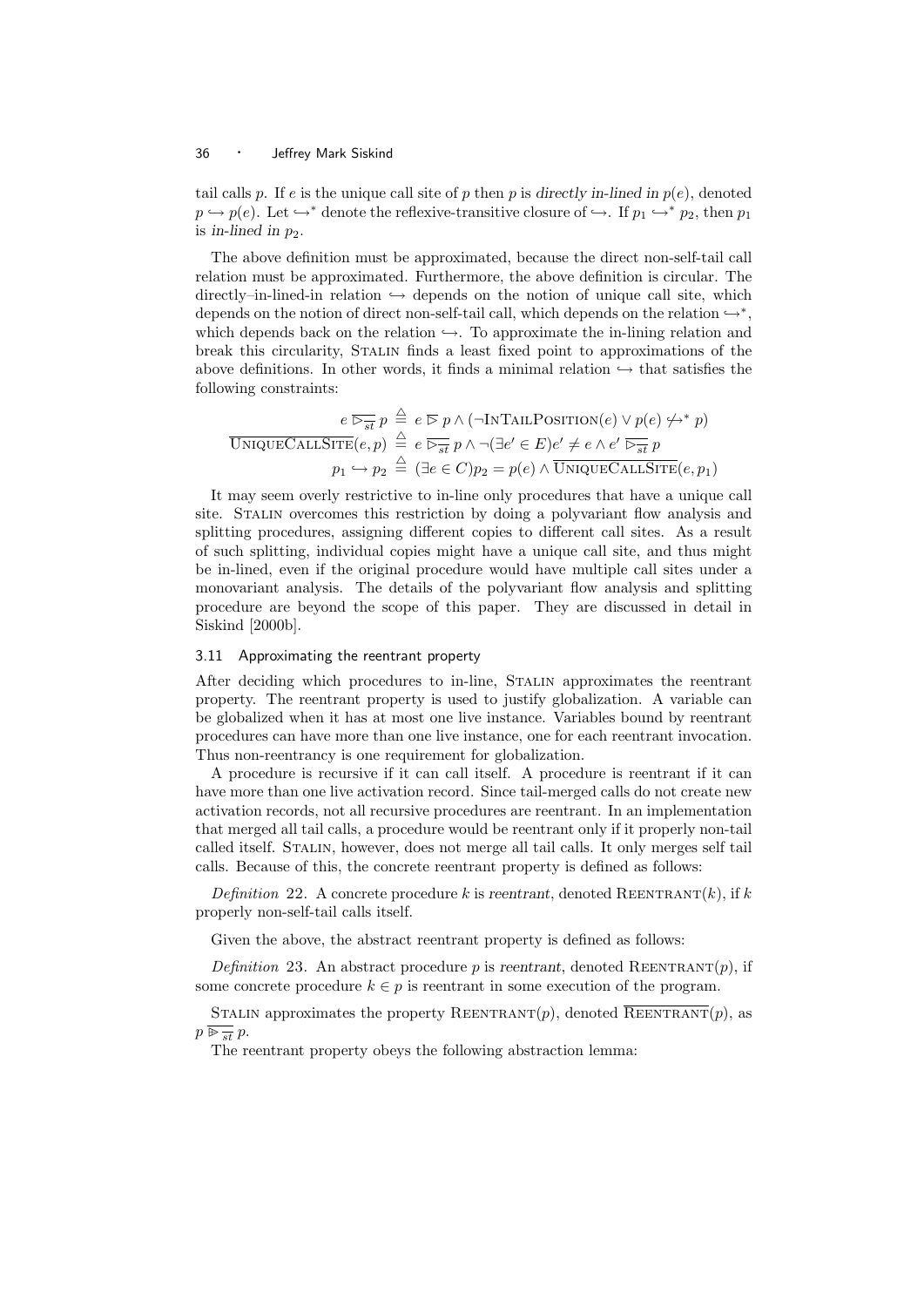LEMMA 16. For all abstract procedures p and concrete procedures  $k \in p$ , if REENTRANT $(k)$ , then REENTRANT $(p)$ .

The reentrant property also obeys the following conservative approximation lemma:

LEMMA 17. For all abstract procedures p, if  $REENTRANT(p)$ , then  $REENTRANT(p)$ .

#### 3.12 Approximating the abstract must-alias properties

Sound lightweight closure conversion requires determining a number of abstract must-alias properties. These are defined as follows:

Definition 24. A variable x must alias, denoted MUSTALIAS $(x)$ , if every reached access invocation  $\hat{e}$  to x accesses the instance  $\hat{x}$  of x bound by the most recent active invocation of some concrete procedure  $k \in p(x)$ . An abstract continuation  $\sigma$ must alias, denoted  $MUSTALIAS(\sigma)$ , if for every successful call invocation  $\hat{e}$  to some concrete continuation  $k \in \sigma$ , k was created by the most recent active invocation of  $e(\sigma)$ . An abstract procedure p must alias, denoted MUSTALIAS(p), either if p has no parent parameter or if for every successful call invocation  $\hat{e}$  to some concrete procedure  $k \in p$ , the most recent active invocation of PARENTPARAMETER $(p)$  when k is called is the same as the most recent active invocation of  $\text{PARENTPARAMENTER}(p)$ when k was created.

The variable must-alias property is used to justify variable-slot elimination and globalization. The abstract-continuation must-alias property is used to determine when continuations are fictitious. The abstract-procedure must-alias property is used to justify hiding.

The variable must-alias property can be violated in only two ways: either

a. some reference is to an instance in an invocation that has already returned or b. some reference is to an instance in a recursive invocation that is not the current invocation.

Condition (a) occurs only when the following situation arises:

 $(\text{lambda} \ (\dots x \dots)$ . . . (lambda  $(...)$  ...  $x_e$  or (set!  $x$  ...)<sub>e</sub> ...)<sub>p</sub> ...)<sub>p(x)</sub>

Here, a nontrivial reference  $e$  to  $x$  is nested in  $p$ , which is, in turn, properly nested in  $p(x)$ , and p escapes  $p(x)$ . Note that  $p(e)$  could be the same as p but, in order for p to escape  $p(x)$ , p cannot be the same as  $p(x)$ . Calling p after p escapes  $p(x)$ allows a reference to x after  $p(x)$  returns.

Condition (b) occurs only when the following situation arises:

```
(\texttt{lambda} (\dots x' \dots)).
 .
 .
 (\texttt{lambda} \ (\dots x \dots)\dots x'_{e'} \dots(lambda (...) ... x_e or (set! x ... )_e ... )_p ... )_{p(x) ...} ...) _{p(x')}
```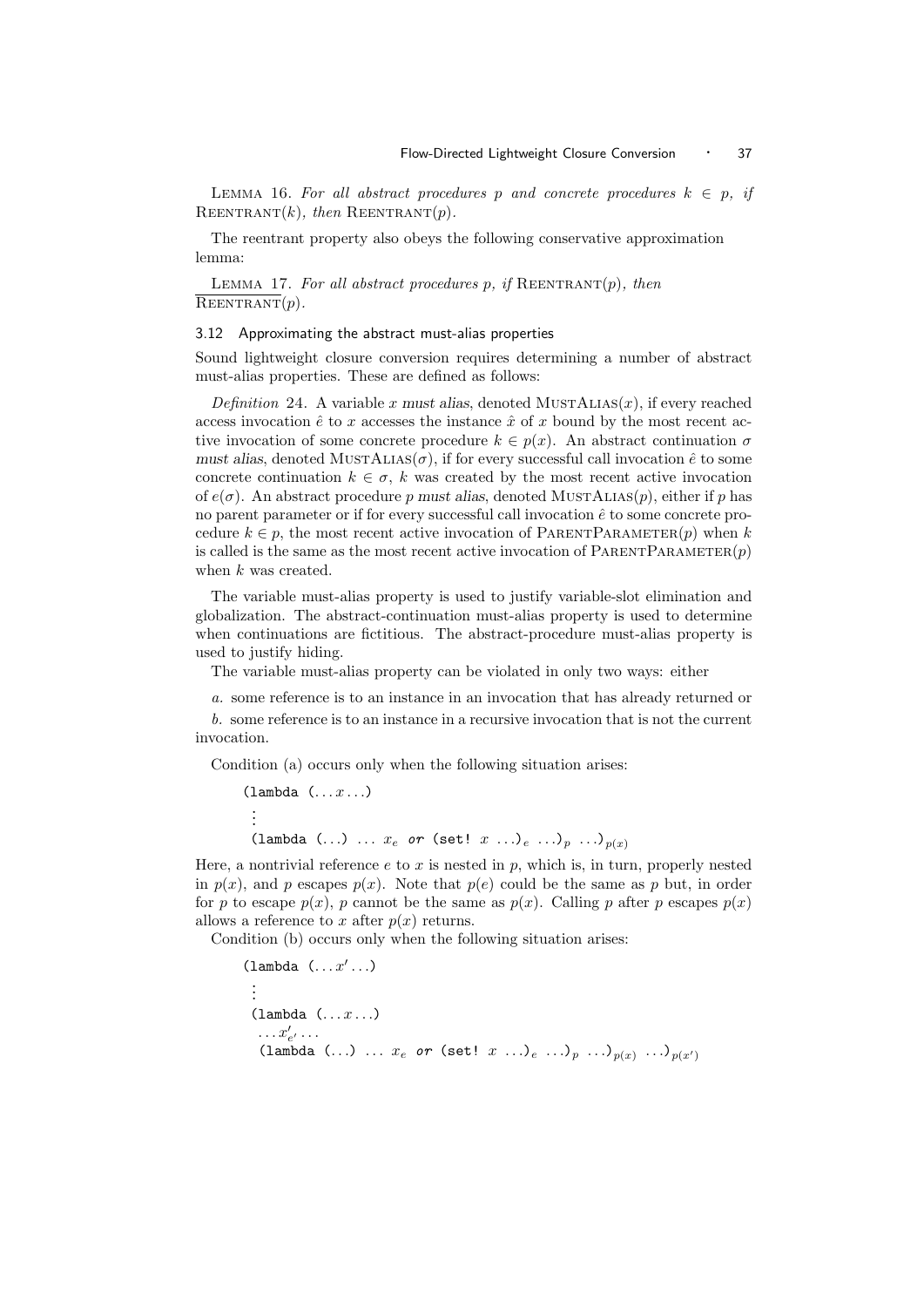Here,  $p(x)$  is nested in  $p(x')$ ,  $p(x)$  is recursive, a nontrivial reference e to x is nested in p, which is, in turn, properly nested in and properly called by  $p(x)$ , and an access e' to x' is nested in  $p(x)$ , where  $\beta(e')$  points to p. Note that  $p(x)$  can be the same as  $p(x')$ ,  $p(e')$  can be the same as  $p(x)$ ,  $p(e)$  can be the same as p, and e' can be nested anywhere in  $p(x)$ , including inside p. Passing p, which contains a reference to x, created on one invocation of  $p(x)$ , to a recursive invocation, and calling  $p$  in that recursive invocation, allows an access to  $x$  in other than the most recent invocation. Such passing can only happen via an  $x'$ . Note that p cannot be the same as  $p(x)$  in order for e to access a different instance of x than the one in the most recent invocation.

STALIN approximates the property  $MUSTALIAS(x)$  as follows:

$$
\overbrace{\left(\begin{matrix} \neg(\exists e\in A\cup S, p\in P) \ \bigg(\begin{matrix} \underline{x}(e)=x\wedge p(e)\prec^* p\prec^+ p(x)\wedge \\ \overline{\text{NONTRIVIALREFERENCE}}(e)\wedge p\overline{\P}p(x) \end{matrix}\right) \wedge \\ \neg(\exists e\in A\cup S, e'\in A, p\in P) \begin{pmatrix} \overline{\text{NONTRIVIALREFERENCE}}(e)\wedge \\ p(e')\prec^* p(x)\prec^* p(x(e')) \wedge \\ p(e)\prec^* p\prec^+ p(x) \wedge \\ p(x)\overline{\P}p(x)\wedge x(e)=x\wedge \\ \beta(e')\overline{\Leftrightarrow p\wedge p(x)\overline{\P}p} \end{pmatrix} \right)}
$$

Note that the above approximation uses the property

 $\overline{\text{NonTRIVIALREFERENCES}}(e)$  which will be defined in section 3.14.

The abstract-continuation must-alias property can be violated in only two ways: either

a. the continuation is accessed after the expression invocation that created that continuation returns or

b. the continuation is accessed when there is an active recursive invocation of the expression that created that continuation that is not the invocation that created that continuation.

Condition (a) occurs only when the following situation arises:

 $(call/cc ... )_{e(\sigma)} ... e$ 

Here,  $\sigma$  escapes  $e(\sigma)$  and some expression e accesses  $\sigma$ .

Condition (b) occurs only when the following situation arises:

```
(lambda (\ldots) \ldots e \ldots)<sub>p(e)</sub>
.
.
.
(\text{lambda} (\dots x \dots).
 .
 .
 (lambda (x') \dots x_{e'} \dots)
 .
 .
 .
 (lambda (...) ... (call/cc \ldots)<sub>e(\sigma)</sub> \ldots)_{p(e(\sigma))} \ldots)_{p(x)}
```
Here, a call e accesses the abstract continuation  $\sigma$ , p is passed  $\sigma$  by virtue of the fact that it is called by the call  $e(\sigma)$  to call/cc, p is properly nested in  $p(x)$ ,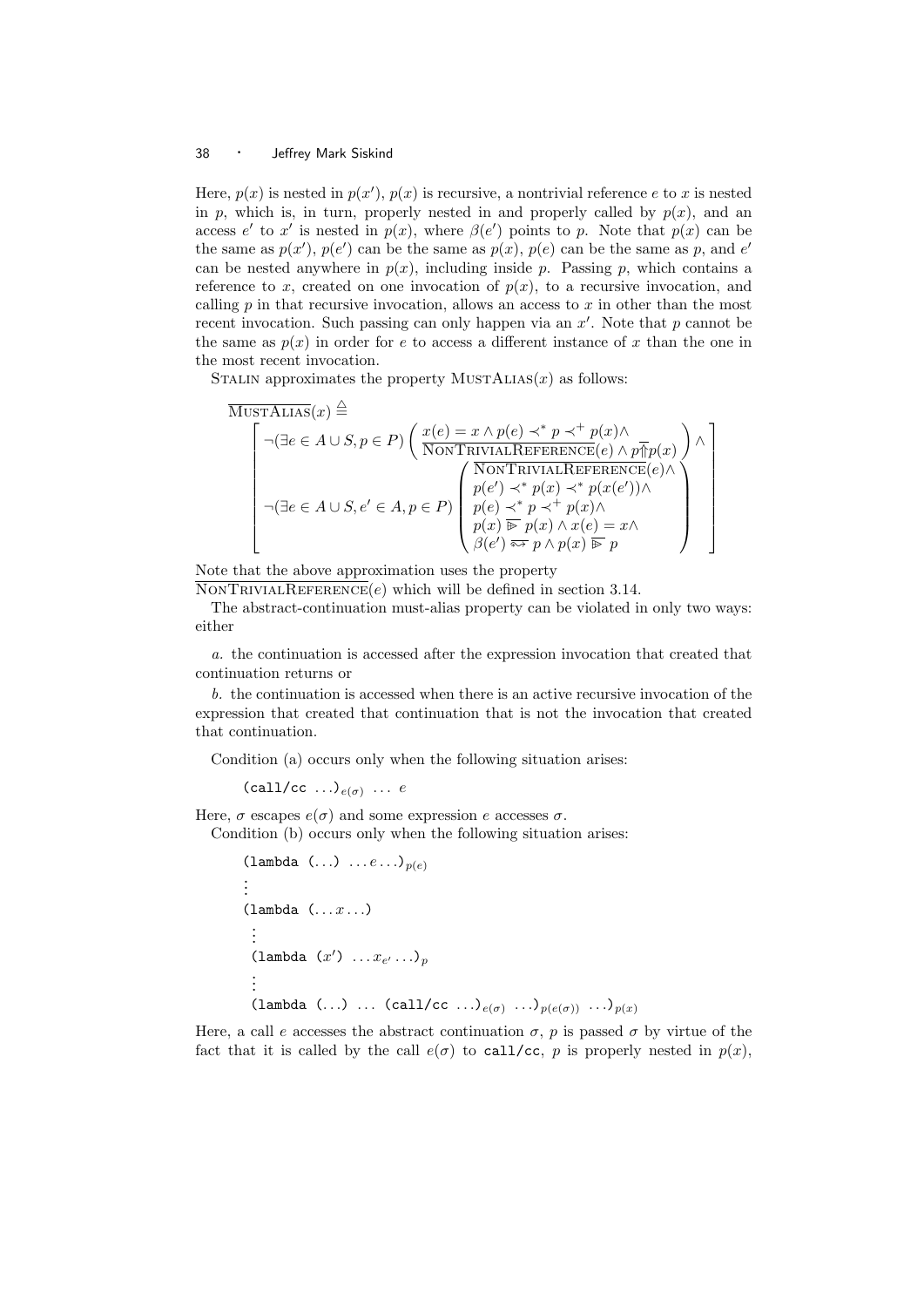$p(e(\sigma))$  is nested in  $p(x)$ , p and  $p(e(\sigma))$  properly call each other, and an access e' to x is nested in p, where  $\beta(e')$  points to  $\sigma$ .

STALIN approximates the property MUSTALIAS( $\sigma$ ) as follows:

$$
\left\{\begin{array}{l} \neg\left[\begin{array}{c}(\mathsf{TYPETAGACESSED}(\sigma)\vee\mathsf{\overline{CONTINUATIONACESSED}}(\sigma))\wedge\\\neg\left[(\mathsf{TYPETAGACESSED}(\sigma)\vee\mathsf{\overline{CONTINUATIONACESSED}}(\sigma))\wedge\\\neg\left[(\exists p\in\beta(\mathsf{ARGUMENT}_1(e(\sigma))))\left(\begin{array}{c}p\in P\wedge\sigma\in\beta(\mathsf{PARAMETER}_1(p))\wedge\\\sigma\uparrow p\\\neg\left(\begin{array}{c}\exists\;e\in C,\\e'\in A,\\p\in\beta(\mathsf{ARGUMENT}_1(e(\sigma)))\end{array}\right)\end{array}\right)\begin{array}{l}\right\}\right\}\wedge\\\neg\left\{\begin{array}{c}\neg\left[\begin{array}{c}\neg\left(\exists\;p\in C,\\p\in\beta\right)\wedge\sigma\Rightarrow\sigma\wedge p\rightarrow\tau\end{array}\right]\wedge\\\neg\left(\begin{array}{c}\exists\;e\in C,\\e'\in A,\\p\in\beta(\mathsf{ARGUMENT}_1(e(\sigma)))\end{array}\right)\end{array}\right)\end{array}\right\}\n\right\}
$$

Note that  $\overline{\mathrm{Eq?}\mathrm{AccessED}}(p)$  is not needed in the above since R4RS does not specify the conditions for equality between continuations.

The abstract-procedure must-alias property can be violated in only two ways: either

#### a. p is accessed after PARENTPARAMETER $(p)$  returns or

 $b.$   $p$  is accessed when there is an active recursive invocation of PARENTPARAMETER $(p)$  that is not the invocation that created p.

Condition (a) occurs only when the following situation arises:

```
(lambda (. . .)
  .
  .
  .
  (lambda \ldots) \ldots)p \ldots)P_{ARENT}P_{ARAMETER(p)}.
.
.
e
```
Here, p escapes PARENTPARAMETER $(p)$  and some expression e accesses p. Condition (b) occurs only when the following situation arises:

```
(lambda (\ldots) \ldots e \ldots)<sub>p(e)</sub>
.
.
.
(lambda (\ldots x \ldots) \ldots (lambda (\ldots) \ldots x_{e'} \ldots)_{p'} \ldots)_{p(x)}
```
Here  $p(e')$  is nested in p' which is in turn nested in  $p(x(e'))$ , PARENTPARAMETER(p) is nested in p',  $\beta(e')$  points to p, p' is recursive, p' calls  $p(e)$ , and e accesses p.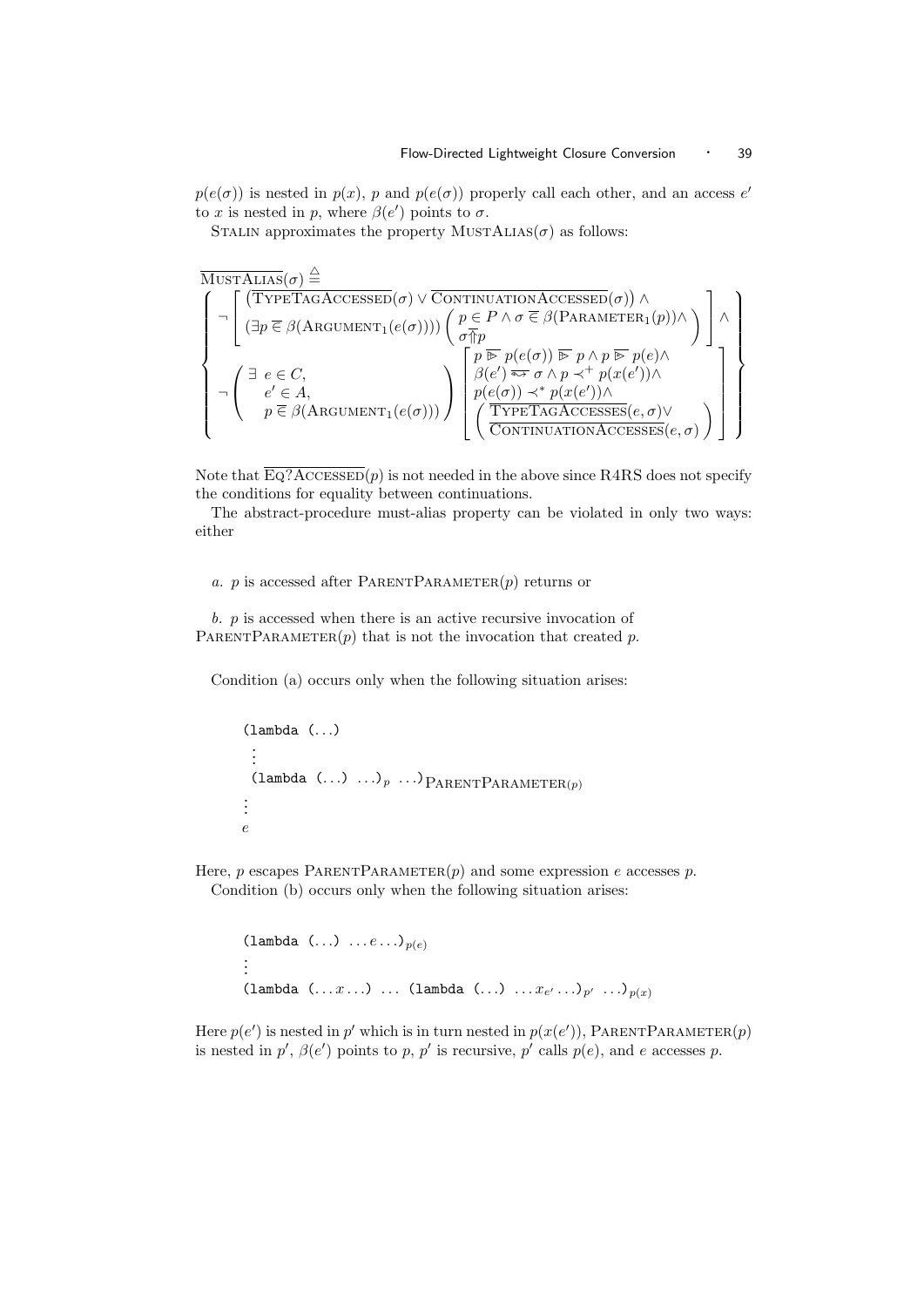STALIN approximates the property  $MUSTALIAS(p)$  as follows:

$$
\left\{\begin{array}{c}\n\bigcap \left[\begin{array}{c}\n\text{HasParentParametre}(p) \land p \overline{\uparrow} \text{ParentParametre}(p) \land \\
\hline\n\end{array}\right] \land \left[\begin{array}{c}\n\bigcap \left[\begin{array}{c}\n\text{HasParentParametre}(p) \land p \overline{\uparrow} \text{ParentParametre}(p) \land \\
\hline\n\end{array}\right] \land \\
\hline\n\end{array}\right] \land \left\{\begin{array}{c}\n\bigcap \left[\begin{array}{c}\n\text{GPETAGAccessED}(p) \lor \text{PROCEDUREAccessED}(p)\n\end{array}\right] \land \\
\hline\n\bigcap \left[\begin{array}{c}\n\text{G}e' \land \text{G}e' \land \text{G}e' \land \text{G}e' \land \text{G}e' \land \text{G}e' \land \text{G}e' \land \text{G}e' \land \text{G}e' \land \text{G}e' \land \text{G}e' \land \text{G}e' \land \text{G}e' \land \text{G}e' \land \text{G}e' \land \text{G}e' \land \text{G}e' \land \text{G}e' \land \text{G}e' \land \text{G}e' \land \text{G}e' \land \text{G}e' \land \text{G}e' \land \text{G}e' \land \text{G}e' \land \text{G}e' \land \text{G}e' \land \text{G}e' \land \text{G}e' \land \text{G}e' \land \text{G}e' \land \text{G}e' \land \text{G}e' \land \text{G}e' \land \text{G}e' \land \text{G}e' \land \text{G}e' \land \text{G}e' \land \text{G}e' \land \text{G}e' \land \text{G}e' \land \text{G}e' \land \text{G}e' \land \text{G}e' \land \text{G}e' \land \text{G}e' \land \text{G}e' \land \text{G}e' \land \text{G}e' \land \text{G}e' \land \text{G}e' \land \text{G}e' \land \text{G}e' \land \text{G}e' \land \text{G}e' \land \text{G}e' \land \text{G}e' \land \text{G}e' \land
$$

Note that the above approximation uses the property  $HASPARENTPARAMETER(p)$  and the function PARENTPARAMETER $(p)$  which will be defined in section 3.19. Also note that  $\overline{Eq?ACCESSED}(p)$  is not needed in the above since R4RS does not specify the conditions for equality between procedures.

The must-alias properties obey the following conservative approximation lemma:

LEMMA 18. For all variables x, if  $\neg$ MUSTALIAS(x), then  $\neg$ MUSTALIAS(x). For all abstract continuations  $\sigma$ , if  $\neg$ MustALIAS( $\sigma$ ), then  $\neg$ MustALIAS( $\sigma$ ). For all abstract procedures p, if  $\neg$ MUSTALIAS(p), then  $\neg$ MUSTALIAS(p).

#### 3.13 Approximating the abstract fictitious property

Stalin is able to eliminate locations, and the code to manipulate such locations, when they are known to always hold the same concrete object. Such data is called fictitious.

The concrete fictitious property is defined as follows:

Definition 25. A concrete location l is fictitious, denoted FICTITIOUS(l), if it always contains the same concrete object.

Given the above, the abstract fictitious property is defined as follows:

Definition 26. An abstract location  $\beta$  is fictitious, denoted FICTITIOUS( $\beta$ ), if every  $l \in \beta$  is fictitious in every execution of the program.

Stalin approximates the fictitious property by declaring an abstract location to be fictitious if it contains a single abstract object that, in turn, contains a single concrete object. The particular abstract interpretation that STALIN uses puts each of the concrete objects  $()$ , #t, #f, and **eof-object** into abstract objects that contain only that concrete object. Furthermore, if an abstract procedure p is not procedure accessed or does not have a parent parameter then all of the concrete procedures  $k \in p$  are indistinguishable so p can be treated as if it contained a single concrete procedure. Additionally, if all of the components of some abstract pair, string, vector, or external symbol  $\sigma$  are never accessed, or contain fictitious locations, then all of the concrete objects  $k \in \sigma$  are indistinguishable so  $\sigma$  can be treated as if it contained a single concrete object. Finally, Stalin compiles a call to an abstract continuation  $\sigma$  as a goto when

a. the call to  $\sigma$  is in-lined in the call to call/cc that created  $\sigma$  and

b.  $\sigma$  must alias.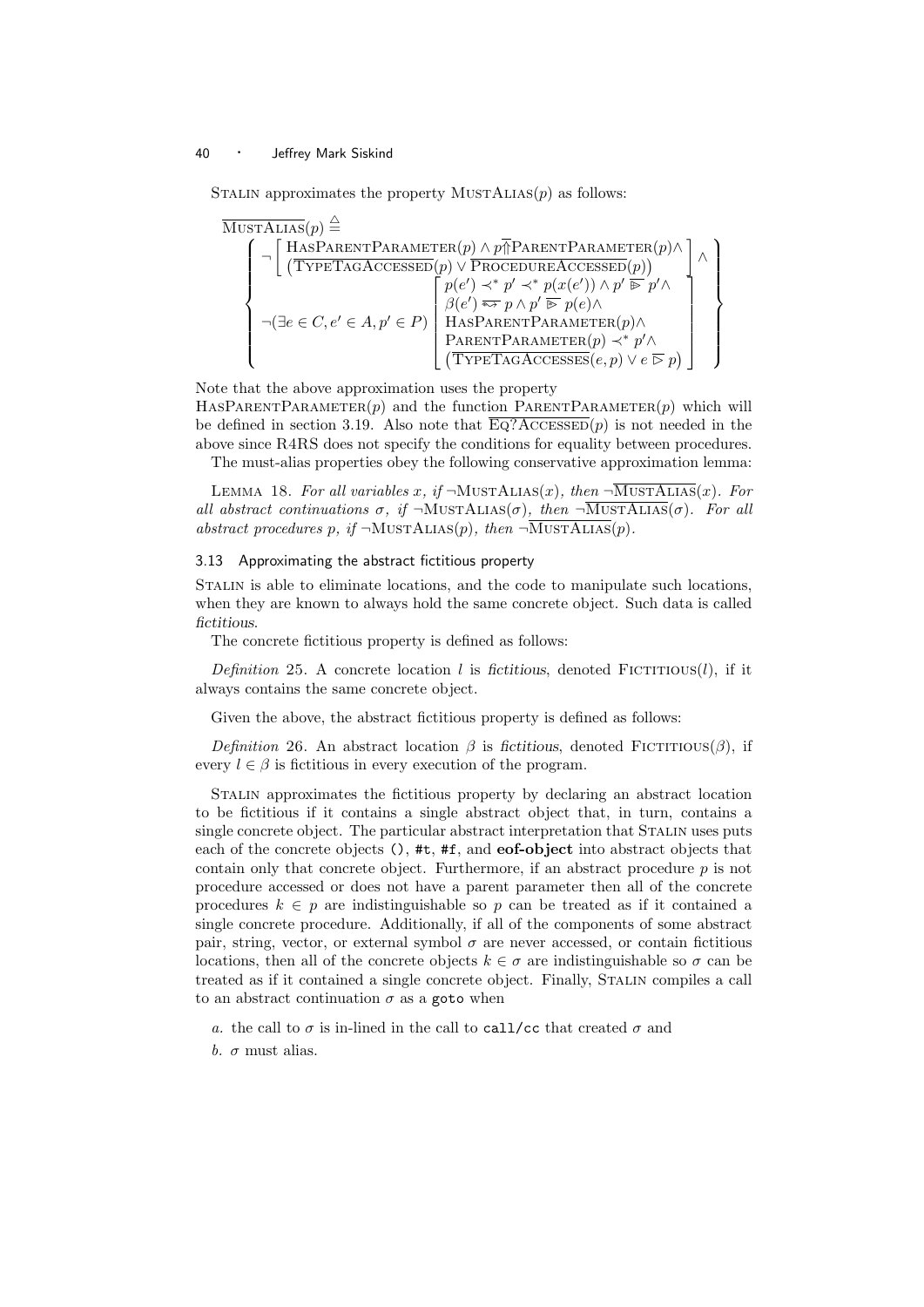This is described in greater detail in Siskind [2000a]. When this occurs for all calls to  $\sigma$ , or when  $\sigma$  is not continuation accessed, all of the concrete continuations  $k \in$ σ are indistinguishable so σ can be treated as if it contained a single concrete continuation.

STALIN approximates the property  $F\text{ICTITIOUS}(\beta)$  as follows:



Note that the above approximation uses the property HASPARENTPARAMETER $(p)$  which will be defined in section 3.19.

The fictitious property obeys the following abstraction lemma:

LEMMA 19. For all abstract locations  $\beta$  and concrete locations  $l \in \beta$ , if  $\neg$ FICTITIOUS(l), then  $\neg$ FICTITIOUS( $\beta$ ).

The fictitious property also obeys the following conservative approximation lemma:

LEMMA 20. For all abstract locations  $\beta$ , if  $\neg$ FICTITIOUS( $\beta$ ), then  $\neg$ Fictitious( $\beta$ ).

#### 3.14 Approximating the abstract nontrivial-reference property

Stalin does not generate any code for unreached accesses, unexecuted assignments, and assignments to fictitious or hidden variables. Furthermore, an access to a variable which can only yield a single compile-time determinable object need not generate code to access that variable and can instead generate code to return that object as a constant. All other references are called nontrivial. Only nontrivial references count as free references.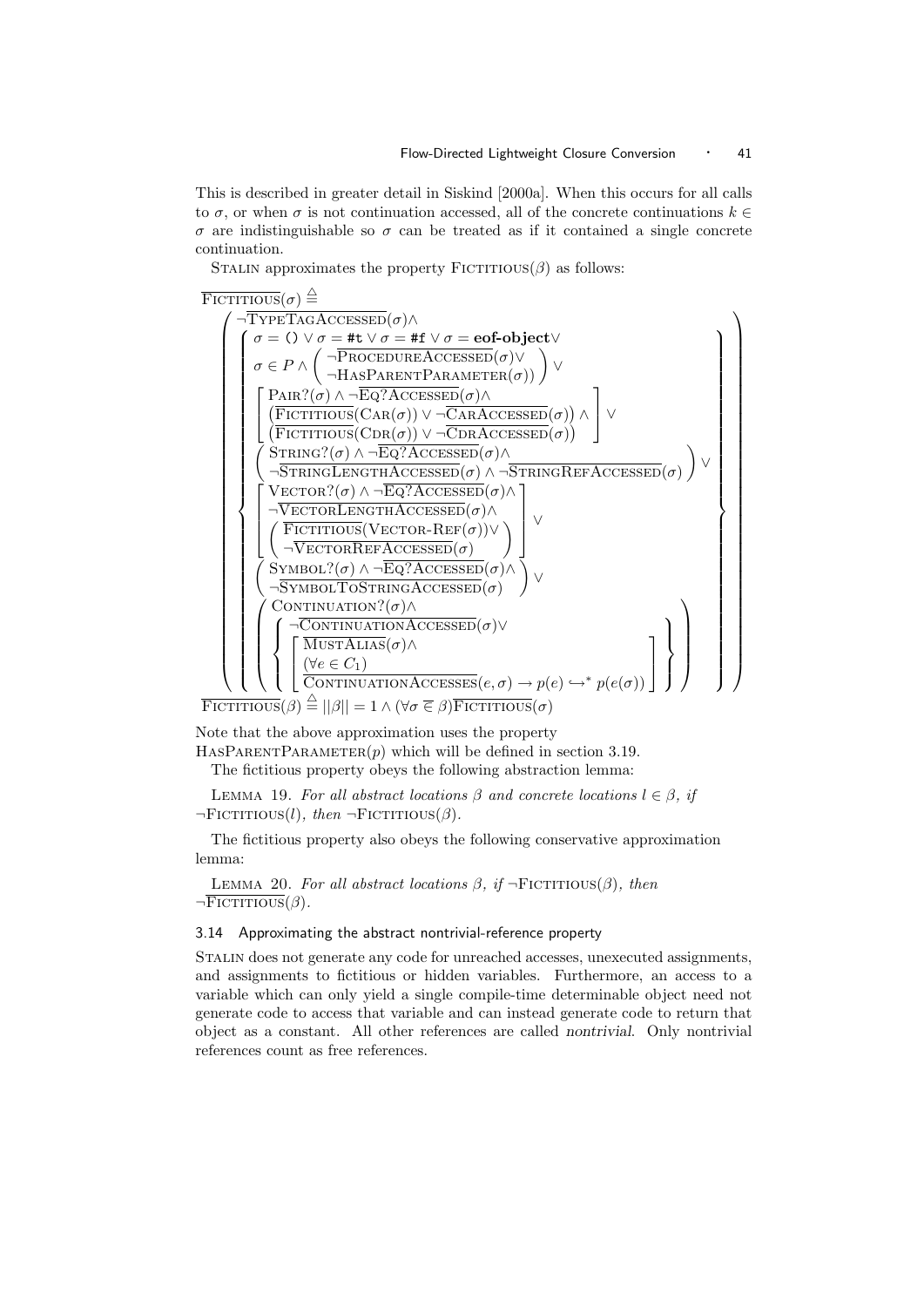The concrete nontrivial-reference property is defined as follows:

Definition 27. An access invocation  $\hat{e}$  is nontrivial, denoted NONTRIVIALREFERENCE $(\hat{e})$ , if it is reached and returns an object that is not known at compile time. An assignment invocation  $\hat{e}$  is nontrivial, denoted NONTRIVIALREFERENCE( $\hat{e}$ ), if it is executed,  $x(e)$  is not hidden, and there is a subsequent nontrivial access to  $\hat{x}(\hat{e})$ .

Given the above, the abstract nontrivial-reference property is defined as follows:

Definition 28. A reference e is nontrivial, denoted NONTRIVIALREFERENCE $(e)$ , if some invocation  $\hat{e}$  of  $e$  is nontrivial in some execution of the program.

STALIN approximates the property NONTRIVIALREFERENCE $(e)$  as follows:



Note that the above approximation uses the property  $HIDDEN(x)$  which will be defined in section 3.19.

The nontrivial-reference property obeys the following abstraction lemma:

LEMMA 21. For all references e and invocations  $\hat{e}$  of e, if NONTRIVIALREFERENCE $(\hat{e})$ , then NONTRIVIALREFERENCE $(e)$ .

The nontrivial-reference property also obeys the following conservative approximation lemma:

LEMMA 22. For all references e, if NONTRIVIALREFERENCE $(e)$ , then  $\overline{\text{NONTRIVIALREFERENCES}}(e)$ .

#### 3.15 Approximating the abstract localizable property

In order to eliminate a variable slot and represent a variable as a c local variable it must be localizable.

The abstract localizable property is defined as follows:

Definition 29. A variable x is localizable, denoted LOCALIZABLE $(x)$ , if x must alias and all nontrivial references to  $x$  are in-lined in the procedure that binds  $x$ .

STALIN approximates the property  $LocALIZABLE(x)$  as follows:

 $\overline{\text{Localizable}}(x) \stackrel{\triangle}{=}$  $\lceil$ MustAlias $(x)$ ∧  $\neg(\exists e \in A \cup S)x(e) = x \land \overline{\text{NonTRIVIALREFERENCES}}(e) \land p(e) \nleftrightarrow^* p(x)$ 1

The localizable property obeys the following conservative approximation lemma:

LEMMA 23. For all variables x, if  $\neg$ LOCALIZABLE $(x)$ , then  $\neg$ LOCALIZABLE $(x)$ .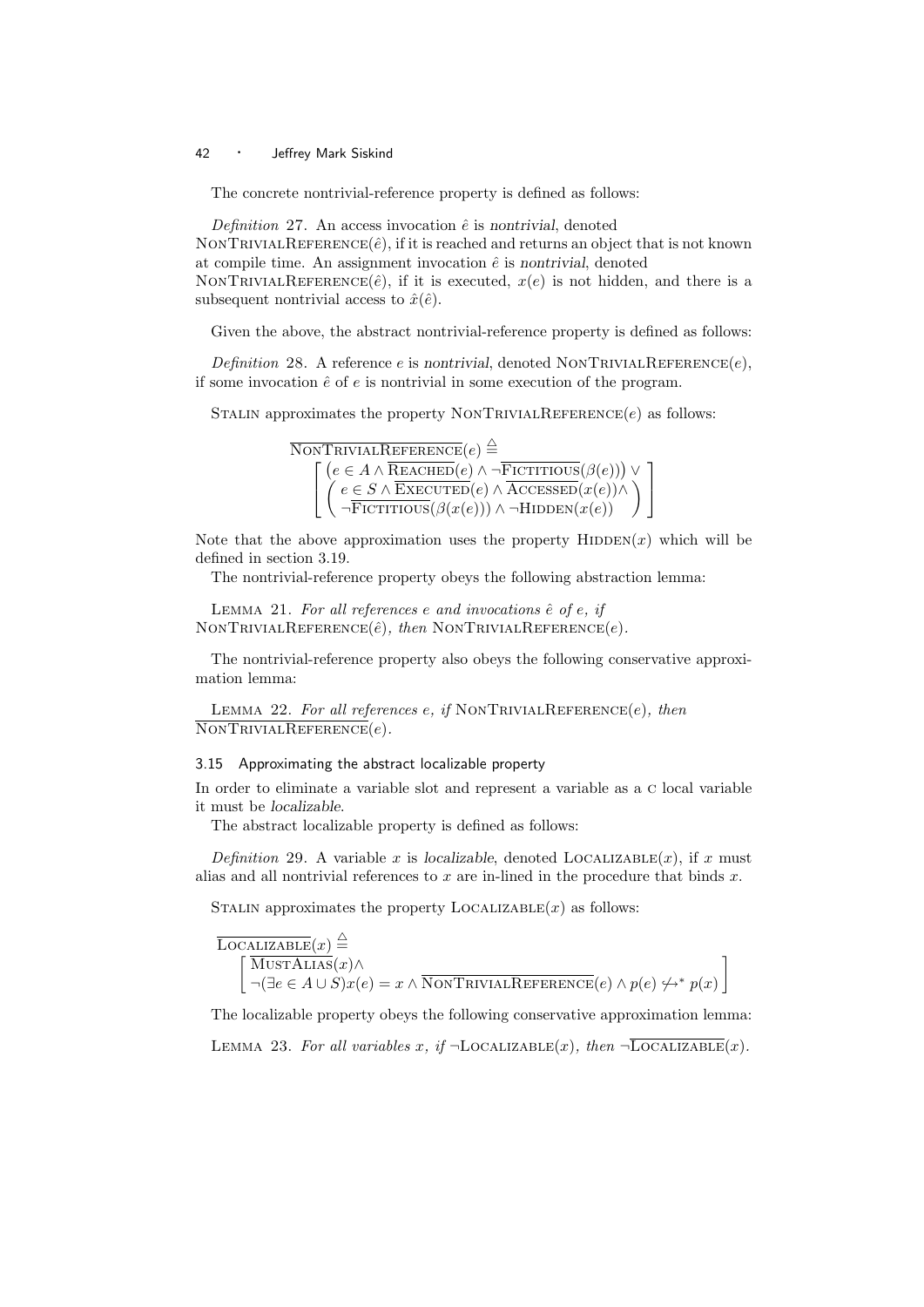#### 3.16 Approximating the abstract globalizable property

In order to represent a variable as a c global variable it must be globalizable. The abstract globalizable property is defined as follows:

Definition 30. A variable x is globalizable, denoted GLOBALIZABLE $(x)$ , if it can have at most one live instance.

If the procedure that binds a variable is not called more than once then that variable can have at most one live instance. Also, if the procedure that binds the variable is not reentrant and the variable must alias then that variable can have at most one live instance.

STALIN approximates the property  $GLOBALIZABLE(x)$  as follows:

$$
\overline{\text{Globalizable}}(x) \stackrel{\triangle}{=} \left( \begin{array}{c} \neg \overline{\text{CalleDMoreThanOnce}}(p(x)) \vee \\ \neg \overline{\text{Reenrranh}(p(x))} \wedge \overline{\text{MustAlas}}(x) \end{array} \right)
$$

The globalizable property obeys the following conservative approximation lemma:

LEMMA 24. For all variables x, if  $\neg$ GLOBALIZABLE $(x)$ , then  $\neg$ GLOBALIZABLE $(x)$ .

### 3.17 Approximating the abstract ancestor relation

Certain expressions, such as free references to slotted and hidden variables, as well as lambda expressions that contain such free references, access the parent parameter and parent slots of procedures to get a pointer to the requisite closure.

The abstract ancestor relation is defined as follows:

Definition 31. A procedure  $p_1$  is an ancestor of a procedure  $p_2$ , denoted ANCESTOR $(p_1, p_2)$ , if some reached expression in  $p_2$  accesses a pointer to the closure for  $p_1$ .

STALIN approximates the relation  $\text{ANCESTOR}(p_1, p_2)$  as follows:

$$
\overline{\text{ANCESTOR}}(p_1, p_2) \stackrel{\triangle}{=} \left\{ \begin{array}{l} \text{SLOTTED}(x) \land p(x) = p_1 \land \overline{\text{FREEIn}}(x, p_2) \lor \\ \text{HIDDEN}(x) \land (p(x) = p_2 \lor \overline{\text{FREEIn}}(x, p_2)) \\ \left( \exists p \in P \right) \beta(x) = \{p\} \land \overline{\text{ANCESTOR}}(p_1, p) \end{array} \right\}
$$

Note that the above approximation uses the properties  $\text{SLOTTED}(x)$  and  $HIDDEN(x)$  which will be defined in section 3.19.

The ancestor relation obeys the following conservative approximation lemma:

LEMMA 25. For all abstract procedures  $p_1$  and  $p_2$ , if ANCESTOR $(p_1, p_2)$ , then  $\overline{\text{ANCESTOR}}(p_1, p_2).$ 

#### 3.18 Approximating the abstract hideable property

In order to eliminate a variable slot and have all accesses to that variable access some closure record on the static backchain it must be hideable.

The abstract hideable property is defined as follows:

Definition 32. A variable x is hideable, denoted HIDEABLE $(x)$ , if

a. the abstract location of x contains a single abstract procedure  $p$ ,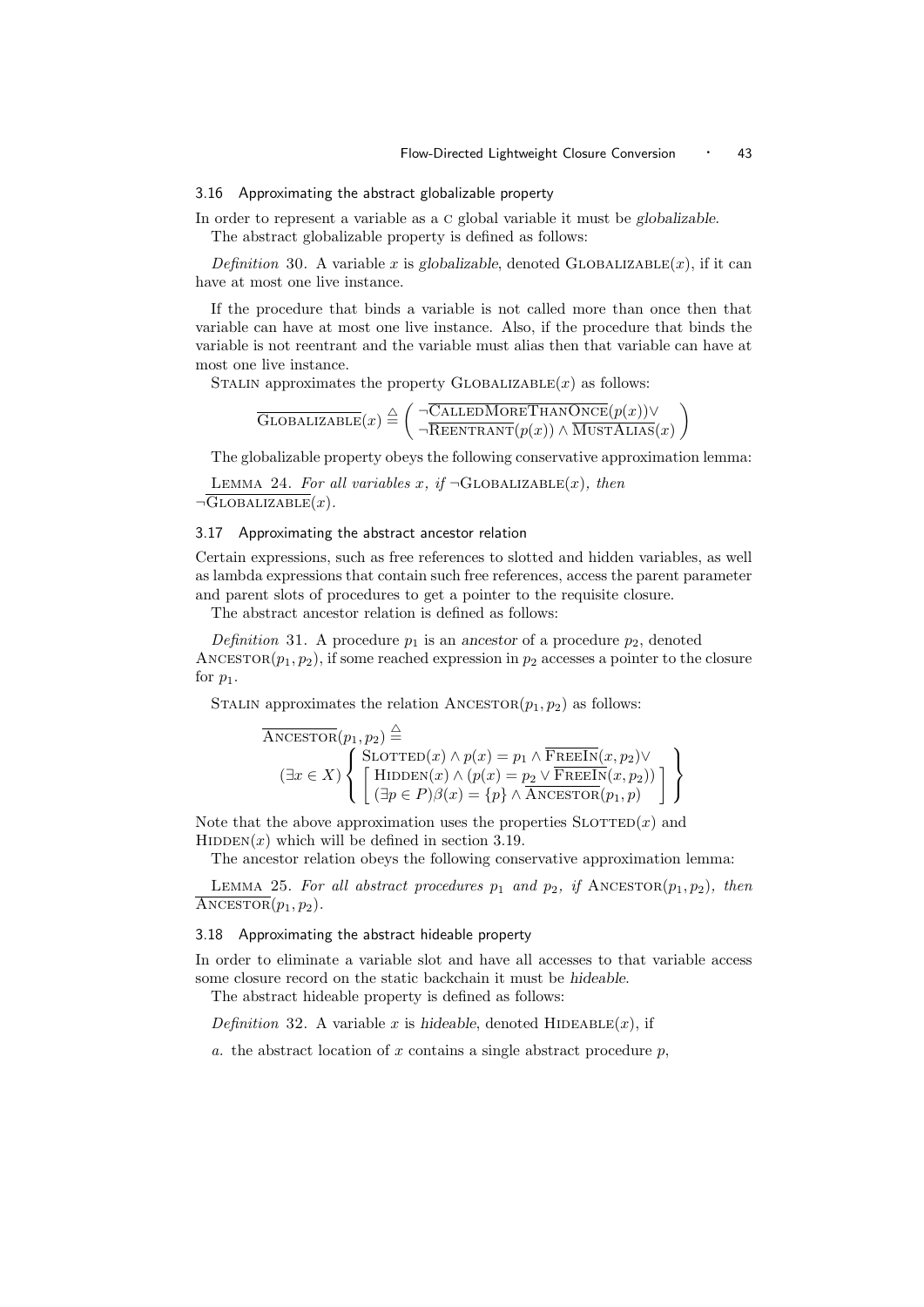b. for all nontrivial accesses e to x,  $p(e)$  is nested in every ancestor of p, and c. p must alias.

STALIN approximates the property  $HIDEABLE(x)$  as follows:

$$
\overline{\text{HIDEABLE}}(x) \stackrel{\triangle}{=} \left\{ \begin{aligned} & \beta(x) = \{p\} \land \overline{\text{MUSTALIAS}}(p) \land \\ & (\exists p \in P) \left[ \begin{array}{l} & \beta(x) = \{p\} \land \overline{\text{MUSTALIAS}}(p) \land \\ & (\forall e \in A, p' \in P) \\ & \left( \begin{array}{l} & x(e) = x \land \overline{\text{ANCESTOR}}(p', p) \land \\ \overline{\text{NONTRIVIALREFERENCE}}(e) \end{array} \right) \rightarrow p(e) \prec^* p' \end{array} \right\}
$$

The hideable property obeys the following conservative approximation lemma:

LEMMA 26. For all variables x, if  $\neg$ HIDEABLE(x), then  $\neg$ HIDEABLE(x).

#### 3.19 Lightweight closure conversion

It is now possible to describe the lightweight closure-conversion process. Recall that the output of lightweight closure conversion consists of the following annotations:

| $\text{Local}(x)$     | $x$ will be allocated as a local variable.        |
|-----------------------|---------------------------------------------------|
| GLOBAL(x)             | $x$ will be allocated as a global variable.       |
| HIDDEN(x)             | $x$ will be allocated as a hidden closure slot.   |
| $\text{SLOTTED}(x)$   | $x$ will be allocated as a closure slot.          |
| HASCLOSURE(p)         | $p$ will have a closure and closure pointer.      |
| HASPARENTSLOT(p)      | $p$ will have a parent slot.                      |
| PARENTSLOT(p)         | The parent slot for $p$ will point to the closure |
|                       | for PARENTSLOT $(p)$ .                            |
| HASPARENTPARAMETER(p) | $p$ will have a parent parameter and closure-     |
|                       | pointer slot.                                     |
| PARENTPARAMETER(p)    | The parent parameter and closure-pointer slot     |
|                       | for $p$ will point to the closure for             |
|                       | PARENTPARAMETER $(p)$ .                           |
|                       |                                                   |

Unaccessed and fictitious variables are eliminated. The ones that remain are made either local, global, hidden, or slotted. Localizable variables can be made local. Globalizable variables can be made global. Hideable variables can be made hidden. Variables that are neither localizable, globalizable, nor hideable must be made slotted. It is possible for more than one of  $\overline{\text{LocalIZABLE}}(x)$ ,  $\overline{\text{GlobalIZABLE}}(x)$ , and  $\overline{\text{HIDEABLE}}(x)$  to be true of a given variable x. In this situation, making a variable local is given preference to making a variable global since access to local variables is faster, especially since current c compilers do intraprocedural optimization but not interprocedural optimization.

$$
LocAL(x) \triangleq \overline{ACESSED}(x) \land \neg \overline{FICTITIOUS}(\beta(x)) \land \overline{LocALIZABLE}(x)
$$
  
\n
$$
GLOBAL(x) \triangleq \left( \overline{ACCESSED}(x) \land \neg \overline{FICTITIOUS}(\beta(x)) \land \right)
$$
  
\n
$$
HIDDEN(x) \triangleq \left( \overline{ACCESSED}(x) \land \neg \overline{FICTITIOUS}(\beta(x)) \land \right)
$$
  
\n
$$
HIDDEN(x) \triangleq \left( \overline{HIDEABLE}(x) \land \neg \overline{LocAL}(x) \land \neg \overline{GLOBAL}(x) \right)
$$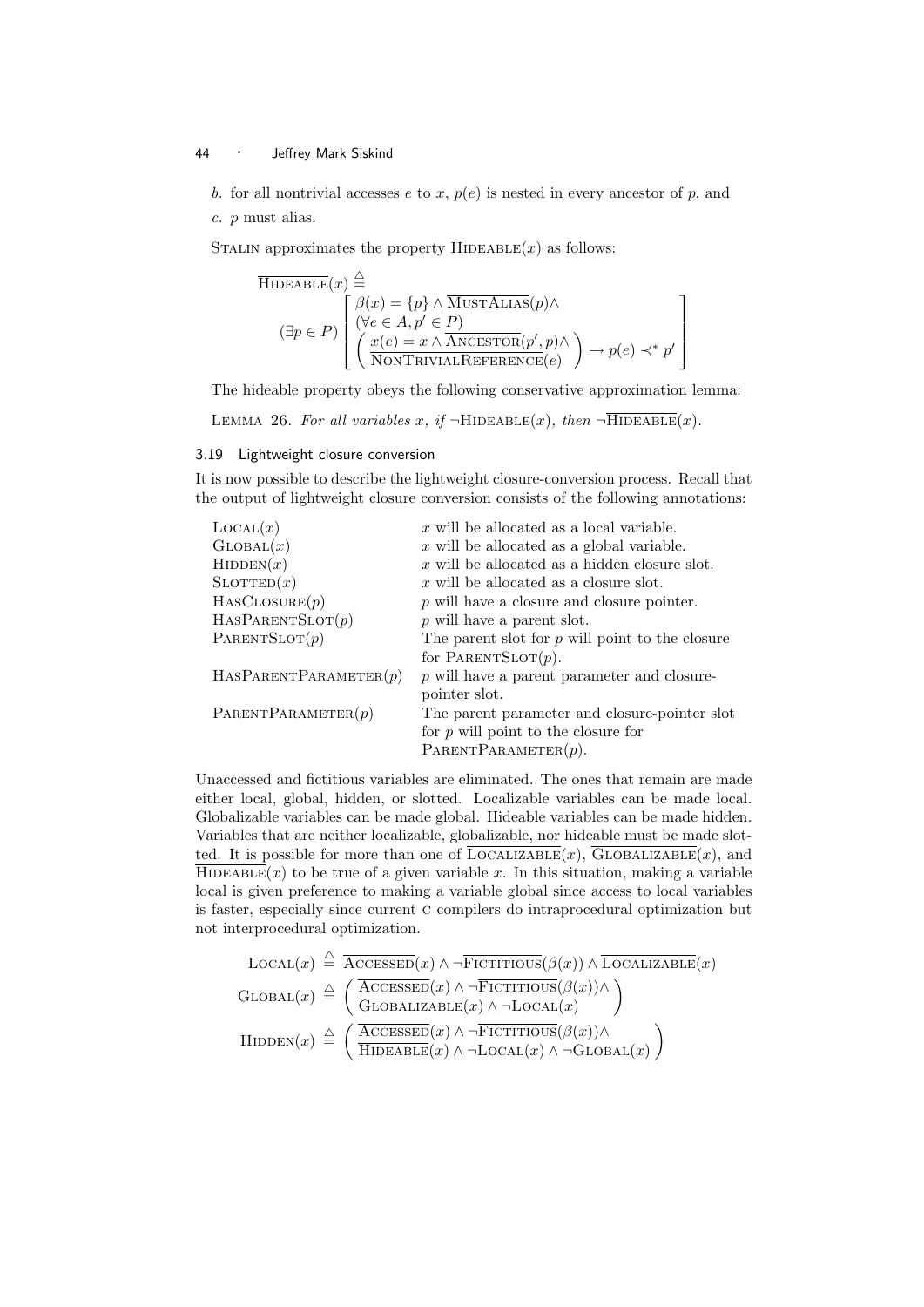Flow-Directed Lightweight Closure Conversion · 45

$$
SLOTTED(x) \triangleq \left( \frac{\overline{ACCESSED}(x) \land \neg \overline{FICTITIOUS}(\beta(x)) \land}{\neg \text{LOCAL}(x) \land \neg \text{GLOBAL}(x) \land \neg \text{HIDDEN}(x)} \right)
$$

An abstract procedure has a closure if it binds some slotted variable.

$$
HasCLOSURE(p) \stackrel{\triangle}{=} (\exists x \in X)p(x) = p \land SLOTTED(x)
$$

An abstract procedure  $p$  has a parent slot if some abstract procedure  $p'$  is an ancestor of p and p is an ancestor of some abstract procedure  $p''$  that is directly nested in p.

$$
\mathrm{HasPARENTSLOT}(p) \stackrel{\triangle}{=} (\exists p'\in P, p'' \prec p) \overline{\mathrm{ANCESTOR}}(p, p'') \land \overline{\mathrm{ANCESTOR}}(p', p)
$$

The parent slot of an abstract procedure  $p$  is the narrowest such procedure  $p'$ .

$$
\text{PARENTSLOT}(p) \stackrel{\triangle}{=} \min_{\prec^*} \{ p' \in P | (\exists p'' \prec p) \overline{\text{ANCESTOR}}(p, p'') \land \overline{\text{ANCESTOR}}(p', p) \}
$$

An abstract procedure  $p$  has a parent parameter and closure-pointer slot if it has an ancestor.

HASPARENTPARAMETER $(p) \stackrel{\triangle}{=} (\exists p' \in P) \overline{\text{ANCESTOR}}(p', p)$ 

The parent parameter and closure-pointer slot of an abstract procedure  $p$  is the narrowest such ancestor.

$$
\text{PARENTPARAMETER}(p) \stackrel{\triangle}{=} \min_{\prec^*} \{p' \in P | \overline{\text{ANGESTOR}}(p', p)\}
$$

The optimizations described in section 2 can now be formulated in terms of the properties and relations enumerated above.

Parent-slot, closure-pointer–slot, parent-parameter, parent-passing, and **parent-spilling elimination:** The parent slot and spilling for  $x$  are eliminated when  $\neg$ HASPARENTSLOT $(x)$ . The closure-pointer slot, parent parameter, and parent passing for x are eliminated when  $\neg$ HASPARENTPARAMETER $(x)$ .

Eliminating indirection through the closure pointer: A bound access to  $x$ can proceed via its variable parameter rather than via the closure pointer if  $\neg \overline{\text{ASSIGNED}}(x)$ .

Eliminating fictitious variables: The slot, parameter, passing, and spilling for  $x$ are eliminated when  $\overline{\text{Fictitious}}(\beta(x)).$ 

Eliminating variables that aren't accessed: The slot, parameter, passing, and spilling for x are eliminated when  $\neg \overline{\text{ACCESSED}}(x)$ .

Variable-slot elimination: The slot and spilling for  $x$  are eliminated when  $\neg$ SLOTTED $(x)$ .

Closure elimination, closure-pointer elimination, and parent-slot com**pression:** The closure and closure-pointer for  $p$  are eliminated when

 $\neg$ HASCLOSURE $(p)$ . When the parent slot for p is not eliminated, it is compressed to PARENTSLOT $(p)$ .

Closure-pointer–slot and parent-parameter compression: When the

closure-pointer slot and parent parameter for p are not eliminated, they are compressed to PARENTPARAMETER $(p)$ .

**Globalization:** A variable x is globalized when  $GLOBAL(x)$ . **Hiding:** A variable x is hidden when  $HIDDEN(x)$ .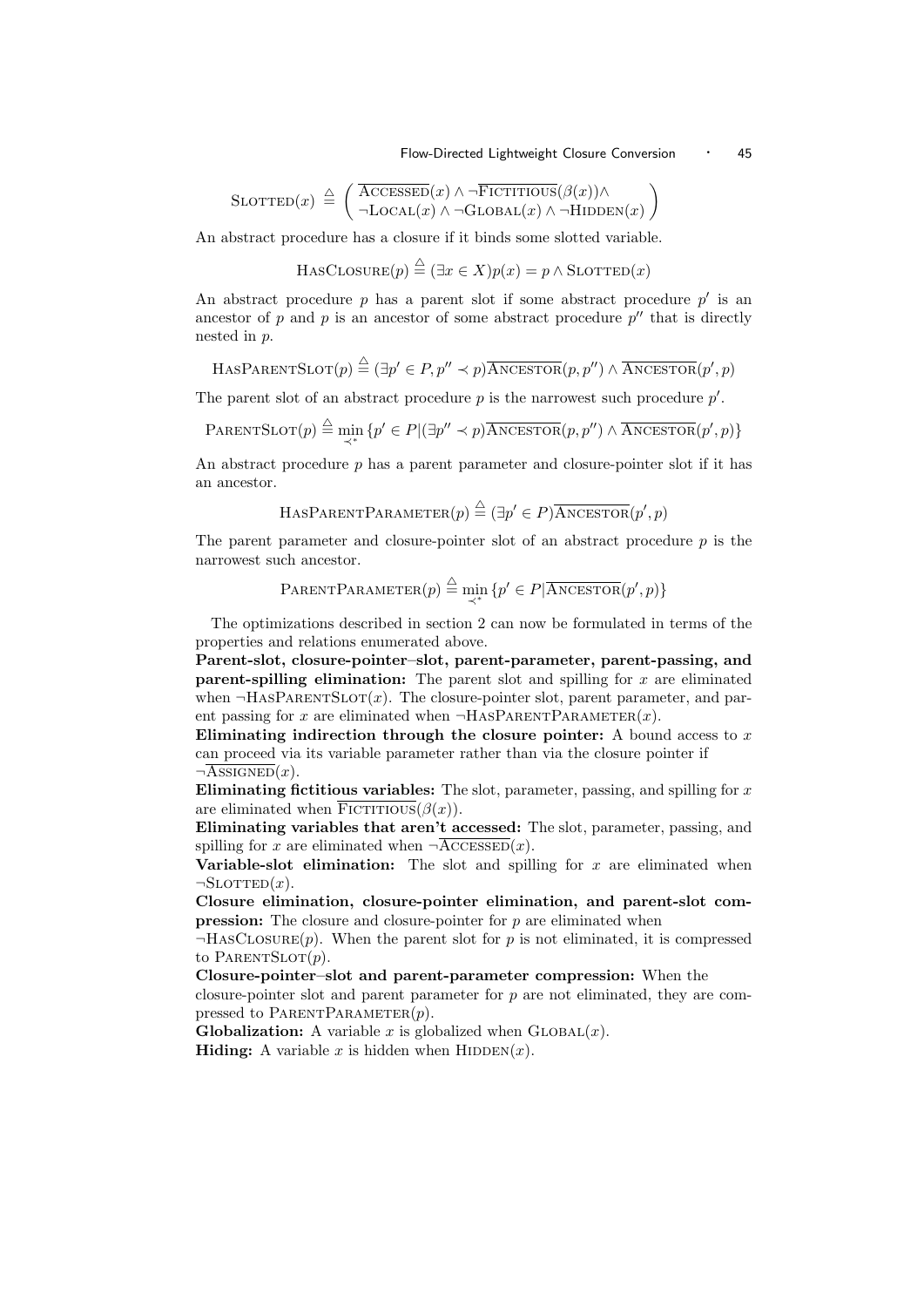The soundness of lightweight closure conversion is summarized by the following theorem:

THEOREM 1. For all variables  $x$ ,

a. at most one of  $\text{Local}(x)$ ,  $\text{Global}(x)$ ,  $\text{HIDDEN}(x)$ , and  $\text{SLOTTED}(x)$  are true,

b. if there is a nontrivial access to x, then one of  $\text{LOCAL}(x)$ ,  $\text{Global}(x)$ ,

 $HIDDEN(x)$ , or  $SLOTTED(x)$  is true,

c. if  $\text{Local}(x)$ , then x is localizable.

d. if  $GLOBAL(x)$ , then x is globalizable,

e. if  $HIDDEN(x)$ , then x is hideable, and

f. if  $\text{SLOTTED}(x)$ , then HASCLOSURE $(p(x))$ .

For all nontrivial references e, if  $SLOTTED(x(e))$  and  $p(x(e)) \neq p(e)$ , then

- g. HASPARENTPARAMETER $(p(e))$  and
- h. there exists  $i \geq 0$  such that
- i. for all  $0 \leq j \leq i$ ,

 $HASPARENTSLOT(PARENTSLOT^{j}(PARENTPARAMETER(p(e))))$  and

j.  $p(x(e)) = \text{PARENTSLOT}^i(\text{PARENTPARAMETER}(p(e))).$ 

The approximations given in sections 3.12 through 3.19 are circular. To resolve this circularity, Stalin uses prioritized circumscription [McCarthy 1980]. It first finds a solution to the approximations with a set of hidden variables such that there is no solution to the approximations with a superset of that set of hidden variables. Fixing this set of hidden variables, it then finds a solution to the approximations with a set of abstract objects that are fictitious and a set of pairs of procedures  $p_1$ and  $p_2$  for which  $p_1$  is not an ancestor of  $p_2$  such that there is no solution to the approximations with a superset of those fictitious variables and those pairs of procedures  $p_1$  and  $p_2$  for which  $p_1$  is not an ancestor of  $p_2$ .

#### 4. EXPERIMENTAL RESULTS

The lightweight closure-conversion method described in this paper has been implemented as part of the STALIN compiler<sup>13</sup> for SCHEME. As originally implemented, lightweight closure conversion is a necessary component of Stalin. In order to evaluate the lightweight closure-conversion method while keeping all other aspects of the compilation process invariant, Stalin was modified to allow it to use two other closure-conversion methods. The first, the baseline method, is as described in section 2. In this method, there is no variable, parameter, slot, passing, spilling, closure, or closure-pointer elimination, no slot or parameter compression, no globalization, and no hiding. This method, however, still uses direct procedure calls and eliminates indirection through the closure pointer for free references, though not for bound accesses of unassigned variables. This is an overly conservative method. The second, the conventional method, is an attempt to model common practice in other non–whole-program compilers for Scheme and similar lexically-scoped higher-order

<sup>&</sup>lt;sup>13</sup>The version of the compiler used to run the experiments described in this paper, as well as all of the benchmark code, is available from ftp://ftp.nj.nec.com/pub/qobi/stalin-0.9.tar.Z.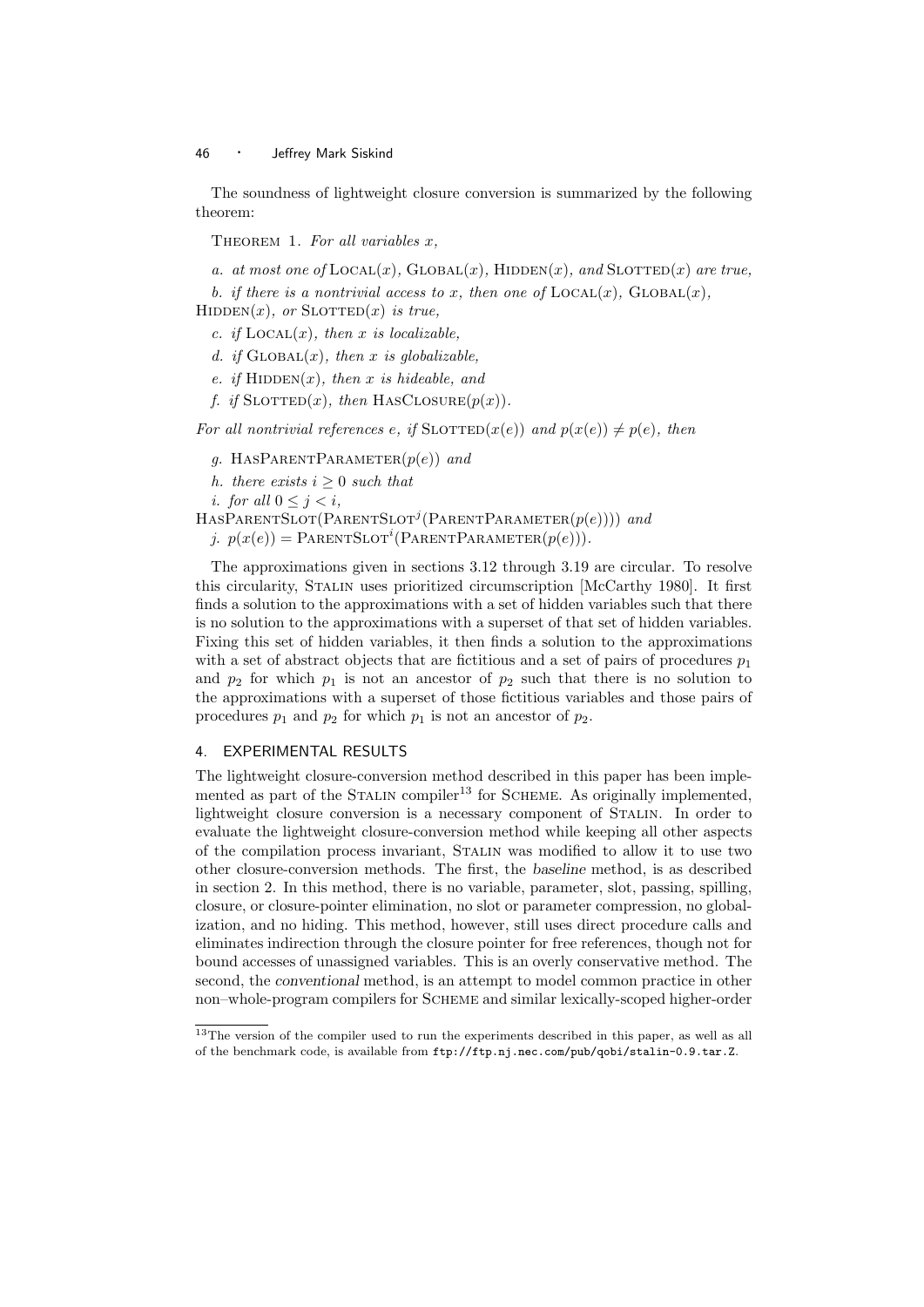languages. In this method, the only optimizations performed are those that can be driven by simple syntactic analysis of individual top-level procedures without flow analysis.

More precisely, the baseline method was implemented by taking all of the properties and relations as defined in section 3 with the following exceptions:

Reached(e) 4 = true Returns(e) 4 = true Fictitious(β) 4 = false Accessed(x) 4 = true Assigned(x) 4 = true Localizable(x) 4 = false Globalizable(x) 4 = false Hideable(x) 4 = false

And the conventional method was implemented by taking all of the properties and relations as defined in section 3 with the following exceptions:

REACHED
$$
(e)
$$
  $\stackrel{\triangle}{=}$  **true**  
\n**RETTITIOUS** $(\beta)$   $\stackrel{\triangle}{=}$  **false**  
\n**ACCESED** $(x)$   $\stackrel{\triangle}{=}$  **z** is defined at the top level ∨ ( $\exists e \in A$ ) $x(e) = x$   
\n**ASSGNED** $(x)$   $\stackrel{\triangle}{=}$  *x* is defined at the top level ∨ ( $\exists e \in S$ ) $x(e) = x$   
\n**LOCALIZABLE** $(x)$   $\stackrel{\triangle}{=}$   $\neg (\exists e \in A \cup S)$   $\left( \frac{x(e) = x \land p(e) \neq p(x(e)) \land}{\text{NONTRIVIALREFERENCE}(e)} \right)$   
\n**GLOBALIZABLE** $(x)$   $\stackrel{\triangle}{=}$   $\left( \begin{array}{c} x \text{ is bound by a let expression} \land \\ \text{every surrounding expression is also a let} \end{array} \right)$   
\n**HIDEABLE** $(x)$   $\stackrel{\triangle}{=}$  **false**

The above definitions for REACHED, ACCESSED, and ASSIGNED were used only during closure conversion. The full definition of these properties, along with the full whole-program interprocedural flow analysis, was used for all other analyses, optimization, and code generation performed by the compiler.

The code generator needed some modification to support the baseline and conventional methods. As originally implemented, the code generator never generated slots, elements, parameters, locals, or globals for fictitious locations. Because such locations were always eliminated under the lightweight method. With the baseline and conventional methods, however, fictitious locations are not eliminated. Thus the code generator was modified so that dummy c ints were used wherever a fictitious object was needed.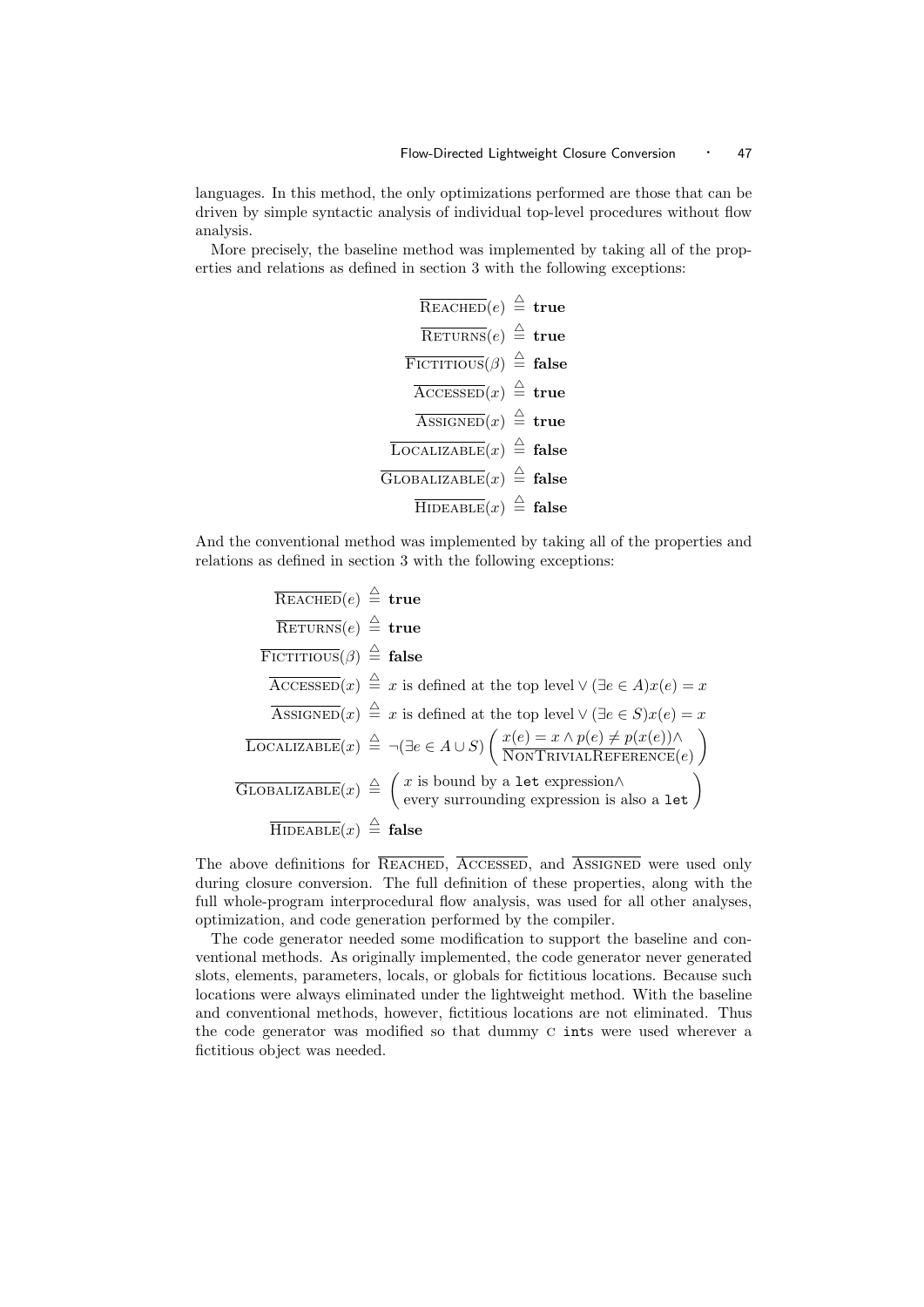Twenty SCHEME benchmarks<sup>14</sup> were compiled using each of the baseline, conventional, and lightweight methods. All runs were done on one processor of an unloaded Dell PowerEdge 6350 with four 450MHz Pentium II Xeon processors with 512K L2 cache and 1G main memory running Red Hat 6.0 with kernel 2.2.10/SMP and egcs 2.91.66. Tables II, III, and IV give the variable-, procedure-, and referenceelimination statistics for these runs respectively. All entries are static counts except for the last column in table IV which gives run time in CPU seconds. The first, second, and third lines for each benchmark show the results for the baseline, conventional, and lightweight methods respectively. Table II shows the total number of variables, the number of variables for which  $\text{AccessED}(x)$  or  $\text{ASSGNED}(x)$  is false or  $\overline{\text{Fictitious}}(\beta(x))$  is true, the number of variables that are eliminated, and the number of variables for which  $LocAL(x)$ ,  $GLOBAL(x)$ ,  $HIDDEN(x)$ , and  $SLOTTED(x)$ are true. Table III shows the total number of procedures, the number of procedures for which  $HASCLOSURE(p)$ ,  $HASPARENTSLOT(p)$ , and  $HASPARENTPARAMETER(p)$ are true, and the amount of parent parameter and slot compression, the number of procedures for which HASPARENTSLOT $(p)$  and HASPARENTPARAMETER $(p)$  is true but for which PARENTSLOT(p) and PARENTPARAMETER(p) do not equal  $p(p)$ respectively. Table IV shows the average number of indirections (i.e. c -> operators) per reference, the total number of accesses, the number of nontrivial accesses, the total number of assignments, the number of nontrivial assignments, and the user+system CPU time for the benchmarks as reported by the time command. Note that the variable, procedure, and reference counts include variables, procedures, and references in the standard prelude as well as those that are introduced by macro expanding the source program, except where such variables, procedures, and references are eliminated by a simple syntax-directed dead-code–elimination prepass.

These results show some important trends. First, flow-directed reachability analysis allows a substantial increase in the number of variables that are determined to be unassigned or unaccessed. Second, in all of the benchmarks, the lightweight method eliminates many more variables, accesses, and assignments and substantially reduces the number of slotted variables, the number of procedures that require closures, parent parameters, and parent slots, and the average number of indirections per reference, as compared with both the baseline and conventional methods. In half of the benchmarks, the lightweight method eliminates all slotted variables and, with that, all closures, parent parameters, parent slots, and indirection during variable reference. Third, in all of the benchmarks, the code produced by the lightweight method runs substantially faster than the code produced by both the baseline and conventional methods.

Table V compares the run times for these twenty benchmarks compiled with STALIN using the lightweight method as compared with SCHEME- $>$ C, GAMBIT-C,

 $14$ The version of boyer that was used was obtained from the SCHEME repository. Andrew Wright provided the versions of graphs and lattice that were used. Saumya Debray provided the versions of nucleic2, matrix, earley, scheme, and conform that were used. William Clinger provided the versions of nboyer, sboyer, and dynamic that were used. Bruno Haible provide the version of fannkuch that was used. Richard O'Keefe provided the versions of integ, gold, and sort that were used. The simplex, em-functional, em-imperative, and nfm benchmarks were written by the author.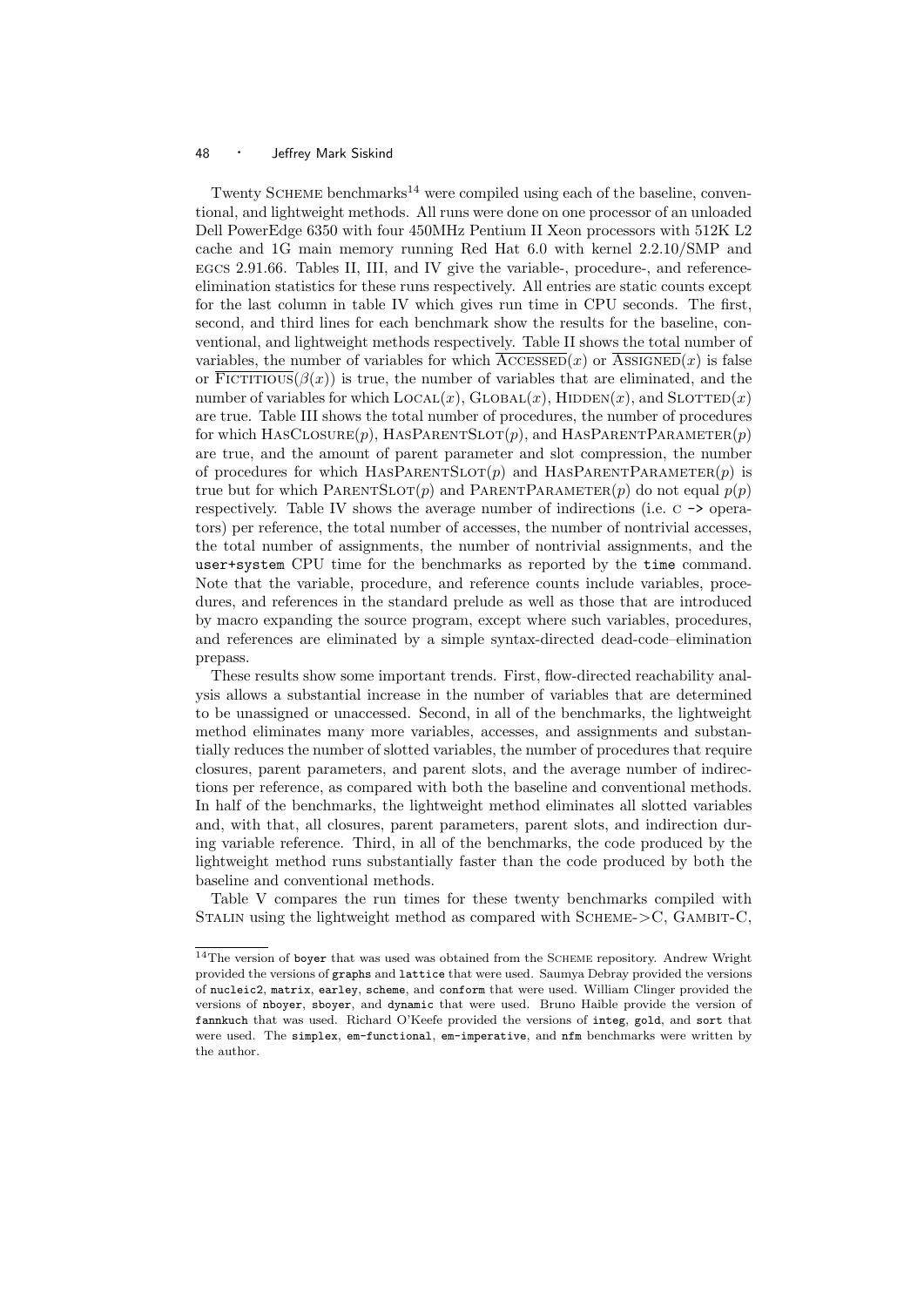|               | vars         | not                    | not                    | fictitious             | eliminated             | local                  | global                | hidden                        | slotted                |
|---------------|--------------|------------------------|------------------------|------------------------|------------------------|------------------------|-----------------------|-------------------------------|------------------------|
|               |              | assigned               | accessed               |                        |                        |                        |                       |                               |                        |
| boyer         | 2193         | $\sigma$               | $\overline{0}$         | $\overline{0}$         | $\overline{0}$         | $\overline{0}$         | $\overline{0}$        | $\overline{0}$                | 2193                   |
|               | 2193<br>2193 | 1315<br>1937           | 393<br>2056            | 0<br>2106              | 393<br>2109            | 953<br>80              | 240<br>$\overline{4}$ | $\mathbf{0}$<br>$\mathbf 0$   | 607<br>$\overline{0}$  |
| graphs        | 2473         | $\overline{0}$         | $\overline{0}$         | $\overline{0}$         | 0                      | $\overline{0}$         | $\overline{0}$        | $\overline{0}$                | 2473                   |
|               | 2473         | 1589                   | 536                    | 0                      | 536                    | 977                    | 247                   | 0                             | 713                    |
|               | 2473         | 2209                   | 2209                   | 2260                   | 2306                   | 142                    | 16                    | $\overline{2}$                | $\overline{7}$         |
| lattice       | 2258         | $\overline{0}$         | $\overline{0}$         | $\overline{0}$         | $\overline{0}$         | $\overline{0}$         | $\overline{0}$        | $\overline{0}$                | 2258                   |
|               | 2258         | 1380                   | 384                    | 0                      | 384                    | 992                    | 251                   | 0                             | 631                    |
|               | 2258         | 1998                   | 2043                   | 2116                   | 2126                   | 117                    | $\overline{4}$        | $\mathbf{1}$                  | 10                     |
| nucleic2      | 3212<br>3212 | $\theta$<br>2055       | $\theta$<br>658        | $\sigma$<br>0          | $\theta$<br>658        | $\overline{0}$<br>1286 | $\overline{0}$<br>473 | $\overline{0}$<br>0           | 3212<br>795            |
|               | 3212         | 2673                   | 2450                   | 2658                   | 2724                   | 406                    | 65                    | $\overline{\mathbf{2}}$       | 15                     |
| matrix        | 2617         | $\overline{0}$         | $\overline{0}$         | $\overline{0}$         | $\overline{0}$         | $\overline{0}$         | $\overline{0}$        | $\overline{0}$                | 2617                   |
|               | 2617         | 1711                   | 417                    | $\bf{0}$               | 417                    | 1144                   | 274                   | 0                             | 782                    |
|               | 2617         | 2329                   | 2067                   | 2254                   | 2261                   | 307                    | 10                    | 3                             | 36                     |
| earley        | 2899         | $\theta$               | $\overline{0}$         | $\overline{0}$         | $\overline{0}$         | $\overline{0}$         | $\overline{0}$        | 0                             | 2899                   |
|               | 2899<br>2899 | 1962<br>2579           | 556<br>2228            | 0<br>2357              | 556<br>2366            | 1104<br>530            | 244<br>$\overline{2}$ | 0<br>0                        | 995<br>1               |
| scheme        | 2928         | $\theta$               | $\theta$               | $\overline{0}$         | $\theta$               | $\overline{0}$         | $\overline{0}$        | 0                             | 2928                   |
|               | 2928         | 1951                   | 704                    | $\overline{0}$         | 704                    | 950                    | 489                   | 0                             | 785                    |
|               | 2928         | 2438                   | 1248                   | 1763                   | 1815                   | 1014                   | 14                    | 0                             | 85                     |
| conform       | 2711         | $\overline{0}$         | $\overline{0}$         | $\overline{0}$         | $\overline{0}$         | $\overline{0}$         | $\overline{0}$        | $\overline{0}$                | 2711                   |
|               | 2711<br>2711 | 1737<br>2324           | 528<br>2051            | $\overline{0}$<br>2290 | 528<br>2297            | 1108<br>388            | 309<br>12             | $\mathbf 0$<br>$\overline{2}$ | 766<br>12              |
| nboyer        | 2380         | $\overline{0}$         | $\overline{0}$         | $\overline{0}$         | $\overline{0}$         | $\overline{0}$         | $\overline{0}$        | $\overline{0}$                | 2380                   |
|               | 2380         | 1480                   | 432                    | $\overline{0}$         | 432                    | 1004                   | 287                   | 0                             | 657                    |
|               | 2380         | 2087                   | 2041                   | 2149                   | 2153                   | 219                    | 8                     | 0                             | $\mathbf{0}$           |
| sboyer        | 2384         | $\overline{0}$         | 0                      | 0                      | $\overline{0}$         | $\overline{0}$         | $\overline{0}$        | $\overline{0}$                | 2384                   |
|               | 2384<br>2384 | 1483                   | 433                    | 0                      | 433                    | 1006                   | 288                   | $\overline{0}$                | 657                    |
| dynamic       | 7822         | 2090<br>$\overline{0}$ | 2042<br>$\overline{0}$ | 2151<br>$\overline{0}$ | 2155<br>$\overline{0}$ | 221<br>$\overline{0}$  | 8<br>$\overline{0}$   | $\mathbf 0$<br>$\overline{0}$ | $\mathbf{0}$<br>7822   |
|               | 7822         | 6513                   | 905                    | $\overline{0}$         | 905                    | 4510                   | 460                   | $\overline{0}$                | 1947                   |
|               | 7822         | 7071                   | 2169                   | 3932                   | 3978                   | 3698                   | 59                    | 0                             | 87                     |
| fannkuch      | 2158         | $\sigma$               | $\sigma$               | 0                      | $\theta$               | $\mathbf{O}$           | $\theta$              | $\overline{0}$                | 2158                   |
|               | 2158<br>2158 | 1287<br>1907           | 388<br>2072            | $\overline{0}$<br>2098 | 388<br>2103            | 934<br>53              | 234<br>$\overline{2}$ | 0<br>0                        | 602<br>$\overline{0}$  |
| simplex       | 2240         | $\theta$               | $\theta$               | $\mathbf{O}$           | $\theta$               | $\Omega$               | $\theta$              | $\mathbf 0$                   | 2240                   |
|               | 2240         | 1346                   | 441                    | 0                      | 441                    | 938                    | 239                   | 0                             | 622                    |
|               | 2240         | 1970                   | 2145                   | 2174                   | 2180                   | 50                     | 10                    | 0                             | $\Omega$               |
| em-functional | 3628         | $\overline{0}$         | $\overline{0}$         | $\overline{0}$         | $\overline{0}$         | $\overline{0}$         | $\overline{0}$        | $\overline{0}$                | 3628                   |
|               | 3628         | 2582                   | 716                    | $\mathbf{O}$           | 716                    | 1368                   | 325                   | $\mathbf{0}$                  | 1219                   |
|               | 3628<br>2807 | 3190<br>$\overline{0}$ | 2282<br>$\overline{0}$ | 2666<br>$\overline{0}$ | 2672<br>$\overline{0}$ | 944<br>$\overline{0}$  | 12<br>$\overline{0}$  | $\mathbf 0$<br>$\overline{0}$ | $\overline{0}$<br>2807 |
| em-imperative | 2807         | 1820                   | 604                    | $\overline{0}$         | 604                    | 1062                   | 304                   | 0                             | 837                    |
|               | 2807         | 2426                   | 2168                   | 2358                   | 2366                   | 429                    | 12                    | $\overline{0}$                | $\overline{0}$         |
| nfm           | 4481         | $\theta$               | $\overline{0}$         | $\overline{0}$         | $\overline{0}$         | $\mathbf{O}$           | $\theta$              | $\overline{0}$                | 4481                   |
|               | 4481         | 3347                   | 733                    | 0                      | 733                    | 2043                   | 274                   | $\mathbf 0$                   | 1431                   |
|               | 4481         | 3932                   | 2150                   | 3123                   | 3156                   | 1315                   | 10                    | 0                             | $\mathbf{0}$           |
| integ         | 2104<br>2104 | $\sigma$<br>1243       | $\overline{0}$<br>360  | $\overline{0}$<br>0    | 0<br>360               | $\sigma$<br>939        | $\overline{0}$<br>237 | $\overline{0}$<br>0           | 2104<br>568            |
|               | 2104         | 1859                   | 2017                   | 2045                   | 2047                   | 52                     | $\overline{4}$        | 0                             | $\mathbf{1}$           |
| gold          | 2185         | $\overline{0}$         | $\overline{0}$         | $\overline{0}$         | $\overline{0}$         | $\overline{0}$         | $\overline{0}$        | $\overline{0}$                | 2185                   |
|               | 2185         | 1310                   | 381                    | 0                      | 381                    | 961                    | 246                   | 0                             | 597                    |
|               | 2185         | 1926                   | 2038                   | 2077                   | 2083                   | 97                     | 5                     | 0                             | $\mathbf{0}$           |
| sort          | 2192<br>2192 | 0<br>1318              | 0<br>388               | $\overline{0}$<br>0    | $\overline{0}$<br>388  | $\overline{0}$<br>950  | $\overline{0}$<br>244 | $\overline{0}$<br>0           | 2192<br>610            |
|               | 2192         | 1935                   | 2049                   | 2110                   | 2119                   | 71                     | $\overline{2}$        | 0                             | $\overline{0}$         |
| rrr           | 2755         | $\overline{0}$         | $\overline{0}$         | $\overline{0}$         | $\overline{0}$         | $\overline{0}$         | $\overline{0}$        | $\overline{0}$                | 2755                   |
|               | 2755         | 1812                   | 547                    | 0                      | 547                    | 1188                   | 262                   | 0                             | 758                    |
|               | 2755         | 2426                   | 2175                   | 2331                   | 2343                   | 375                    | 36                    | 0                             | $\mathbf{1}$           |

Table II. Variable-elimination statistics for twenty SCHEME benchmarks. The first, second, and third row for each benchmark give the statistics for the baseline, conventional, and lightweight methods respectively. All entries are static counts.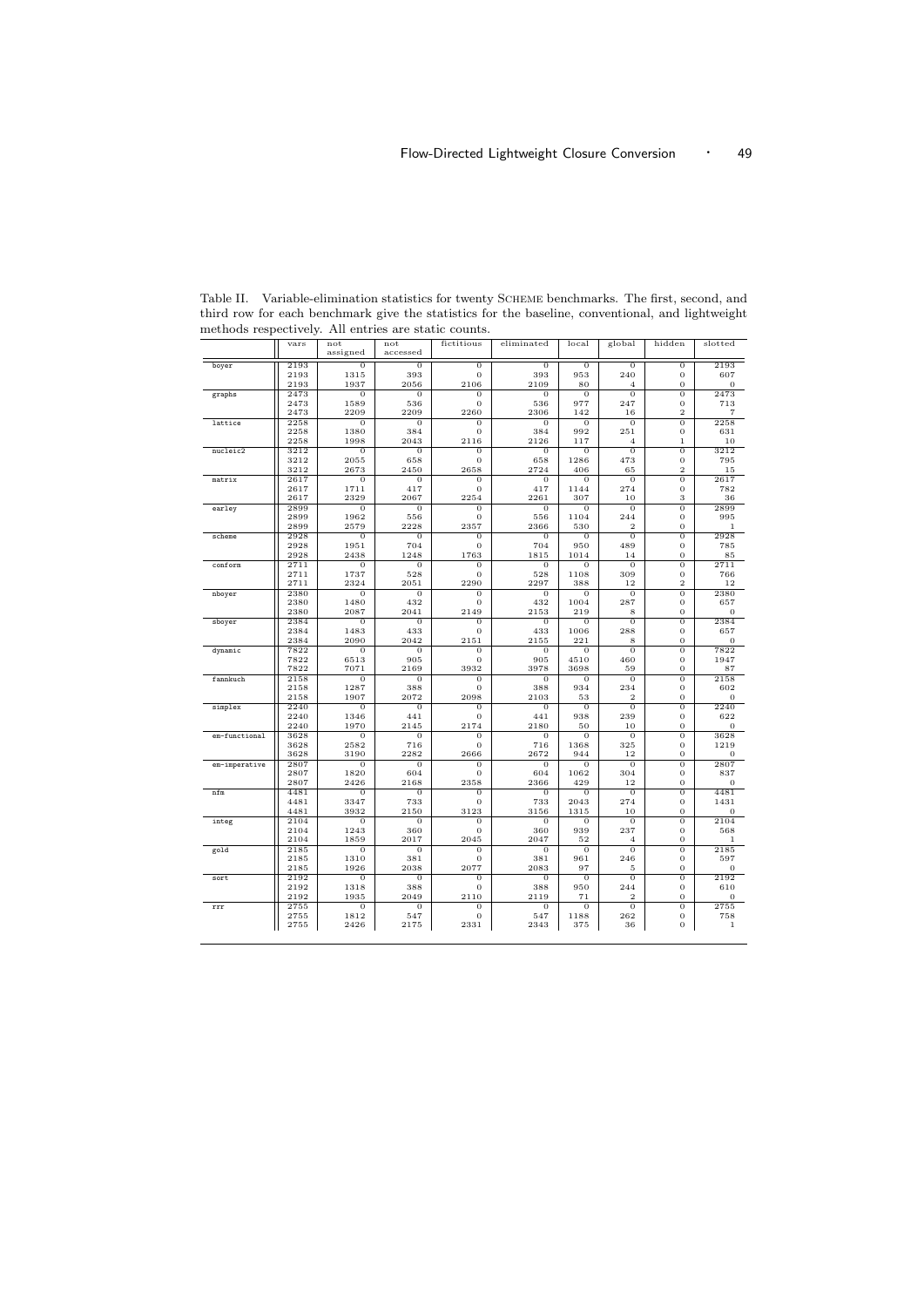|               | procedures   | closures       | parent                | parent       | parent                   | parent         |
|---------------|--------------|----------------|-----------------------|--------------|--------------------------|----------------|
|               |              |                | slots                 | parameters   | slot                     | parameter      |
|               |              |                |                       |              | compression              | compression    |
| boyer         | 2285         | 1132           | 34                    | 110          | 6                        | 31             |
|               | 2285         | 450            | 22                    | 82           | $\overline{2}$           | 23             |
|               | 2285         | 0              | $\overline{0}$        | 0            | $\bf{0}$                 | $\mathbf{0}$   |
| graphs        | 2351         | 1330           | 109                   | 270          | 35                       | 83             |
|               | 2351         | 536            | 87                    | 240          | 33                       | 77             |
|               | 2351         | 6              | $\overline{4}$        | 32           | $\overline{2}$           | 25             |
| lattice       | 2181         | 1195           | 47                    | 143          | 8                        | 43             |
|               | 2181         | 476            | 30                    | 111          | $\overline{2}$           | 31             |
|               | 2181         | $\overline{4}$ | $\overline{2}$        | 14           | 0                        | 9              |
| nucleic2      | 2868         | 1427           | 137                   | 462          | 27                       | 64             |
|               | 2868         | 583            | 68                    | 297          | 25                       | 58             |
|               | 2868         | $\overline{7}$ | $\mathbf{1}$          | 30           | $\overline{0}$           | 23             |
| matrix        | 2533         | 1432           | 136                   | 368          | 30                       | 96             |
|               | 2533         | 582            | 101                   | 315          | 23                       | 80             |
|               | 2533         | 24             | 15                    | 110          | 8                        | 65             |
| earley        | 2640         | 1536           | 241                   | 489          | 53                       | 121            |
|               | 2640         | 676            | 218                   | 443          | 42                       | 95             |
|               | 2640         | $\mathbf{1}$   | $\overline{0}$        | 9            | $\mathbf 0$              | 8              |
| scheme        | 2773         | 1404           | 444                   | 1495         | 163                      | 629            |
|               | 2773         | 573            | 326                   | 1313         | 120                      | 567            |
|               | 2773         | 49             | 9                     | 103          | $\overline{0}$           | 54             |
| conform       | 2626         | 1414           | 214                   | 576          | 31                       | 155            |
|               | 2626<br>2626 | 582<br>5       | 156<br>$\overline{0}$ | 432<br>40    | 22<br>$\mathbf 0$        | 102<br>25      |
|               |              | 1243           | 109                   | 319          | 27                       |                |
| nboyer        | 2466<br>2466 | 503            | 44                    | 216          | 18                       | 85<br>66       |
|               | 2466         | $\mathbf{0}$   | 0                     | $\mathbf{0}$ | 0                        | $\mathbf{0}$   |
|               | 2467         | 1243           | 109                   | 319          | 27                       | 85             |
| sboyer        | 2467         | 503            | 44                    | 216          | 18                       | 66             |
|               | 2467         | $\Omega$       | 0                     | 0            | 0                        | 0              |
| dynamic       | 6830         | 4656           | 845                   | 3532         | 112                      | 810            |
|               | 6830         | 1463           | 535                   | 2238         | 86                       | 643            |
|               | 6830         | 87             | 27                    | 94           | $\overline{0}$           | 5              |
| fannkuch      | 2109         | 1133           | 43                    | 105          | 11                       | 30             |
|               | 2109         | 460            | 35                    | 89           | 10                       | 27             |
|               | 2109         | $\overline{0}$ | $\overline{0}$        | $\theta$     | $\overline{0}$           | $\mathbf{O}$   |
| simplex       | 2249         | 1201           | 67                    | 179          | 26                       | 78             |
|               | 2249         | 490            | 62                    | 167          | 25                       | 76             |
|               | 2249         | 0              | $\overline{0}$        | $\theta$     | $\overline{0}$           | $\mathbf{O}$   |
| em-functional | 3458         | 2097           | 437                   | 1071         | 59                       | 212            |
|               | 3458         | 920            | 343                   | 948          | 51                       | 196            |
|               | 3458         | 0              | $\overline{0}$        | 0            | 0                        | 0              |
| em-imperative | 2761         | 1543           | 273                   | 639          | 75                       | 187            |
|               | 2761         | 662            | 233                   | 585          | 69                       | 177            |
|               | 2761         | 0              | 0                     | $\mathbf{0}$ | 0                        | 0              |
| nfm           | 4170         | 2548           | 554                   | 1613         | 98                       | 348            |
|               | 4170         | 1077           | 431                   | 1432         | 90                       | 336            |
|               | 4170         | 0              | 0                     | $\mathbf{0}$ | 0                        | $\mathbf{0}$   |
| integ         | 2045         | 1092           | 38                    | 100          | 7                        | 24             |
|               | 2045         | 438            | 26                    | 79           | 7                        | 20             |
|               | 2045         | 1              | $\theta$              | 1            | $\overline{0}$           | $\Omega$       |
| gold          | 2100         | 1132           | 54                    | 134          | 16                       | 42             |
|               | 2100         | 452            | 41                    | 110          | 15                       | 36             |
|               | 2100         | $\mathbf 0$    | $\mathbf{0}$          | $\mathbf{0}$ | 0                        | $\mathbf{0}$   |
| sort          | 2139         | 1153           | 43                    | 124          | 7                        | 31             |
|               | 2139         | 466            | 35                    | 110          | $\overline{\phantom{a}}$ | 30             |
|               | 2139         | $\overline{0}$ | $\overline{0}$        | $\theta$     | $\overline{0}$           | 0              |
| rrr           | 2600         | 1452           | 160                   | 432          | 47                       | 149            |
|               | 2600         | 559            | 126                   | 388          | 42                       | 141            |
|               | 2600         | $\mathbf 1$    | 0                     | $\,1$        | 0                        | $\overline{0}$ |

Table III. Procedure-elimination statistics for twenty Scheme benchmarks. The first, second, and third row for each benchmark give the statistics for the baseline, conventional, and lightweight methods respectively. All entries are static counts.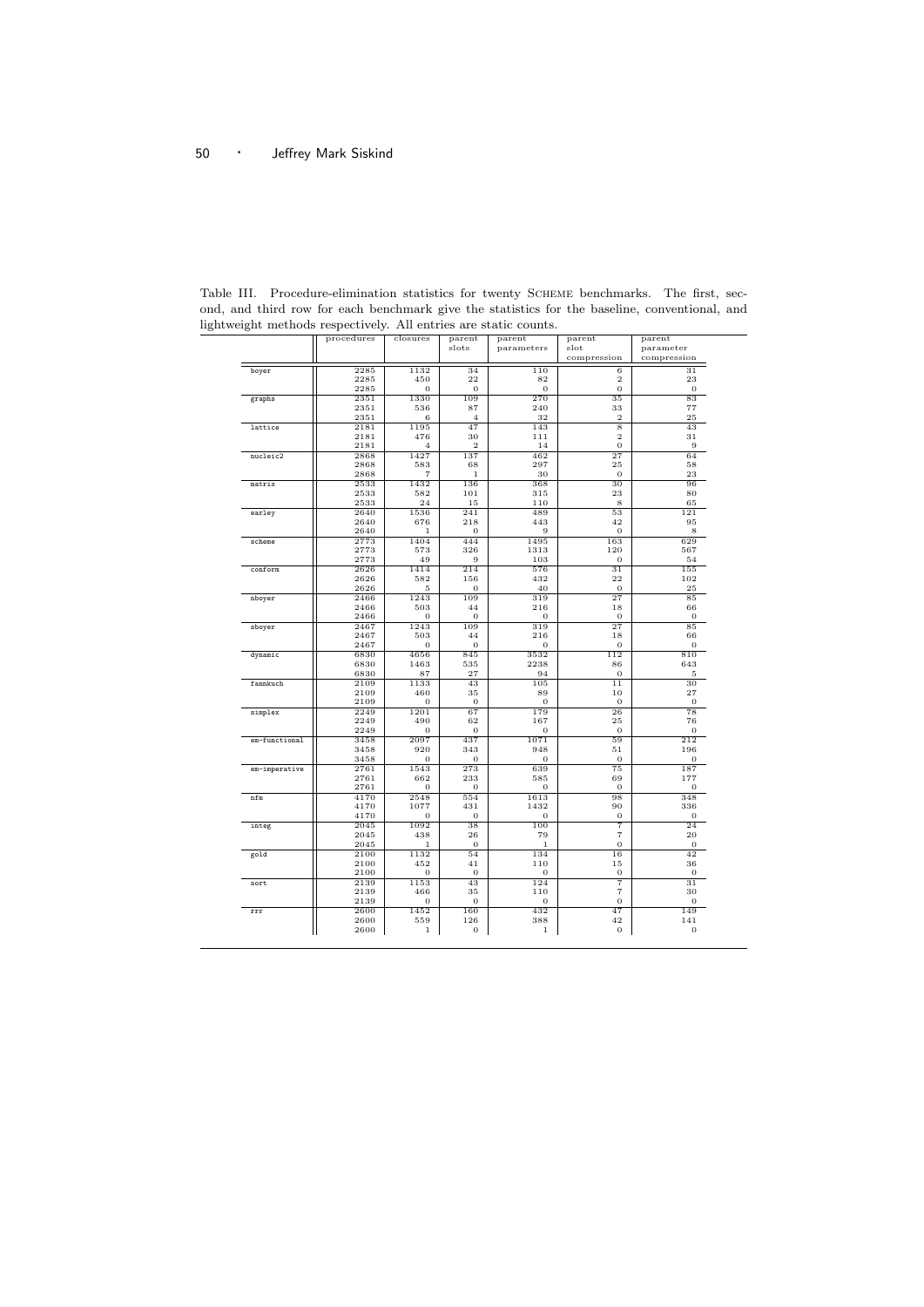|               | average        | accesses     | nontrivial   | assignments | nontrivial     | run                |
|---------------|----------------|--------------|--------------|-------------|----------------|--------------------|
|               | indirections   |              | accesses     |             | assignments    | time               |
|               | per reference  |              |              |             |                |                    |
| boyer         | 1.147          | 4402         | 4402         | 483         | 263            | 149.740            |
|               | 0.357          | 4402         | 4402         | 483         | 263            | 106.450            |
|               | 0.000          | 4402         | 212          | 483         | 13             | 94.820             |
| graphs        | 1.690          | 4604         | 4604         | 478         | 264            | 73.470             |
|               | 1.038          | 4604         | 4604         | 478         | 264            | 47.560             |
|               | 0.044          | 4604         | 501          | 478         | $\mathbf{1}$   | 15.270             |
| lattice       | 1.164          | 4311         | 4311         | 472         | 260            | 332.790            |
|               | 0.385          | 4311         | 4311         | 472         | 260            | 239.490            |
|               | 0.026          | 4311         | 281          | 472         | $\overline{4}$ | 53.480             |
| nucleic2      | 1.316          | 7659         | 7659         | 751         | 539            | 28.340             |
|               | 0.314          | 7659         | 7659         | 751         | 539            | 20.570             |
|               | 0.006          | 7659         | 1147         | 751         | 50             | 17.510             |
| matrix        | 1.425          | 5280         | 5280         | 500         | 288            | 488.060            |
|               | 0.616          | 5280         | 5280         | 500         | 288            | 257.770            |
|               | 0.065          | 5280         | 729          | 500         | $\overline{2}$ | 100.380            |
| earley        | 1.862          | 5246         | 5246         | 531         | 320            | 84.120             |
|               | 1.384          | 5246         | 5246         | 531         | 320            | 42.660             |
|               | 0.003          | 5246         | 1113         | 531         | 3              | 22.720             |
| scheme        | 1.743          | 5823         | 5823         | 572         | 524            | 444.220            |
|               | 0.742          | 5823         | 5823         | 572         | 524<br>48      | 257.750            |
|               | 0.020          | 5823         | 3280         | 572<br>573  | 392            | 235.630            |
| conform       | 1.336<br>0.555 | 5144<br>5144 | 5144<br>5144 | 573         | 392            | 527.740<br>289.690 |
|               | 0.032          | 5144         | 981          | 573         | 20             | 198.320            |
|               | 1.257          | 4898         | 4898         | 514         | 313            | 35.310             |
| nboyer        | 0.428          | 4898         | 4898         | 514         | 312            | 27.540             |
|               | 0.000          | 4898         | 630          | 514         | 32             | 23.700             |
| sboyer        | 1.257          | 4908         | 4908         | 515         | 314            | 33.130             |
|               | 0.426          | 4908         | 4908         | 515         | 313            | 23.880             |
|               | 0.000          | 4908         | 638          | 515         | 32             | 17.250             |
| dynamic       | 1.322          | 16602        | 16602        | 945         | 793            | 57.670             |
|               | 0.473          | 16602        | 16602        | 945         | 793            | 31.950             |
|               | 0.008          | 16602        | 6555         | 945         | 106            | 28.430             |
| fannkuch      | 1.267          | 3995         | 3995         | 465         | 251            | 525.030            |
|               | 0.478          | 3995         | 3995         | 465         | 251            | 511.530            |
|               | 0.000          | 3995         | 146          | 465         | $\mathbf{1}$   | 52.750             |
| simplex       | 3.529          | 4289         | 4289         | 500         | 282            | 15.320             |
|               | 2.233          | 4289         | 4289         | 500         | 282            | 11.190             |
|               | 0.000          | 4289         | 334          | 500         | 23             | 2.210              |
| em-functional | 1.770          | 6505         | 6505         | 642         | 440            | 70.440             |
|               | 0.933          | 6505         | 6505         | 642         | 440            | 30.920             |
|               | 0.000          | 6505         | 2109         | 642         | 16             | 7.360              |
| em-imperative | 2.300          | 5239         | 5239         | 584         | 384            | 18.130             |
|               | 1.361          | 5239         | 5239         | 584         | 384            | 9.400              |
|               | 0.000          | 5239         | 1271         | 584         | 25             | 2.410              |
| nfm           | 1.651          | 8282         | 8282         | 728         | 549            | 18.600             |
|               | 0.843          | 8282         | 8282         | 728         | 549            | 15.500             |
|               | 0.000          | 8282         | 2400         | 728         | 7              | 5.030              |
| integ         | 1.162          | 3938         | 3938         | 455         | 245            | 4.390              |
|               | 0.298          | 3938         | 3938         | 455         | 245            | 3.540              |
|               | 0.001          | 3938         | 167          | 455         | $\overline{0}$ | 1.460              |
| gold          | 1.448          | 4160         | 4160         | 469         | 259            | 16.990             |
|               | 0.706          | 4160         | 4160         | 469         | 259            | 6.110              |
|               | 0.000          | 4160         | 351          | 469         | 3              | 5.520              |
| sort          | 1.187          | 4114         | 4114         | 470         | 258            | 60.650             |
|               | 0.440          | 4114         | 4114<br>204  | 470<br>470  | 258            | 31.780             |
|               | 0.000          | 4114         |              |             | 4<br>337       | 12.500             |
| rrr           | 2.804<br>1.201 | 5319<br>5319 | 5319<br>5319 | 545<br>545  | 337            | 748.320<br>493.390 |
|               | 0.000          | 5319         | 1109         | 545         | 13             | 143.100            |
|               |                |              |              |             |                |                    |

Table IV. Reference-elimination statistics for twenty Scheme benchmarks. The first, second, and third row for each benchmark give the statistics for the baseline, conventional, and lightweight methods respectively. All entries are static counts, except for the last column which is in CPU seconds.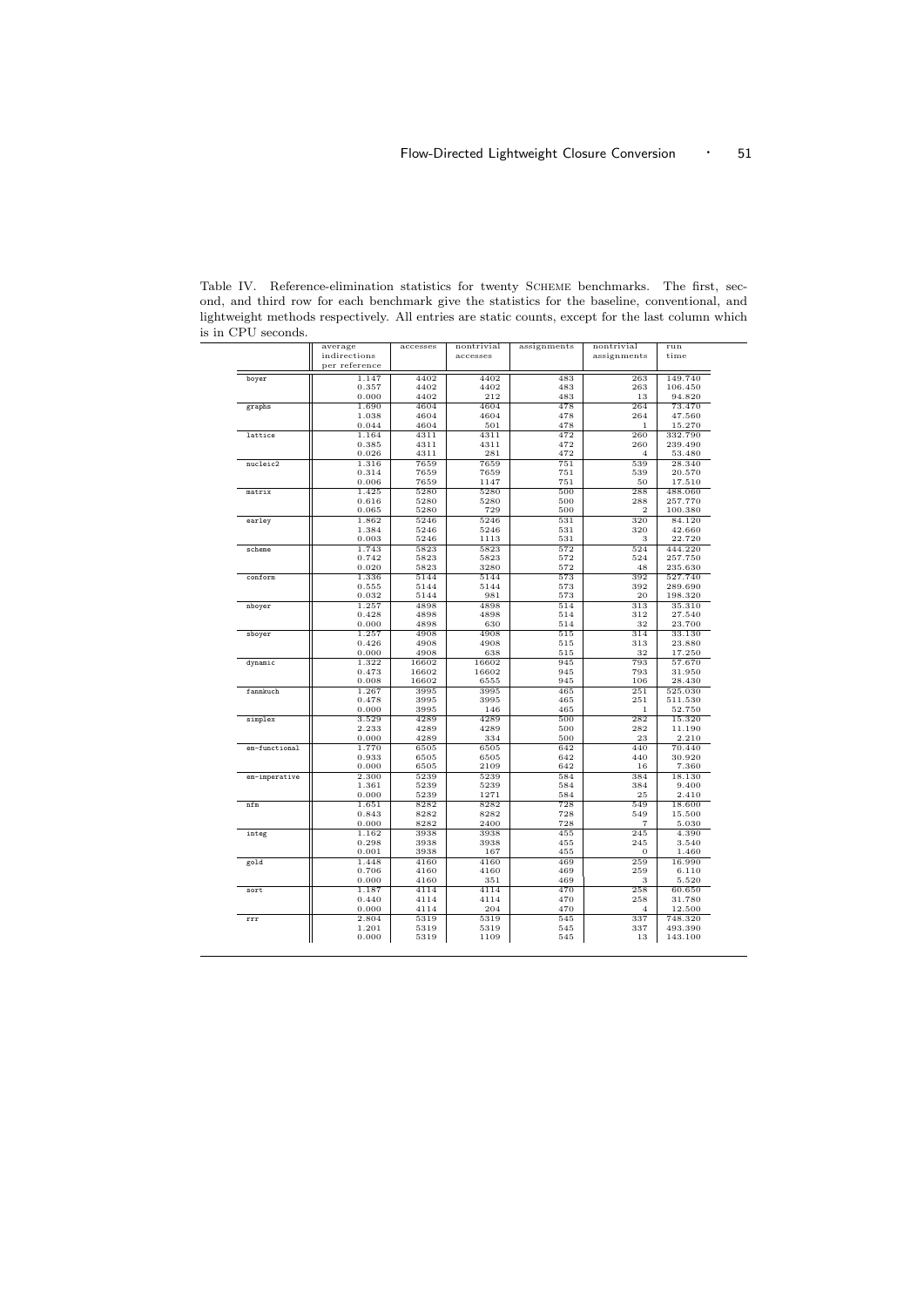BIGLOO, and CHEZ. For all but three of the benchmarks, STALIN significantly outperforms the other compilers. Note that many of the compilers were run with options that violate R4RS semantics. In particular,  $S$ CHEME- $>$ C was run with  $-Dn$  for many of the benchmarks,  $GAMBIT-C$  was run with standard-bindings and extended-bindings for all of the benchmarks and with fixnum for many of the benchmarks, and Bigloo was run with -farithmetic for many of the benchmarks. This, in essence, manually gives these compilers information that can only be determined by whole-program interprocedural flow analysis. Information that STALIN soundly and automatically determines on its own. When  $S$ CHEME- $>$ C, Gambit-C, and Bigloo are run without these options, the ratio of run times relative to Stalin are even more favourable to Stalin than the results presented in table V.

#### 5. CONCLUSION

A number of researchers have pursued work along the lines of the work presented in this paper. Deutsch [1990], Emami and Hendren [1994], and Jagannathan et al. [1998] present aliasing analyses that are based on flow analysis. Henglein [1992], Wand and Steckler [1994], Steckler [1994b], Steckler [1994c], Steckler [1994a], Minamide et al. [1996], and Steckler and Wand [1997] present alternate approaches to lightweight closure conversion. The techniques of Steckler and Wand, in particular, are incomparable to the techniques presented in this paper. Cases can be constructed where the approach of Steckler and Wand performs optimizations that the approach presented in this paper does not perform, and vice versa.

Whole program analysis, in particular flow, reachability, points-to, and escape analysis, when used to support the lightweight closure-conversion method described in this paper, offers significant reduction in

- —variable parameters and variable slots,
- —parent parameters and parent slots,
- —closures, closure pointers, and closure-pointer slots,
- —variable parameter and parent parameter spilling,
- —variable parameter and parent parameter passing, and
- —indirection in variable reference.

Furthermore, it results in substantial improvements in compiled-code speed.

#### REFERENCES

CLINGER, W. AND REES, J. 1991. Revised<sup>4</sup> Report on the Algorithmic Language SCHEME.

- DEUTSCH, A. 1990. On determining lifetime and aliasing of dynamically allocated data in higherorder functional specifications. In Proceedings of the 17<sup>th</sup> Annual ACM Symposium on Principles of Programming Languages. 157–168.
- EMAMI, M. AND HENDREN, R. G. L. J. 1994. Context-sensitive interprocedural points-to analysis in the presence of function pointers. In Proceedings of the 1994 SIGPLAN Conference on Programming Language Design and Implementation. 242–256.
- Heintze, N. 1993. Set based analysis of ml programs. Tech. Rep. CMU CS 93-193, School of Computer Science, Carnegie-Mellon University. July.
- HEINTZE, N. 1994. Set based analysis of ML programs. In Proceedings of the 1994 ACM Conference on Lisp and Functional Programming.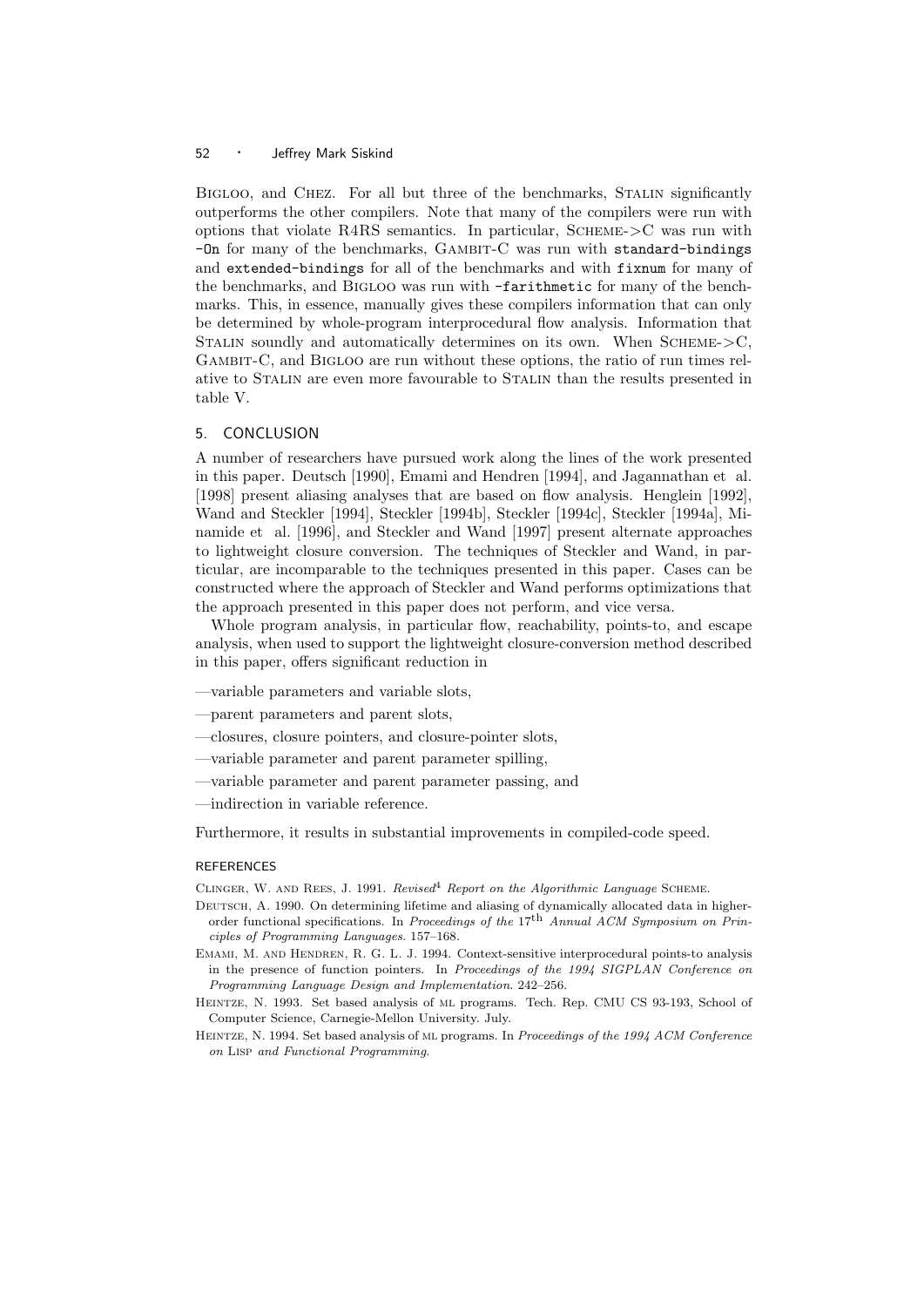Table V. The ratio of CPU times to run the twenty benchmarks under SCHEME->C (15mar93), GAMBIT-C  $(3.0)$ , BIGLOO  $(2.0e)$ , and CHEZ  $(5.0a)$  relative to STALIN  $(0.9)$ . All runs were done on one processor of an unloaded Dell PowerEdge 6350 with four 450MHz Pentium II Xeon processors with 512K L2 cache and 1G main memory running Red Hat 6.0 with kernel  $2.2.10/\text{SMP}$  and EGCS 2.91.66. All compilers were run with settings to give maximal speed at the expense of minimal safety. SCHEME- $\geq$ C was run with  $-$ Ob  $-$ Og  $-$ Ot -03 -fomit-frame-pointer -freg-struct-return. SCHEME->C was given the additional option -On for the boyer, graphs, lattice, matrix, earley, scheme, conform, nboyer, sboyer, dynamic, fannkuch, and rrr benchmarks. Gambit-C was run with r4rs-scheme, block, standard-bindings, extended-bindings, not safe, not interrupts-enabled, and -O3 -fomit-frame-pointer -freg-struct-return -D\_\_\_SINGLE\_HOST. Gambit-C was given the additional option fixnum for the same benchmarks that  $SCHEME\geq C$  was given the -On option. Bigloo was run with -call/cc -unsafe -Obench -O6 -fstack -copt "-O3 -fomit-frame-pointer -freg-struct-return". Bigloo was given the additional option  $-$ farithmetic for the same benchmarks that SCHEME- $>$ C was given the  $-$ On option. CHEZ was run with optimize-level 3. STALIN was run with -Ob -Om -On -Or -Ot -copt -03 -copt -fomit-frame-pointer -copt -freg-struct-return. Stalin was given the additional options -clone-size-limit 0 -do-not-index-allocated-structure-types-by-expression -do-not-index-constant-structure-types-by-expression -treat-all-symbols-as-external for the scheme benchmark, the additional option

-do-not-index-allocated-structure-types-by-expression for the dynamic benchmark, and the additional option -d for those benchmarks that were not given -0n under SCHEME->C. Times are relative best-of-three-successive user+system CPU times as reported by the time command. Runs where Stalin performs worse than other implementations are highlighted in bold.

|               | SCHEME->C     | GAMBIT-C      | Bigloo        | $_{\rm{CHEZ}}$ |  |
|---------------|---------------|---------------|---------------|----------------|--|
|               | <b>STALIN</b> | <b>STALIN</b> | <b>STALIN</b> | <b>STALIN</b>  |  |
| boyer         | 1.611         | 4.095         | 1.331         | 2.225          |  |
| graphs        | 3.742         | 8.764         | 18.112        | 2.036          |  |
| lattice       | 2.493         | 3.123         | 1.740         | 1.795          |  |
| nucleic2      | 12.391        | 44.851        | 9.962         | 8.420          |  |
| matrix        | 1.773         | 2.948         | 1.545         | 1.889          |  |
| earley        | 1.106         | 3.668         | 1.454         | 1.844          |  |
| scheme        | 0.555         | 0.816         | 0.345         | 0.422          |  |
| conform       | 1.204         | 2.765         | 1.025         | 1.544          |  |
| nboyer        | 3.527         | 4.145         | 5.437         | 3.972          |  |
| sboyer        | 1.228         | 2.406         | 1.963         | 1.647          |  |
| dynamic       | 0.366         | 1.620         | 0.479         | 0.518          |  |
| fannkuch      | 1.104         | 1.075         | 0.742         | 3.677          |  |
| simplex       | 3.789         | 30.426        | 5.108         | 4.441          |  |
| em-functional | 6.993         | 18.503        | 4.868         | 3.758          |  |
| em-imperative | 6.680         | 24.768        | 6.755         | 5.141          |  |
| nfm           | 3.645         | 163.917       | 6.683         | 7.950          |  |
| integ         | 17.828        | 44.953        | 15.485        | 9.931          |  |
| gold          | 13.578        | 47.564        | 12.758        | 8.391          |  |
| sort          | 3.410         | 12.467        | 2.449         | 1.569          |  |
| rrr           | 1.289         | 10.804        | 1.020         | 5.010          |  |
|               |               |               |               |                |  |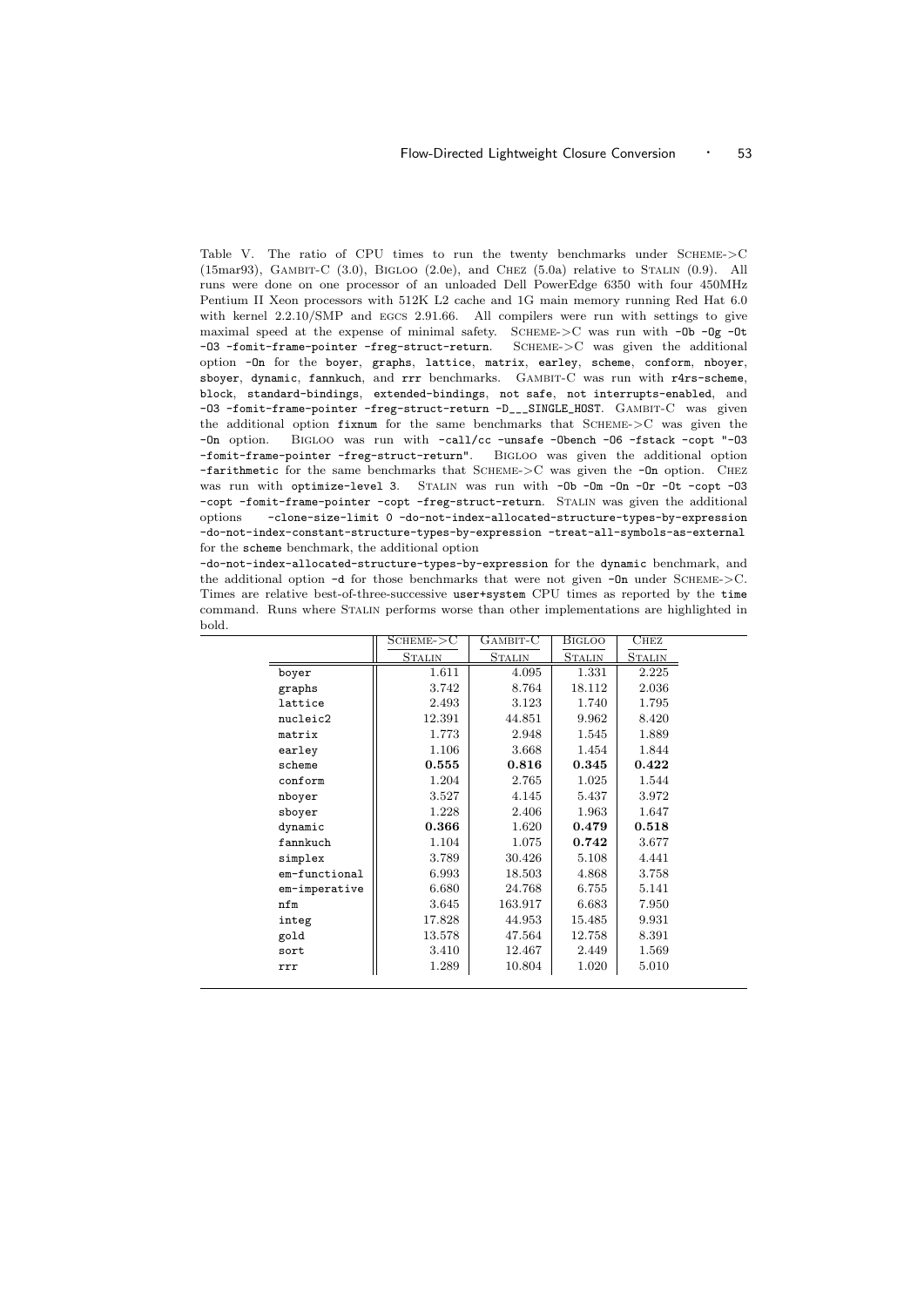- HENGLEIN, F. 1992. Simple closure analysis. Tech. Rep. D-193, Department of Computer Science, University of Copenhagen. Mar.
- Jagannathan, S., Thiemann, P., Weeks, S. T., and Wright, A. K. 1998. Single and loving it: Must-alias analysis for higher-order languages. In Proceedings of the 1998 Symposium on Principles of Programming Languages.
- KELSEY, R., CLINGER, W., AND REES, J. 1998. Revised<sup>5</sup> report on the algorithmic language Scheme. Higher-Order and Symbolic Computation 11, 1 (Sept.).
- McCarthy, J. 1980. Circumscription—a form of non-monotonic reasoning. Artificial Intelligence 13, 1–2, 27–39.
- MINAMIDE, Y., MORRISETT, J. G., AND HARPER, R. 1996. Typed closure conversion. In Proceedings of the 1996 Symposium on Principles of Programming Languages. 271–283.
- SHIVERS, O. 1988. Control flow analysis in SCHEME. In Proceedings of the 1988 SIGPLAN Conference on Programming Language Design and Implementation. 164–174.
- SHIVERS, O. 1990. Data-flow analysis and type recovery in SCHEME. In Topics in Advanced Language Implementation. The MIT Press. Appears as Technical Report CMU-CS-90-115.
- Shivers, O. 1991a. Control-flow analysis of higher-order languages or taming lambda. Ph.D. thesis, School of Computer Science, Carnegie-Mellon University.
- SHIVERS, O. 1991b. The semantics of SCHEME control-flow analysis. In ACM Symposium on Partial Evaluation and Semantics-Based Program Manipulation. 190–198. Appears as Technical Report CMU-CS-91-119.
- Siskind, J. M. 2000a. Flow-directed lightweight CPS conversion. In preparation.
- Siskind, J. M. 2000b. Flow-directed polyvariance. In preparation.
- Siskind, J. M. 2000c. Flow-directed representation selection. In preparation.
- Siskind, J. M. 2000d. Flow-directed storage management. In preparation.
- Steckler, P. A. 1994a. Correct higher-order program transformations. Ph.D. thesis, College of Computer Science, Northeastern University.
- Steckler, P. A. 1994b. Correct separate and selective closure conversion. Tech. rep., Laboratory for the Foundations of Computer Science, Edinburgh University. Oct.
- Steckler, P. A. 1994c. Tracking available values for lightweight closures. Tech. rep., College of Computer Science, Northeastern University. Mar.
- STECKLER, P. A. AND WAND, M. 1997. Lightweight closure conversion. ACM Transactions on Programming Languages and Systems 19, 1 (Jan.), 48–86.
- WAND, M. AND STECKLER, P. A. 1994. Selective and lightweight closure conversion. In *Proceedings* of the 21nd Annual ACM Symposium on Principles of Programming Languages. 435–445.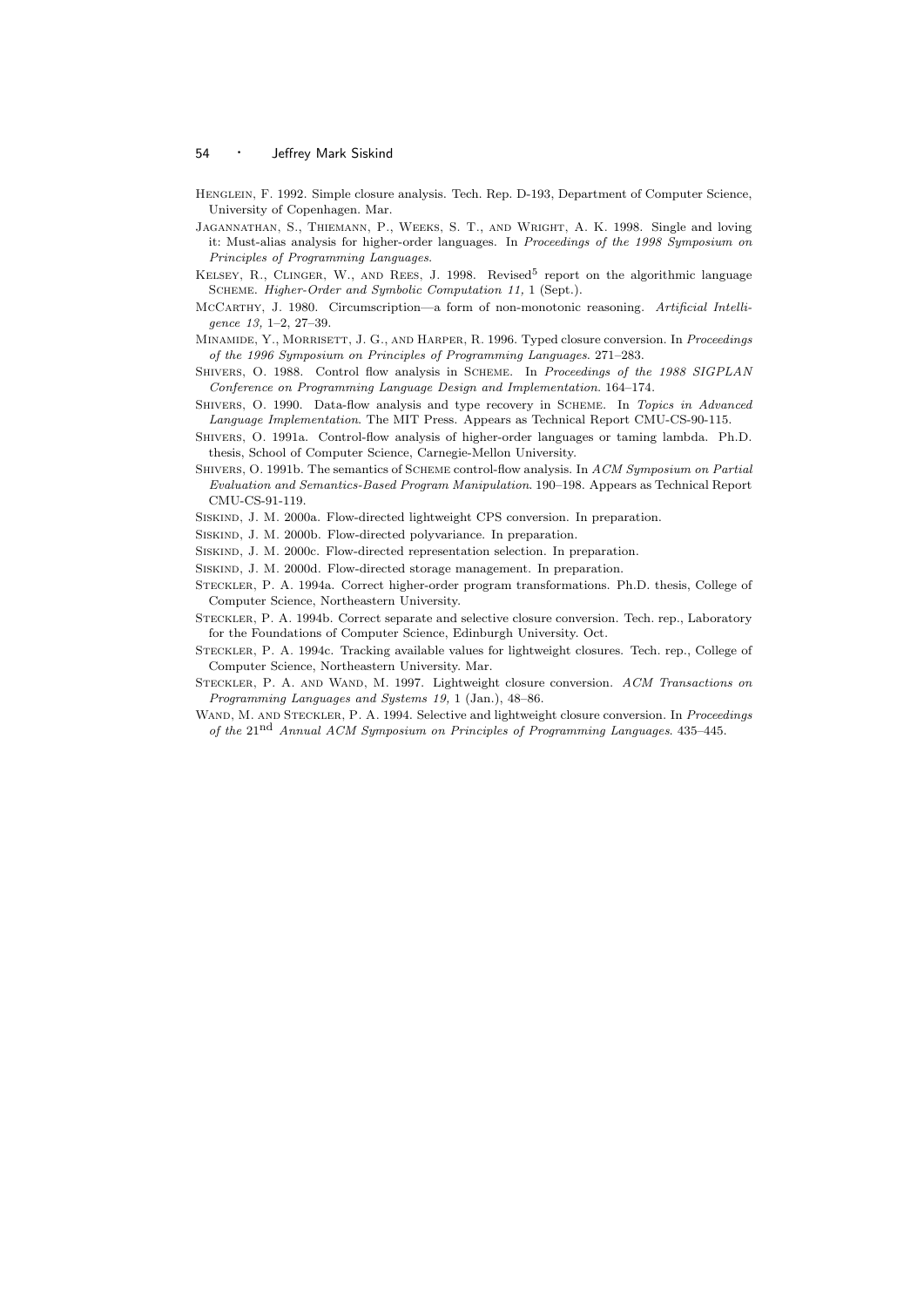### A. GLOSSARY

A.1 Syntactic terminology

| source                       | the first subexpression of an assignment                             |
|------------------------------|----------------------------------------------------------------------|
| callee                       | the first subexpression of a call or primcall                        |
| argument                     | any subexpressions of a call or primcall except the first            |
| parameters                   | the variables of a lambda expression                                 |
| arity                        | the number of arguments of a call or primcall or the                 |
|                              | number of parameters of a lambda expression                          |
| body                         | the subexpression of a lambda expression                             |
| antecedent                   | the first subexpression of a conditional                             |
| consequent                   | the second subexpression of a conditional                            |
| alternate                    | the third subexpression of a conditional                             |
| $\boldsymbol{x}$             | a variable                                                           |
| q                            | a primitive                                                          |
| $\boldsymbol{e}$             | an expression                                                        |
| $\boldsymbol{p}$             | a lambda expression, also an abstract procedure                      |
| $p_0$                        | the top-level lambda expression that contains the                    |
|                              | entire source program                                                |
| X                            | the set of all variables in the source program                       |
| $\boldsymbol{E}$             | the set of all expressions in the source program                     |
| А                            | the set of all accesses in the source program                        |
| $\cal S$                     | the set of all assignments in the source program                     |
| $\mathcal{C}$                | the set of all calls in the source program                           |
| $C_i$                        | the set of all calls of arity $i$ in the source program              |
| $\boldsymbol{R}$             | the set of all primcalls in the source program                       |
| $R_i$                        | the set of all primcalls of arity $i$ in the source program          |
| $\overline{P}$               | the set of all lambda expressions in the source program              |
| $\text{Source}(e)$           | the source subexpression of an assignment $e$                        |
| x(e)                         | the variable in an access or assignment $e$                          |
| $\text{CALLEE}(e)$           | the callee subexpression of a call or primcall $e$                   |
| $\text{ARGUMENTS}(e)$        | the set of argument subexpressions of a call or                      |
|                              | primcall $e$                                                         |
| $\text{ARGUMENT}_i(e)$       | the $i^{\text{th}}$ argument subexpression of a call or primcall $e$ |
| PARAMETER <sub>i</sub> $(e)$ | the $i^{\text{th}}$ parameter of a lambda expression $e$             |
| ARITY(e)                     | the arity of a call, primcall, or lambda expression $e$              |
| $\text{BODY}(e)$             | the body subexpression of a lambda expression $e$                    |
| p(x)                         | the lambda expression in which $x$ is bound                          |
| p(e)                         | the narrowest lambda expression that properly                        |
|                              | $\frac{1}{2}$ contains $e$                                           |
| $p_1 \prec p_2$              | $p_1$ is directly nested in $p_2$                                    |
| $p_1 \prec^+ p_2$            | $p_1$ is properly nested in $p_2$                                    |
| $p_1 \prec^* p_2$            | $p_1$ is nested in $p_2$                                             |
| INTAILPOSITION(e)            | $e$ is in tail position                                              |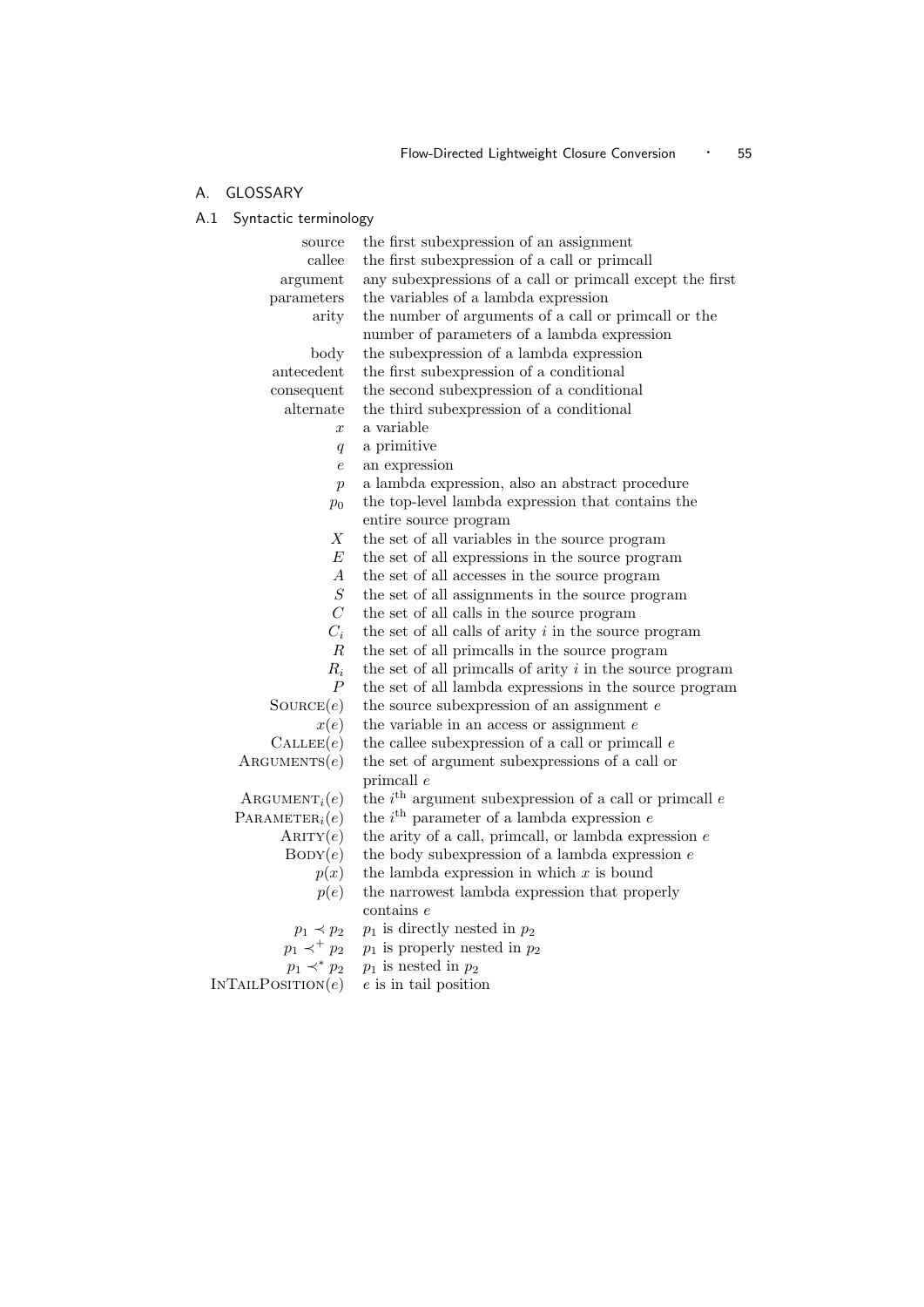### A.2 Flow analysis terminology

| $\boldsymbol{k}$             | a concrete object                                                  |
|------------------------------|--------------------------------------------------------------------|
| L                            | a concrete location                                                |
| $\sigma$                     | an abstract object                                                 |
| $\beta$                      | an abstract location                                               |
| $k \in l$                    | $l$ can take on $k$ as its value                                   |
| $\sigma \in \beta$           | some $l \in \beta$ can take on some $k \in \sigma$ as its value in |
|                              | some execution of the program                                      |
| $\beta(x)$                   | the abstract location associated with $x$                          |
| $\beta(e)$                   | the abstract location associated with the result of                |
|                              | evaluating $e$                                                     |
| $\text{PAIR?}(\sigma)$       | $\sigma$ is an abstract pair                                       |
| $\operatorname{CAR}(\sigma)$ | the abstract location containing the car slots of the              |
|                              | concrete pairs in the abstract pair $\sigma$                       |
| $CDR(\sigma)$                | the abstract location containing the cdr slots of the              |
|                              | concrete pairs in the abstract pair $\sigma$                       |
| $STRING?(\sigma)$            | $\sigma$ is an abstract string                                     |
| $STRING-REF(\sigma)$         | the abstract location containing the elements of the               |
|                              | concrete strings in the abstract string $\sigma$                   |
| $\text{VECTOR}?(\sigma)$     | $\sigma$ is an abstract vector                                     |
| $\text{VECTOR-REF}(\sigma)$  | the abstract location containing the elements of the               |
|                              | concrete vectors in the abstract vector $\sigma$                   |
| SYMBOL? $(\sigma)$           | $\sigma$ is an abstract symbol                                     |
| $SYMBOL->STRING(\sigma)$     | the abstract location containing the print-name                    |
|                              | strings of the concrete symbols in the abstract                    |
|                              | symbol $\sigma$                                                    |
| CONTINUATION? $(\sigma)$     | $\sigma$ is an abstract continuation                               |
| $e(\sigma)$                  | the call to call/cc where the concrete continuations               |
|                              | in the abstract continuation $\sigma$ were created                 |
|                              |                                                                    |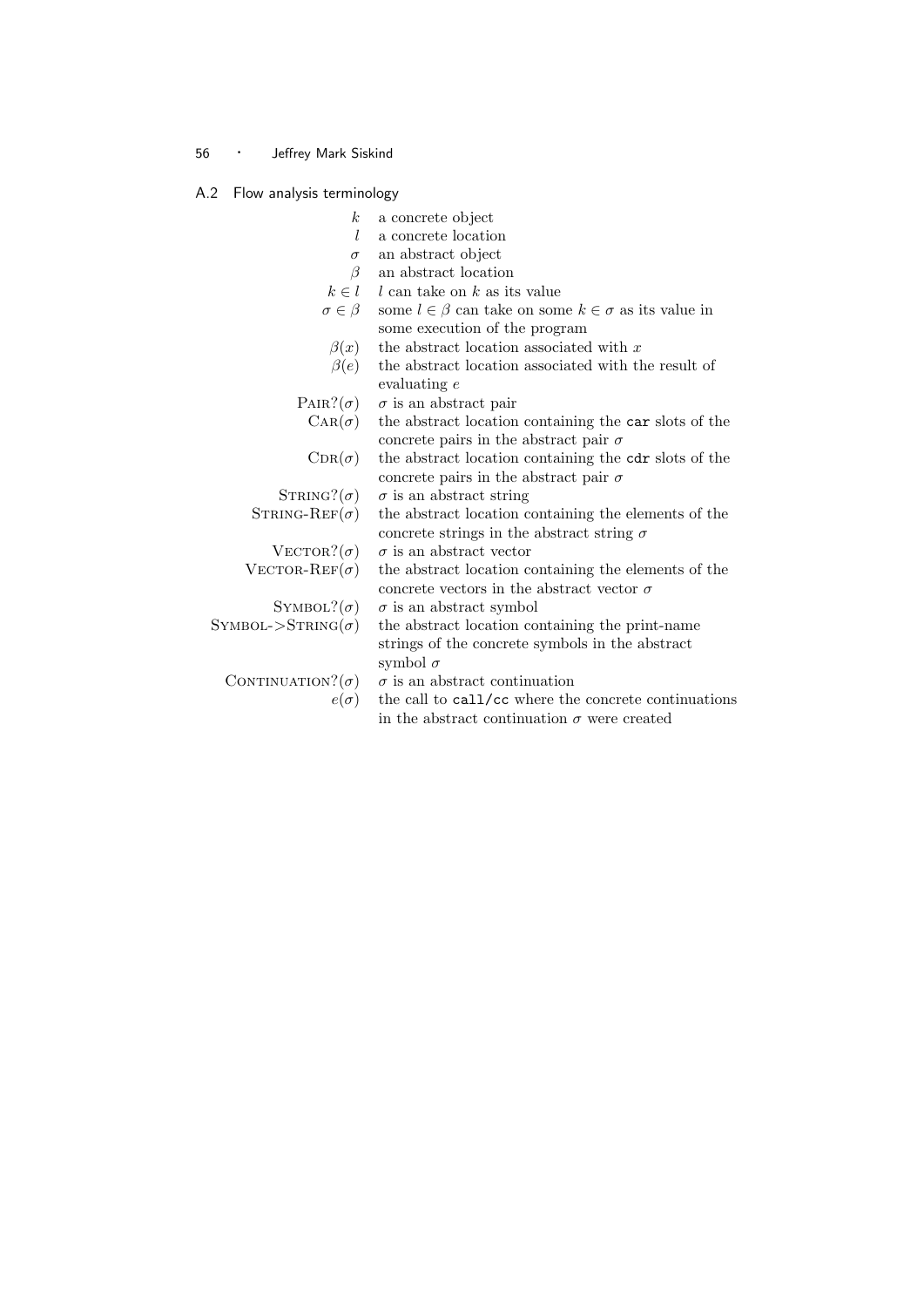# A.3 Reachability analysis terminology

| an invocation of $e$                                                     |
|--------------------------------------------------------------------------|
| an instance of $x$                                                       |
| control flows to the program point just before $\hat{e}$                 |
| control flows to the program point just after $\hat{e}$                  |
| control flows to the intermediate program point in an                    |
| assignment, call, or primcall invocation $\hat{e}$                       |
| some access invocation $\hat{e}$ to $x$ is reached                       |
| some assignment invocation $\hat{e}$ to x is reached                     |
| the call invocation $\hat{e}$ is executed and the arity of the call site |
| equals the arity of the target procedure or continuation or              |
| the primcall invocation $\hat{e}$ is executed and the arity of the call  |
| site is allowed by the primitive                                         |
| some invocation $\hat{e}$ of $e$ is reached in some execution of         |
| the program                                                              |
| some invocation $\hat{e}$ of $e$ returns in some execution of            |
| the program                                                              |
| some invocation $\hat{e}$ of an assignment, call, or                     |
| primcall $e$ is executed in some execution of the                        |
| program                                                                  |
| some instance $\hat{x}$ of x is accessed in some execution of            |
| the program                                                              |
| some instance $\hat{x}$ of x is assigned in some execution of            |
| the program                                                              |
|                                                                          |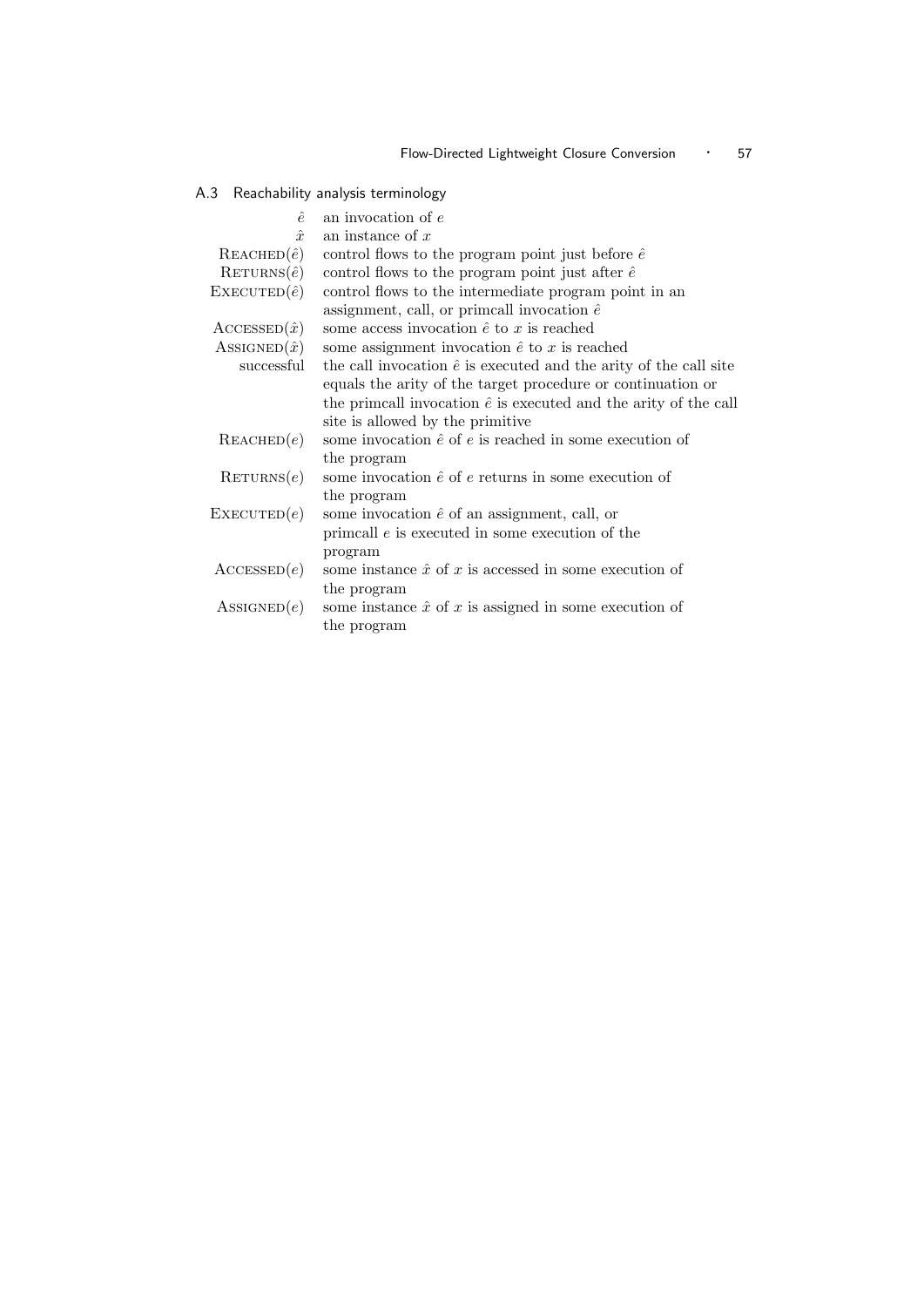| $T$ YPETAGACCESSES $(\hat{e}, k)$      | the primcall invocation $\hat{e}$ accesses the<br>type tag slot of $k$                                 |
|----------------------------------------|--------------------------------------------------------------------------------------------------------|
| $EQ?$ ACCESSES $(\hat{e}, k)$          | the primcall invocation $\hat{e}$ accesses the<br>identity of $k$                                      |
| $CARAccessES(\hat{e}, k)$              | the primcall invocation $\hat{e}$ accesses the<br>car slot of the concrete pair $k$                    |
| $CDRACCESSES(\hat{e}, k)$              | the primcall invocation $\hat{e}$ accesses the<br>$\cot$ slot of the concrete pair k                   |
| STRINGLENGTHACCESSES $(\hat{e}, k)$    | the primcall invocation $\hat{e}$ accesses the<br>length slot of the concrete string $k$               |
| STRINGREFACCESSES $(\hat{e}, k)$       | the primcall invocation $\hat{e}$ accesses an<br>element of the concrete string $k$                    |
| $V$ ECTORLENGTHACCESSES $(\hat{e}, k)$ | the primcall invocation $\hat{e}$ accesses the<br>length slot of the concrete vector $k$               |
| $V$ ECTORREFACCESSES $(\hat{e}, k)$    | the primcall invocation $\hat{e}$ accesses an<br>element of the concrete vector $k$                    |
| SYMBOLTOSTRINGACCESSES $(\hat{e}, k)$  | the primcall invocation $\hat{e}$ accesses the<br>print-name-string slot of the concrete<br>symbol $k$ |
| CONTINUATIONACCESSES $(\hat{e}, k)$    | the call invocation $\hat{e}$ calls the concrete<br>continuation $k$                                   |
| PROCEDUREACCESSES $(\hat{e}, k)$       | the call invocation $\hat{e}$ successfully calls<br>the concrete procedure $k$                         |
| $CARAssus(\hat{e}, k)$                 | the primcall invocation $\hat{e}$ assigns the<br>car slot of the concrete pair $k$                     |
| $CDRASSIGNS(\hat{e},k)$                | the primcall invocation $\hat{e}$ assigns the<br>$cdr$ slot of the concrete pair $k$                   |
| STRINGREFASSIGNS $(\hat{e}, k)$        | the primcall invocation $\hat{e}$ assigns an<br>element of the concrete string $k$                     |
| $V$ ECTORREFASSIGNS $(\hat{e}, k)$     | the primcall invocation $\hat{e}$ assigns an<br>element of the concrete vector $k$                     |

### A.4 Concrete aggregate access and assignment terminology—I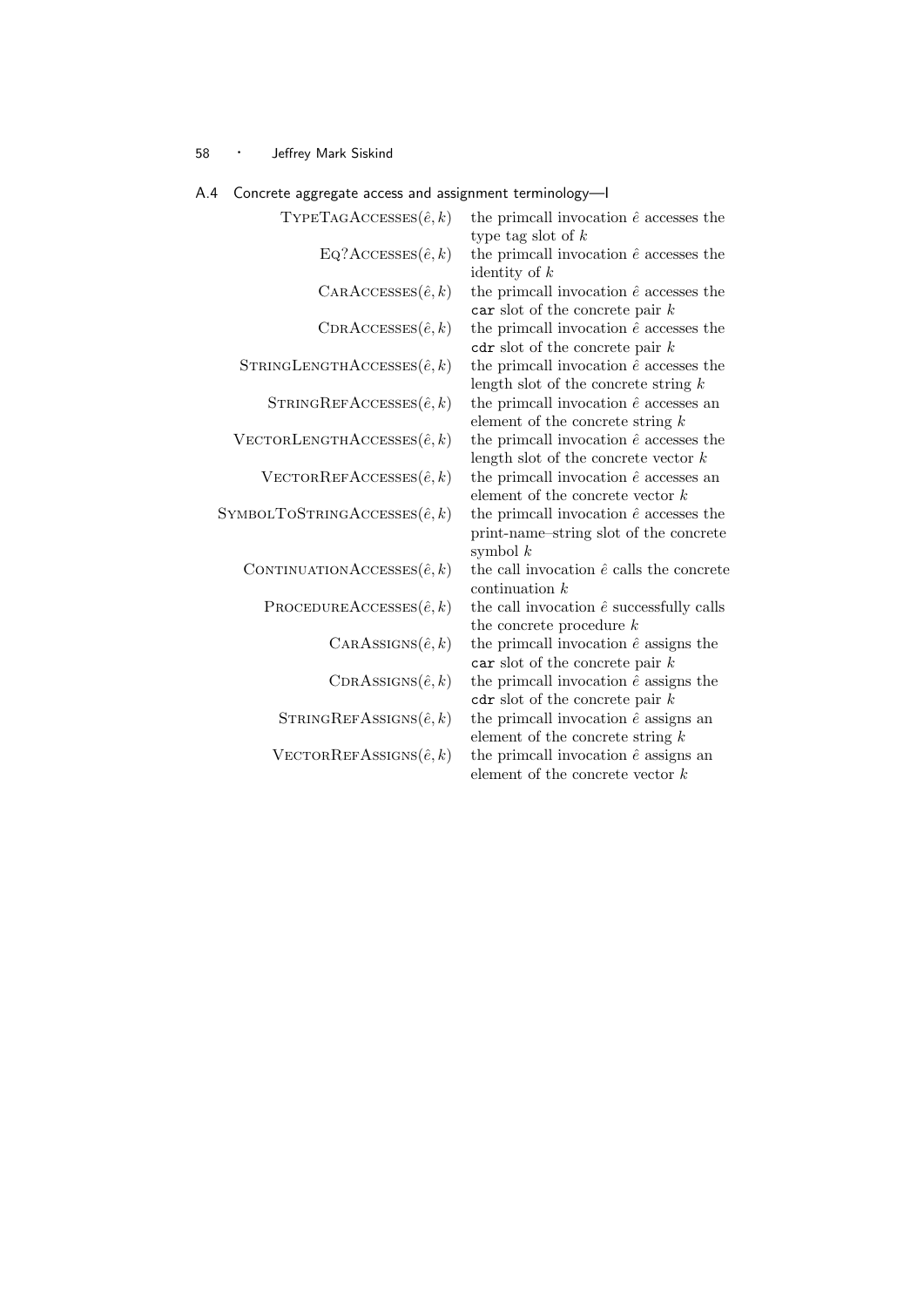### Flow-Directed Lightweight Closure Conversion • 59

A.5 Concrete aggregate access and assignment terminology—II

| $T$ YPETAGACCESSED $(k)$          | the type-tag slot of $k$ is accessed                                 |
|-----------------------------------|----------------------------------------------------------------------|
| $Eq?$ ACCESSED $(k)$              | the identity of $k$ is accessed                                      |
| CARACESED(k)                      | the car slot of the concrete pair $k$ is<br>accessed                 |
| CDRACCESSED(k)                    | the cdr slot of the concrete pair $k$ is<br>accessed                 |
| STRINGLENGTHACCESSED(k)           | the length slot of the concrete string $k$<br>is accessed            |
| STRINGREFACCESSED(k)              | an element of the concrete string $k$ is<br>accessed                 |
| $\text{VECTOR LENGTHACCESSED}(k)$ | the length slot of the concrete vector $k$<br>is accessed            |
| $V$ ECTORREFACCESSED $(k)$        | an element of the concrete vector $k$ is<br>accessed                 |
| SYMBOLTOSTRINGACCESSED(k)         | the print-name-string slot of the concrete<br>symbol $k$ is accessed |
| CONTINUATION $\text{AccessED}(k)$ | the concrete continuation $k$ is called                              |
| PROCEDUREACCESSED(k)              | the concrete procedure $k$ is called                                 |
| CARASSIGNED(k)                    | the car slot of the concrete pair $k$ is<br>assigned                 |
| CDRASSIGNED(k)                    | the cdr slot of the concrete pair $k$ is<br>assigned                 |
| STRINGREFASSIGNED(k)              | an element of the concrete string $k$ is<br>assigned                 |
| $V$ ECTORREFASSIGNED $(k)$        | an element of the concrete vector $k$ is<br>assigned                 |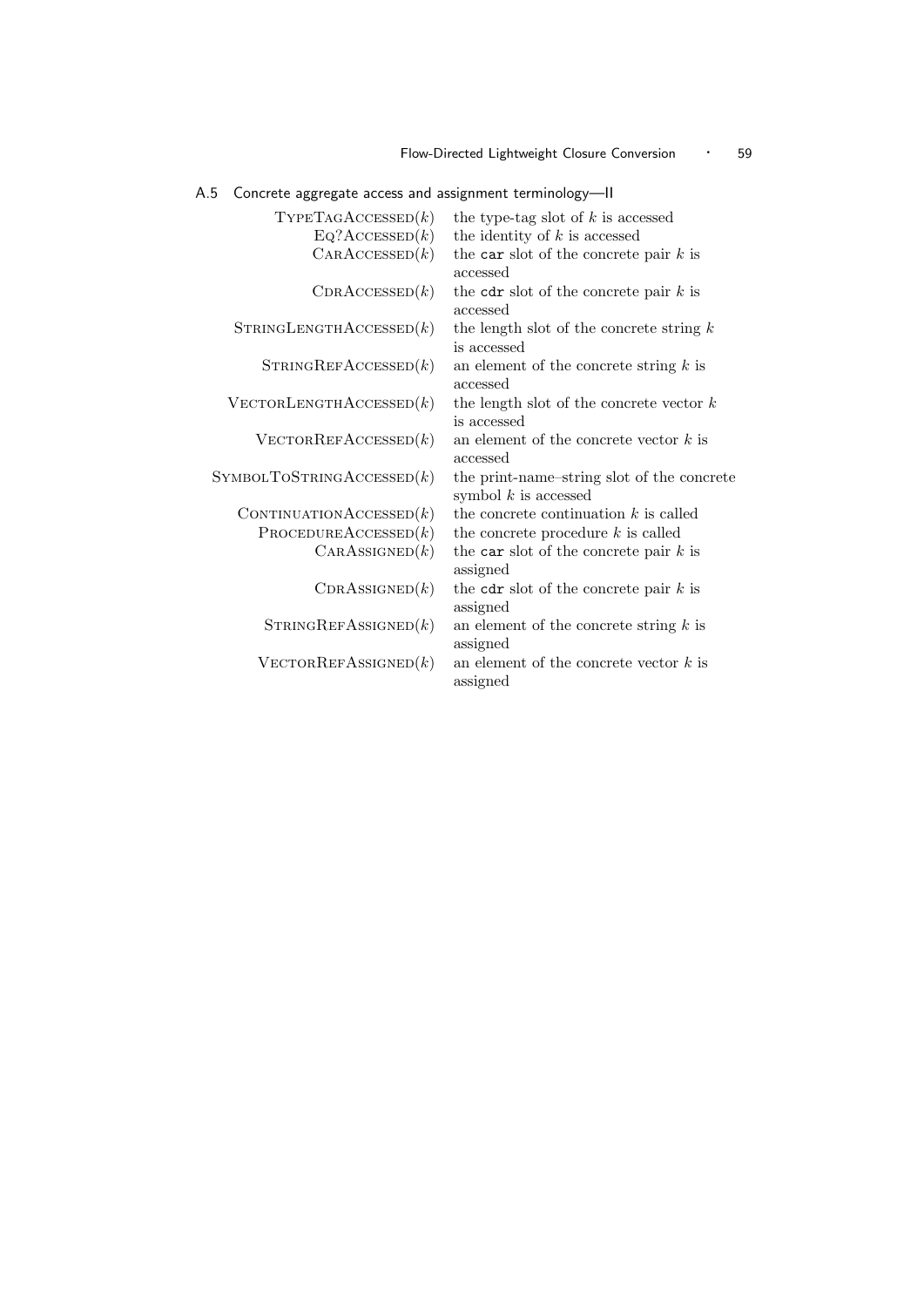| Abstract aggregate access and assignment terminology—r |                                                                                                                                |
|--------------------------------------------------------|--------------------------------------------------------------------------------------------------------------------------------|
| TYPETAGACCESSES $(e, \sigma)$                          | some invocation $\hat{e}$ of the primcall $e$<br>accesses the type-tag slot of some $k\in\sigma$                               |
| $EQ?$ ACCESSES $(e, \sigma)$                           | some invocation $\hat{e}$ of the primcall $e$<br>accesses the identity of some $k \in \sigma$                                  |
| $CARACESes(e, \sigma)$                                 | some invocation $\hat{e}$ of the primcall $e$<br>accesses the car slot of some concrete<br>pair $k \in \sigma$                 |
| $\text{CDRACCESES}(e, \sigma)$                         | some invocation $\hat{e}$ of the primcall $e$<br>accesses the cdr slot of some concrete<br>pair $k \in \sigma$                 |
| STRINGLENGTHACCESSES $(e, \sigma)$                     | some invocation $\hat{e}$ of the primcall $e$<br>accesses the length slot of some concrete<br>string $k \in \sigma$            |
| STRINGREFACCESSES $(e, \sigma)$                        | some invocation $\hat{e}$ of the primcall $e$<br>accesses an element of some concrete<br>string $k \in \sigma$                 |
| VECTORLENGTHACCESSES $(e, \sigma)$                     | some invocation $\hat{e}$ of the primcall $e$<br>accesses the length slot of some concrete<br>vector $k \in \sigma$            |
| VECTORREFACCESSES $(e, \sigma)$                        | some invocation $\hat{e}$ of the primcall $e$<br>accesses an element of some concrete<br>vector $k \in \sigma$                 |
| SYMBOLTOSTRINGACCESSES $(e, \sigma)$                   | some invocation $\hat{e}$ of the primcall $e$<br>accesses the print-name-string slot of<br>some concrete symbol $k \in \sigma$ |
| CONTINUATIONACCESSES $(e, \sigma)$                     | some invocation $\hat{e}$ of the call $e$ calls<br>some concrete continuation $k \in \sigma$                                   |
| PROCEDUREACCESSES $(e, \sigma)$                        | some invocation $\hat{e}$ of the call $e$<br>successfully calls some concrete<br>procedure $k \in \sigma$                      |
| CARASSIGNS $(e, \sigma)$                               | some invocation $\hat{e}$ of the primcall $e$<br>assigns the car slot of some concrete<br>pair $k \in \sigma$                  |
| $CDRASSIGNS(e, \sigma)$                                | some invocation $\hat{e}$ of the primcall $e$<br>assigns the cdr slot of some concrete<br>pair $k \in \sigma$                  |
| STRINGREFASSIGNS $(e, \sigma)$                         | some invocation $\hat{e}$ of the primcall $e$<br>assigns an element of some concrete<br>string $k \in \sigma$                  |
| VECTORREFASSIGNS $(e, \sigma)$                         | some invocation $\hat{e}$ of the primcall $e$<br>assigns an element of some concrete<br>vector $k \in \sigma$                  |

# A.6 Abstract aggregate access and assignment terminology—I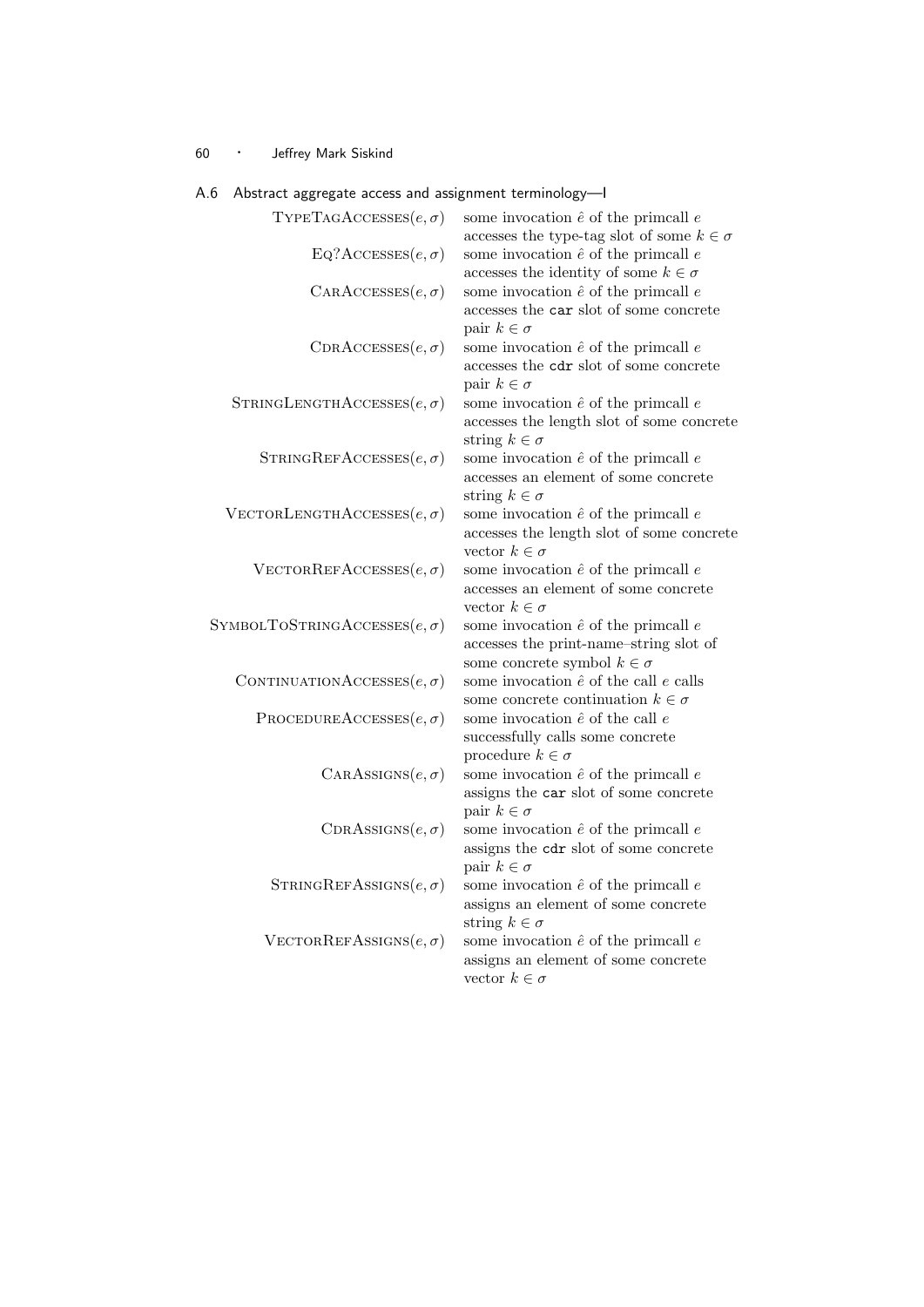### Flow-Directed Lightweight Closure Conversion • 61

# A.7 Abstract aggregate access and assignment terminology—II

| $TYPETAGACCESSED(\sigma)$              | the type-tag slot of some $k \in \sigma$ is accessed                             |
|----------------------------------------|----------------------------------------------------------------------------------|
| $Eq?$ ACCESSED $(\sigma)$              | the identity of some $k \in \sigma$ is accessed                                  |
| $CARACESED(\sigma)$                    | the car slot of some concrete pair $k \in \sigma$ is<br>accessed                 |
| $CDRACCESSED(\sigma)$                  | the cdr slot of some concrete pair $k \in \sigma$ is<br>accessed                 |
| $STRINGLENGTHACCESED(\sigma)$          | the length slot of some concrete<br>string $k \in \sigma$ is accessed            |
| $STRINGREFACCESSED(\sigma)$            | an element of some concrete string $k \in \sigma$ is<br>accessed                 |
| $\text{VECTOR LENGTHACCESSED}(\sigma)$ | the length slot of some concrete<br>vector $k \in \sigma$ is accessed            |
| $\text{VECTORREFACCESED}(\sigma)$      | an element of some concrete vector $k \in \sigma$ is<br>accessed                 |
| SYMBOLTOSTRINGACCESSED $(\sigma)$      | the print-name-string slot of some concrete<br>symbol $k \in \sigma$ is accessed |
| CONTINUATIONACCESSED $(\sigma)$        | some concrete continuation $k \in \sigma$ is called                              |
| PROCEDUREACCESSED $(\sigma)$           | some concrete procedure $k \in \sigma$ is called                                 |
| $CARASSIGNED(\sigma)$                  | the car slot of some concrete pair $k \in \sigma$ is<br>assigned                 |
| $CDRASSIGNED(\sigma)$                  | the cdr slot of some concrete pair $k \in \sigma$ is<br>assigned                 |
| $STRINGREFASSIGNED(\sigma)$            | an element of some concrete string $k \in \sigma$ is<br>assigned                 |
| $\text{VECTORREFASSIGNED}(\sigma)$     | an element of some concrete vector $k \in \sigma$ is<br>assigned                 |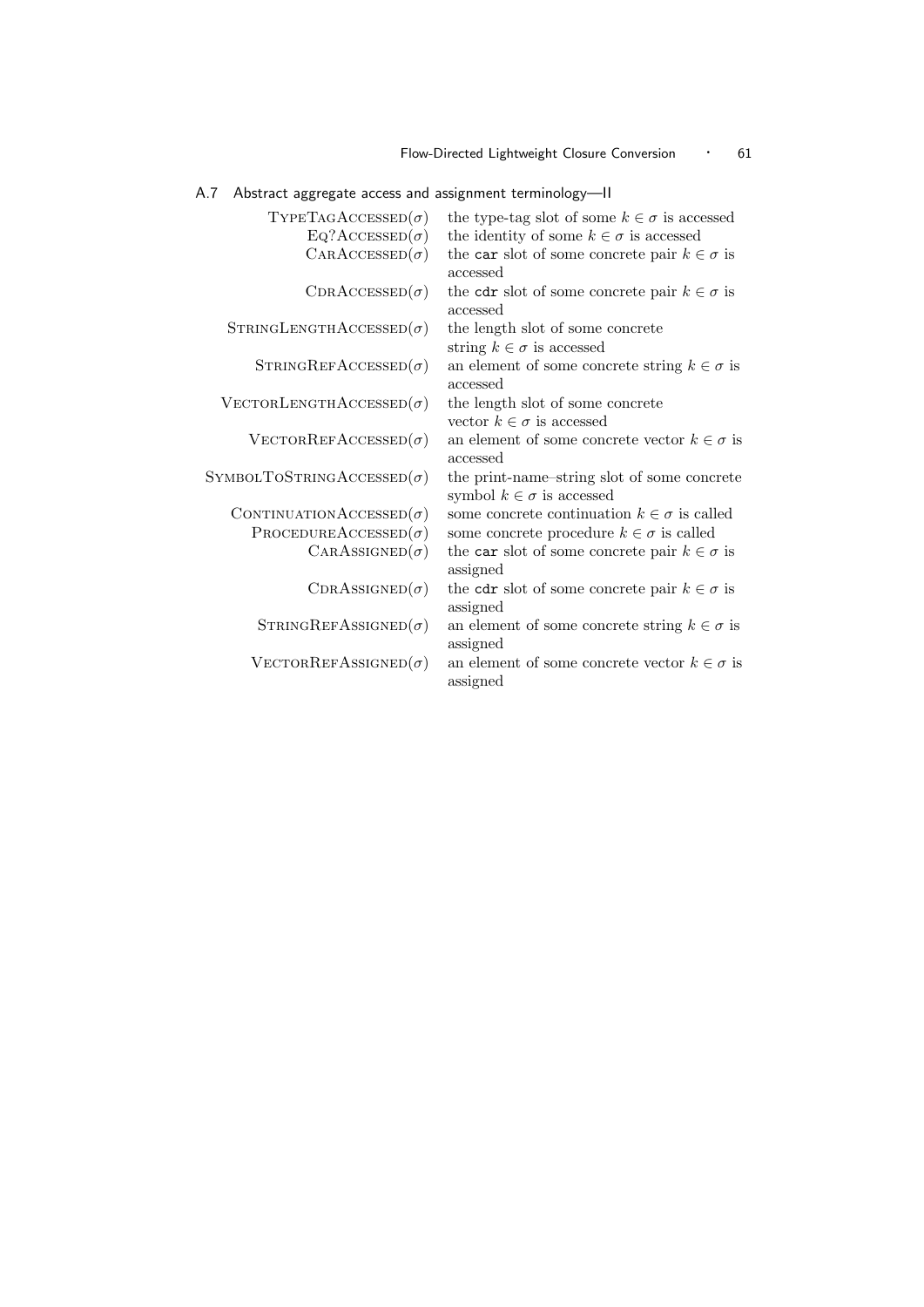### A.8 Concrete call-graph terminology—I

| $\text{CALLED}(k)$                         | the concrete procedure $k$ is called                                                     |
|--------------------------------------------|------------------------------------------------------------------------------------------|
| $\hat{e} \triangleright k$                 | the call invocation $\hat{e}$ directly calls the concrete procedure k                    |
| $\hat{e} \triangleright_t k$               | the call invocation $\hat{e}$ directly tail calls the concrete<br>procedure $k$          |
| $\hat{e} \triangleright_{\overline{t}} k$  | the call invocation $\hat{e}$ directly non-tail calls the concrete<br>procedure $k$      |
| $\hat{e} \rhd_{st} k$                      | the call invocation $\hat{e}$ directly self-tail calls the concrete<br>procedure $k$     |
| $\hat{e} \triangleright_{\overline{st}} k$ | the call invocation $\hat{e}$ directly non-self-tail calls the concrete<br>procedure $k$ |
| $k_1 \triangleright k_2$                   | the concrete procedure $k_1$ directly calls the concrete<br>procedure $k_2$              |
| $k_1 \triangleright_t k_2$                 | the concrete procedure $k_1$ directly tail calls the concrete<br>procedure $k_2$         |
| $k_1 > k_2$                                | the concrete procedure $k_1$ directly non-tail calls the concret                         |

- $k_1 \triangleright_{\overline{t}} k_2$  the concrete procedure  $k_1$  directly non-tail calls the concrete procedure  $k_2$
- $k_1 \vartriangleright_{st} k_2$  the concrete procedure  $k_1$  directly self-tail calls the concrete procedure  $k_\mathrm{2}$
- $k_1 \rhd_{\overline{st}} k_2$  the concrete procedure  $k_1$  directly non-self-tail calls the concrete procedure  $k_2$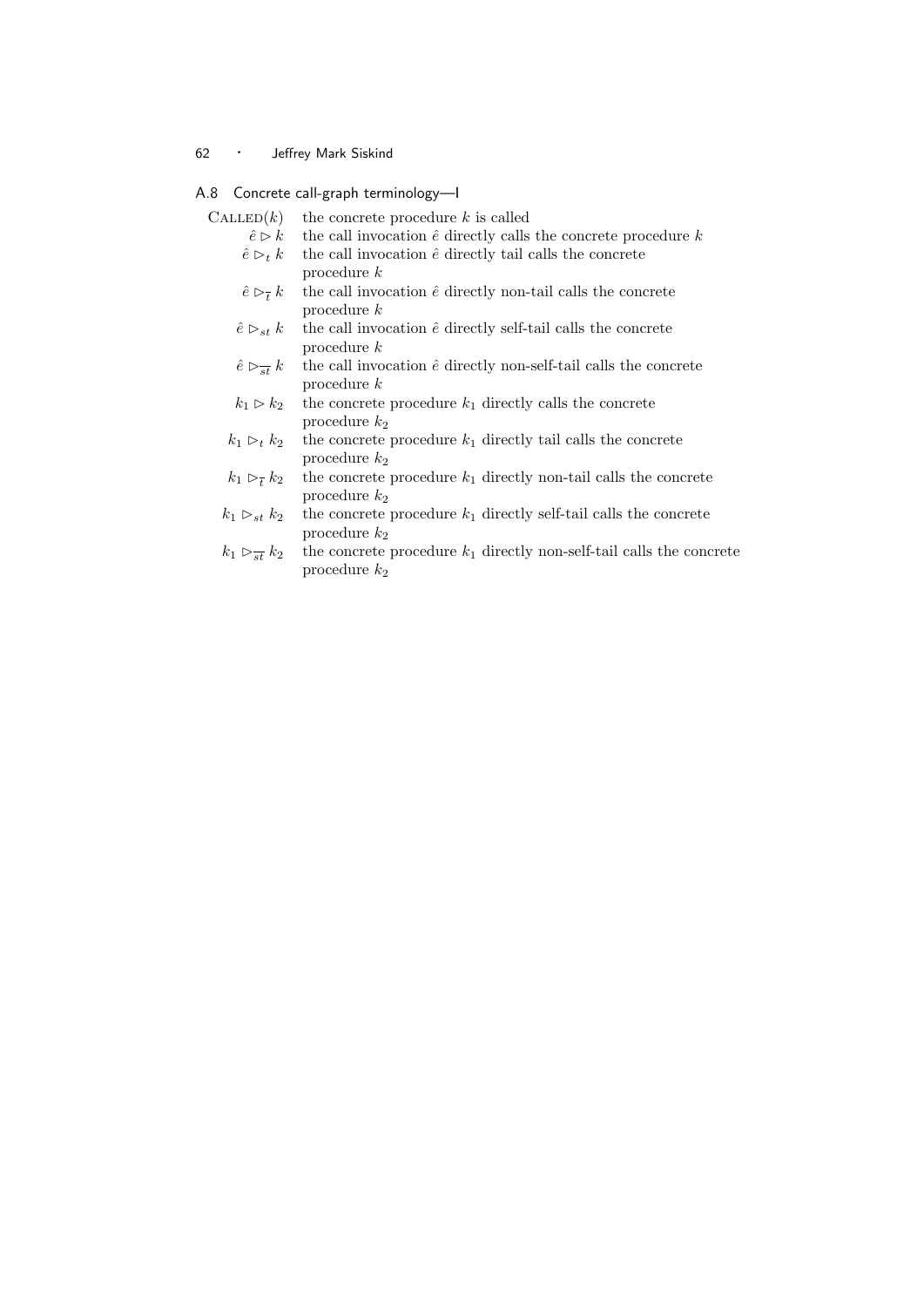#### A.9 Concrete call-graph terminology—II

- $\hat{e} \triangleright k$  the call invocation  $\hat{e}$  properly calls the concrete procedure k
- $\hat{e} \triangleright_t k$  the call invocation  $\hat{e}$  properly tail calls the concrete procedure k
- $\hat{e} \not\triangleright_{\overline{t}}$ the call invocation  $\hat{e}$  properly non-tail calls the concrete procedure k
- $\hat{e} \geq s_t k$  the call invocation  $\hat{e}$  properly self-tail calls the concrete procedure k
- $\hat{e} \otimes \frac{1}{st} k$ the call invocation  $\hat{e}$  properly non-self-tail calls the concrete procedure k
- $k_1 \triangleright k_2$  the concrete procedure  $k_1$  properly calls the concrete procedure  $k_2$
- $k_1 \triangleright t \, k_2$  the concrete procedure  $k_1$  properly tail calls the concrete procedure  $k_2$
- $k_1 \triangleright \overline{t}$ the concrete procedure  $k_1$  properly non-tail calls the concrete procedure  $k_2$
- $k_1 \triangleright_{st} k_2$  the concrete procedure  $k_1$  properly self-tail calls the concrete procedure  $k_2$
- $k_1 \trianglerighteq \frac{1}{st} k_2$ the concrete procedure  $k_1$  properly non-self-tail calls the concrete procedure  $k_2$
- $k_1 \ge k_2$  the concrete procedure  $k_1$  calls the concrete procedure  $k_2$
- $k_1 \geq k_2$  the concrete procedure  $k_1$  tail calls the concrete procedure  $k_2$
- $k_1 \gg \frac{1}{t}$ the concrete procedure  $k_1$  non-tail calls the concrete procedure  $k_2$
- $k_1 \mathrel{\triangleright}_{st} k_2$  the concrete procedure  $k_1$  self-tail calls the concrete procedure  $k_\mathrm{2}$
- $k_1 \gg \frac{1}{st} k_2$ the concrete procedure  $k_1$  non-self-tail calls the concrete procedure  $k_2$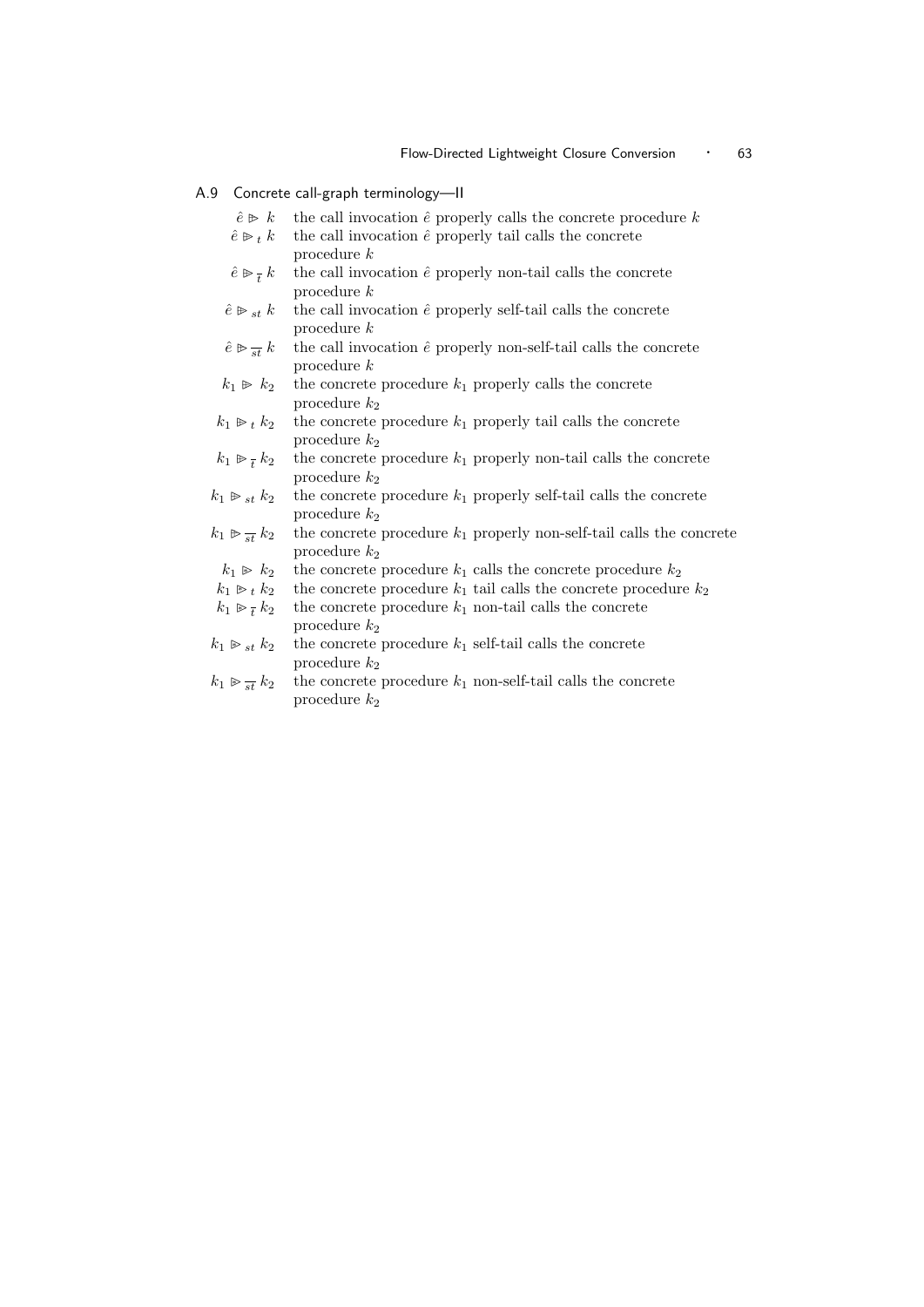### A.10 Abstract call-graph terminology—I

| $\mathrm{CALLED}(p)$          | some concrete procedure $k \in p$ is called                        |
|-------------------------------|--------------------------------------------------------------------|
| $e \triangleright p$          | some invocation $e$ of the call $e$ directly calls                 |
|                               | some concrete procedure $k\in p$                                   |
| $e \rhd_t p$                  | some invocation $e$ of the call $e$ directly tail calls            |
|                               | some concrete procedure $k \in p$                                  |
| $e \rhd_{\tau} p$             | some invocation $e$ of the call $e$ directly non-tail calls        |
|                               | some concrete procedure $k \in p$                                  |
| $e \rhd_{st} p$               | some invocation $e$ of the call $e$ directly self-tail calls       |
|                               | some concrete procedure $k \in p$                                  |
| $e \rhd_{\overline{st}} p$    | some invocation $e$ of the call $e$ directly non-self-tail calls   |
|                               | some concrete procedure $k \in p$                                  |
| $p_1 \triangleright p_2$      | some concrete procedure $k_1 \in p_1$ directly calls               |
|                               | some concrete procedure $k_2 \in p_2$                              |
| $p_1 \triangleright_t p_2$    | some concrete procedure $k_1 \in p_1$ directly tail calls          |
|                               | some concrete procedure $k_2 \in p_2$                              |
| $p_1 \rhd_{\overline{t}} p_2$ | some concrete procedure $k_1 \in p_1$ directly non-tail calls      |
|                               | some concrete procedure $k_2 \in p_2$                              |
| $p_1 \rhd_{st} p_2$           | some concrete procedure $k_1 \in p_1$ directly self-tail calls     |
|                               | some concrete procedure $k_2 \in p_2$                              |
| $p_1 \rhd_{st} p_2$           | some concrete procedure $k_1 \in p_1$ directly non-self-tail calls |
|                               | some concrete procedure $k_2 \in p_2$                              |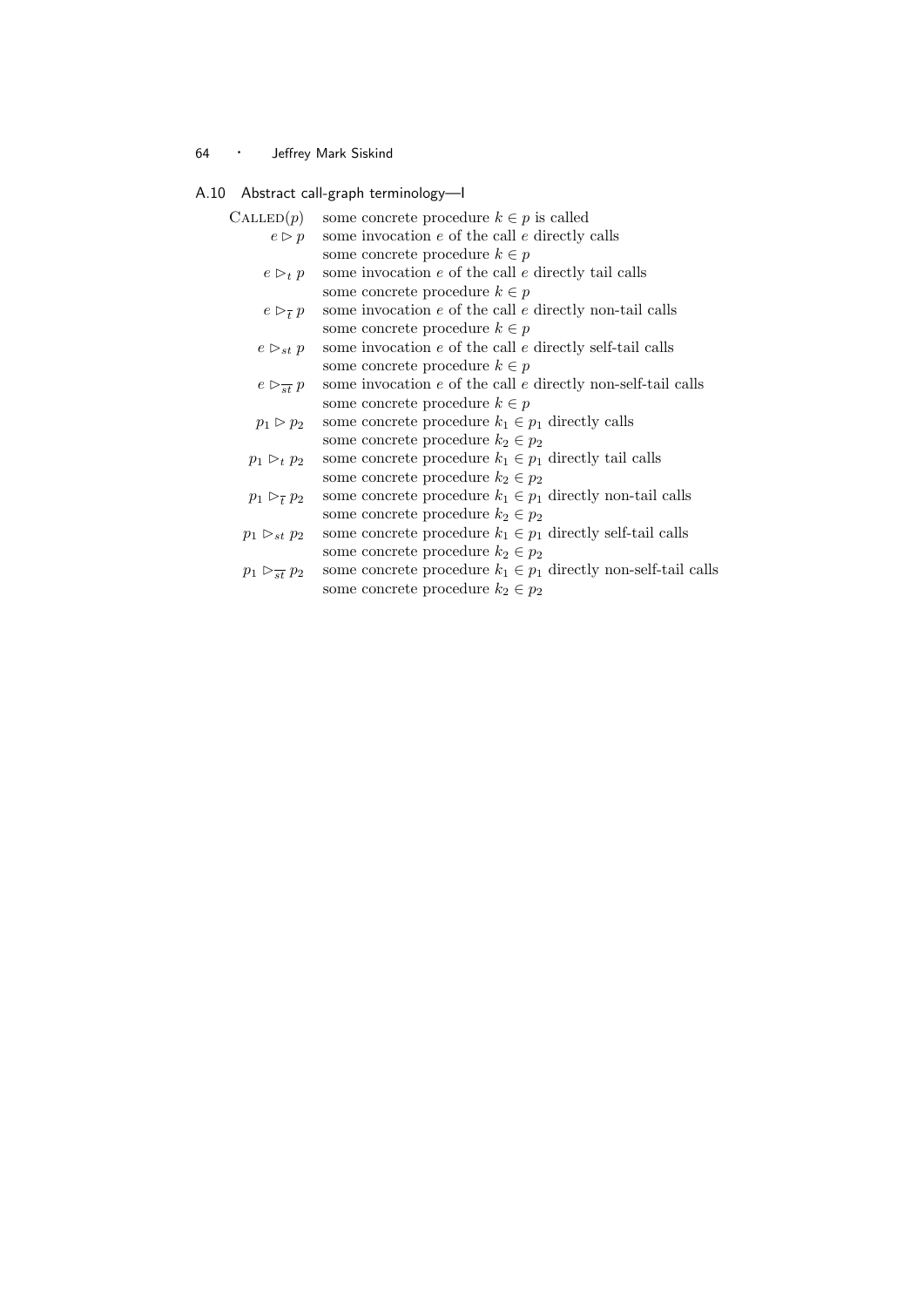#### A.11 Abstract call-graph terminology—II

- $e \triangleright p$  some invocation e of the call e properly calls some concrete procedure  $k \in p$
- $e \triangleright_t p$  some invocation e of the call e properly tail calls some concrete procedure  $k \in p$
- $e \trianglerighteq \frac{1}{t}$ some invocation  $e$  of the call  $e$  properly non-tail calls some concrete procedure  $k \in p$
- $e \triangleright_{st} p$  some invocation e of the call e properly self-tail calls some concrete procedure  $k \in p$
- $e \otimes \frac{ }{st} p$ some invocation  $e$  of the call  $e$  properly non-self-tail calls some concrete procedure  $k \in p$
- $p_1 \not\triangleright p_2$  some concrete procedure  $k_1 \in p_1$  properly calls some concrete procedure  $k_2 \in p_2$
- $p_1 \triangleright_t p_2$  some concrete procedure  $k_1 \in p_1$  properly tail calls some concrete procedure  $k_2 \in p_2$
- $p_1 \triangleright \frac{1}{t}$ some concrete procedure  $k_1 \in p_1$  properly non-tail calls some concrete procedure  $k_2 \in p_2$
- $p_1 \not\triangleright_{st} p_2$  some concrete procedure  $k_1 \in p_1$  properly self-tail calls some concrete procedure  $k_2 \in p_2$
- $p_1 \triangleright_{st} p_2$ some concrete procedure  $k_1 \in p_1$  properly non-self-tail calls some concrete procedure  $k_2 \in p_2$
- $p_1 \geq p_2$  some concrete procedure  $k_1 \in p_1$  calls some concrete procedure  $k_2 \in p_2$
- $p_1 \triangleright_t p_2$  some concrete procedure  $k_1 \in p_1$  tail calls some concrete procedure  $k_2 \in p_2$
- $p_1 \triangleright t$ some concrete procedure  $k_1 \in p_1$  non-tail calls some concrete procedure  $k_2 \in p_2$
- $p_1 \ge s_t p_2$  some concrete procedure  $k_1 \in p_1$  self-tail calls some concrete procedure  $k_2 \in p_2$
- $p_1 \gg \frac{1}{st} p_2$ some concrete procedure  $k_1 \in p_1$  non-self-tail calls some concrete procedure  $k_2 \in p_2$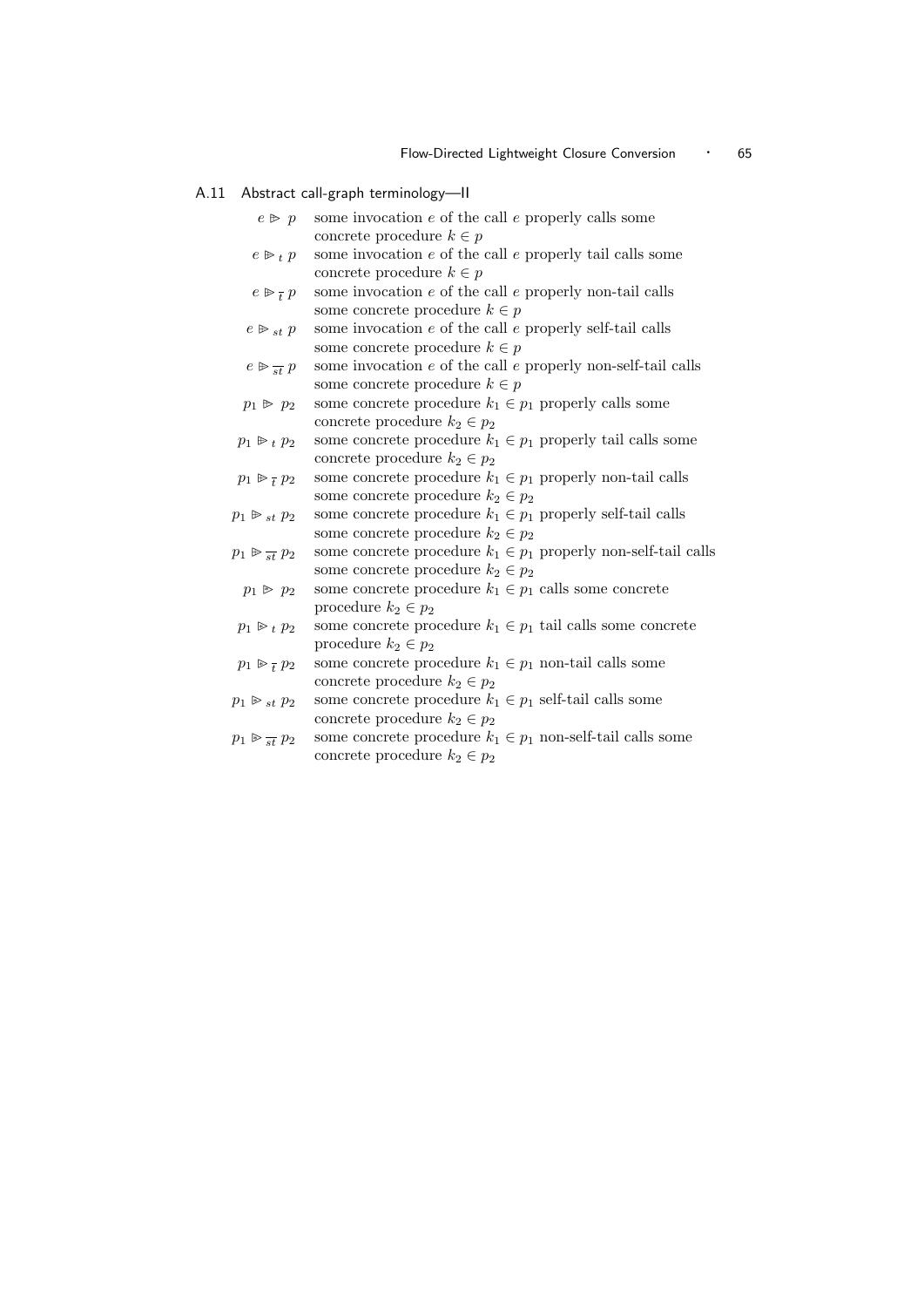| \. 1 Z                                  | Called-more-than-once, points-to, escape, in-liming, and reentrancy terminolog            |
|-----------------------------------------|-------------------------------------------------------------------------------------------|
| CALLED MORETHANONCE(k)                  | the concrete procedure $k$ is called more than<br>once                                    |
| CALLED MORETHANONCE(p)                  | some concrete procedure $k \in p$ is called more                                          |
|                                         | than once                                                                                 |
| $\text{FREEIN}(x, p)$                   | $x$ is free in $p$                                                                        |
|                                         | $k \sim l$ k directly points to l                                                         |
|                                         | $l \rightsquigarrow k$ $l$ directly points to $k$                                         |
|                                         | $k_1 \rightarrow k_2$ $k_1$ points to $k_2$                                               |
|                                         | $k \rightarrow l$ k points to l                                                           |
|                                         | $l \leftrightarrow k$ $l$ points to k                                                     |
|                                         | $l_1 \leftrightarrow l_2$ $l_1$ points to $l_2$                                           |
| $\sigma \rightsquigarrow \beta$         | some $k \in \sigma$ directly points to some $l \in \beta$                                 |
|                                         | $\beta \rightsquigarrow \sigma$ some $l \in \beta$ directly points to some $k \in \sigma$ |
| $\sigma_1 \leftrightarrow \sigma_2$     | some $k_1 \in \sigma_1$ points to some $k_2 \in \sigma_2$                                 |
|                                         | $\sigma \leftrightarrow \beta$ some $k \in \sigma$ points to some $l \in \beta$           |
|                                         | $\beta \leftrightarrow \sigma$ some $l \in \beta$ points to some $k \in \sigma$           |
| $\beta_1 \leftrightarrow \beta_2$       | some $l_1 \in \beta_1$ points to some $l_2 \in \beta_2$                                   |
|                                         | $k \uparrow \hat{e}$ $k$ escapes $\hat{e}$                                                |
| $\sigma \uparrow e$                     | some $k \in \sigma$ escapes some invocation $\hat{e}$                                     |
|                                         | of $e$ in some execution of the program                                                   |
| $\sigma \uparrow p$                     | $\sigma$ escapes BODY $(p)$                                                               |
| $\overline{\text{UNIQUECALSITE}}(e, p)$ | the call $e$ is the unique call site of $p$                                               |
| $p_1 \hookrightarrow p_2$               | $p_1$ is directly in-lined in $p_2$                                                       |
| $p_1 \hookrightarrow^* p_2$             | $p_1$ is in-lined in $p_2$                                                                |
| REENTRANT(k)                            | the concrete procedure $k$ is reentrant                                                   |
| REENTRANT(p)                            | some concrete procedure $k \in p$ is reentrant                                            |
|                                         | in some execution of the program                                                          |
|                                         |                                                                                           |

A.12 Called-more-than-once, points-to, escape, in-lining, and reentrancy terminology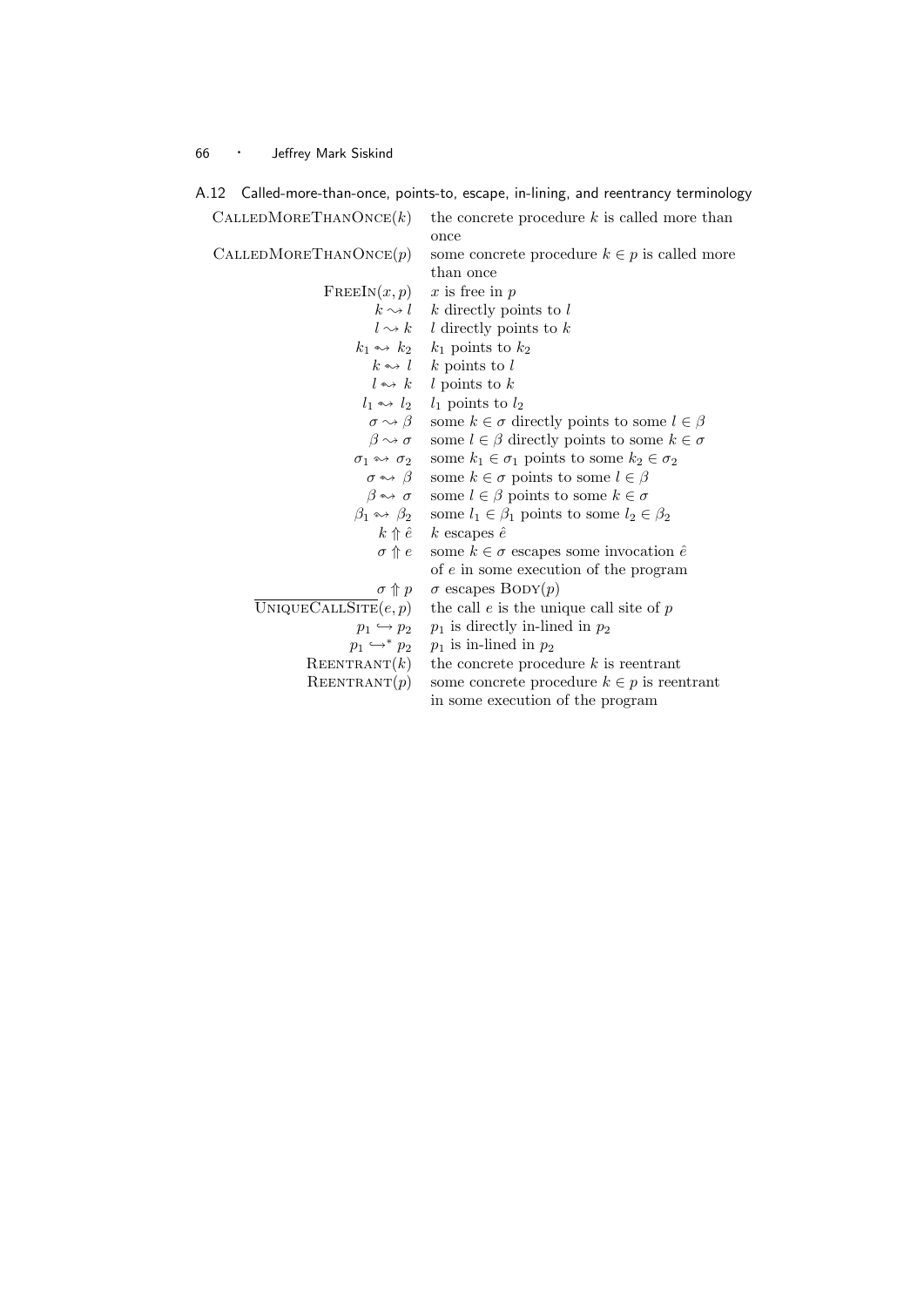|  | A.13 Internal lightweight closure-conversion terminology |  |
|--|----------------------------------------------------------|--|
|  |                                                          |  |

| MUSTALIAS(x)                    | every reached access invocation $\hat{e}$ to x accesses<br>the instance $\hat{x}$ bound by the most recent active<br>invocation of some concrete procedure $k \in p(x)$                                                                                                                               |
|---------------------------------|-------------------------------------------------------------------------------------------------------------------------------------------------------------------------------------------------------------------------------------------------------------------------------------------------------|
| $MUSTALIAS(\sigma)$             | for every successful call invocation $\hat{e}$ to some<br>concrete continuation $k \in \sigma$ , k was created by<br>the most recent active invocation of $e(\sigma)$                                                                                                                                 |
| MUSTALIAS(p)                    | either $p$ has no parent parameter or for every<br>successful call invocation $\hat{e}$ to some concrete<br>procedure $k \in p$ , the most active invocation of<br>PARENTPARAMETER $(p)$ when k is called is the<br>same as the most active invocation of<br>PARENTPARAMETER $(p)$ when k was created |
| $F$ ICTITIOUS $(l)$             | l always contains the same concrete object                                                                                                                                                                                                                                                            |
| $F$ ICTITIOUS $(\beta)$         | every $l \in \beta$ is fictitious in every execution of<br>the program                                                                                                                                                                                                                                |
| NONTRIVIALREFERENCE $(\hat{e})$ | an access invocation $e$ is reached and returns an<br>object that is not known at compile time or an<br>assignment invocation e is executed, $x(e)$ is not<br>hidden, and there is a subsequent nontrivial<br>access to $\hat{x}(\hat{e})$                                                            |
| NONTRIVIALREFERENCES(e)         | some invocation $\hat{e}$ of the reference $e$ is<br>nontrivial in some execution of the program                                                                                                                                                                                                      |
| LocALIZABLE(x)                  | $x$ must alias and all nontrivial references to $x$<br>are in-lined in the procedure that binds $x$                                                                                                                                                                                                   |
| $G$ LOBALIZABLE $(x)$           | $x$ can have at most one live instance                                                                                                                                                                                                                                                                |
| $\text{ANGESTOR}(p_1, p_2)$     | some reached expression in $p_2$ accesses a pointer<br>to the closure for $p_1$                                                                                                                                                                                                                       |
| HIDEABLE(x)                     | the abstract location of $x$ contains a single<br>abstract procedure $p$ , for all nontrivial<br>accesses $e$ to $x$ , $p(e)$ is nested in every ancestor<br>of $p$ , and $p$ must alias                                                                                                              |